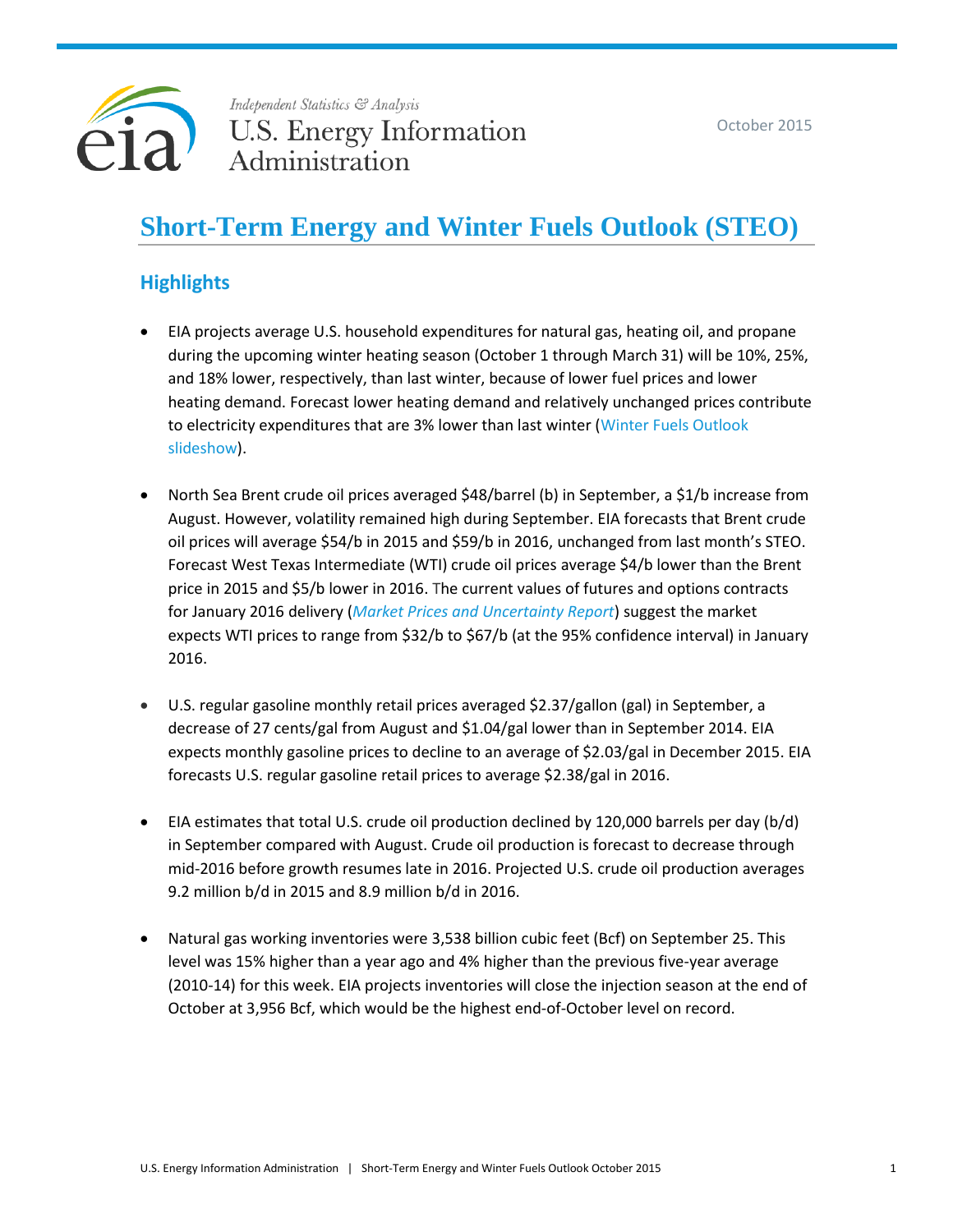# **Projected Winter Fuel Expenditures by Fuel and Region**

The average household winter heating fuel expenditures discussed in this STEO provide a broad guide to changes compared with last winter. However, fuel expenditures for individual households are highly dependent on the size and energy efficiency of individual homes and their heating equipment, thermostat settings, local weather conditions, and market size (see Winter [Fuels Outlook table\)](http://www.eia.gov/forecasts/steo/tables/pdf/wf-table.pdf). Expected temperatures based on the latest forecasts from the National Oceanic and Atmospheric Administration (NOAA) are much warmer than last winter east of the Rocky Mountains, with the Northeast 13% warmer, the Midwest 11% warmer, and the South 8% warmer. Given the current indicators signaling a strong El Nino/Southern Oscillation, forecast temperatures across much of the United States are projected to be warmer than the 10-year average. However, the past two winters provide a reminder that weather can be unpredictable, and the Winter Fuels Outlook includes forecasts for scenarios where heating degree days (HDD) in all regions may be 10% higher (colder) or 10% lower (warmer) than forecast.

**Natural Gas.** Nearly half of all U.S. households heat with natural gas, and the average household could expect a 10% decrease in natural gas expenditures this winter compared with last winter given EIA's base case for temperatures. EIA forecasts a 6% decline in residential natural gas consumption this winter as temperatures are expected to be warmer than last winter. Additionally, residential prices for natural gas this winter are forecast to be 4% lower than last winter.

Although EIA forecasts Henry Hub spot prices this winter will average 13% less than last winter, [changes in spot prices do not quickly](http://www.eia.gov/todayinenergy/detail.cfm?id=20272) translate into lower delivered residential prices. The rates utilities charge for delivered natural gas can be set by state utility commissions a year or more in advance and reflect the cost of gas purchased over many months. Also, residential prices include a fixed component to cover utility operating costs and the cost to transport the natural gas.

Under a 10% colder scenario, EIA projects natural gas consumption to be 1% higher than last year, but expenditures would still be 4% lower than last year. Under a 10% warmer scenario, EIA expects declines of 14% in consumption and 17% in expenditures compared with last year.

Natural gas inventories have risen consistently during the storage injection season that typically runs from April through the end of October. EIA projects inventories will total 3,956 Bcf at the end of October, which would be a record high going into the heating season. Strong storage injections this summer reflect high summer production and expanded storage capacity. If early fall heating demand is low, it is possible that inventories could top 4,000 Bcf during November. Under the base case winter forecast, EIA expects inventories to end the winter at 1,892 Bcf. Even in the event of another cold winter, EIA does not expect stocks to fall below 1,000 Bcf by the end of this heating season.

Transportation constraints continue to pose a challenge to markets in the Northeast. Over the past two winters, natural gas-fired power plants in the Northeast had to compete for an increasingly limited amount of available natural gas pipeline capacity from a system that was already constrained, particularly in New England and New York. These constraints contributed to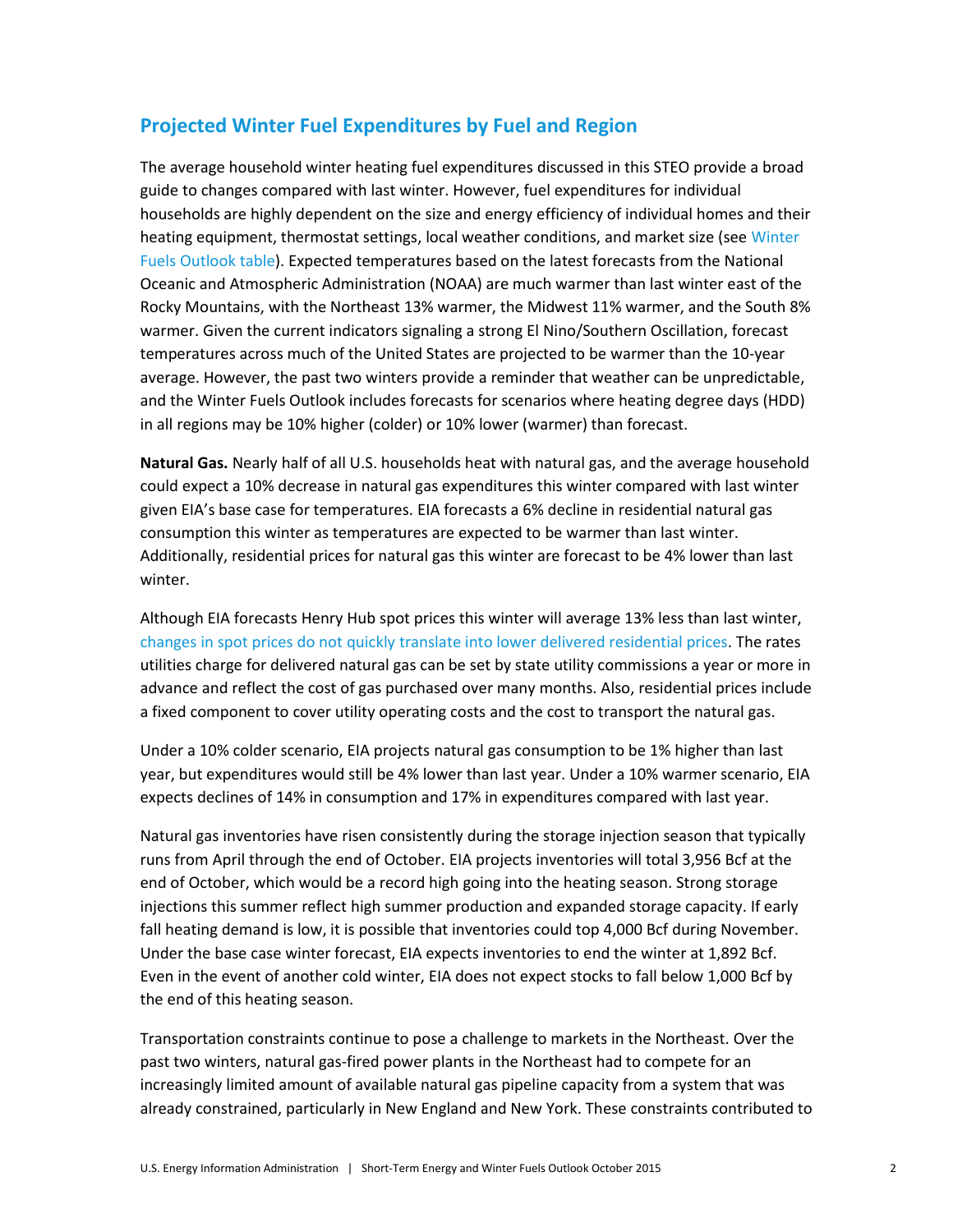spikes in natural gas spot prices at regional hubs and, consequently, day-ahead power prices during periods when temperatures were extremely cold. Some pipeline capacity has been added to deliver natural gas from the Marcellus region in Pennsylvania to the New York market. However, pipeline constraints still exist in the Northeast, particularly into the New England market, and day-to-day price volatility is likely.

New England has two important marginal sources of natural gas supply for times of very high demand: liquefied natural gas (LNG) imports and pipeline imports from Canada. Although LNG imports have declined dramatically in the past several years, an LNG terminal near Boston still receives cargoes from Trinidad under long-term contracts. One of the terminal's customers is the adjacent Mystic Power Plant. LNG received at the Canaport LNG terminal in New Brunswick, Nova Scotia, also comes to New England via the Brunswick Pipeline.

**Heating Oil.** EIA expects households heating primarily with heating oil to spend an average of \$459 (25%) less this winter than last winter, reflecting retail prices that are 47 cents/gal (15%) lower and consumption that is 11% lower. In the 10%-colder-weather scenario, projected expenditures are \$288 lower than last winter, with prices that are 39 cents/gal lower than last winter.

Heating oil prices are expected to be lower than last winter because of lower forecast crude oil prices and a relatively soft global distillate market compared with recent years. The Brent crude oil price is forecast to average \$52/b this winter, which would be \$13/b (32 cents per gallon) lower than last winter. Brent crude oil prices are forecast to remain below levels in recent years as the global oil market continues to experience an excess of supply to consumption. However, crude oil prices are highly uncertain, and any deviation in crude oil prices from forecast levels would cause a similar deviation in retail heating oil prices and consumer expenditures.

Distillate fuel supplies are also ample heading into the winter. Slowing economic growth in emerging economies, which have been major drivers of distillate consumption in recent years, has reduced growth in global demand for distillate fuel. Additionally, relatively strong gasoline refining margins during the past summer encouraged record-high global refinery runs. This combination of high refinery runs and slowing demand growth has resulted in high inventory levels in major distillate markets including Asia, northwest Europe, and the northeast United States.

Distillate stocks in the Northeast totaled 45.1 million barrels on September 25, the highest for [any week since late 2011.](http://www.eia.gov/todayinenergy/detail.cfm?id=23092) Reliance on heating oil is highest in the Northeast, where 23% of households use oil for space heating. Nationwide, only 5% of households use heating oil.

**Propane.** About 4% of all U.S. households heat primarily with propane. EIA expects these households to spend less this winter, but the projected decrease varies across regions. EIA expects that households heating with propane in the Midwest will spend an average of \$320 (21%) less this winter than last winter, reflecting prices that are about 13% lower and consumption that is 9% lower than last winter. Households in the Northeast are expected to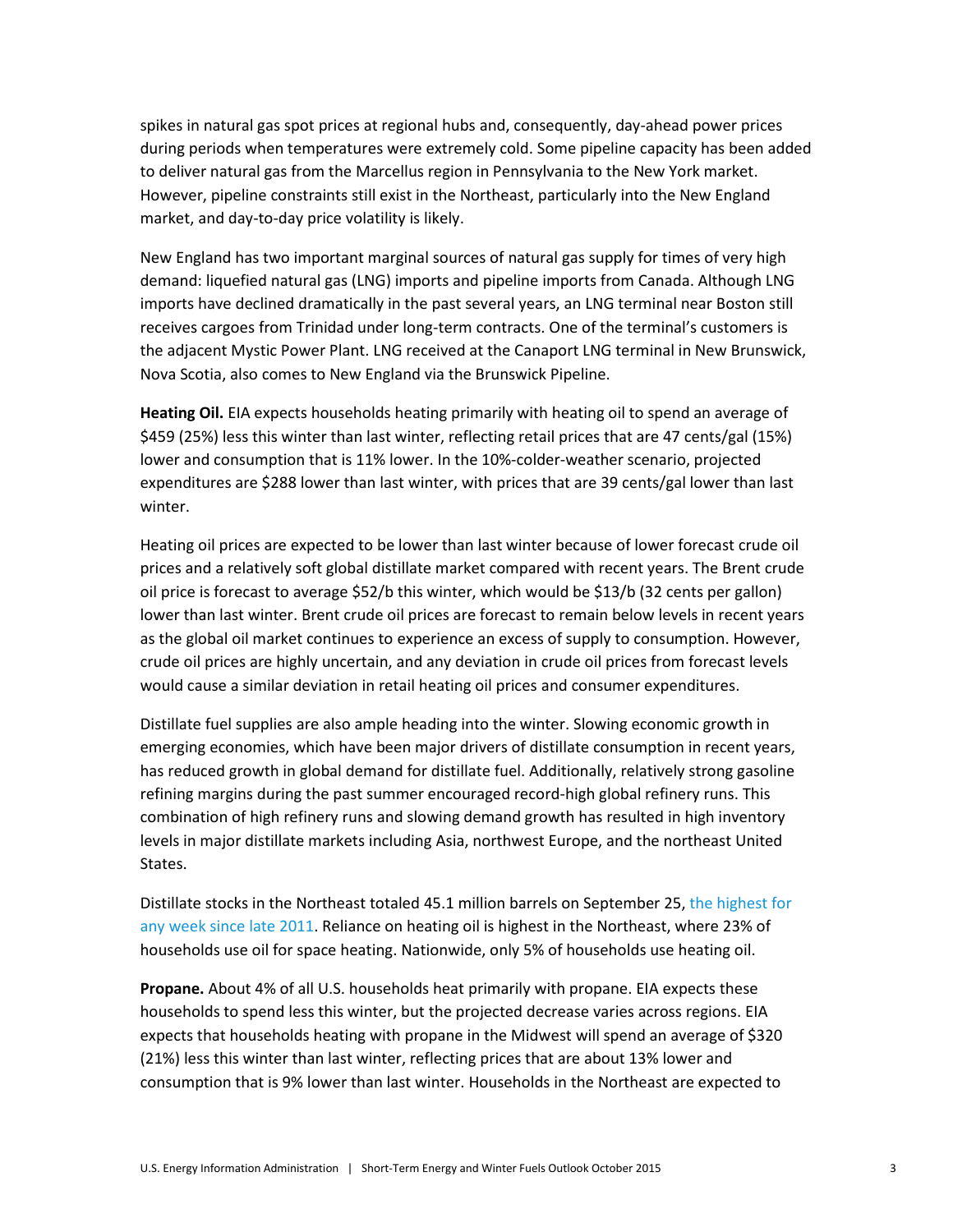spend an average of \$342 (15%) less this winter, with average prices that are about 5% lower and consumption that is 11% lower than last winter.

Heading into the winter months, U.S. inventories of propane and propylene reached 98.7 million barrels as of September 25, [the highest level since EIA began collecting weekly propane](http://www.eia.gov/todayinenergy/detail.cfm?id=23012)  [inventory statistics](http://www.eia.gov/todayinenergy/detail.cfm?id=23012) in 1993 and 19 million barrels higher than at the same time last year. Primary propane stocks at the end of September in the Gulf Coast (PADD 3) were 18.9 million barrels (45%) higher than at the same time last year, and Midwest (PADD 2) stocks were almost 1.0 million barrels (3%) lower.

Inventories on the Gulf Coast have been the main contributor to the record high storage levels, with propane inventories in that region 84% above the five-year average for the week ending September 25. Much of this storage is at facilities connected to industrial users and export terminals, and transport of the propane to the Midwest and Northeast is often costly. Outside of the Gulf Coast, propane inventories in the rest of United States were 8% above the five-year average on September 25. Higher inventory levels and improved rail delivery networks for propane should contribute to more robust propane supply chains than two years ago, when the Midwest saw prices spike during extremely cold weather. However, local markets could still see tight supply conditions, particularly in cases of severely cold temperatures.

**Electricity.** Households heating primarily with electricity are forecast to spend an average of \$30 (3%) less this winter, as a result of 1% lower residential electricity prices and 2% lower consumption than last winter. About 39% of all U.S. households rely on electricity as their primary heating source, ranging regionally from 15% in the Northeast to 63% in the South.

Under a 10% colder scenario, EIA estimates that U.S. residential electricity consumption this winter would be 1% higher than during the winter of 2014-15. Residential electricity prices would not rise immediately, but the effect of colder temperatures would pass through to retail electricity rates over the succeeding months of 2016. Expenditures in the 10% colder scenario are forecast to be flat compared with last winter. The effect of colder temperatures on electricity prices would be greatest in New England, where residential prices would be relatively flat next year if there is a cold winter, in contrast to the baseline forecast of a 0.9% decline.

Two winters ago (2013-14), a winter freeze in the Northeast and constraints on supplying natural gas to power generators led t[o price spikes on regional wholesale electricity markets.](http://www.eia.gov/todayinenergy/detail.cfm?id=14671) The power industry in New England has recently become more reliant on natural gas for electricity generation, which could put generation fuel supplies in competition with natural gas used for space heating during cold spells. Power generators have been working to secure more fuel supplies through contracts before the winter months begin, in contrast to previous years. However, New England's natural gas pipeline capacity continues to be constrained, and any significant disruption to natural gas supply during a cold period could again lead to temporary spikes in wholesale electricity prices.

**Wood.** The use of cord wood and wood pellets as the primary residential space heating fuel has increased by 33% since 2005, to about 2.6 million households in 2014. About 8% of households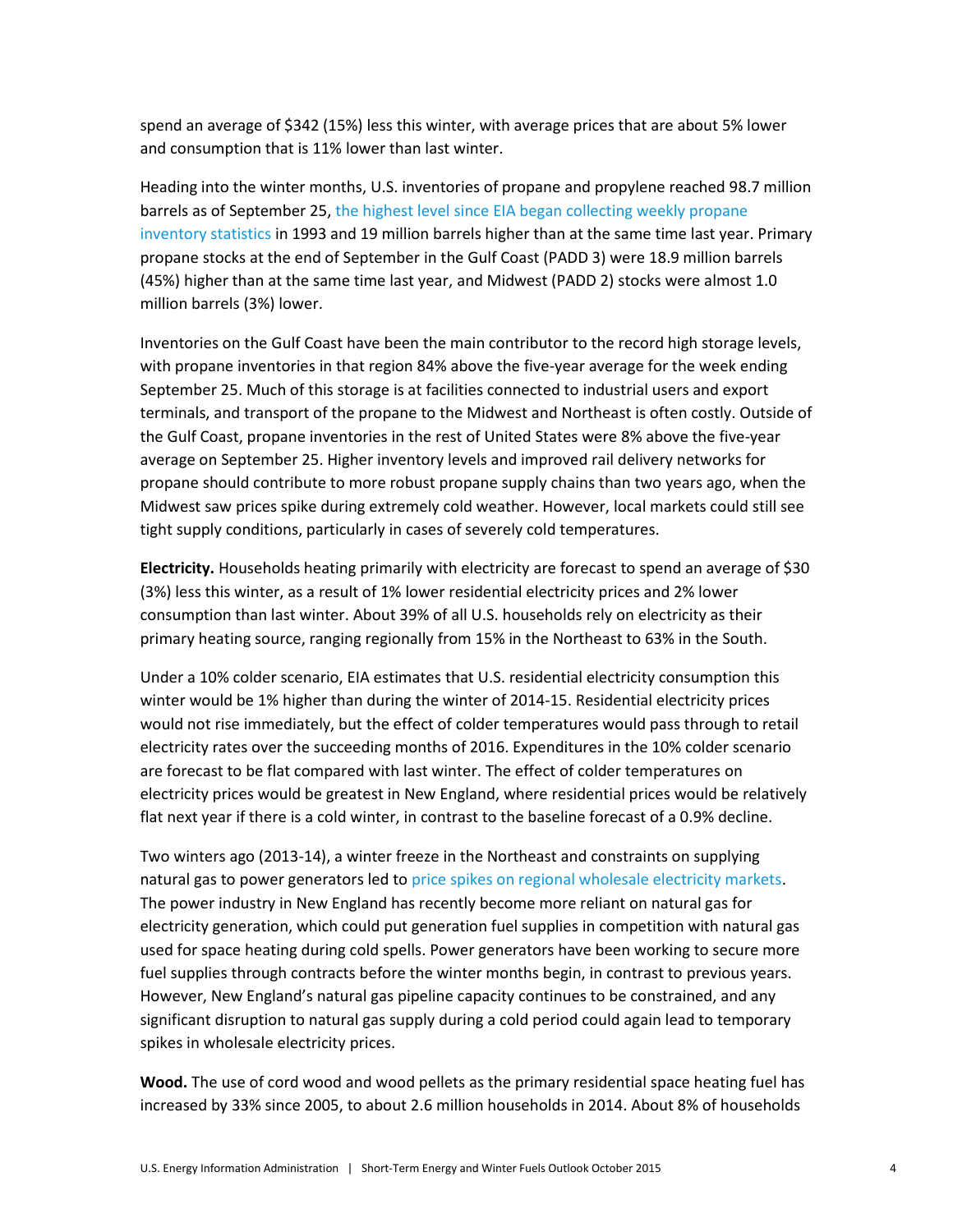use wood as a secondary source of heat, making wood second only to electricity as a supplemental heating fuel.

About 20% of homes in New England (1.1 million) used wood for space heating, water heating, or cooking in 2009 (EIA, [Residential Energy Consumption Survey 2009\)](http://www.eia.gov/consumption/residential/data/2009/), which is nearly twice the national rate. Almost half of all rural households in New England used wood, compared with only 12% of the region's urban households.

## **Global Petroleum and Other Liquids**

Global liquids production continues to outpace consumption, leading to strong inventory builds throughout the forecast period. Global oil inventory builds in the second quarter of 2015 averaged 2.3 million b/d, compared with 1.8 million b/d in the first quarter of the year. The pace of inventory builds is expected to slow in the second half of the year, to roughly 1.5 million b/d. In 2016, inventory builds are expected to slow to an average of 0.8 million b/d.

**Global Petroleum and Other Liquids Consumption**. EIA estimates global consumption of petroleum and other liquids grew by 1.2 million b/d in 2014, averaging 92.4 million b/d for the year. EIA expects global consumption of petroleum and other liquids to grow by 1.3 million b/d in 2015 and by 1.4 million b/d in 2016. Projected real gross domestic product (GDP) weighted for oil consumption, which increased by 2.8% in 2014, is projected to grow by 2.4% in 2015 and by 2.8% in 2016.

Consumption of petroleum and other liquids in countries outside of the Organization for Economic Cooperation and Development (OECD) grew by 1.4 million b/d in 2014 and is projected to grow by 0.9 million b/d in 2015 and by 1.2 million b/d in 2016. China continues to be the main driver of non-OECD oil consumption growth, despite the slowdown in the country's economic growth beginning in the second half of 2014 and with continuing signs of weakening in its economy. China's consumption growth is expected to average 0.3 million b/d in 2015 and in 2016, below the 0.4 million b/d growth in 2014. Iran is expected to experience an uptick in economic activity and petroleum consumption in 2016, assuming implementation of the Joint Comprehensive Plan of Action (JCPOA) between Iran and the five permanent members of the United Nations Security Council plus Germany (P5+1) announced on July 14.

After falling by 0.3 million b/d in 2014, OECD petroleum and other liquids consumption is expected to rise by 0.5 million b/d in 2015 and by 0.2 million b/d in 2016, reaching an average of 46.4 million b/d, the highest annual average level of OECD consumption since 2010. The increase in 2015 stems from both economic and weather factors, with the United States contributing most of the annual consumption growth. U.S. consumption is expected to grow by an average of 0.3 million b/d in 2015 and by 0.1 million b/d in 2016. Several other OECD countries saw economic conditions improve as they emerged from recessions, particularly countries in Asia and, to a lesser extent, in Europe. In addition, colder-than-normal weather early in 2015 across OECD Europe contributed to a projected 0.1 million b/d increase in consumption in 2015.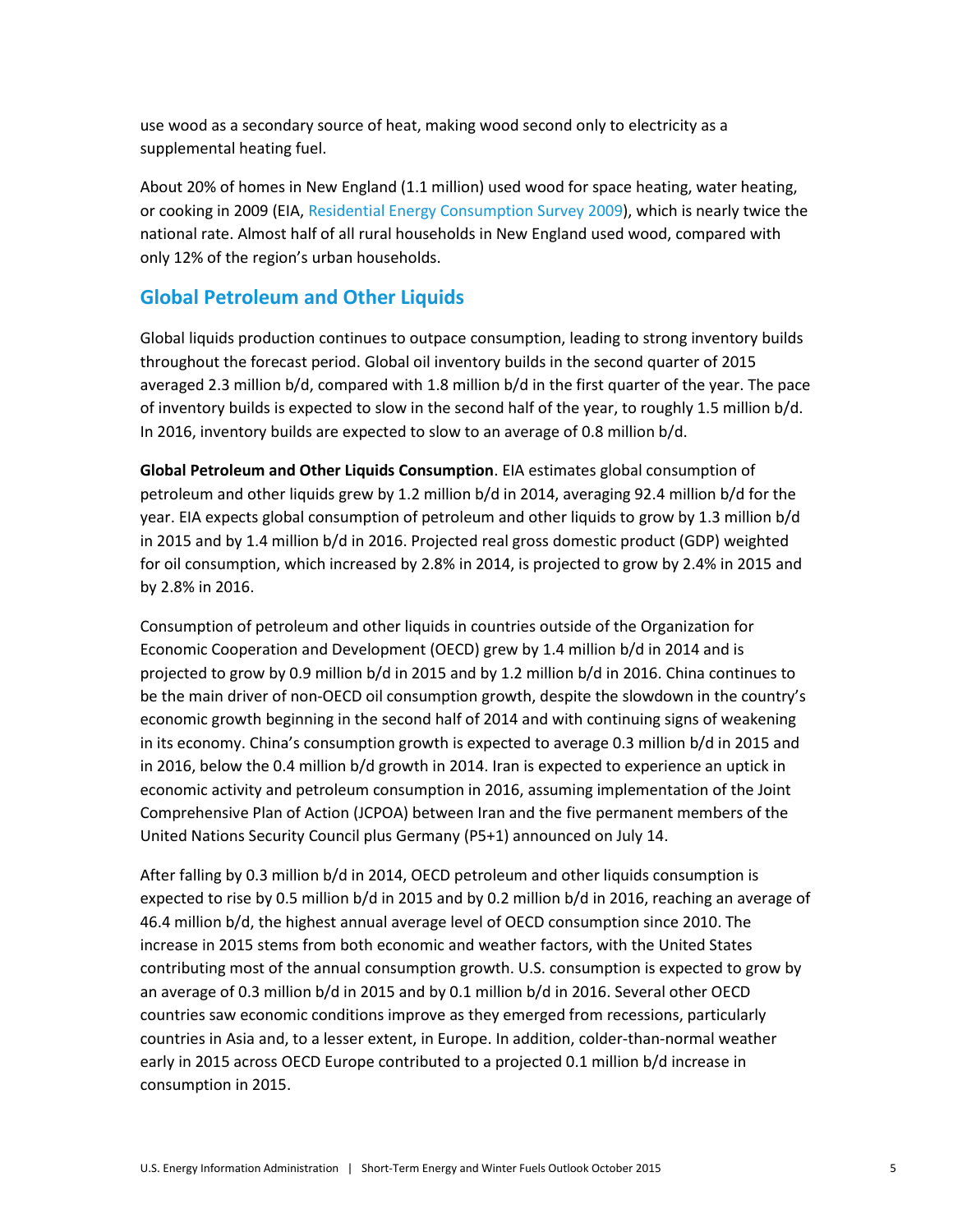**Non‐OPEC Petroleum and Other Liquids Supply.** EIA estimates that petroleum and other liquids production in countries outside of the Organization of the Petroleum Exporting Countries (OPEC) grew by 2.3 million b/d in 2014, which mainly reflects production growth in the United States. EIA expects non-OPEC production to grow by 1.3 million b/d in 2015, but to remain roughly flat in 2016. Non-OPEC production growth in 2015 is largely attributable to investments made when oil prices were higher. For example, the decisions to invest in the Golden Eagle, Peregrine, and Kinnoull fields in the United Kingdom's (U.K.) sector of the North Sea were made in the second half of 2011 when Brent crude prices were more than \$100/b. The three fields started producing at the end of 2014 and the beginning of 2015, contributing about 90,000 b/d to U.K. production in May 2015. Redirection of investment is also helping to maintain or grow production levels in non-OPEC producing countries. Companies have reduced exploration investment, and are directing a greater share of investment toward currently producing fields. This redirection of investment helps maintain production levels in the short term, but could result in lower future production.

Production growth in Canada is expected to average 0.1 million b/d in 2015 and 0.3 million in 2016. Canadian production growth in 2015 is about 0.2 million b/d lower than forecast last month, which reflects significant revisions to historical data from the second quarter of 2015, along with delays in some previously announced oil sands projects. Although some oil sands projects have been put on hold, most continue as planned, including Imperial Oil and Cenovus oil sands projects scheduled to come online by the end of 2016.

Unplanned supply disruptions among non-OPEC producers averaged 0.9 million b/d in September, an increase of almost 0.2 million b/d from the previous month.

**OPEC Petroleum and Other Liquids Supply**. EIA estimates that OPEC crude oil production averaged 30.1 million b/d in 2014, relatively unchanged from the previous year. Crude oil production declines in Libya, Angola, Algeria, and Kuwait offse[t production growth in Iraq](http://www.eia.gov/todayinenergy/detail.cfm?id=19911) and Iran. EIA forecasts OPEC crude oil production to increase by 0.8 million b/d in 2015 and to remain relatively flat in 2016. Iraq is expected to be the largest contributor to OPEC production growth in 2015. In 2016, additional OPEC crude oil supply is expected to come from Iran, which is forecast to increase production if international sanctions targeting its oil sector are suspended.

Under the [JCPOA between the P5+1 and Iran](https://www.whitehouse.gov/sites/default/files/docs/jcpoa_key_excerpts.pdf) that was announced on July 14, sanctions relief is contingent on verification by the International Atomic Energy Agency (IAEA) that Iran has complied with key nuclear-related steps.

While much uncertainty remains as to the timing of sanctions relief, EIA assumes implementation occurs in the second quarter of 2016, clearing the way to easing the sanctions at that time. As a result, EIA forecasts Iranian crude oil supplies will increase by more than 0.2 million b/d on average in 2016, reaching roughly 0.5 million b/d by the end of the year.

Saudi Arabia and other OPEC member countries are not expected to reduce production to accommodate additional Iranian volumes, although some producers will see production declines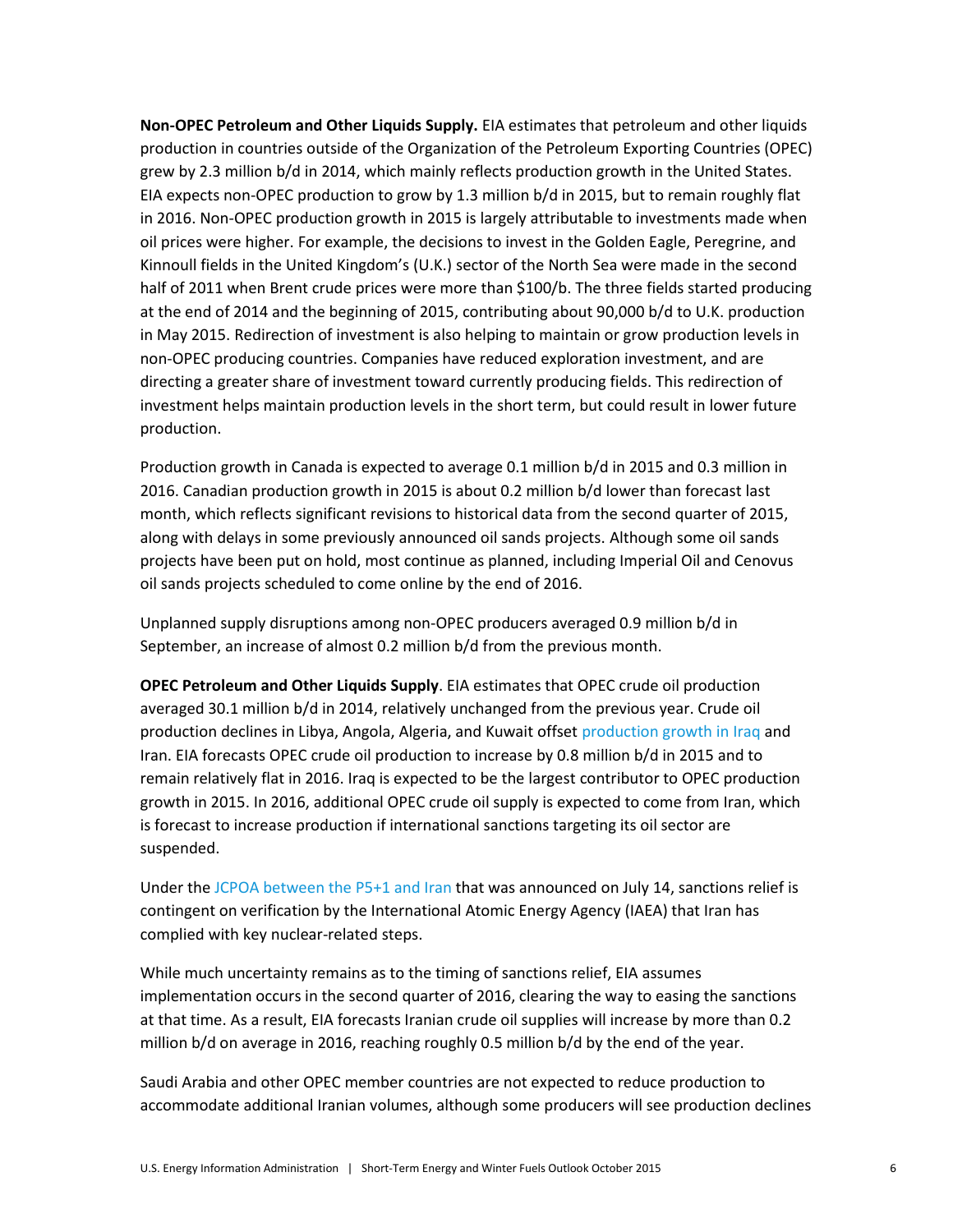in the near term. For example, Saudi Arabia's production is expected to respond to lower direct crude burn for electric power generation as seasonal power demand abates. However, there is considerable uncertainty regarding Iraq's ability to sustain its higher production and export levels, particularly in light of budgetary constraints that has prompted the Iraqi government to request international oil companies operating in the south to reduce spending plans next year.

OPEC noncrude liquids production, which averaged 6.3 million b/d in 2014, is expected to increase by 0.2 million b/d in 2015 and by 0.3 million b/d in 2016, led by production increases in Iran, Qatar, and Kuwait.

In September, unplanned crude oil supply disruptions among OPEC producers averaged 2.9 million b/d, 0.1 million b/d less than the previous month because of fewer outages in Iraq and Nigeria. Kuwait and Saudi Arabia continue to have a total of 0.5 million b/d disrupted at the Wafra and Khafji fields in the Neutral Zone that straddles the two countries.

EIA revised higher its historical estimates of unplanned OPEC crude oil supply disruptions in 2015. Iran's crude oil supply disruption increased from 0.6 million b/d to 0.8 million b/d. The revision to Iran's disruption reflects an increase to Iran's crude oil production capacity (the level [of supply that could be available within one year under a normal operating environment\)](http://www.eia.gov/forecasts/steo/special/pdf/2013_sp_05.pdf) based on information that Iran's oil fields have gone through workovers in anticipation of a deal with the P5+1 on oil sanctions relief.

EIA expects OPEC surplus crude oil production capacity to average 1.5 million b/d in 2015 and 2.2 million b/d in 2016, after averaging 2.0 million b/d in 2014. Forecast surplus capacity in 2016 was revised upward by 0.2 million b/d from last month's STEO. EIA estimates that Iran's crude oil production capacity is 3.6 million b/d, which is 0.8 million b/d higher than its current estimated production level. EIA currently categorizes that 0.8 million b/d as a disruption because Iran's production is restricted by sanctions that affect the country's ability to sell its oil. However, if sanctions are lifted next year, any difference between its crude oil production capacity and its crude oil production level would henceforth be considered surplus capacity.

Surplus capacity is typically an indicator of market conditions, and surplus capacity below 2.5 million b/d indicates a relatively tight oil market, but the current and forecast levels of global inventory builds make the projected low surplus capacity level in 2015 less significant.

**OECD Petroleum Inventories**. EIA estimates that OECD commercial crude oil and other liquids inventories totaled 2.70 billion barrels at the end of 2014, equivalent to roughly 59 days of consumption. Forecast OECD inventories rise to 2.95 billion barrels at the end of 2015 and then to 3.04 billion barrels at the end of 2016.

**Crude Oil Prices.** Brent crude oil spot prices increased by \$1/b in September to a monthly average of \$48/b. Along with increasing volatility in global equity prices and exchange rates, crude oil price volatility increased significantly in August, reflecting uncertainty about potential lower economic and oil demand growth in emerging market countries. Volatility remained high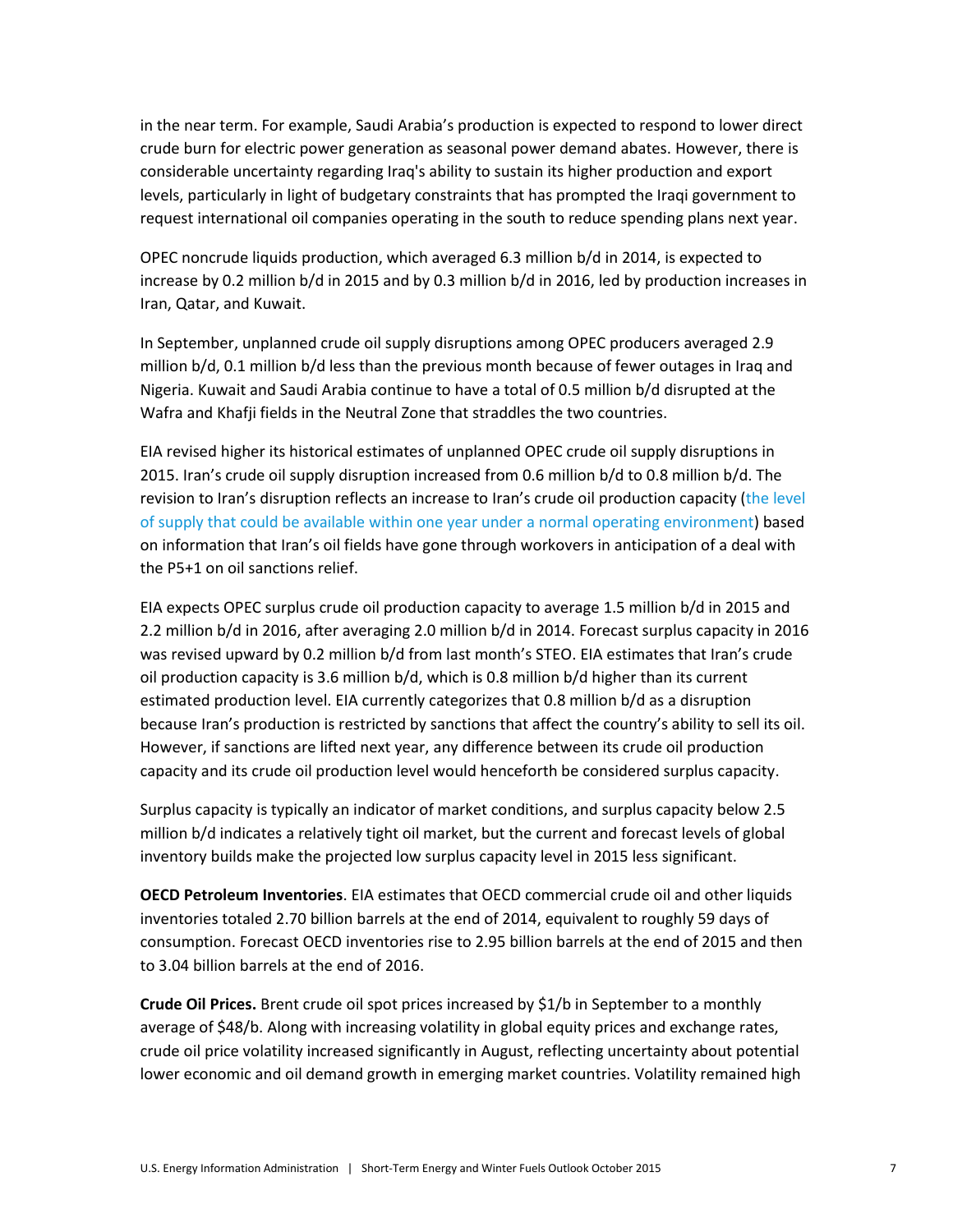in September, with Brent spot prices increasing from \$42/b on August 24 to \$50/b on September 3, before falling back into the range of \$45/b to \$50/b for the rest of the month.

Continuing [increases in global liquids inventories](http://www.eia.gov/todayinenergy/detail.cfm?id=22632) have put significant downward pressure on prices. Inventories rose by an estimated 2.0 million b/d through the first three quarters of 2015, compared with an average build of 0.5 million b/d over the same period in 2014. However, global liquid fuels inventory builds fell to an estimated 1.2 million b/d in September. Inventory builds are projected to slow in the coming months, but they are expected to remain high compared with previous years.

The monthly average WTI crude oil spot price increased to an average of \$46/b in September, up \$3/b from August, driven by falling U.S. crude oil output and five consecutive weeks of oil inventory draws at the Cushing, Oklahoma, storage hub. Crude oil inventories at Cushing fell to 53 million barrels on September 25, the lowest level since March 6 of this year, but they remain 32 million barrels higher than at the same time last year. Total U.S. crude oil inventories were relatively flat in September, despite a decrease in U.S. refinery runs, as refinery maintenance season began.

EIA projects the Brent crude oil price will average \$54/b in 2015 and \$59/b in 2016, unchanged from September's STEO. WTI crude oil prices average \$4/b lower than the Brent price in 2015 and \$5/b lower in 2016. EIA's crude oil price forecast remains subject to significant uncertainties as the oil market moves toward balance. During this period of price discovery, oil prices could continue to experience periods of heightened volatility. The oil market faces many uncertainties heading into 2016, including the pace and volume at which Iranian oil reenters the market, the strength of oil consumption growth, and the responsiveness of non-OPEC production to low oil prices. In the more immediate future, there is potential downward price pressure heading into the fourth quarter of 2015 if refinery runs drop by more than expected during the fall maintenance season.

The current values of futures and options contracts continue to suggest high uncertainty in the price outlook (*[Market Prices and Uncertainty Report](http://www.eia.gov/forecasts/steo/uncertainty/index.cfm)*). WTI futures contracts for January 2016 delivery, traded during the five-day period ending October 1, averaged \$46/b, while implied volatility averaged 43%. These levels established the lower and upper limits of the 95% confidence interval for the market's expectations of monthly average WTI prices in January 2016 at \$32/b and \$67/b, respectively. The 95% confidence interval for market expectations widens over time, with lower and upper limits of \$26/b and \$98/b for prices in December 2016. Last year at this time, WTI for January 2015 delivery averaged \$91/b, and implied volatility averaged 19%. The corresponding lower and upper limits of the 95% confidence interval were \$76/b and \$107/b.

### **U.S. Petroleum and Other Liquids**

The most recent data from the U.S. Federal Highway Administration show Americans drove a record 1.82 trillion miles during the first seven months of 2015, compared with the previous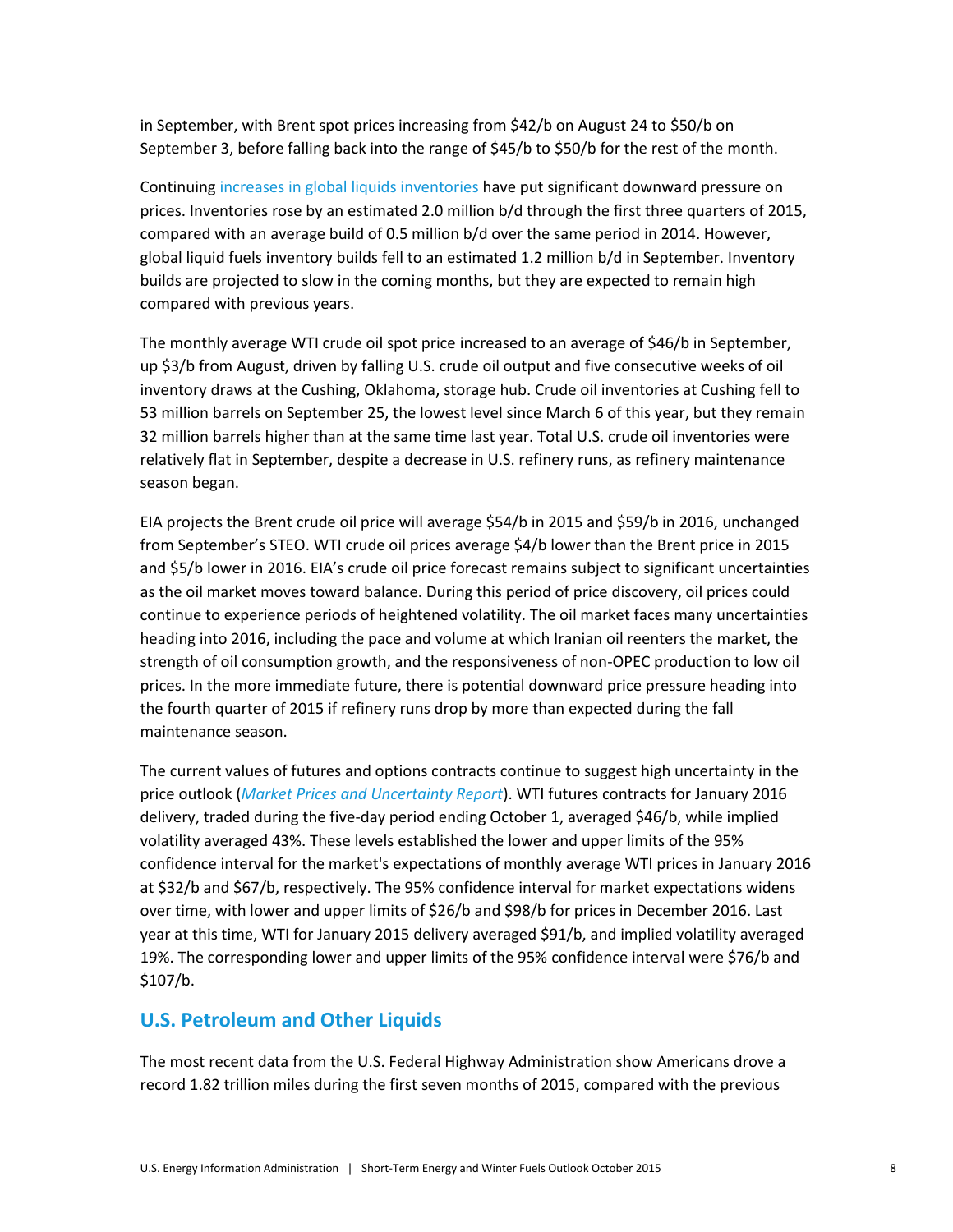high of 1.77 trillion miles driven in the first seven months of 2007, contributing to higher gasoline consumption in the United States.

Monthly data show gasoline consumption in the United States increased by 3% during the first seven months of 2015 compared with same period during 2014. U.S. gasoline consumption growth reflects strong growth in employment and lower gasoline prices. Growing domestic consumption and strong gasoline consumption growth globally contributed to high refinery wholesale gasoline margins (the difference between the wholesale price of gasoline and the price of Brent crude oil) for most of 2015. Margins returned to more typical seasonal levels in September. U.S. average wholesale gasoline margins averaged 40 cents/gal in September, down 24 cents/gal from the level in August and close to the September 2014 level.

Regular gasoline retail prices fell across all regions in September, after refinery outages in the Midwest eased and imports of gasoline into the West Coast increased supplies in that region. U.S. average regular gasoline retail prices fell from \$2.64/gal in August to \$2.37/gal in September. Monthly average regional gasoline retail prices ranged from a low of \$2.07/gal in PADD 3 (Gulf Coast) to a high of \$2.96/gal in PADD 5 (West Coast). EIA expects gasoline prices to fall from current levels, with the U.S. regular gasoline price averaging \$2.03/gal in December 2015.

**Liquid Fuels Consumption.** Total U.S. liquid fuels consumption is projected to increase by 340,000 b/d (1.8%) in 2015, up from an increase of 140,000 b/d (0.8%) last year. U.S. consumption has been stimulated by continuin[g employment and economic growth](http://www.eia.gov/todayinenergy/detail.cfm?id=22932) and lower petroleum product prices.

Consumption growth in 2015 is led by motor gasoline, which increases by 190,000 b/d (2.1%) following growth of 80,000 b/d (0.9%) in 2014. Forecast gasoline consumption averages 9.1 million b/d in 2015, the highest level since the peak of 9.3 million b/d in 2007. Although total nonfarm employment and total highway travel have increased by 2.9% and 3.4%, respectively, over the past eight years, improving vehicle fuel economy has steadily contributed to lower gasoline consumption. Gasoline consumption is forecast to remain flat in 2016, as a long-term trend toward vehicles that are more fuel efficient offsets the effect of continued economic growth on highway travel.

Jet fuel consumption, which grew by 40,000 b/d in 2014, is forecast to rise by 60,000 b/d (3.8%) in 2015. Forecast jet fuel consumption is roughly flat in 2016, with improvement in average airline fleet fuel economy offsetting continuing growth in freight and passenger travel.

Consumption of distillate fuel, which includes diesel fuel and heating oil, is forecast to fall by 30,000 b/d (0.7%) in 2015 and then increase by 50,000 b/d (1.3%) in 2016. The 2016 growth is driven by increasing manufacturing output, foreign trade, and marine fuel use.

Hydrocarbon gas liquids (HGL) consumption, which fell by 50,000 b/d (1.9%) in 2014, is projected to increase by 70,000 b/d in 2015 and by 80,000 b/d in 2016, as new petrochemical plant capacity increases the use of HGL as a feedstock. New HGL export terminal capacity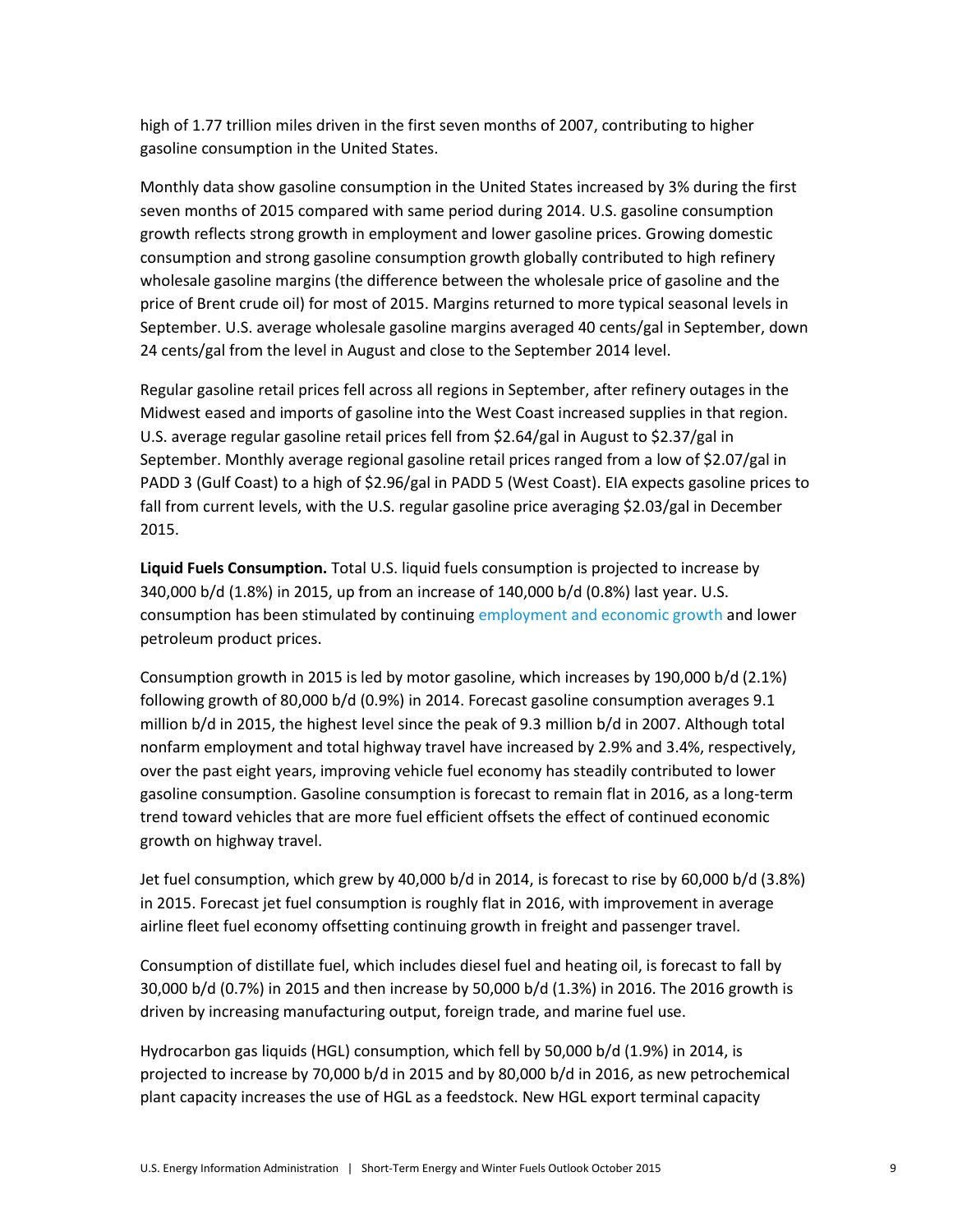contributes to an increase in HGL net exports from an average of 560,000 b/d in 2014 to 1.2 million b/d in 2016.

**Liquid Fuels Supply.** U.S. crude oil production is projected to increase from an average of 8.7 million b/d in 2014 to 9.2 million b/d in 2015 and then decrease to 8.9 million b/d in 2016. The crude oil production forecast continues to reflect an oil price outlook that will weigh on oildirected rig counts and drilling and well completion activities throughout the forecast period.

Based on the latest [survey-based reporting](http://www.eia.gov/petroleum/production/?src=home-b6) of monthly crude oil production estimates, U.S. production averaged 9.4 million b/d in the first half of 2015. This level is 0.2 million b/d higher than the average production during the fourth quarter of 2014, despite a more than 60% decline in the total U.S. oil-directed rig count since October 2014. However, crude oil production started to decrease in the second quarter of 2015, beginning with Lower 48 onshore production in April. Although the Lower 48 onshore decline was offset by production gains in the Gulf of Mexico that kept total production growth positive in April, total U.S. production began declining in May.

EIA expects U.S. crude oil production declines generally to continue through August 2016, when total production is forecast to average 8.7 million b/d. Forecast production begins rising in late 2016, returning to an average of 9.0 million b/d in the fourth quarter. A total of 12 projects are scheduled to come online in the Gulf of Mexico in 2015 and 2016, pushing up production from an average of 1.4 million b/d in the fourth quarter of 2014 to more than 1.6 million b/d in the fourth quarter of 2016.

Expected crude oil production declines from May 2015 through mid-2016 are largely attributable to unattractive economic returns in some areas of both emerging and mature onshore oil production regions, as well as seasonal factors such as anticipated hurricane-related production disruptions in the Gulf of Mexico. Reductions in 2015 cash flows and capital expenditures have prompted companies to defer or redirect investment away from marginal exploration and research drilling to focus on core areas of major tight oil plays. Reduced investment has resulted in the lowest count of oil-directed rigs in about five years and in well completions that are significantly behind 2014 levels.

Oil prices, particularly in the second quarter of 2015, remained high enough to support continued development drilling in the core areas within the Bakken, Eagle Ford, Niobrara, and Permian formations, with July and August showing the first consecutive month-to-month increases in the oil-directed rig count since September and October 2014. However, WTI prices below \$60/b through the forecast period are anticipated to limit onshore drilling activity and well completion totals, despite continued increases in rig and well productivity and falling drilling and completion costs. The forecast remains sensitive to actual wellhead prices and rapidly changing drilling economics that vary across regions and operators.

While projected oil production in the Gulf of Mexico rises during the forecast period, oil production in Alaska falls. Production in these areas is less sensitive to short-term price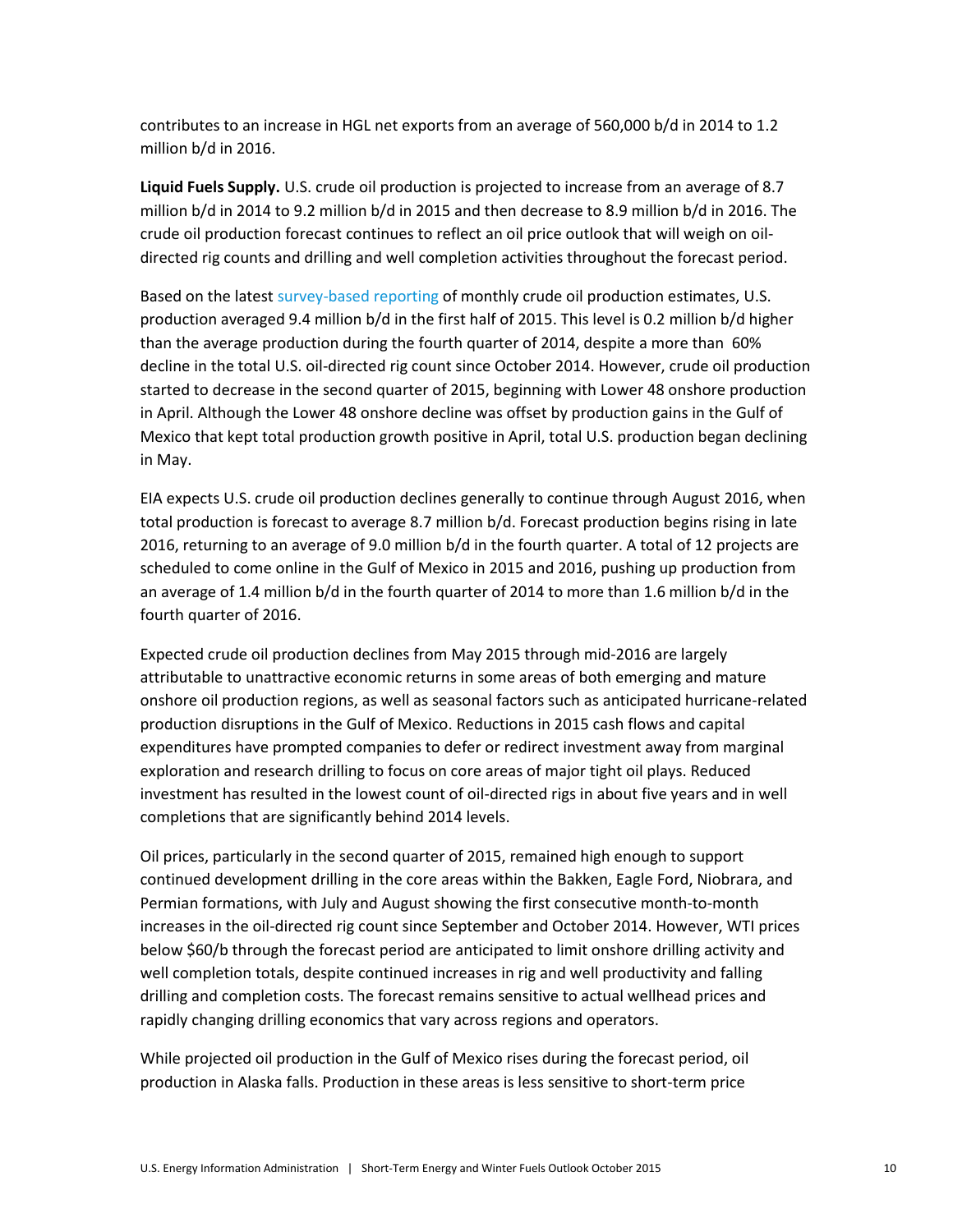movements than onshore production in the Lower 48 states and reflects anticipated growth from new projects in the Gulf of Mexico and declines from legacy fields in Alaska.

HGL production at natural gas processing plants reached a record high of 3.31 million b/d in April 2015, and it is projected to average 3.27 million b/d in 2015 and 3.61 million b/d in 2016. EIA expects higher ethane recovery rates in 2016 following planned increases in petrochemical plant feedstock demand in the United States and abroad. Waterborne ethane exports are expected to begin by the end of 2015 as new terminals and expansions allow for higher quantities of domestically produced ethane, propane, and butanes to reach the international market.

U.S. petroleum product gross exports continue to grow, up almost 0.5 million b/d (12%) through July 2015 compared with the same period in 2014. More than half of the growth in liquid fuel exports came from HGL. The increase in refined product exports, combined with the growth in domestic liquid fuels consumption, contributed to U.S. refinery utilization averaging 91.2% during the first seven months of the year, up from 89.4% last year, and the highest rate for this period since 2005. Gross inputs to U.S. refineries exceeded 17 million b/d for six consecutive weeks in July and August, a level not previously reached or exceeded in any week since EIA began publishing the data in 1990.

**Petroleum Product Prices.** Rising crude oil prices, strong gasoline demand, and ongoing refinery outages on the West Coast contributed to an increase in U.S. regular gasoline retail prices from a monthly average of \$2.47/gal in April to \$2.80/gal in June. Falling crude oil prices and narrowing wholesale gasoline margins have since contributed to prices declining to an average of \$2.37/gal in September. EIA expects monthly average gasoline prices to decline in the coming months as refineries continue to produce high levels of gasoline, as demand begins to decrease following the summer driving season, and as the market transitions to lower-cost, winter-grade gasoline. EIA projects regular gasoline retail prices to average \$2.12/gal in the fourth quarter of 2015.

The U.S. regular gasoline retail price, which averaged \$3.36/gal in 2014, is projected to average \$2.42/gal in 2015 and \$2.38/gal in 2016. The 2015 average price is 1 cent/gal higher than in the September STEO, and the 2016 average price is unchanged.

The diesel fuel retail price, which averaged \$3.83/gal in 2014, is projected to fall to an average of \$2.72/gal in 2015 and then rise to \$2.77/gal in 2016.

### **Natural Gas**

**Natural Gas Consumption.** EIA's forecast of U.S. total natural gas consumption averages 76.2 billion cubic feet per day (Bcf/d) in 2015 and 76.4 Bcf/d in 2016, compared with 73.1 Bcf/d in 2014. EIA projects natural gas consumption in the power sector to increase by 15.6% in 2015 and then decrease by 2.1% in 2016. Natural gas prices, which are expected to remain below \$3 per million British thermal units (MMBtu) through January 2016, support increased use of natural gas for electricity generation in 2015. Industrial sector consumption remains flat in 2015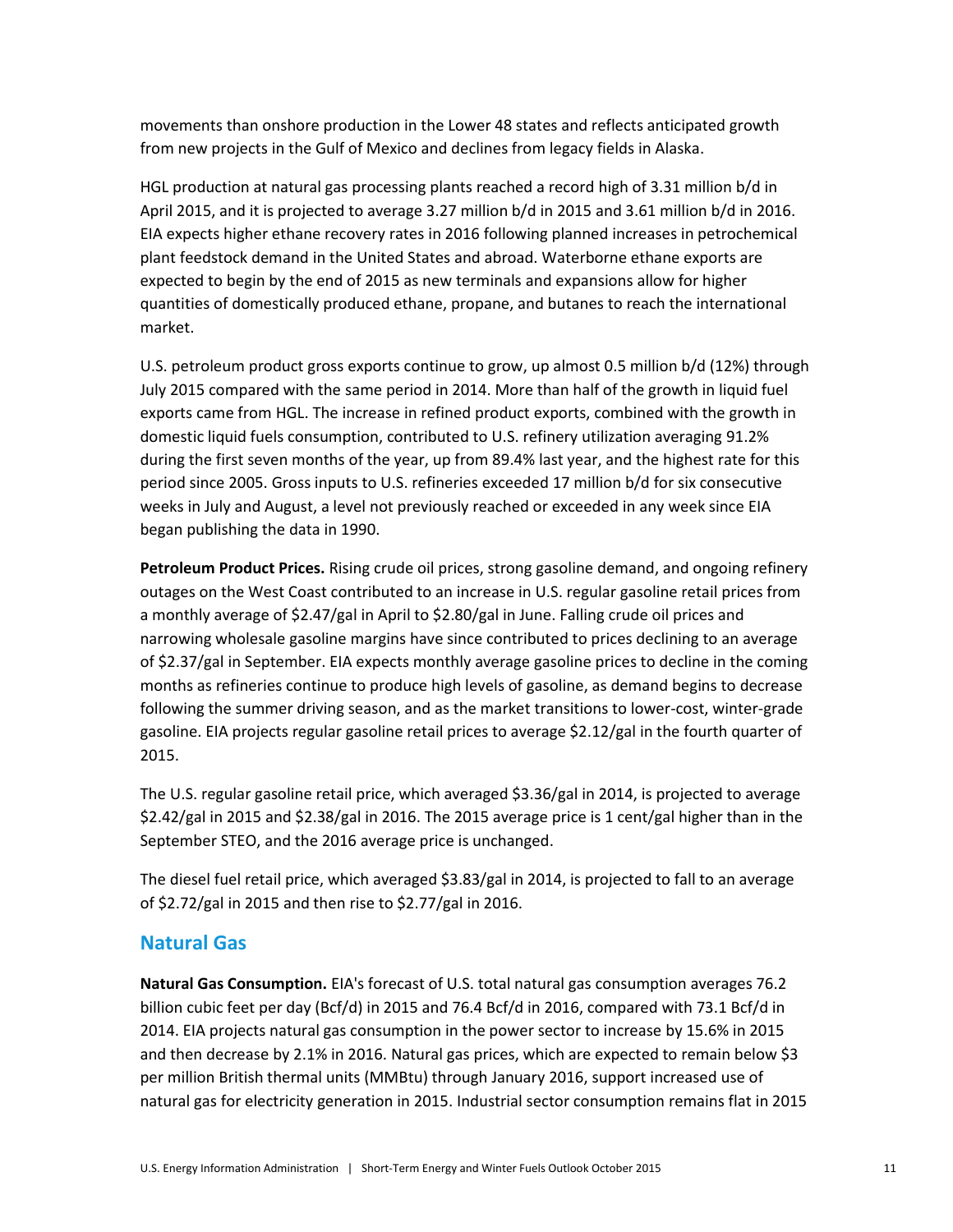and increases by 4.2% in 2016, as new industrial projects, particularly in the fertilizer and chemicals sectors, come online late this year and next year, and as industrial consumers continue to experience low natural gas prices. Natural gas consumption in the residential and commercial sectors is projected to decline in both 2015 and 2016.

**Natural Gas Production and Trade.** EIA expects that marketed natural gas production will increase by 4.2 Bcf/d (5.6%) and by 1.5 Bcf/d (1.9%) in 2015 and 2016, respectively, with increases in the Lower 48 states expected to more than offset continuing production declines in the Gulf of Mexico. Increases in drilling efficiency will continue to support growing natural gas production in the forecast despite relatively low natural gas prices. Most of the growth is expected to come from the Marcellus Shale, as the backlog of uncompleted wells is reduced and as new pipelines come online to deliver Marcellus natural gas to markets in the Northeast.

Increases in domestic natural gas production are expected to reduce demand for natural gas imports from Canada and to support growth in exports to Mexico. Earlier this year, natural gas net imports fell to the lowest monthly level since 1987, averaging 2.3 Bcf/d in both May and June. EIA expects natural gas exports to Mexico, particularly from the Eagle Ford Shale in South Texas, to increase because of growing demand from Mexico's electric power sector coupled with flat natural gas production in Mexico. EIA projects LNG gross exports will increase to an average of 0.79 Bcf/d in 2016, with the startup of a major LNG liquefaction plant in the Lower 48 states at the end of this year.

**Natural Gas Inventories.** On September 25, natural gas working inventories totaled 3,538 Bcf, 454 Bcf (15%) above the level at the same time in 2014 and 152 Bcf (4%) above the five-year average for that week. EIA projects end-of-October 2015 inventories will total 3,956 Bcf, which would be 158 Bcf above the five-year average, and the highest end-of-October level on record.

**Natural Gas Prices.** The Henry Hub natural gas spot price averaged \$2.66/MMBtu in September, a decrease of 11 cents/MMBtu from the August price. Monthly average Henry Hub spot prices are forecast to remain lower than \$3/MMBtu through January, and lower than \$3.50/MMBtu through the rest of the forecast. The projected Henry Hub natural gas price averages \$2.81/MMBtu in 2015 and \$3.05/MMBtu in 2016.

Natural gas futures contracts for January 2016 delivery traded during the five-day period ending October 1 averaged \$2.87/MMBtu. Current options and futures prices imply that market participants place the lower and upper bounds for the 95% confidence interval for January 2016 contracts at \$1.93/MMBtu and \$4.27/MMBtu, respectively. At this time in 2014, the natural gas futures contract for January 2015 delivery averaged \$4.19/MMBtu, and the corresponding lower and upper limits of the 95% confidence interval were \$2.96/MMBtu and \$5.94/MMBtu, respectively.

### **Coal**

**Coal Supply.** Lower domestic coal consumption and reduced exports contribute to a forecast decline of 89 million short tons (MMst) in U.S. coal production in 2015. Production is expected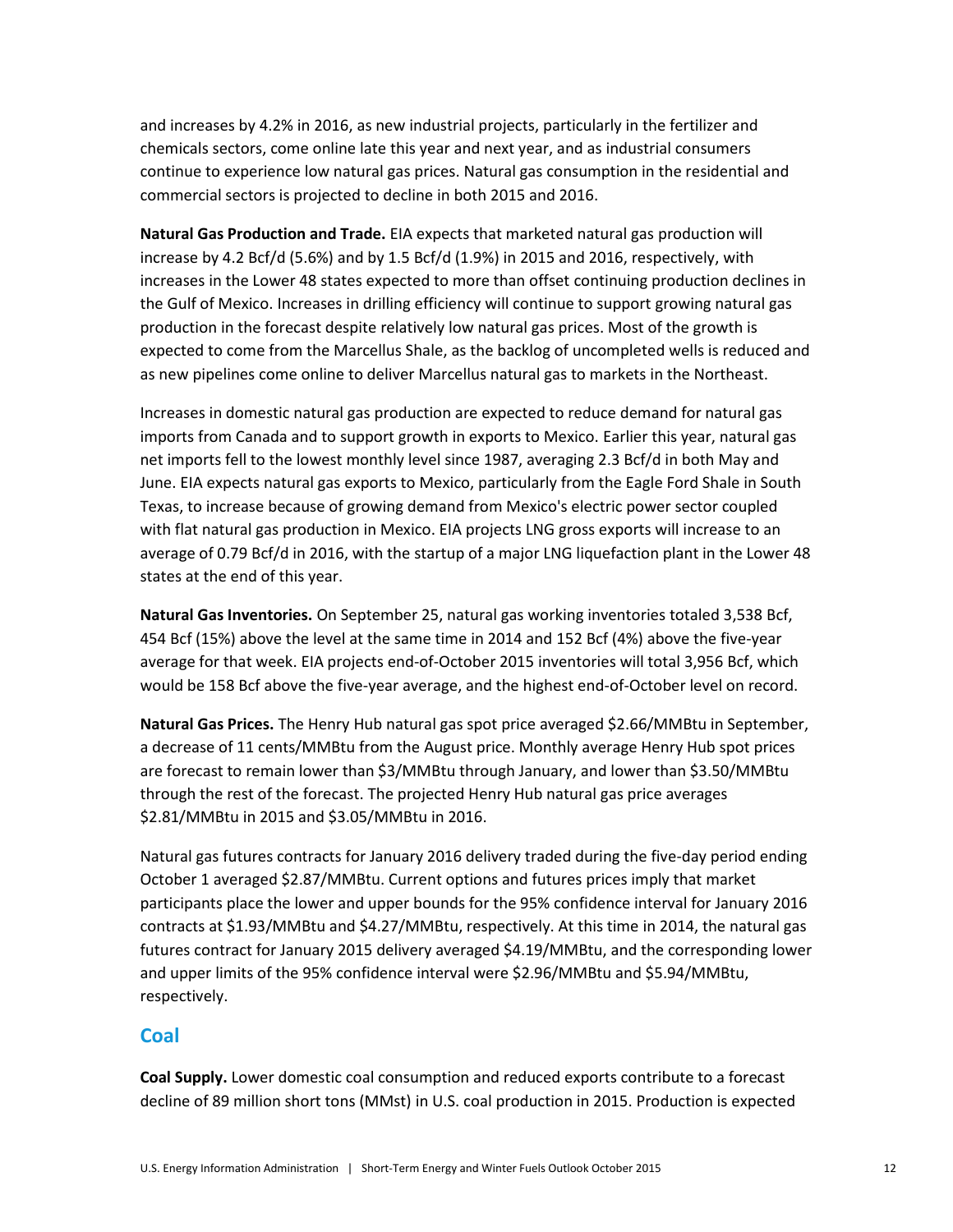to decrease in all coal-producing regions in 2015, with the largest decline on a percentage basis occurring in the Appalachian region. Interior region production, which includes the Illinois Basin (ILB), is expected to decline for the first time since 2009, while Western region production is projected to fall below 500 MMst for the first time since 1998. U.S. coal production is expected to decrease by an additional 28 MMst (3.0%) in 2016, but Interior region production is projected to grow by 1.5%. The forecast 2016 increase in ILB coal production reflects advantages compared with other coal-producing regions, high heat content, closer proximity to major markets than coal produced in the Western region, and lower mining costs than Appalachianproduced coal.

Electric power sector stockpiles were 160 MMst in July, a 5% decrease from the June level. This decrease in June-to-July coal stockpiles follows the normal seasonal pattern whereby coal stockpiles decrease during the summer months. Despite this decrease, coal stockpiles are still relatively high because of the loss in market share to natural gas for power generation. Coal inventories in July 2015 were 35 MMst higher than in July 2014, when inventories were still recovering from the effects of colder-than-normal temperatures during the 2013-14 winter.

**Coal Consumption.** EIA expects an 8% decrease in total coal consumption in 2015, mainly driven by an 8% drop in electric power sector consumption. Lower natural gas prices are the key factor driving the decrease in coal consumption. Projected low natural gas prices (power sector natural gas prices are 28% lower in 2015 compared with 2014) make it more economical to run natural gas-fired generating units at higher utilization rates. The retirements of coal-fired power plants, in response to the implementation of the [Mercury and Air Toxics Standards](http://www.epa.gov/airquality/powerplanttoxics/) (MATS), also reduce coal-fired capacity in the power sector in 2015, but because the retirements are occurring throughout 2015, the full effect will not be evident until 2016.

Projected rising electricity demand and higher natural gas prices next year are expected to contribute to higher utilization rates among the remaining coal-fired power plants. Coal consumption in the electric power sector is forecast to remain relatively unchanged in 2016.

**Coal Trade.** Slower growth in world coal demand, lower international coal prices, and higher coal output in other coal-exporting countries have all contributed to a decline in U.S. coal exports. Lower mining costs, cheaper transportation costs, and favorable exchange rates will continue to provide an advantage to mines in other major coal-exporting countries compared with U.S. producers. Coal exports for the first seven months of 2015 are down 21% compared with the same period in 2014. Forecast coal exports fall by 20 MMst, to 77 MMst, in 2015, and then decrease by another 9 MMst (12%) in 2016 as the current global coal market trends are expected to continue. U.S. coal imports, which increased by more than 2 MMst in 2014 to 11 MMst, are expected to stay near that level in 2015 and 2016.

**Coal Prices.** The annual average coal price to the electric power sector averaged \$2.36/MMBtu in 2014. EIA expects the delivered coal price to average \$2.25/MMBtu in 2015 and to increase by one cent to average \$2.26/MMBtu in 2016.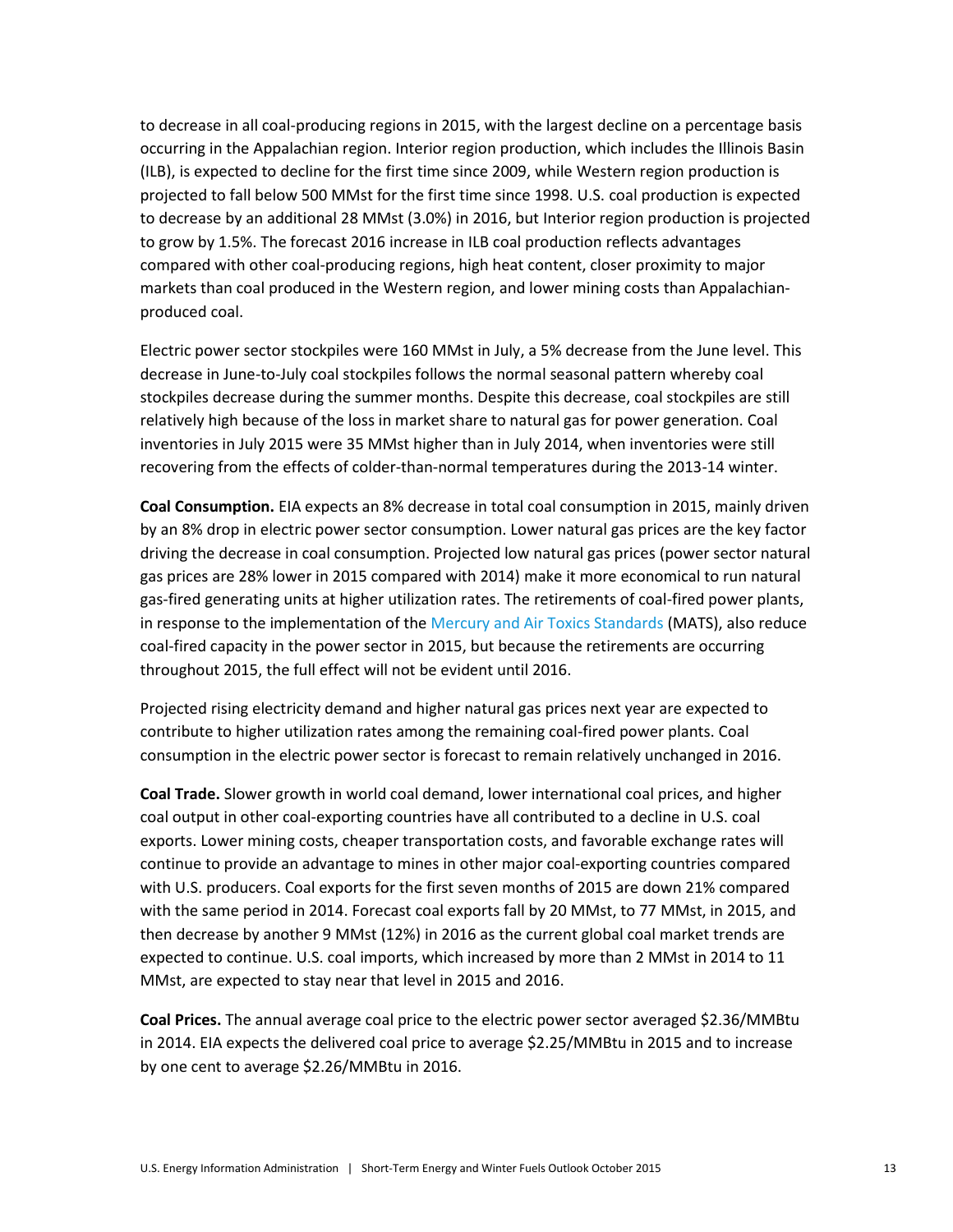# **Electricity**

The monthly natural gas share of total U.S. electricity generation surpassed the coal share in July for the second time ever in July, with natural gas fueling 35.0% of total generation to coal's 34.9% share. The first time this happened was April 2015.

**Electricity Consumption**. Forecast U.S. sales of electricity to the residential sector are 0.7% higher in 2015 compared with last year, as higher electricity use in the summer months more than offsets lower winter use during the first quarter. Projected residential electricity sales fall by 1.4% in 2016. U.S. commercial sector electricity sales are expected to be 0.7% higher in 2015 than sales last year and then grow by 0.9% in 2016. EIA expects U.S. industrial sector electricity sales to fall by 0.3% during 2015 and grow by 0.9% in 2016.

**Electricity Generation.** Sustained low natural gas prices have favored natural gas generation this year, at the expense of coal-fired generation, leading to a significant expected increase in the natural gas share of total generation from 27.4% in 2014 to 31.6% this year, while the share supplied by coal falls from 38.7% to 35.0%. In 2016, EIA forecasts that the natural gas generation share will fall slightly to 31.0% and coal's fuel share will average 34.8%. Generation from nuclear power is projected to remain relatively flat in 2015 and decline by 2.0% in 2016.

**Electricity Retail Prices.** The U.S. retail price of electricity to the residential sector is projected to average 12.6 cents per kilowatthour in 2015, 0.4% higher than the average price last year. The largest price increases are projected to be in New England, where residential electricity prices are forecast to increase by 8.2% in 2015, as electricity distribution companies recover higher generation and power purchase costs incurred during 2014. However, wholesale power prices in New England have been relatively low this year, and utilities in New England have been lowering retail prices in the past few months from their peak in March and April.

# **Renewables and Carbon Dioxide Emissions**

**Electricity and Heat Generation from Renewables.** EIA expects total renewables used in the electric power sector to decrease by 2.7% in 2015. Conventional hydropower generation is forecast to decrease by 9.7%, and nonhydropower renewable power generation is forecast to increase by 4.0%. The 2015 decrease in hydropower generation reflects the effects of the [California drought.](http://www.eia.gov/todayinenergy/detail.cfm?id=20732) Forecast generation from hydropower in the electric power sector increases by 7.3% in 2016.

EIA expects continued growth in utility-scale solar power generation, which is projected to average 89 gigawatthours per day (GWh/d) in 2016. Because the growth is from a small base, utility-scale solar power averages 0.8% of total U.S. electricity generation in 2016. Although solar growth has historically been concentrated in customer-sited distributed generation installations (rooftop panels), EIA expects utility-scale solar capacity will increase by more than 100% (11 GW) between the end of 2014 and the end of 2016, with 4.4 GW of new capacity being built in California. Other leading states in utility-scale solar capacity include North Carolina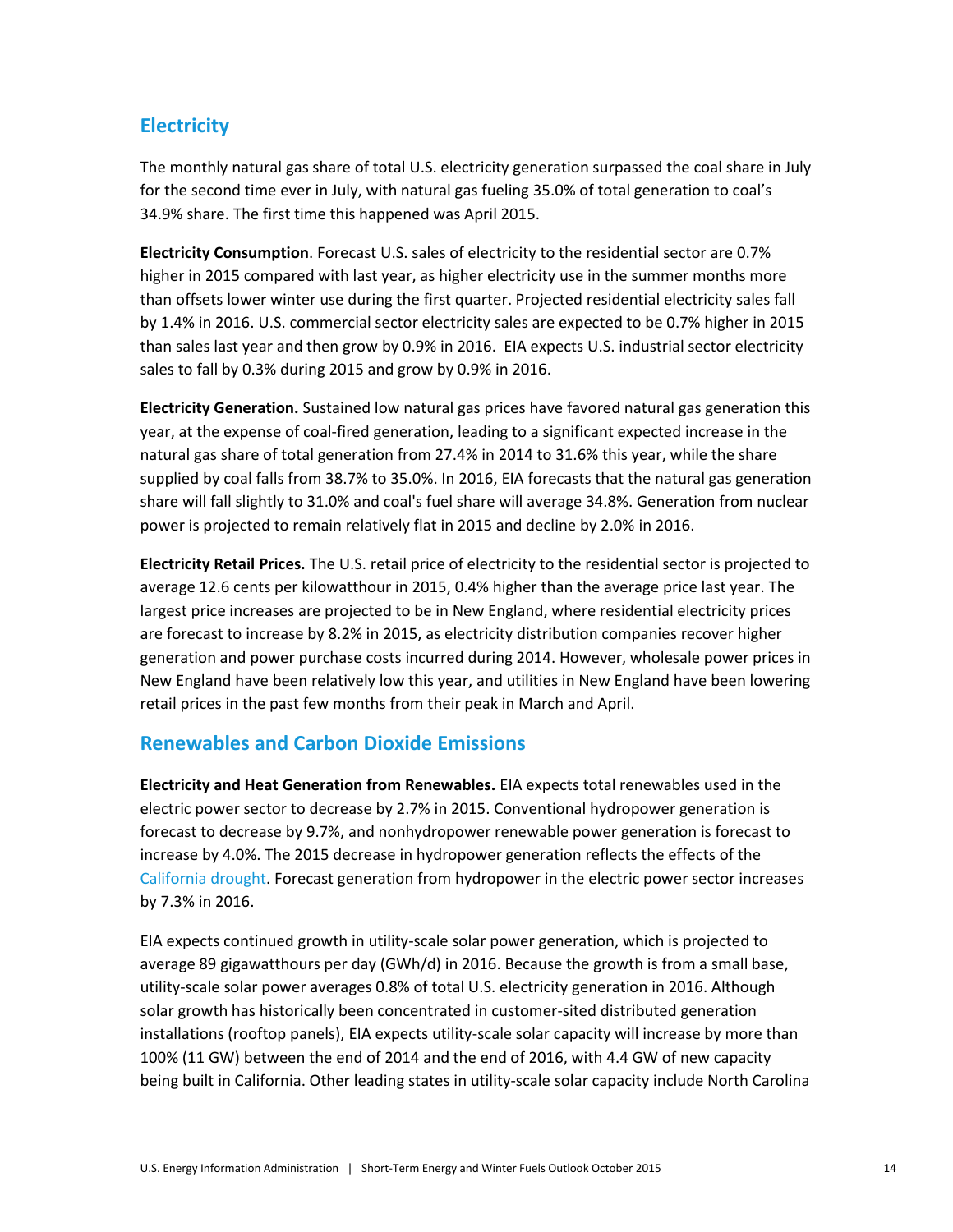and Nevada, which, combined with California, account for almost 70% of the projected utilityscale capacity additions for 2015 and 2016.

Wind capacity, which starts from a significantly larger installed capacity base than solar, grew by 8% in 2014, and is forecast to increase by 13% annually in both 2015 and 2016.

**Liquid Biofuels.** On May 29, the U.S. Environmental Protection Agency (EPA) proposed a rule setting Renewable Fuel Standard (RFS) volumes for 2014 through 2016. Although these volumes could be modified before the final rule is issued, they are used in developing the current STEO forecast. Ethanol production, which averaged 934,000 b/d in 2014, is forecast to average more than 950,000 b/d in both 2015 and 2016. Ethanol consumption, which averaged 877,000 b/d in 2014, is forecast to average slightly more than 900,000 b/d in both 2015 and 2016, resulting in an average 9.9% ethanol share of the total gasoline pool. EIA does not expect significant increases in E15 or E85 consumption over the forecast period. The proposed RFS targets could encourage imports of Brazilian sugarcane ethanol[, which were 3,000 b/d](http://www.eia.gov/todayinenergy/detail.cfm?id=20532) in 2014.

EIA expects the largest effect of the proposed RFS targets will be on biodiesel consumption, which contributes to meeting the biomass-based diesel, advanced biofuel, and total renewable fuel RFS targets. Biodiesel production averaged an estimated 83,000 b/d in 2014 and is forecast to average 92,000 b/d in 2015 and 98,000 b/d in 2016. Net imports of biomass-based diesel are also expected to increase from 15,000 b/d in 2014 to 25,000 b/d in 2015, and to 35,000 b/d in 2016.

**Energy-Related Carbon Dioxide Emissions.** EIA estimates that emissions of CO2 grew by 1.0% in 2014. Emissions are projected to fall by 0.7% in 2015 and then increase by 0.2% in 2016. These forecasts are sensitive to assumptions about weather and economic growth.

## **U.S. Economic Assumptions**

**Recent Economic Indicators**. The Bureau of Economic Analysis reported that [U.S. real](http://www.bea.gov/newsreleases/national/gdp/gdpnewsrelease.htm)  [GDP](http://www.bea.gov/newsreleases/national/gdp/gdpnewsrelease.htm) increased at an annual rate of 3.9% in the second quarter of 2015, higher than the previous estimate of 3.7%. The increase in real GDP in the second quarter reflected positive contributions from personal consumption expenditures, exports, state and local government spending, nonresidential fixed investment, and residential fixed investment.

EIA used the September 2015 version of the IHS macroeconomic model with EIA's energy price forecasts as model inputs to develop the economic projections in the STEO.

**Production, Income, and Employment.** Forecast real GDP growth reaches 2.5% in both 2015 and 2016. The 2015 growth is above the 2.1% forecast last month, while the 2016 growth is the same as last month. Real disposable income grows by 3.3% in 2015, below the 3.5% forecast last month, and by 3.0% in 2016. Total industrial production grows at 1.2% in 2015 and 1.1% in 2016. Projected growth in nonfarm employment averages 2.1% in 2015 and 1.5% in 2016.

**Expenditures.** Forecast private real fixed investment growth averages 4.8% and 6.5% in 2015 and 2016, respectively, led by equipment in 2015 and 2016 and by equipment and structures in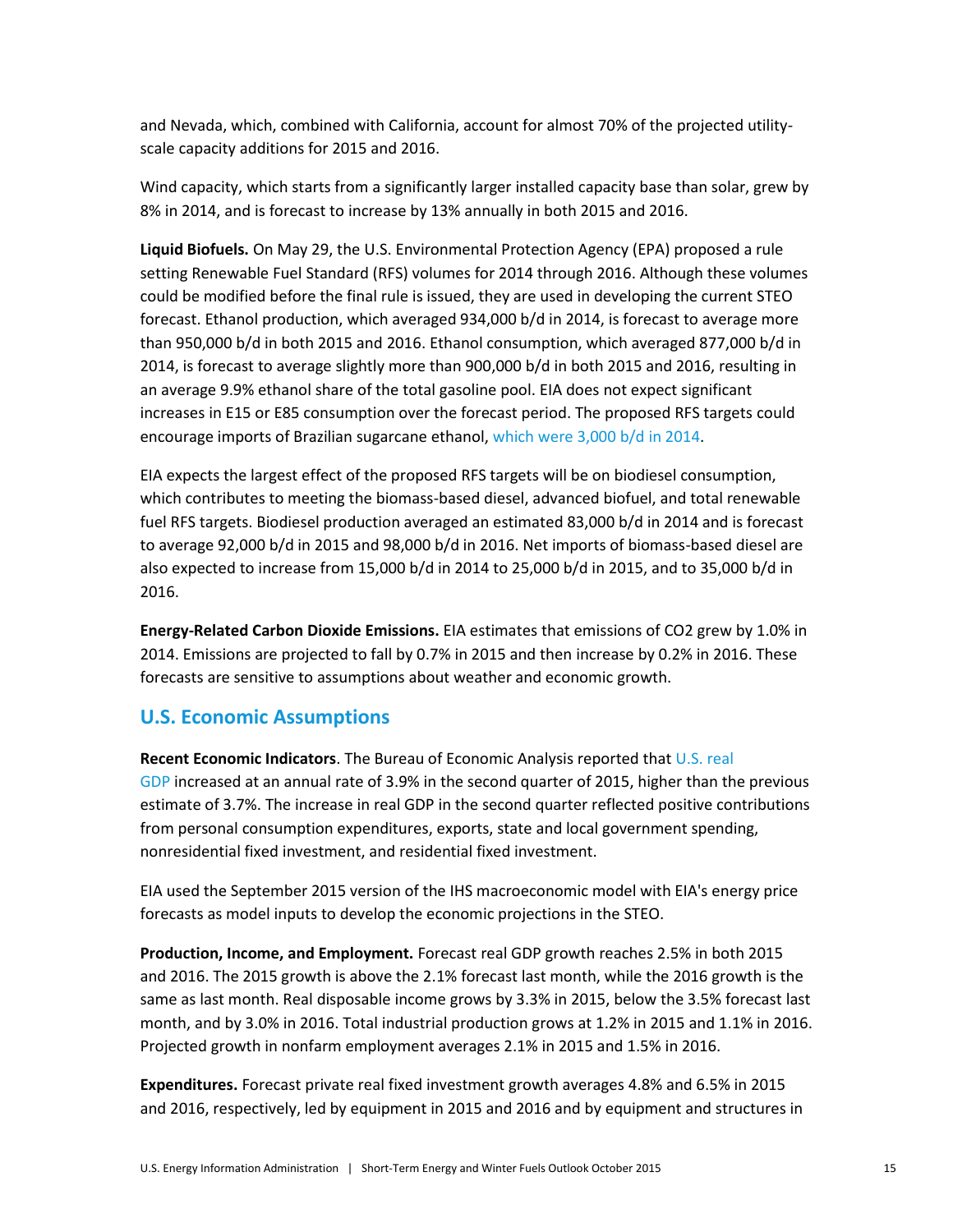2016. Real consumption expenditures grow faster than real GDP in 2015 and 2016, at 3.0% in both years. Durable goods expenditures drive consumption spending in both years. Export growth is 1.7% and 3.7% over the same two years, while import growth is 5.7% in 2015 and 5.0% in 2016. Total government expenditures rise 0.7% in 2015 and 0.6% in 2016.

This report was prepared by the U.S. Energy Information Administration (EIA), the statistical and analytical agency within the U.S. Department of Energy. By law, EIA's data, analyses, and forecasts are independent of approval by any other officer or employee of the United States Government. The views in this report therefore should not be construed as representing those of the U.S. Department of Energy or other federal agencies.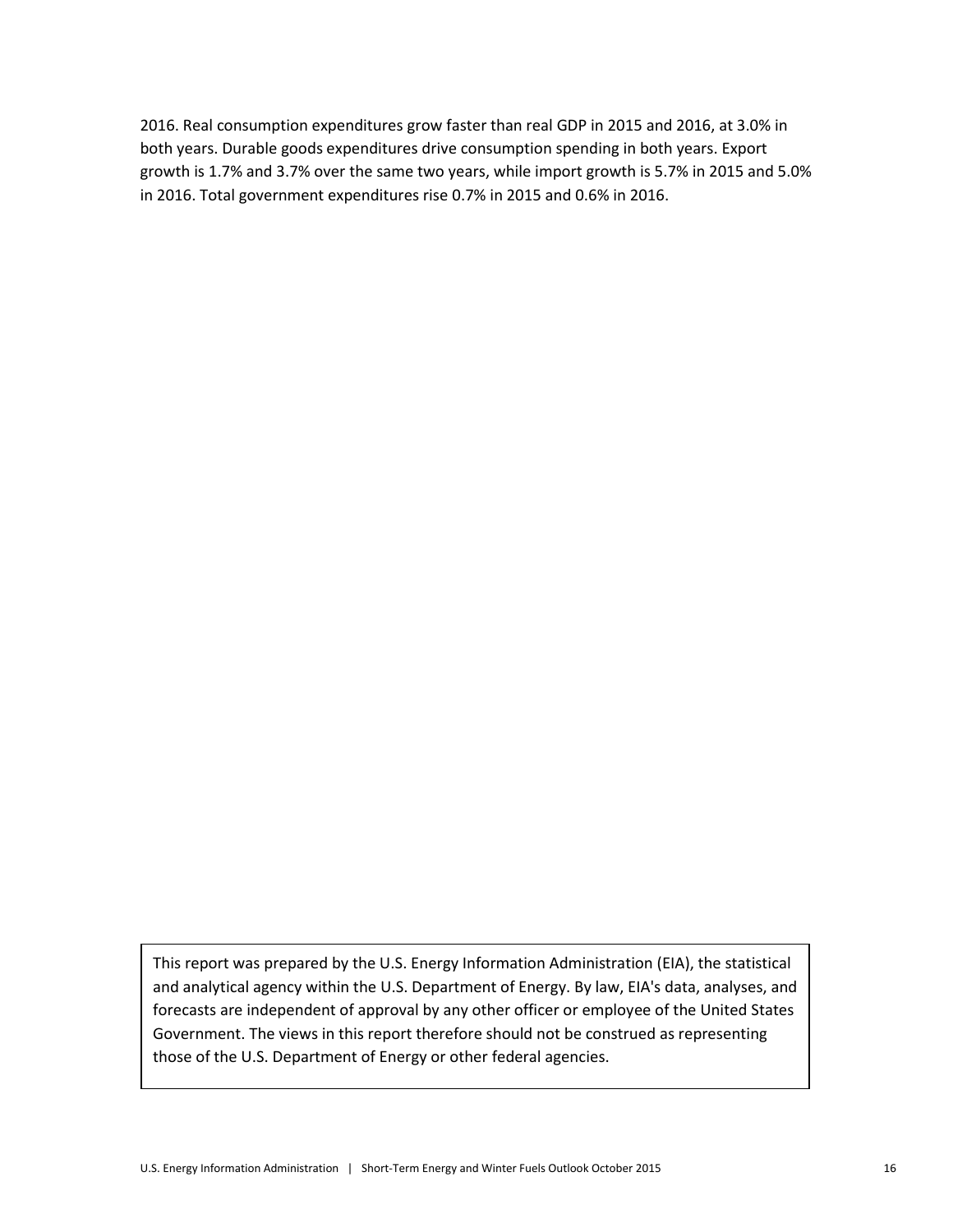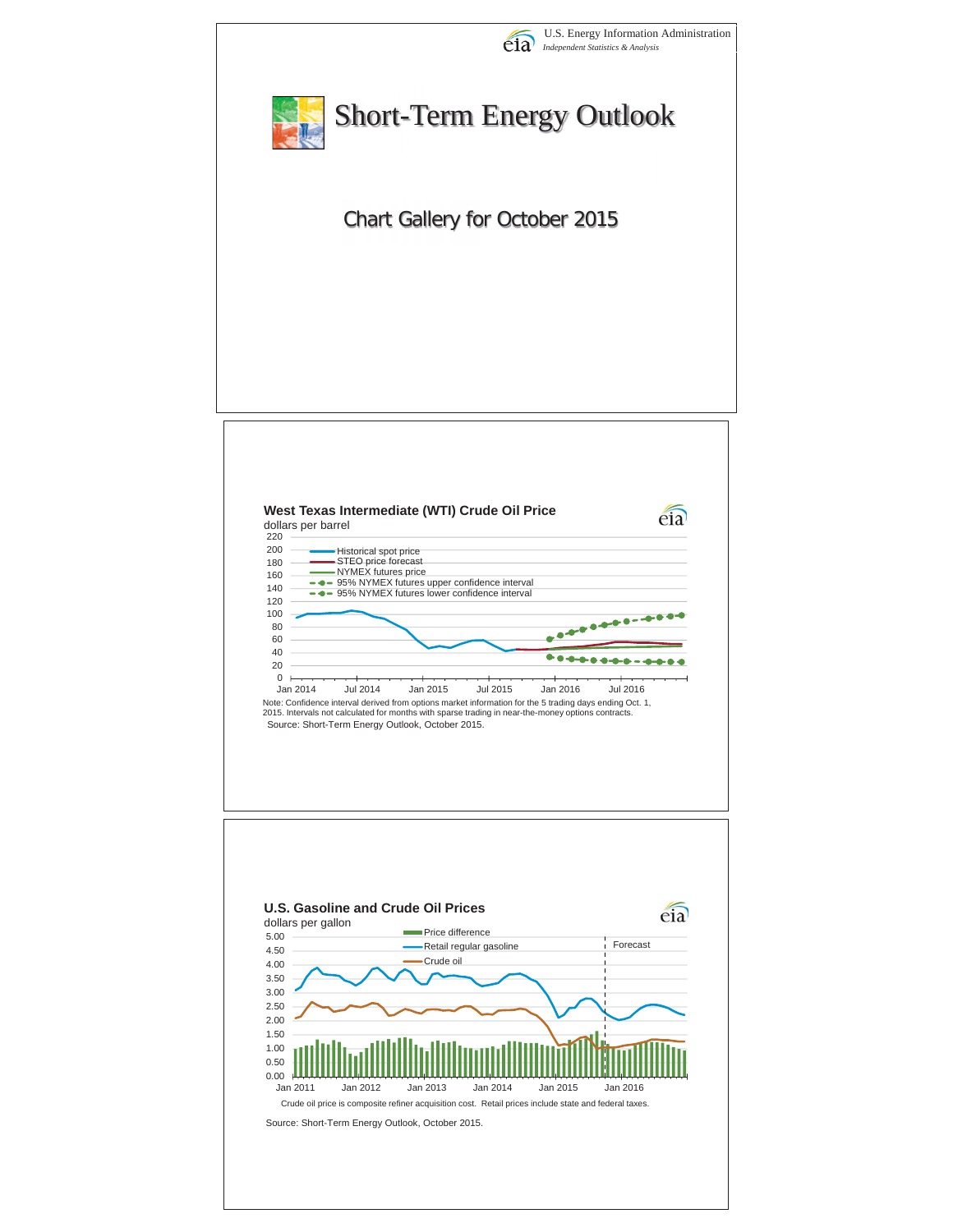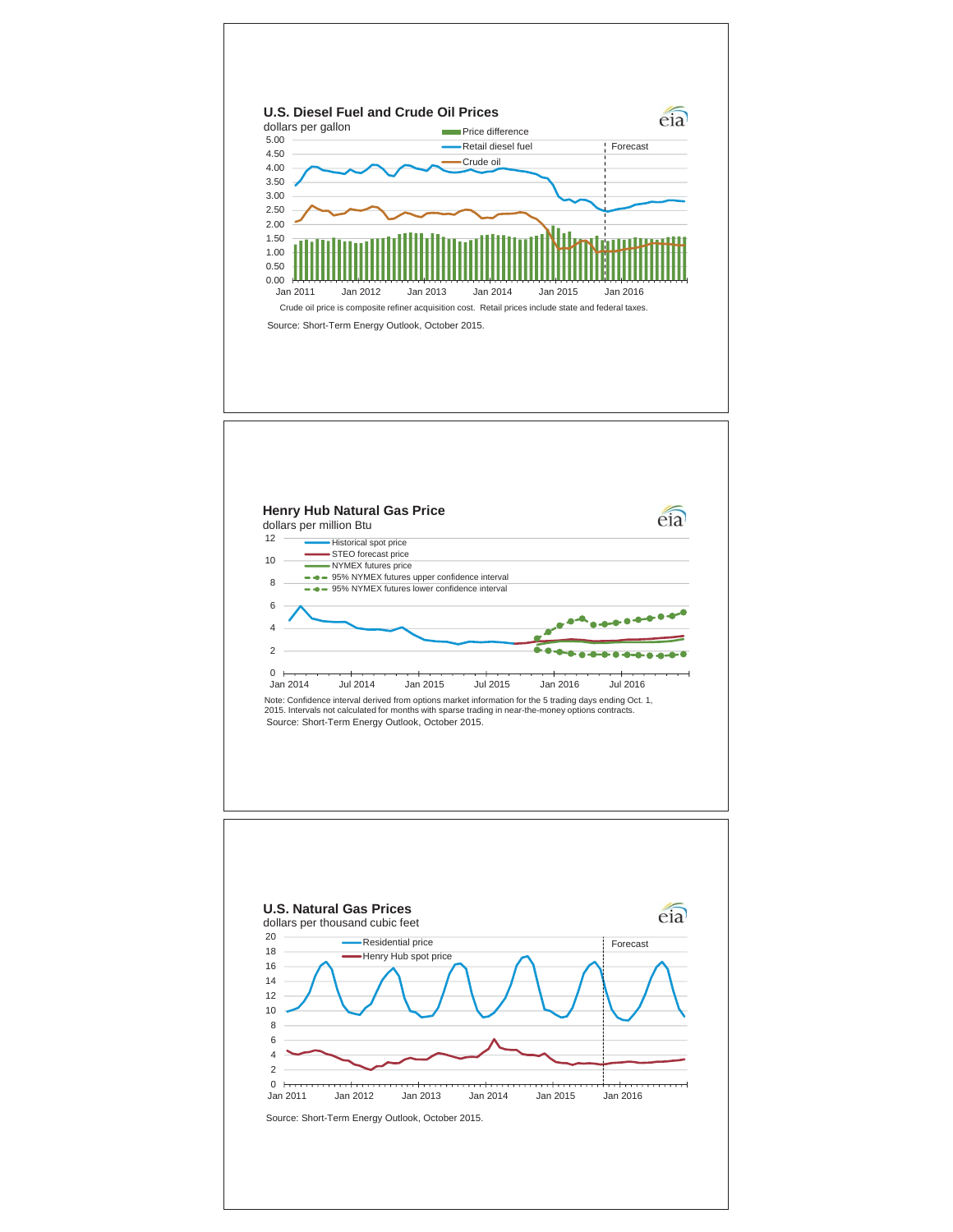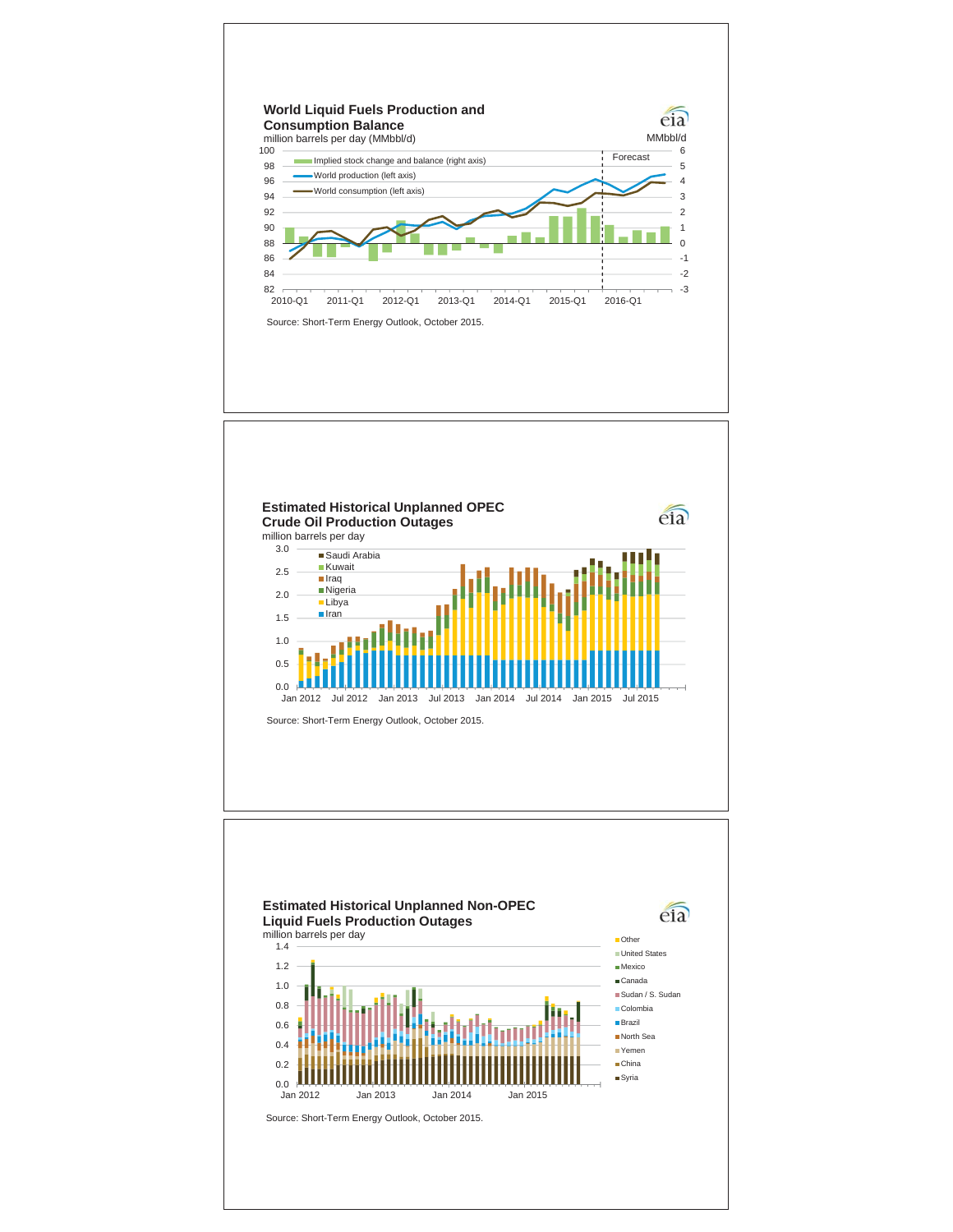



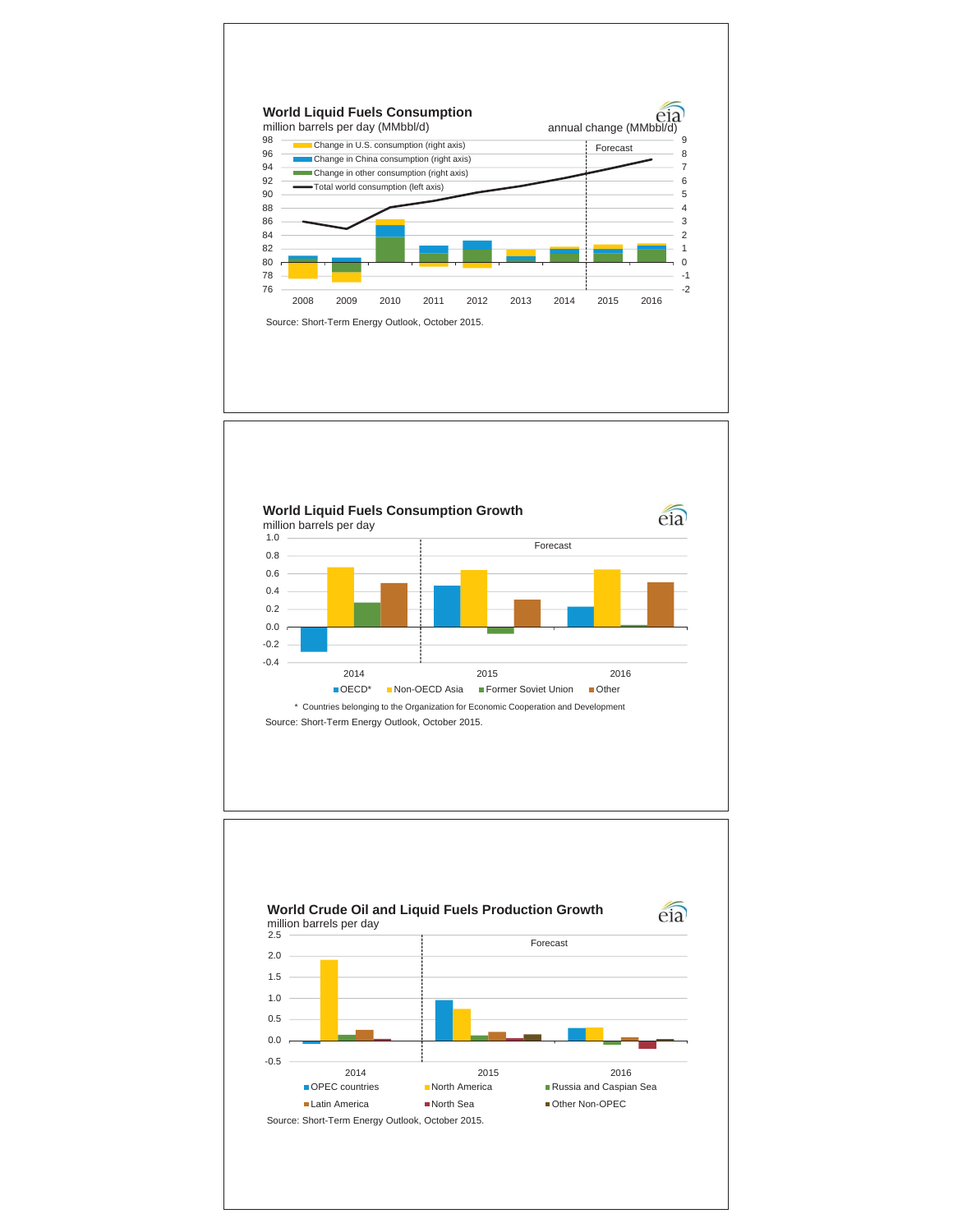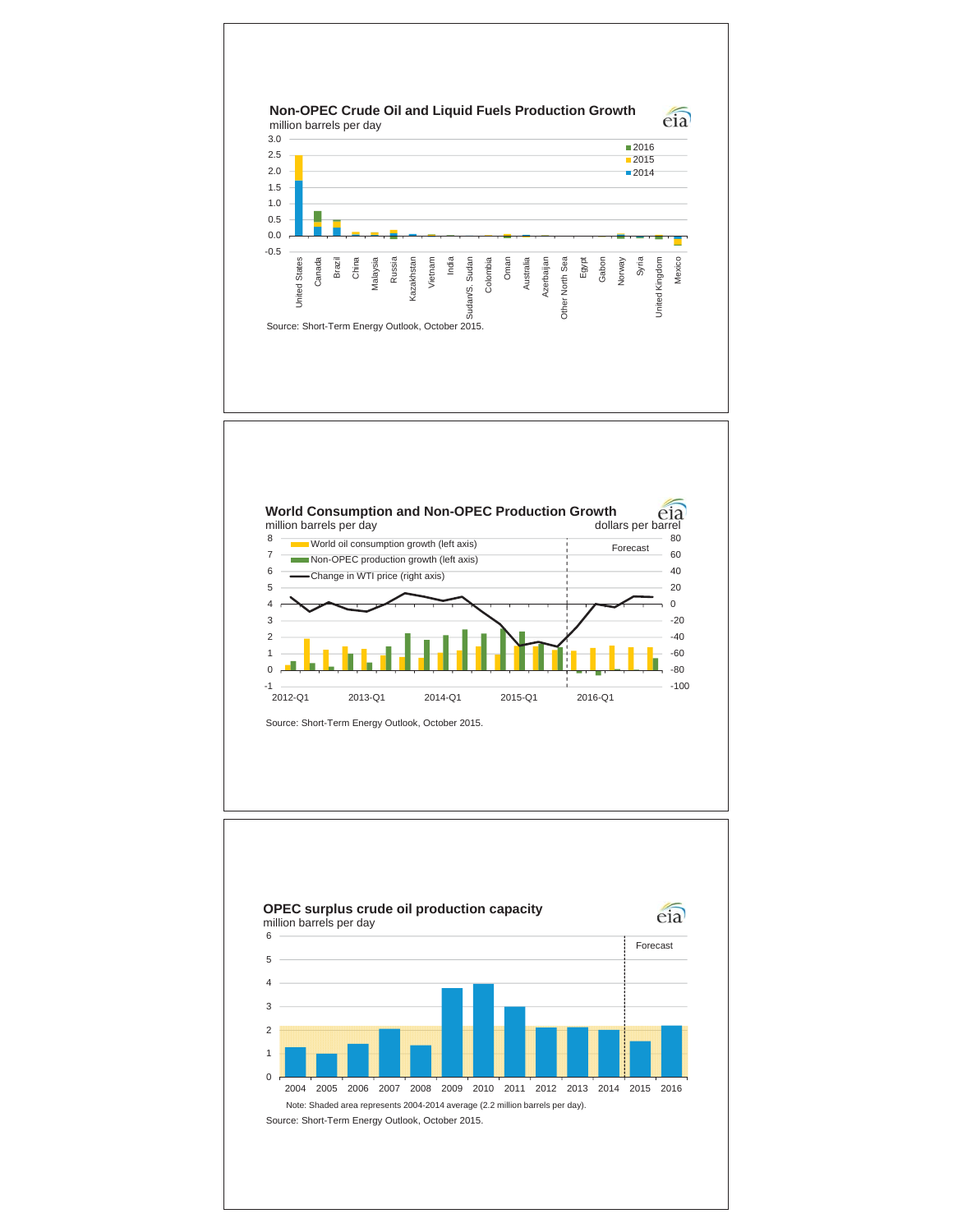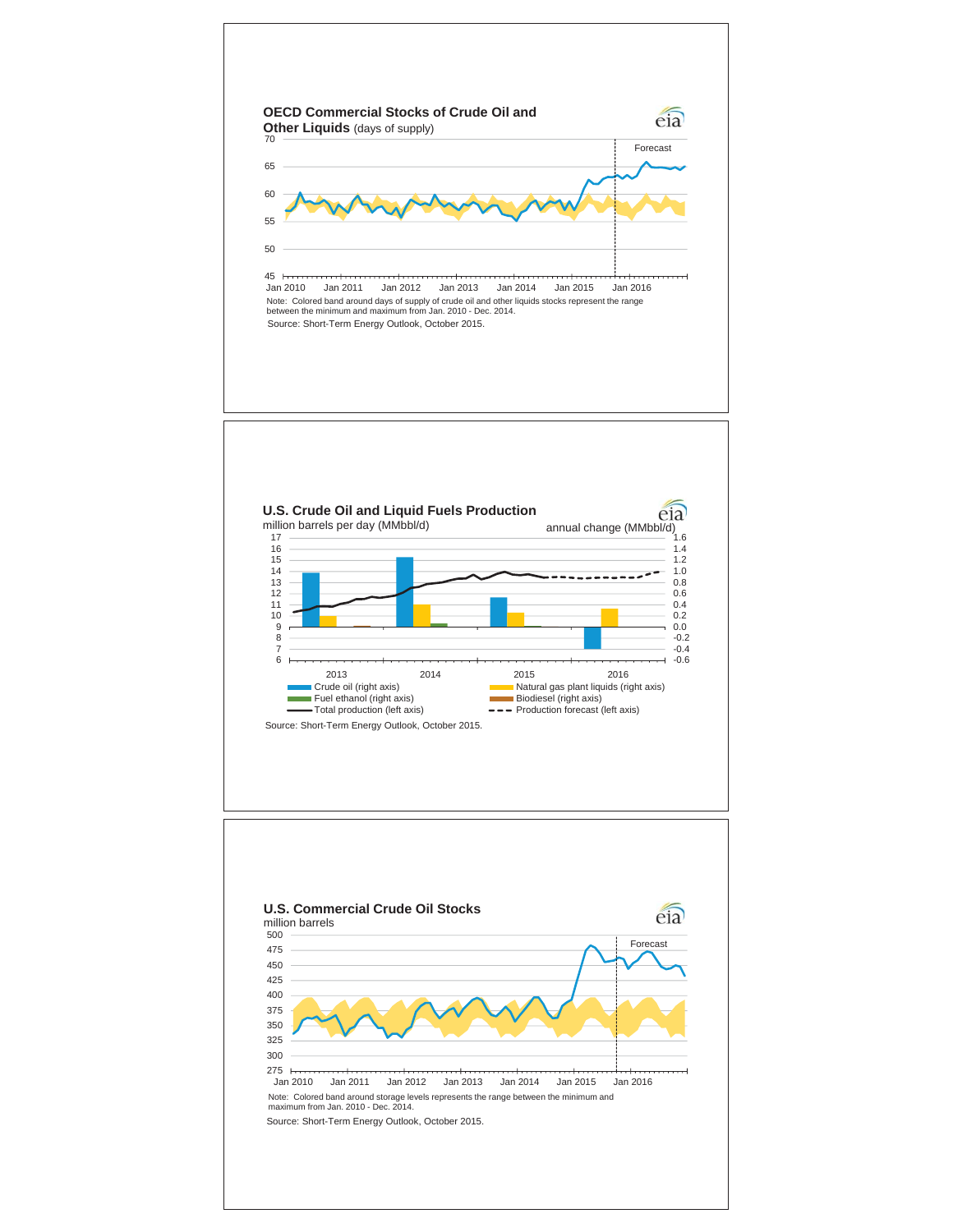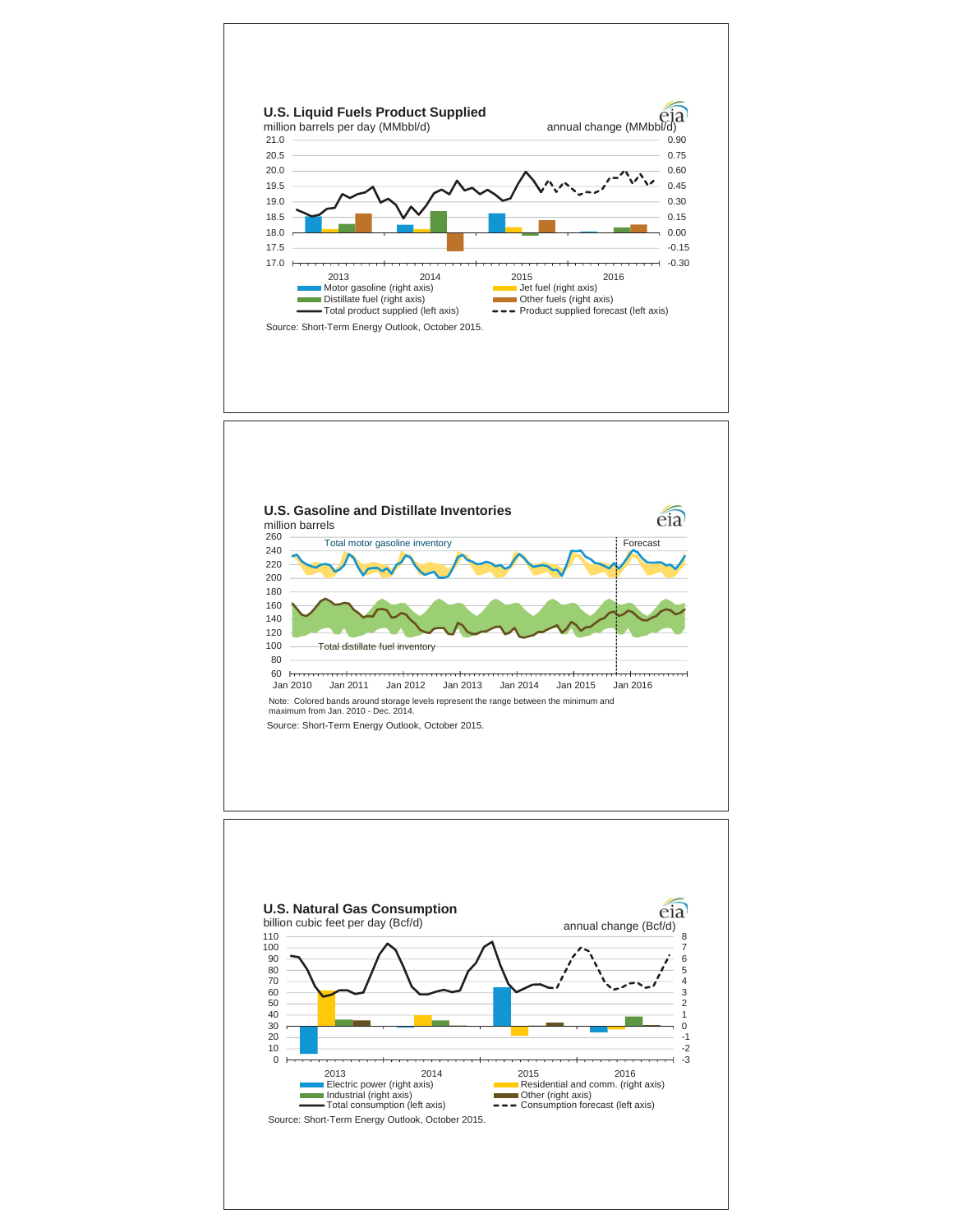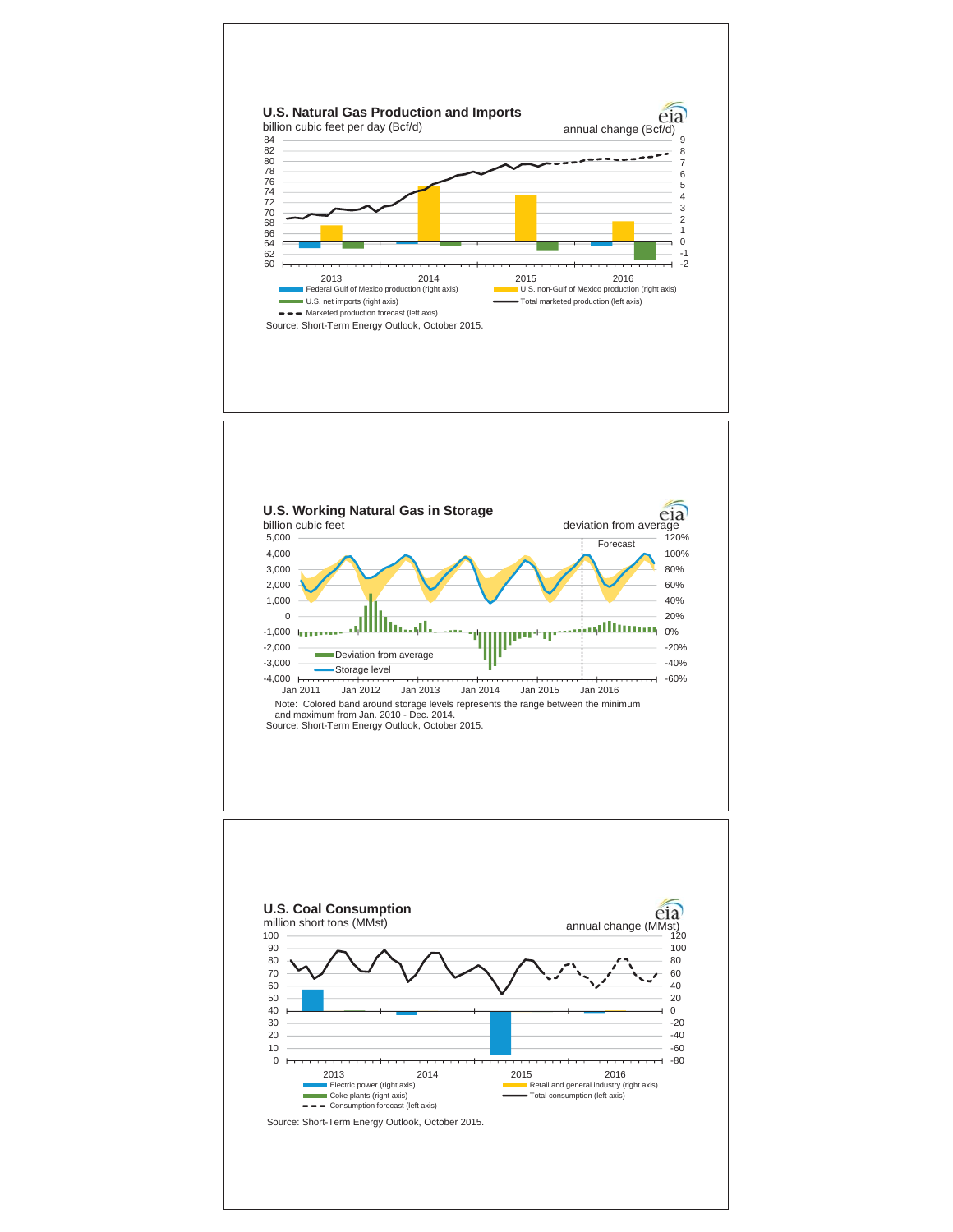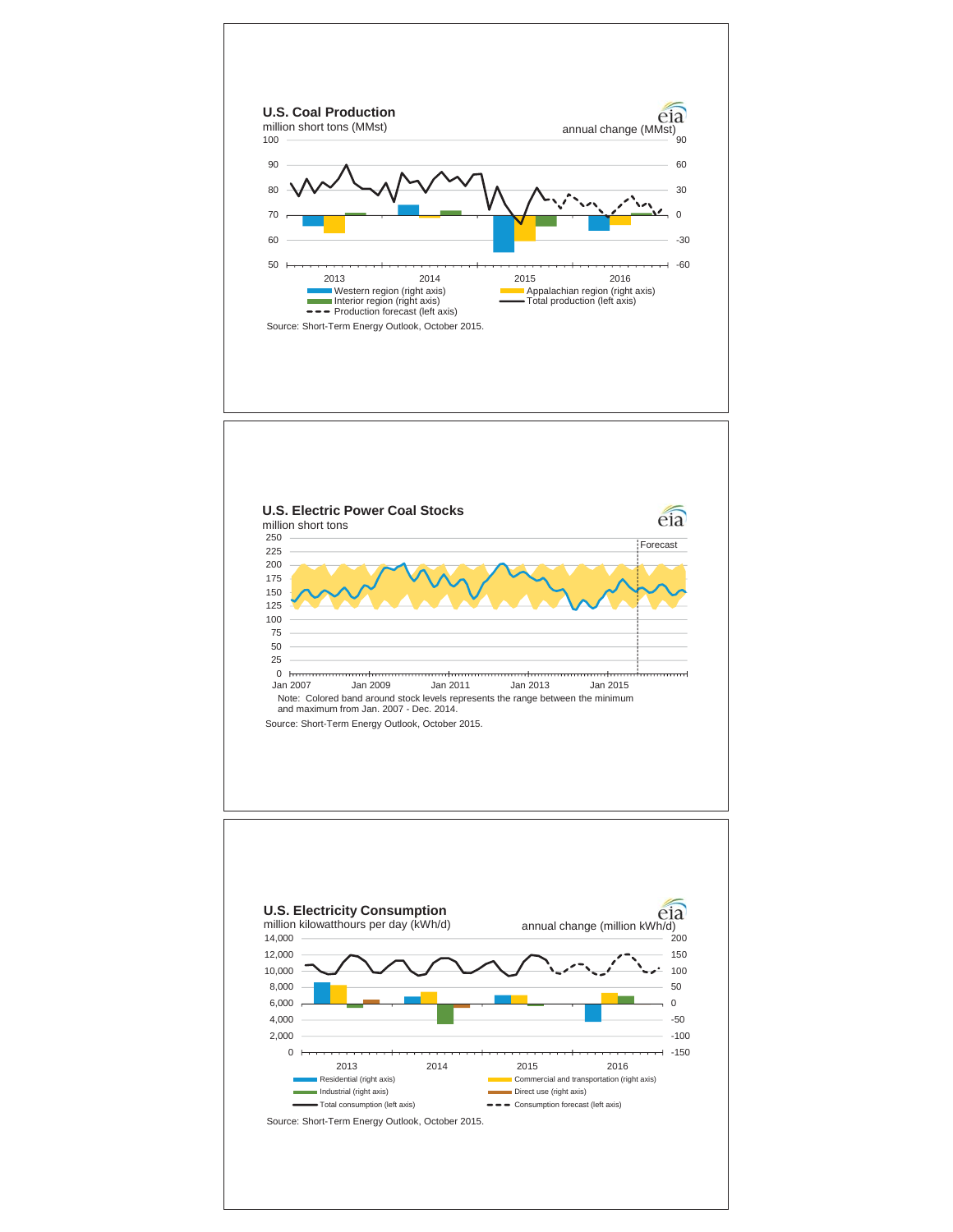

2007 2008 2009 2010 2011 2012 2013 2014 2015 2016 Note: Labels show percentage share of total generation provided by coal and natural gas.

Source: Short-Term Energy Outlook, October 2015.

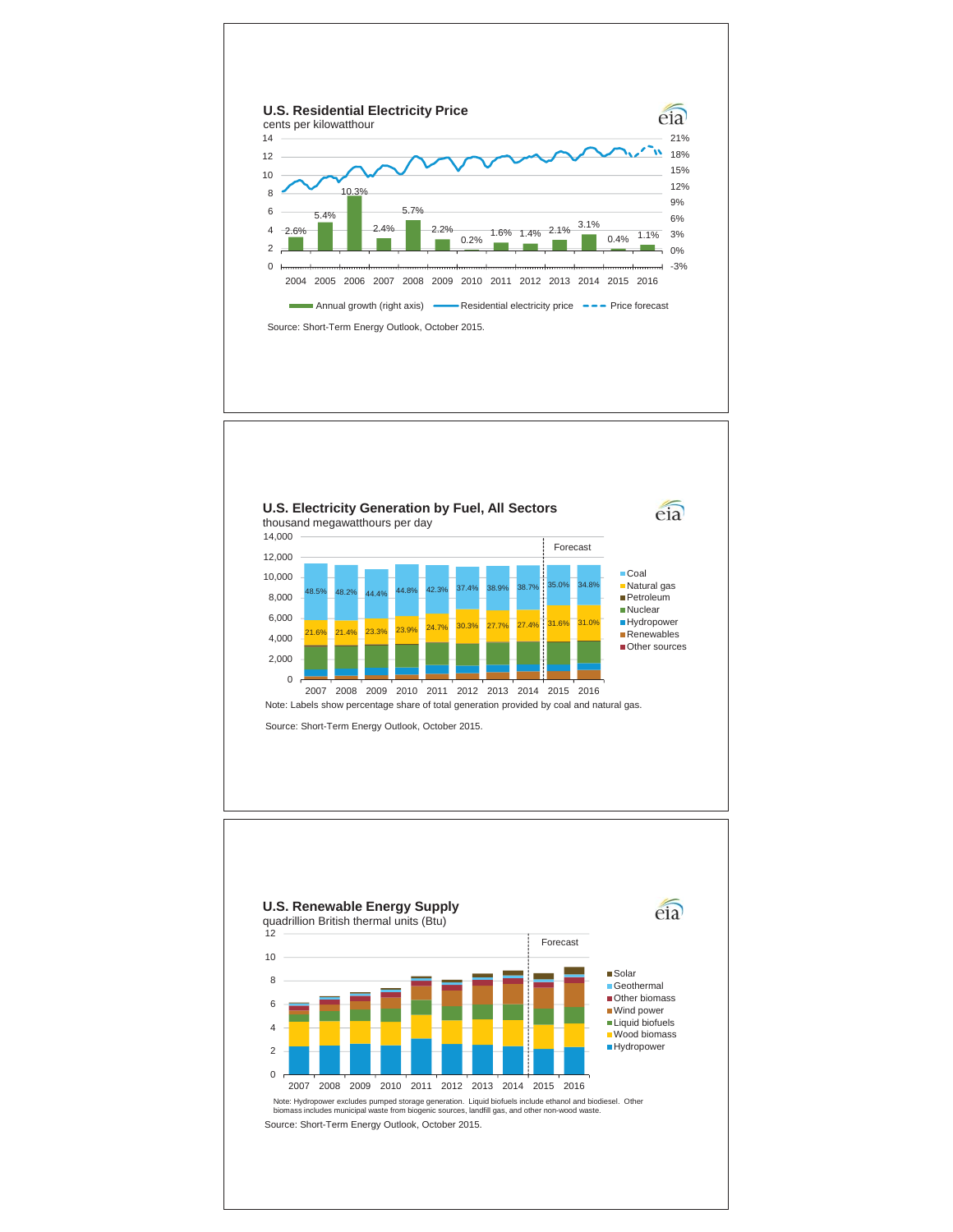



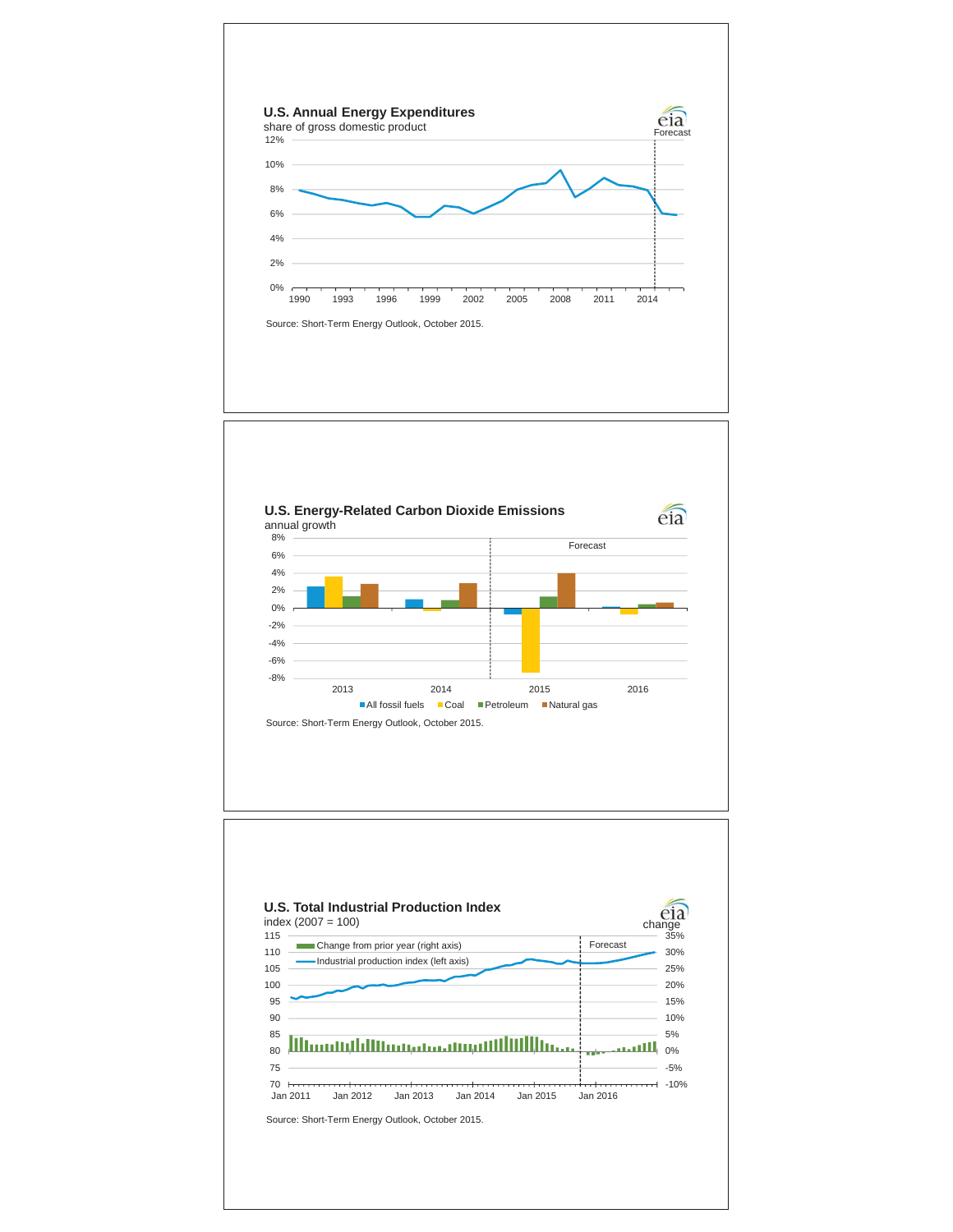

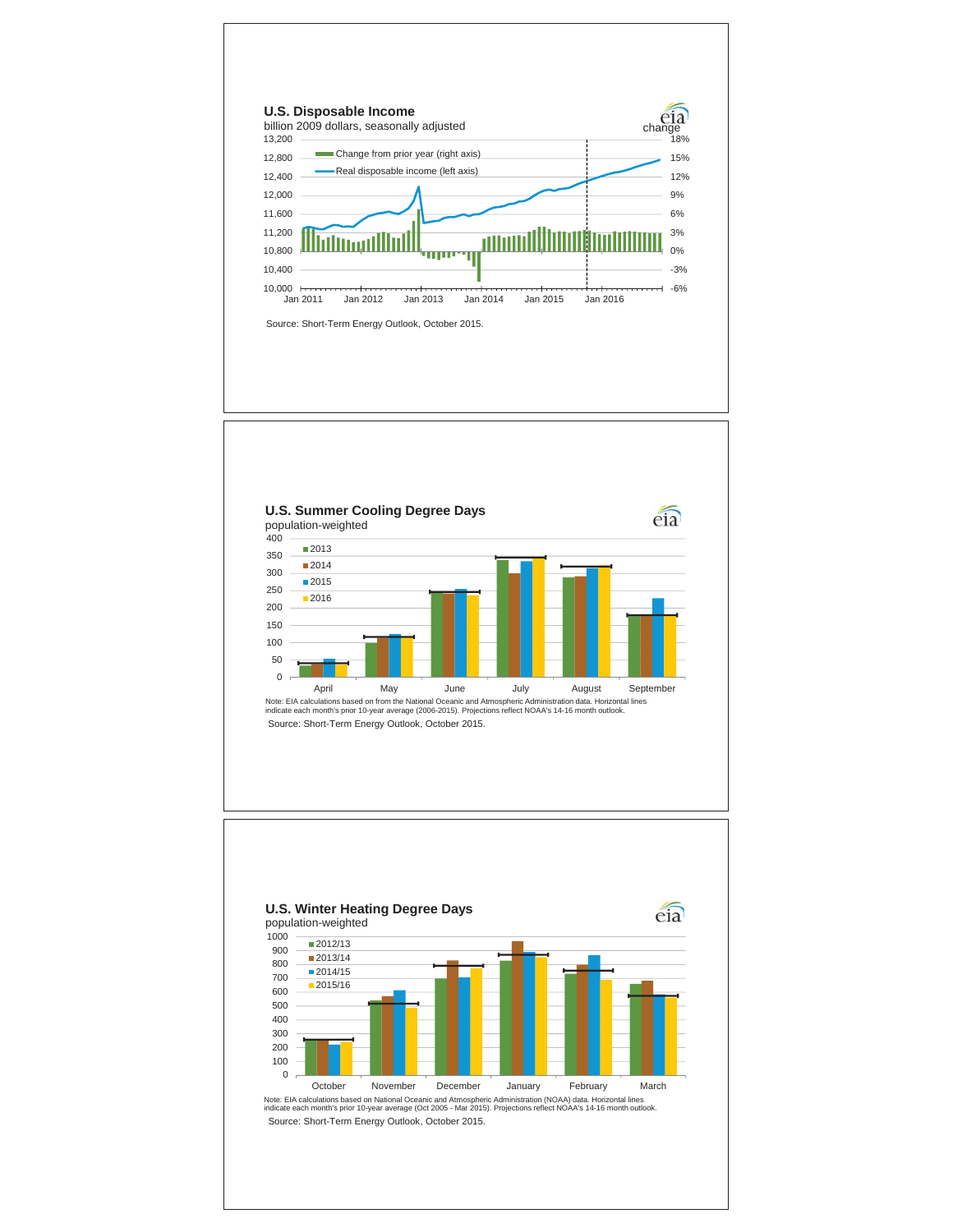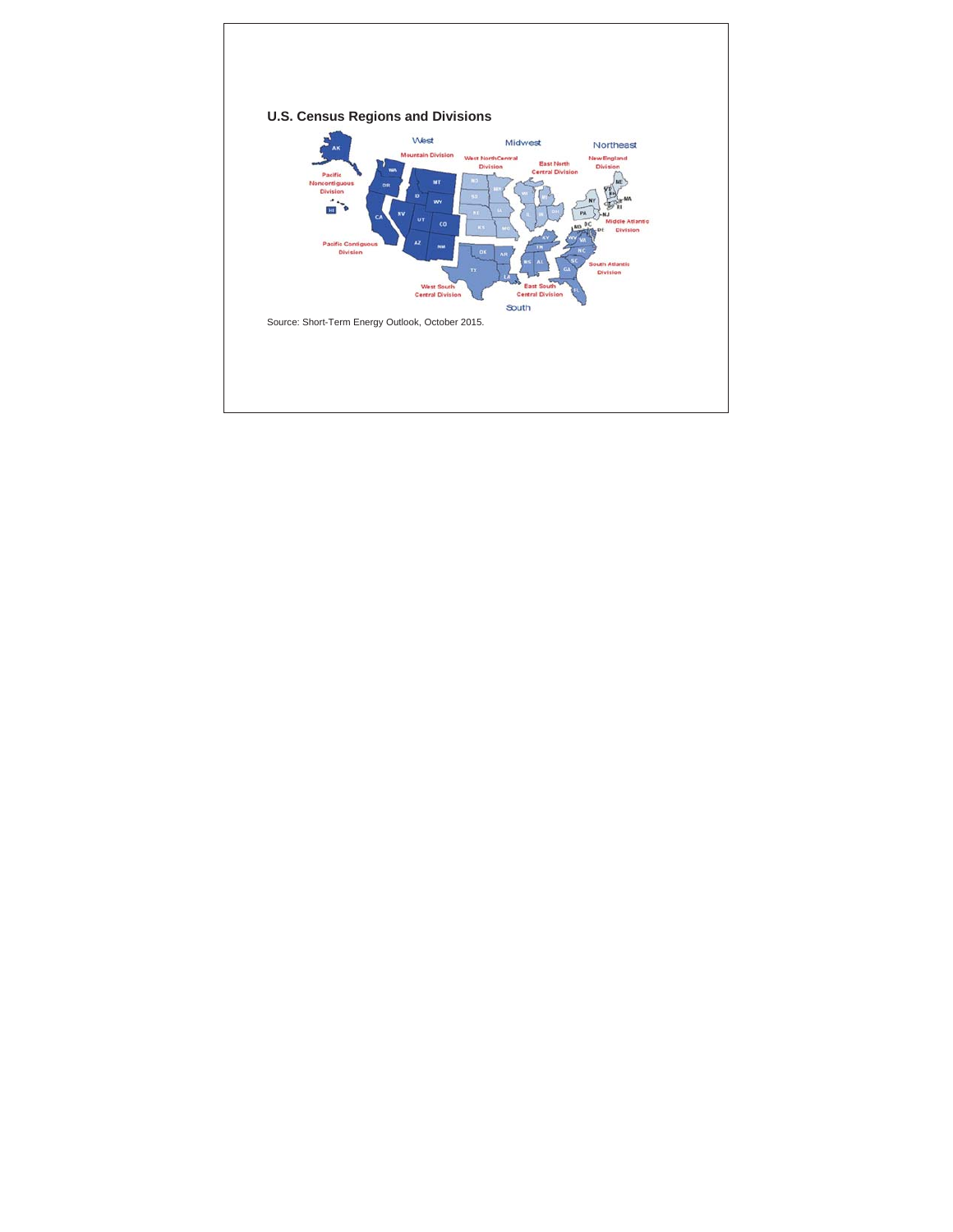#### **Table WF01. Average Consumer Prices and Expenditures for Heating Fuels During the Winter**

U.S. Energy Information Administration | Short-Term Energy Outlook - October 2015

|                              |       |         |         | Winter of |           |           |         |           | <b>Forecast</b> |
|------------------------------|-------|---------|---------|-----------|-----------|-----------|---------|-----------|-----------------|
| Fuel / Region                | 08-09 | $09-10$ | $10-11$ | $11 - 12$ | $12 - 13$ | $13 - 14$ | $14-15$ | $15 - 16$ | % Change        |
|                              |       |         |         |           |           |           |         |           |                 |
| <b>Natural Gas</b>           |       |         |         |           |           |           |         |           |                 |
| Northeast                    |       |         |         |           |           |           |         |           |                 |
| <b>Consumption (Mcf**)</b>   | 80.3  | 75.7    | 80.7    | 66.4      | 76.1      | 84.1      | 84.7    | 75.2      | $-11.3$         |
| Price (\$/mcf)               | 15.83 | 13.31   | 12.66   | 12.21     | 11.74     | 11.55     | 10.87   | 11.48     | 5.6             |
| Expenditures (\$)            | 1,272 | 1,007   | 1,022   | 812       | 893       | 971       | 921     | 863       | $-6.4$          |
| Midwest                      |       |         |         |           |           |           |         |           |                 |
| <b>Consumption (Mcf)</b>     | 80.7  | 78.6    | 80.2    | 65.4      | 77.6      | 88.1      | 83.1    | 75.2      | $-9.5$          |
| Price (\$/mcf)               | 11.47 | 9.44    | 9.23    | 8.99      | 8.36      | 8.70      | 8.53    | 8.08      | $-5.2$          |
| Expenditures (\$)            | 926   | 742     | 740     | 587       | 648       | 766       | 709     | 608       | $-14.2$         |
| <b>South</b>                 |       |         |         |           |           |           |         |           |                 |
| <b>Consumption (Mcf)</b>     | 47.3  | 53.3    | 49.3    | 40.9      | 46.5      | 52.1      | 50.5    | 47.7      | $-5.5$          |
| Price (\$/mcf)               | 14.07 | 11.52   | 11.02   | 11.45     | 10.71     | 10.79     | 10.85   | 10.30     | $-5.1$          |
| Expenditures (\$)            | 665   | 614     | 544     | 468       | 498       | 562       | 548     | 491       | $-10.3$         |
| <b>West</b>                  |       |         |         |           |           |           |         |           |                 |
| <b>Consumption (Mcf)</b>     | 47.8  | 49.9    | 49.4    | 49.1      | 48.6      | 46.2      | 41.3    | 44.9      | 8.7             |
| Price (\$/mcf)               | 10.86 | 9.91    | 9.67    | 9.35      | 9.13      | 9.96      | 10.67   | 9.37      | $-12.2$         |
| Expenditures (\$)            | 519   | 494     | 478     | 459       | 443       | 460       | 441     | 421       | $-4.6$          |
| <b>U.S. Average</b>          |       |         |         |           |           |           |         |           |                 |
| <b>Consumption (Mcf)</b>     | 64.2  | 64.4    | 65.0    | 55.7      | 62.5      | 68.0      | 64.8    | 60.8      | $-6.2$          |
| Price (\$/mcf)               | 12.87 | 10.83   | 10.46   | 10.25     | 9.73      | 9.98      | 9.91    | 9.51      | $-4.0$          |
| Expenditures (\$)            | 826   | 698     | 680     | 571       | 608       | 678       | 641     | 578       | $-9.9$          |
|                              |       |         |         |           |           |           |         |           |                 |
| <b>Heating Oil</b>           |       |         |         |           |           |           |         |           |                 |
| <b>U.S. Average</b>          |       |         |         |           |           |           |         |           |                 |
| <b>Consumption (gallons)</b> | 576.7 | 544.8   | 580.7   | 471.2     | 545.5     | 607.1     | 609.0   | 540.9     | $-11.2$         |
| Price (\$/gallon)            | 2.65  | 2.85    | 3.38    | 3.73      | 3.87      | 3.88      | 3.04    | 2.57      | $-15.3$         |
| Expenditures (\$)            | 1,530 | 1,552   | 1,966   | 1,757     | 2,113     | 2,353     | 1,851   | 1,392     | $-24.8$         |
| <b>Electricity</b>           |       |         |         |           |           |           |         |           |                 |
| Northeast                    |       |         |         |           |           |           |         |           |                 |
| <b>Consumption (kWh***)</b>  | 7,063 | 6,847   | 7,076   | 6,436     | 6,862     | 7,223     | 7,253   | 6,825     | $-5.9$          |
| Price (\$/kwh)               | 0.152 | 0.152   | 0.154   | 0.154     | 0.152     | 0.163     | 0.168   | 0.168     | 0.0             |
| Expenditures (\$)            | 1,071 | 1,039   | 1,091   | 993       | 1,045     | 1,179     | 1,220   | 1,148     | $-5.9$          |
| <b>Midwest</b>               |       |         |         |           |           |           |         |           |                 |
| <b>Consumption (kWh)</b>     | 8,751 | 8,660   | 8,733   | 7,897     | 8,588     | 9,169     | 8,861   | 8,460     | $-4.5$          |
| Price (\$/kwh)               | 0.097 | 0.099   | 0.105   | 0.111     | 0.112     | 0.112     | 0.117   | 0.119     | 1.5             |
| Expenditures (\$)            | 851   | 856     | 914     | 875       | 958       | 1,027     | 1,040   | 1,008     | $-3.1$          |
| <b>South</b>                 |       |         |         |           |           |           |         |           |                 |
| <b>Consumption (kWh)</b>     | 8,057 | 8,486   | 8,224   | 7,470     | 7,977     | 8,385     | 8,288   | 8,035     | $-3.1$          |
| Price (\$/kwh)               | 0.109 | 0.103   | 0.104   | 0.107     | 0.107     | 0.109     | 0.111   | 0.109     | $-2.2$          |
| Expenditures (\$)            | 878   | 873     | 856     | 798       | 851       | 913       | 920     | 872       | $-5.2$          |
| <b>West</b>                  |       |         |         |           |           |           |         |           |                 |
| <b>Consumption (kWh)</b>     | 7,084 | 7,239   | 7,216   | 7,190     | 7,150     | 6,971     | 6,586   | 6,867     | 4.3             |
| Price (\$/kwh)               | 0.107 | 0.110   | 0.112   | 0.115     | 0.118     | 0.123     | 0.127   | 0.126     | $-0.4$          |
| Expenditures (\$)            | 755   | 799     | 809     | 825       | 847       | 859       | 833     | 865       | 3.8             |
| <b>U.S. Average</b>          |       |         |         |           |           |           |         |           |                 |
| <b>Consumption (kWh)</b>     | 7,725 | 7,937   | 7,844   | 7,253     | 7,672     | 7,981     | 7,803   | 7,621     | $-2.3$          |
| Price (\$/kwh)               | 0.112 | 0.110   | 0.113   | 0.116     | 0.117     | 0.120     | 0.123   | 0.122     | $-0.8$          |
| Expenditures (\$)            | 866   | 873     | 884     | 843       | 895       | 955       | 960     | 930       | $-3.1$          |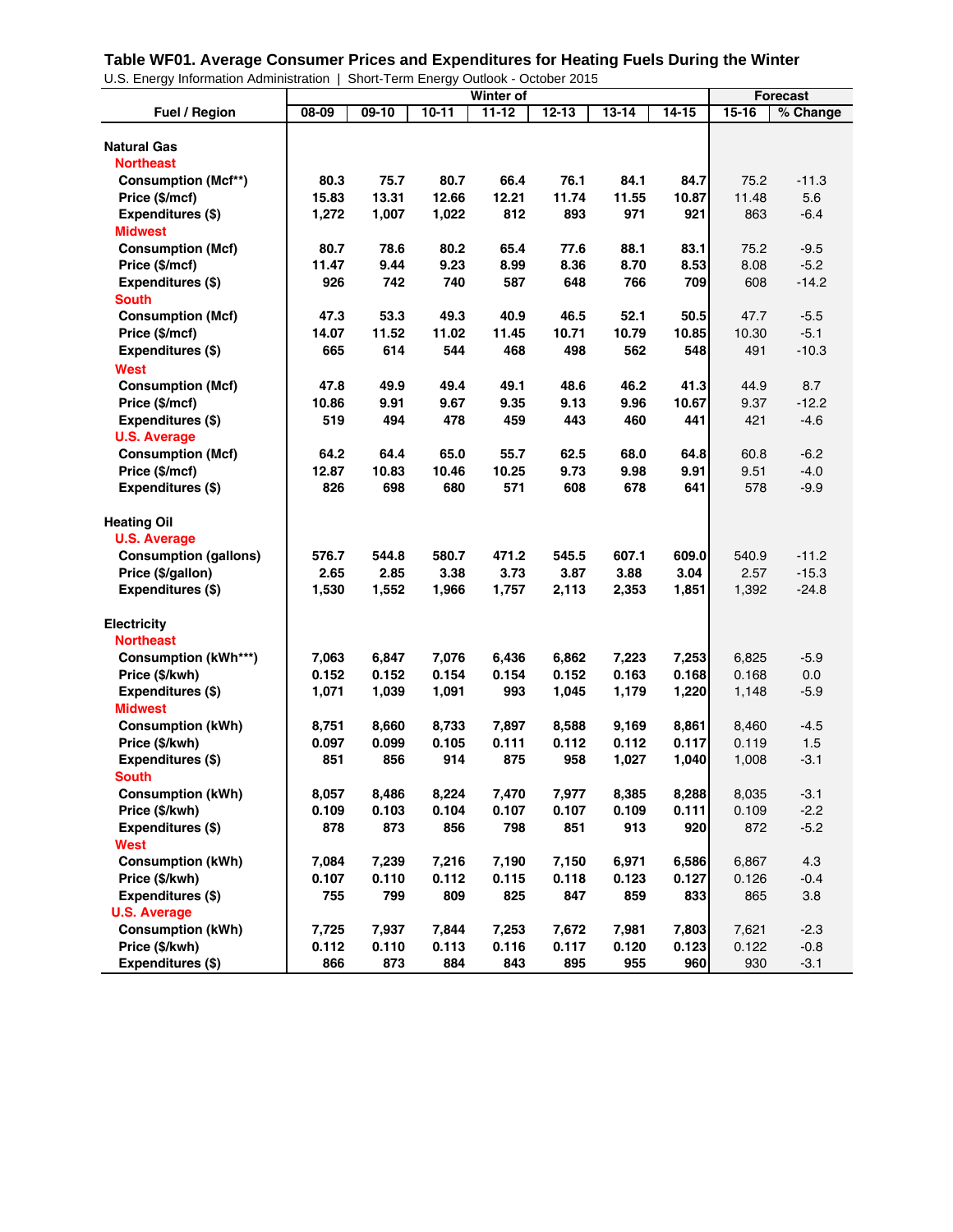#### U.S. Energy Information Administration | Short-Term Energy Outlook - October 2015 **Table WF01. Average Consumer Prices and Expenditures for Heating Fuels During the Winter**

|                              |       |         |           | Winter of |           |           |               |           | Forecast |
|------------------------------|-------|---------|-----------|-----------|-----------|-----------|---------------|-----------|----------|
| <b>Fuel / Region</b>         | 08-09 | $09-10$ | $10 - 11$ | $11 - 12$ | $12 - 13$ | $13 - 14$ | 14-15         | $15 - 16$ | % Change |
|                              |       |         |           |           |           |           |               |           |          |
| Propane                      |       |         |           |           |           |           |               |           |          |
| <b>Northeast</b>             |       |         |           |           |           |           |               |           |          |
| <b>Consumption (gallons)</b> | 714.7 | 672.0   | 717.5     | 595.6     | 675.8     | 745.4     | <b>751.71</b> | 671.1     | $-10.7$  |
| Price* (\$/gallon)           | 2.84  | 2.98    | 3.24      | 3.34      | 3.00      | 3.56      | 3.00          | 2.85      | $-5.0$   |
| Expenditures (\$)            | 2.031 | 2.004   | 2,321     | 1.990     | 2,031     | 2,654     | 2,255         | 1.913     | $-15.2$  |
| <b>Midwest</b>               |       |         |           |           |           |           |               |           |          |
| <b>Consumption (gallons)</b> | 795.0 | 779.6   | 791.8     | 644.3     | 766.4     | 868.6     | 813.8         | 743.6     | $-8.6$   |
| Price* (\$/gallon)           | 2.11  | 1.99    | 2.11      | 2.23      | 1.74      | 2.61      | 1.91          | 1.66      | $-13.1$  |
| Expenditures (\$)            | 1.678 | 1.548   | 1.674     | 1.437     | 1.333     | 2.267     | 1,554         | 1.234     | $-20.6$  |

#### **Number of households by primary space heating fuel (thousands)**

| <b>Northeast</b>           |        |        |        |        |        |        |        |        |         |
|----------------------------|--------|--------|--------|--------|--------|--------|--------|--------|---------|
| <b>Natural gas</b>         | 10,889 | 10,992 | 11,118 | 11,236 | 11,345 | 11,481 | 11,630 | 11,728 | 0.8     |
| <b>Heating oil</b>         | 6,280  | 6,016  | 5,858  | 5,701  | 5,458  | 5,222  | 5,060  | 4,867  | $-3.8$  |
| Propane                    | 713    | 733    | 744    | 761    | 813    | 844    | 840    | 848    | 1.0     |
| <b>Electricity</b>         | 2,563  | 2,645  | 2,776  | 2,894  | 3,011  | 3,027  | 3,068  | 3,161  | 3.0     |
| Wood                       | 474    | 501    | 512    | 548    | 582    | 579    | 582    | 598    | 2.8     |
| <b>Midwest</b>             |        |        |        |        |        |        |        |        |         |
| <b>Natural gas</b>         | 18,288 | 18,050 | 17,977 | 18,019 | 18,054 | 18,098 | 18,179 | 18,101 | $-0.4$  |
| <b>Heating oil</b>         | 491    | 451    | 419    | 393    | 360    | 337    | 316    | 291    | $-7.9$  |
| Propane                    | 2,131  | 2,098  | 2,073  | 2,037  | 2,063  | 2,096  | 2,052  | 2,003  | $-2.4$  |
| <b>Electricity</b>         | 4,570  | 4,715  | 4,922  | 5,119  | 5,333  | 5,429  | 5,517  | 5,713  | 3.6     |
| Wood                       | 584    | 616    | 618    | 631    | 640    | 630    | 631    | 636    | 0.8     |
| <b>South</b>               |        |        |        |        |        |        |        |        |         |
| <b>Natural gas</b>         | 13,958 | 13,731 | 13,657 | 13,636 | 13,681 | 13,773 | 13,909 | 13,908 | 0.0     |
| <b>Heating oil</b>         | 956    | 906    | 853    | 790    | 738    | 700    | 660    | 610    | $-7.6$  |
| Propane                    | 2,220  | 2,165  | 2,098  | 2,024  | 1,982  | 1,952  | 1,848  | 1,719  | $-7.0$  |
| <b>Electricity</b>         | 25,258 | 25,791 | 26,555 | 27,283 | 27,857 | 28,198 | 28,682 | 29,285 | 2.1     |
| Wood                       | 593    | 586    | 599    | 609    | 612    | 611    | 613    | 628    | 2.6     |
| <b>West</b>                |        |        |        |        |        |        |        |        |         |
| <b>Natural gas</b>         | 15,027 | 14,939 | 15,020 | 15,021 | 15,008 | 15,043 | 15,198 | 15,251 | 0.3     |
| <b>Heating oil</b>         | 294    | 289    | 279    | 261    | 247    | 234    | 226    | 219    | $-3.3$  |
| Propane                    | 936    | 940    | 914    | 885    | 909    | 931    | 900    | 879    | $-2.3$  |
| <b>Electricity</b>         | 7,768  | 7,877  | 8,126  | 8,439  | 8,671  | 8,745  | 8,905  | 9,180  | 3.1     |
| Wood                       | 703    | 721    | 725    | 736    | 728    | 741    | 759    | 757    | $-0.3$  |
| <b>U.S. Totals</b>         |        |        |        |        |        |        |        |        |         |
| <b>Natural gas</b>         | 58,162 | 57,713 | 57,771 | 57,912 | 58,088 | 58,394 | 58,916 | 58,988 | 0.1     |
| <b>Heating oil</b>         | 8,021  | 7,662  | 7,408  | 7,145  | 6,803  | 6,493  | 6,262  | 5,987  | $-4.4$  |
| Propane                    | 5,999  | 5,936  | 5,829  | 5,707  | 5,766  | 5,822  | 5,640  | 5,448  | $-3.4$  |
| <b>Electricity</b>         | 40,159 | 41,029 | 42,380 | 43,734 | 44,872 | 45,400 | 46,172 | 47,340 | 2.5     |
| Wood                       | 2,353  | 2,424  | 2,454  | 2,524  | 2,563  | 2,561  | 2,584  | 2,619  | 1.4     |
|                            |        |        |        |        |        |        |        |        |         |
| <b>Heating degree days</b> |        |        |        |        |        |        |        |        |         |
| <b>Northeast</b>           | 5,313  | 4,933  | 5,337  | 4,217  | 4,964  | 5,597  | 5,651  | 4,903  | $-13.2$ |
| <b>Midwest</b>             | 5,810  | 5,639  | 5,773  | 4,484  | 5,544  | 6,451  | 6,008  | 5,345  | $-11.0$ |
| <b>South</b>               | 2,493  | 2,870  | 2,632  | 2,023  | 2,430  | 2,787  | 2,695  | 2,492  | $-7.5$  |
| West                       | 3,116  | 3,285  | 3,258  | 3,229  | 3,181  | 2,978  | 2,557  | 2,866  | 12.1    |
| <b>U.S. Average</b>        | 3,869  | 3,937  | 3,939  | 3,224  | 3,721  | 4,107  | 3,883  | 3,603  | $-7.2$  |

Note: Winter covers the period October 1 through March 31. Fuel prices are nominal prices. Fuel consumption per household is based only on households that use that fuel as the primary space-heating fuel. Included in fuel consumption is consumption for water heating, appliances, and lighting (electricity). Per-household consumption based on an average of EIA 2005 and 2009 Residential Energy Consumption Surveys corrected for actual and projected heating degree days. Number of households using heating oil includes kerosene.

\* Prices exclude taxes

\*\* thousand cubic feet

\*\*\* kilowatthour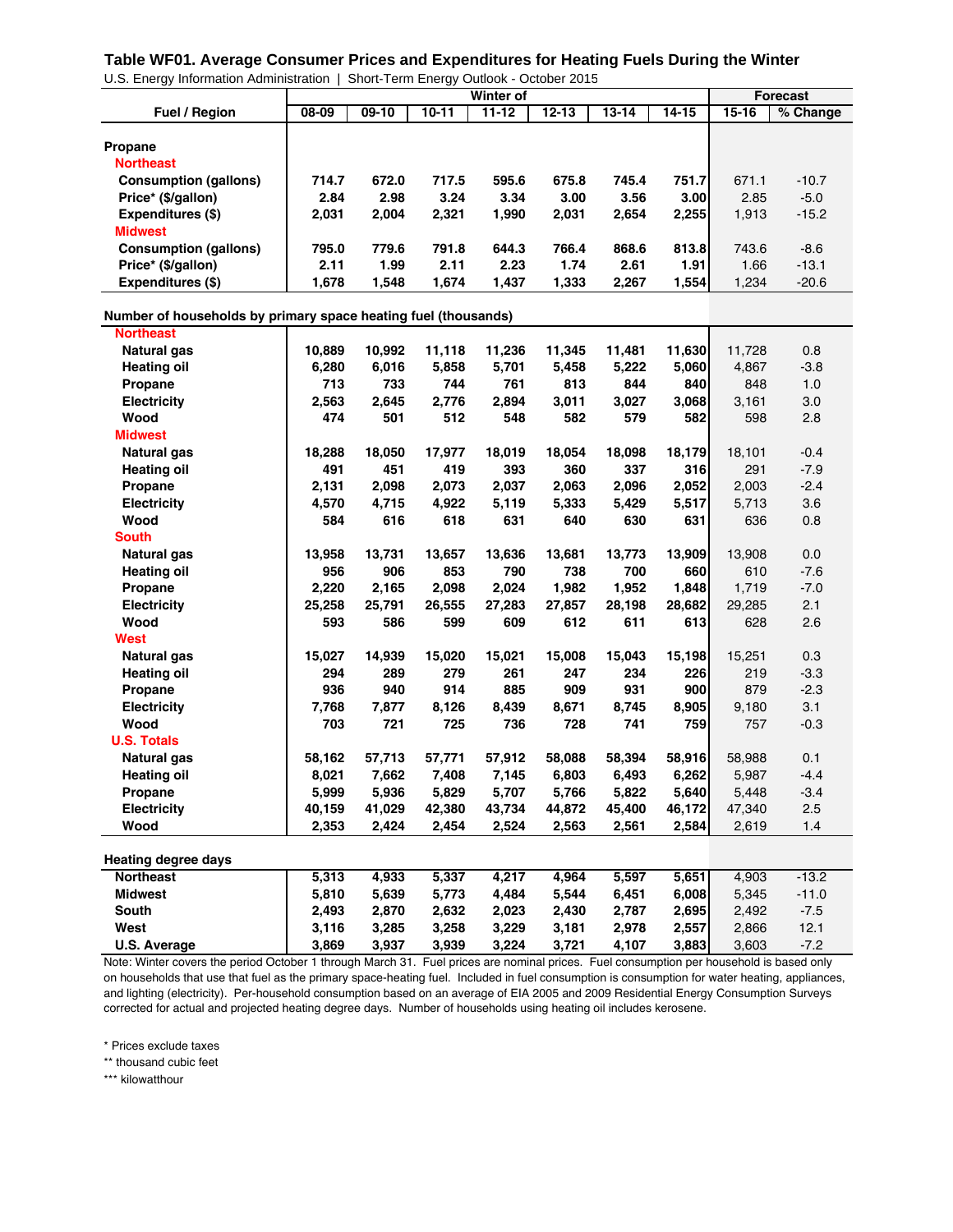#### **Table 1. U.S. Energy Markets Summary**

U.S. Energy Information Administration | Short-Term Energy Outlook - October 2015

| $5.8.$ Enorgy mnormation rightmnotiation |        |        | onon rommunorgy | <b>OUNDON</b> |        | <b>OUIDDUILLOID</b> |        |        |        |        |        |        |        |        |        |
|------------------------------------------|--------|--------|-----------------|---------------|--------|---------------------|--------|--------|--------|--------|--------|--------|--------|--------|--------|
|                                          |        | 2014   |                 |               |        | 2015                |        |        |        | 2016   |        |        |        | Year   |        |
|                                          | 1st    | 2nd    | 3rd             | 4th           | 1st    | 2nd                 | 3rd    | 4th    | 1st    | 2nd    | 3rd    | 4th    | 2014   | 2015   | 2016   |
| <b>Energy Supply</b>                     |        |        |                 |               |        |                     |        |        |        |        |        |        |        |        |        |
| Crude Oil Production (a)                 |        |        |                 |               |        |                     |        |        |        |        |        |        |        |        |        |
| (million barrels per day)                | 8.14   | 8.61   | 8.84            | 9.25          | 9.39   | 9.41                | 9.17   | 9.02   | 8.90   | 8.82   | 8.71   | 8.99   | 8.71   | 9.25   | 8.86   |
|                                          |        |        |                 |               |        |                     |        |        |        |        |        |        |        |        |        |
| Dry Natural Gas Production               |        |        |                 |               |        |                     |        |        |        |        |        |        |        |        |        |
| (billion cubic feet per day)             | 67.53  | 69.73  | 71.59           | 73.04         | 73.68  | 74.42               | 74.68  | 74.90  | 75.45  | 75.65  | 75.76  | 76.40  | 70.49  | 74.42  | 75.82  |
| Coal Production                          |        |        |                 |               |        |                     |        |        |        |        |        |        |        |        |        |
| (million short tons)                     | 245    | 246    | 255             | 253           | 240    | 211                 | 232    | 228    | 225    | 213    | 226    | 219    | 1,000  | 911    | 883    |
| <b>Energy Consumption</b>                |        |        |                 |               |        |                     |        |        |        |        |        |        |        |        |        |
|                                          |        |        |                 |               |        |                     |        |        |        |        |        |        |        |        |        |
| <b>Liquid Fuels</b>                      |        |        |                 |               |        |                     |        |        |        |        |        |        |        |        |        |
| (million barrels per day)                | 18.82  | 18.77  | 19.31           | 19.51         | 19.29  | 19.25               | 19.67  | 19.56  | 19.33  | 19.49  | 19.80  | 19.73  | 19.11  | 19.44  | 19.59  |
| <b>Natural Gas</b>                       |        |        |                 |               |        |                     |        |        |        |        |        |        |        |        |        |
| (billion cubic feet per day)             | 94.83  | 60.89  | 61.36           | 75.84         | 96.74  | 64.01               | 66.39  | 77.99  | 93.42  | 65.32  | 67.28  | 79.57  | 73.15  | 76.20  | 76.38  |
|                                          |        |        |                 |               |        |                     |        |        |        |        |        |        |        |        |        |
| Coal (b)                                 |        |        |                 |               |        |                     |        |        |        |        |        |        |        |        |        |
|                                          | 248    | 212    | 247             | 209           | 212    | 189                 | 234    | 209    | 214    | 194    | 233    | 200    | 917    | 844    | 841    |
| Electricity                              |        |        |                 |               |        |                     |        |        |        |        |        |        |        |        |        |
| (billion kilowatt hours per day)         | 10.87  | 10.04  | 11.46           | 9.95          | 10.73  | 10.04               | 11.76  | 9.96   | 10.54  | 10.11  | 11.79  | 10.04  | 10.58  | 10.62  | 10.62  |
|                                          |        |        |                 |               |        |                     |        |        |        |        |        |        |        |        |        |
| Renewables (c)                           |        |        |                 |               |        |                     |        |        |        |        |        |        |        |        |        |
|                                          | 2.36   | 2.57   | 2.28            | 2.40          | 2.42   | 2.42                | 2.26   | 2.29   | 2.40   | 2.65   | 2.43   | 2.48   | 9.61   | 9.38   | 9.95   |
|                                          |        |        |                 |               |        |                     |        |        |        |        |        |        |        |        |        |
| Total Energy Consumption (d)             |        | 23.03  |                 |               | 26.39  | 23.01               |        | 24.48  |        |        |        | 24.78  | 98.56  | 98.09  | 98.29  |
|                                          | 26.58  |        | 24.14           | 24.81         |        |                     | 24.21  |        | 25.91  | 23.15  | 24.44  |        |        |        |        |
| <b>Energy Prices</b>                     |        |        |                 |               |        |                     |        |        |        |        |        |        |        |        |        |
| Crude Oil (e)                            |        |        |                 |               |        |                     |        |        |        |        |        |        |        |        |        |
|                                          | 97.60  | 101.08 | 96.45           | 73.48         | 47.98  | 57.48               | 46.69  | 44.34  | 48.00  | 53.36  | 55.34  | 53.33  | 92.05  | 49.16  | 52.59  |
|                                          |        |        |                 |               |        |                     |        |        |        |        |        |        |        |        |        |
| Natural Gas Henry Hub Spot               |        |        |                 |               |        |                     |        |        |        |        |        |        |        |        |        |
| (dollars per million Btu)                | 5.21   | 4.61   | 3.96            | 3.80          | 2.90   | 2.75                | 2.76   | 2.83   | 3.00   | 2.90   | 3.05   | 3.25   | 4.39   | 2.81   | 3.05   |
| Coal                                     |        |        |                 |               |        |                     |        |        |        |        |        |        |        |        |        |
| (dollars per million Btu)                | 2.33   | 2.39   | 2.37            | 2.37          | 2.26   | 2.25                | 2.25   | 2.26   | 2.25   | 2.29   | 2.28   | 2.24   | 2.36   | 2.25   | 2.26   |
|                                          |        |        |                 |               |        |                     |        |        |        |        |        |        |        |        |        |
| <b>Macroeconomic</b>                     |        |        |                 |               |        |                     |        |        |        |        |        |        |        |        |        |
| <b>Real Gross Domestic Product</b>       |        |        |                 |               |        |                     |        |        |        |        |        |        |        |        |        |
| (billion chained 2009 dollars - SAAR)    | 15,725 | 15,902 | 16,069          | 16,151        | 16,177 | 16,324              | 16,415 | 16,503 | 16,595 | 16,705 | 16,827 | 16,956 | 15,962 | 16,355 | 16,771 |
| Percent change from prior year           | 1.7    | 2.6    | 2.9             | 2.5           | 2.9    | 2.7                 | 2.2    | 2.2    | 2.6    | 2.3    | 2.5    | 2.7    | 2.4    | 2.5    | 2.5    |
|                                          |        |        |                 |               |        |                     |        |        |        |        |        |        |        |        |        |
| <b>GDP Implicit Price Deflator</b>       |        |        |                 |               |        |                     |        |        |        |        |        |        |        |        |        |
| (Index, 2009=100)                        | 108.0  | 108.6  | 109.0           | 109.1         | 109.1  | 109.7               | 110.4  | 110.8  | 111.4  | 111.8  | 112.2  | 112.8  | 108.7  | 110.0  | 112.1  |
| Percent change from prior year           | 1.6    | 1.9    | 1.8             | 1.3           | 1.0    | 1.0                 | 1.2    | 1.6    | 2.1    | 2.0    | 1.7    | 1.8    | 1.6    | 1.2    | 1.9    |
| Real Disposable Personal Income          |        |        |                 |               |        |                     |        |        |        |        |        |        |        |        |        |
| (billion chained 2009 dollars - SAAR)    | 11,699 | 11,785 | 11,863          | 11,999        | 12,115 | 12,154              | 12,260 | 12,368 | 12,468 | 12,540 | 12,643 | 12,735 | 11,836 | 12,224 | 12,596 |
| Percent change from prior year           | 2.3    | 2.4    | 2.5             | 3.6           | 3.6    | 3.1                 | 3.3    | 3.1    | 2.9    | 3.2    | 3.1    | 3.0    | 2.7    | 3.3    | 3.0    |
|                                          |        |        |                 |               |        |                     |        |        |        |        |        |        |        |        |        |
| Manufacturing Production Index           |        |        |                 |               |        |                     |        |        |        |        |        |        |        |        |        |
| (Index, 2012=100)                        | 101.9  | 103.5  | 104.6           | 105.6         | 105.5  | 105.8               | 106.3  | 106.1  | 106.3  | 107.1  | 108.2  | 109.4  | 103.9  | 105.9  | 107.7  |
| Percent change from prior year           | 1.0    | 2.6    | 3.7             | 3.9           | 3.5    | 2.2                 | 1.6    | 0.5    | 0.7    | 1.2    | 1.8    | 3.1    | 2.8    | 1.9    | 1.7    |
| Weather                                  |        |        |                 |               |        |                     |        |        |        |        |        |        |        |        |        |
|                                          |        |        |                 |               |        |                     |        |        |        |        |        |        |        |        |        |
| U.S. Heating Degree-Days                 | 2,449  | 479    | 80              | 1,541         | 2,342  | 443                 | 57     | 1,502  | 2,101  | 473    | 75     | 1,530  | 4,550  | 4,344  | 4,180  |
| U.S. Cooling Degree-Days                 | 34     | 394    | 775             | 96            | 47     | 434                 | 879    | 93     | 38     | 388    | 848    | 94     | 1,298  | 1,453  | 1,368  |

- = no data available

Prices are not adjusted for inflation.

(a) Includes lease condensate.

(b) Total consumption includes Independent Power Producer (IPP) consumption.

(c) Renewable energy includes minor components of non-marketed renewable energy that is neither bought nor sold, either directly or indirectly, as inputs to marketed energy.

EIA does not estimate or project end-use consumption of non-marketed renewable energy.

(d) The conversion from physical units to Btu is calculated using a subset of conversion factors used in the calculations of gross energy consumption in EIA's Monthly Energy Review Consequently, the historical data may not precisely match those published in the MER or the Annual Energy Review (AER).

(e) Refers to the refiner average acquisition cost (RAC) of crude oil.

**Notes:** The approximate break between historical and forecast values is shown with historical data printed in bold; estimates and forecasts in italics.

**Historical data:** Latest data available from Energy Information Administration databases supporting the following reports: *Petroleum Supply Monthly* , DOE/EIA-0109;

*Petroleum Supply Annual* , DOE/EIA-0340/2; *Weekly Petroleum Status Report* , DOE/EIA-0208; *Petroleum Marketing Monthly* , DOE/EIA-0380; *Natural Gas Monthly* , DOE/EIA-0130; *Electric Power Monthly* , DOE/EIA-0226; *Quarterly Coal Report* , DOE/EIA-0121; and *International Petroleum Monthly* , DOE/EIA-0520.

Minor discrepancies with published historical data are due to independent rounding.

**Projections:** EIA Regional Short-Term Energy Model. Macroeconomic projections are based on Global Insight Model of the U.S. Economy.

Weather projections from National Oceanic and Atmospheric Administration.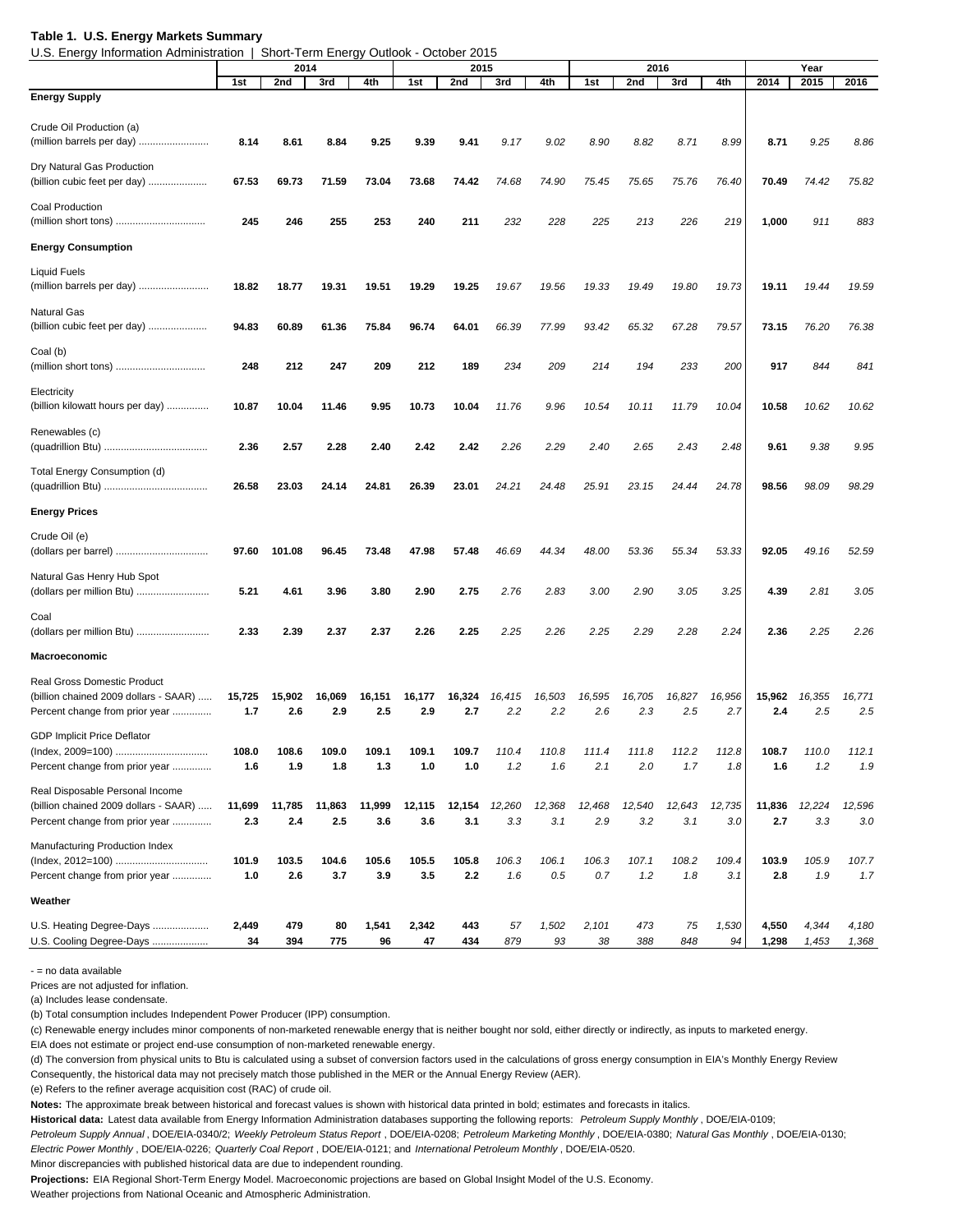#### **Table 2. Energy Prices**

U.S. Energy Information Administration | Short-Term Energy Outlook - October 2015

|                                                       |        | 2014   |        |       |       | 2015  |       |       |       | 2016  |       |       |       | Year  |       |
|-------------------------------------------------------|--------|--------|--------|-------|-------|-------|-------|-------|-------|-------|-------|-------|-------|-------|-------|
|                                                       | 1st    | 2nd    | 3rd    | 4th   | 1st   | 2nd   | 3rd   | 4th   | 1st   | 2nd   | 3rd   | 4th   | 2014  | 2015  | 2016  |
| Crude Oil (dollars per barrel)                        |        |        |        |       |       |       |       |       |       |       |       |       |       |       |       |
|                                                       | 98.68  | 103.35 | 97.87  | 73.21 | 48.48 | 57.85 | 46.56 | 45.34 | 49.05 | 54.38 | 56.31 | 54.33 | 93.17 | 49.53 | 53.57 |
|                                                       | 108.14 | 109.70 | 101.90 | 76.43 | 53.91 | 61.65 | 50.45 | 50.00 | 54.05 | 59.38 | 61.31 | 59.33 | 98.89 | 53.96 | 58.57 |
|                                                       | 94.18  | 98.64  | 93.85  | 71.43 | 46.40 | 56.15 | 44.40 | 41.84 | 45.51 | 50.83 | 52.83 | 50.84 | 89.63 | 47.19 | 50.12 |
|                                                       | 97.60  | 101.08 | 96.45  | 73.48 | 47.98 | 57.48 | 46.69 | 44.34 | 48.00 | 53.36 | 55.34 | 53.33 | 92.05 | 49.16 | 52.59 |
| U.S. Liquid Fuels (cents per gallon)                  |        |        |        |       |       |       |       |       |       |       |       |       |       |       |       |
| <b>Refiner Prices for Resale</b>                      |        |        |        |       |       |       |       |       |       |       |       |       |       |       |       |
|                                                       | 272    | 298    | 276    | 203   | 159   | 201   | 179   | 138   | 149   | 184   | 181   | 155   | 262   | 170   | 167   |
|                                                       | 303    | 300    | 288    | 240   | 176   | 189   | 159   | 159   | 170   | 181   | 188   | 188   | 282   | 171   | 182   |
|                                                       | 303    | 289    | 276    | 228   | 178   | 180   | 149   | 157   | 165   | 170   | 177   | 183   | 274   | 166   | 173   |
| <b>Refiner Prices to End Users</b>                    |        |        |        |       |       |       |       |       |       |       |       |       |       |       |       |
|                                                       | 297    | 295    | 289    | 234   | 172   | 186   | 156   | 153   | 166   | 176   | 181   | 181   | 278   | 166   | 176   |
|                                                       | 249    | 244    | 243    | 194   | 137   | 154   | 128   | 116   | 119   | 128   | 137   | 133   | 231   | 133   | 129   |
| <b>Retail Prices Including Taxes</b>                  |        |        |        |       |       |       |       |       |       |       |       |       |       |       |       |
|                                                       | 340    | 368    | 350    | 288   | 227   | 267   | 260   | 212   | 217   | 253   | 252   | 228   | 336   | 242   | 238   |
|                                                       | 348    | 375    | 358    | 296   | 236   | 275   | 269   | 221   | 225   | 262   | 261   | 236   | 344   | 251   | 246   |
|                                                       | 396    | 394    | 384    | 358   | 292   | 285   | 263   | 251   | 264   | 277   | 282   | 284   | 383   | 272   | 277   |
|                                                       | 397    | 382    | 369    | 330   | 288   | 276   | 250   | 252   | 261   | 263   | 265   | 273   | 372   | 273   | 265   |
| <b>Natural Gas</b>                                    |        |        |        |       |       |       |       |       |       |       |       |       |       |       |       |
| Henry Hub Spot (dollars per thousand cubic feet)      | 5.36   | 4.75   | 4.08   | 3.91  | 2.99  | 2.83  | 2.84  | 2.92  | 3.09  | 2.99  | 3.14  | 3.35  | 4.52  | 2.89  | 3.14  |
|                                                       | 5.21   | 4.61   | 3.96   | 3.80  | 2.90  | 2.75  | 2.76  | 2.83  | 3.00  | 2.90  | 3.05  | 3.25  | 4.39  | 2.81  | 3.05  |
| U.S. End-Use Prices (dollars per thousand cubic feet) |        |        |        |       |       |       |       |       |       |       |       |       |       |       |       |
|                                                       | 6.19   | 5.63   | 5.08   | 5.18  | 4.57  | 3.68  | 3.72  | 3.99  | 4.29  | 3.85  | 4.04  | 4.44  | 5.55  | 4.01  | 4.17  |
|                                                       | 8.65   | 9.66   | 9.69   | 8.52  | 7.94  | 8.13  | 8.54  | 7.86  | 7.88  | 8.30  | 8.90  | 8.20  | 8.87  | 8.01  | 8.15  |
|                                                       | 9.82   | 13.11  | 16.94  | 10.52 | 9.29  | 11.96 | 16.15 | 10.03 | 8.96  | 11.85 | 16.08 | 10.15 | 10.94 | 10.35 | 10.28 |
| <b>U.S. Electricity</b>                               |        |        |        |       |       |       |       |       |       |       |       |       |       |       |       |
| Power Generation Fuel Costs (dollars per million Btu) |        |        |        |       |       |       |       |       |       |       |       |       |       |       |       |
|                                                       | 2.33   | 2.39   | 2.37   | 2.37  | 2.26  | 2.25  | 2.25  | 2.26  | 2.25  | 2.29  | 2.28  | 2.24  | 2.36  | 2.25  | 2.26  |
|                                                       | 6.82   | 4.93   | 4.25   | 4.30  | 4.09  | 3.12  | 3.38  | 3.83  | 3.96  | 3.63  | 3.78  | 4.19  | 4.98  | 3.57  | 3.87  |
|                                                       | 19.97  | 20.44  | 19.75  | 14.72 | 10.82 | 11.64 | 11.28 | 10.03 | 10.22 | 11.50 | 11.86 | 11.64 | 19.18 | 10.90 | 11.29 |
|                                                       | 23.40  | 22.77  | 21.88  | 18.72 | 15.39 | 15.18 | 13.51 | 14.04 | 14.67 | 15.34 | 15.68 | 16.32 | 22.34 | 14.74 | 15.44 |
| End-Use Prices (cents per kilowatthour)               |        |        |        |       |       |       |       |       |       |       |       |       |       |       |       |
|                                                       | 6.99   | 6.92   | 7.36   | 6.76  | 6.76  | 6.73  | 7.39  | 6.89  | 6.90  | 6.89  | 7.51  | 6.95  | 7.01  | 6.95  | 7.07  |
|                                                       | 10.55  | 10.68  | 11.11  | 10.59 | 10.50 | 10.56 | 11.23 | 10.82 | 10.75 | 10.83 | 11.49 | 11.02 | 10.75 | 10.79 | 11.04 |
|                                                       | 11.91  | 12.73  | 13.01  | 12.38 | 12.24 | 12.85 | 12.89 | 12.20 | 12.20 | 12.90 | 13.14 | 12.48 | 12.50 | 12.55 | 12.69 |

- = no data available

Prices are not adjusted for inflation.

(a) Average for all sulfur contents.

(b) Average self-service cash price.

(c) Includes fuel oils No. 4, No. 5, No. 6, and topped crude.

**Notes:** The approximate break between historical and forecast values is shown with historical data printed in bold; estimates and forecasts in italics.

Prices exclude taxes unless otherwise noted.

**Historical data**: Latest data available from Energy Information Administration databases supporting the following reports: *Petroleum Marketing Monthly* , DOE/EIA-0380;

*Weekly Petroleum Status Report* , DOE/EIA-0208; *Natural Gas Monthly* , DOE/EIA-0130; *Electric Power Monthly* , DOE/EIA-0226; and *Monthly Energy Review* , DOE/EIA-0035. WTI and Brent crude oils, and Henry Hub natural gas spot prices from Reuter's News Service (http://www.reuters.com).

Minor discrepancies with published historical data are due to independent rounding.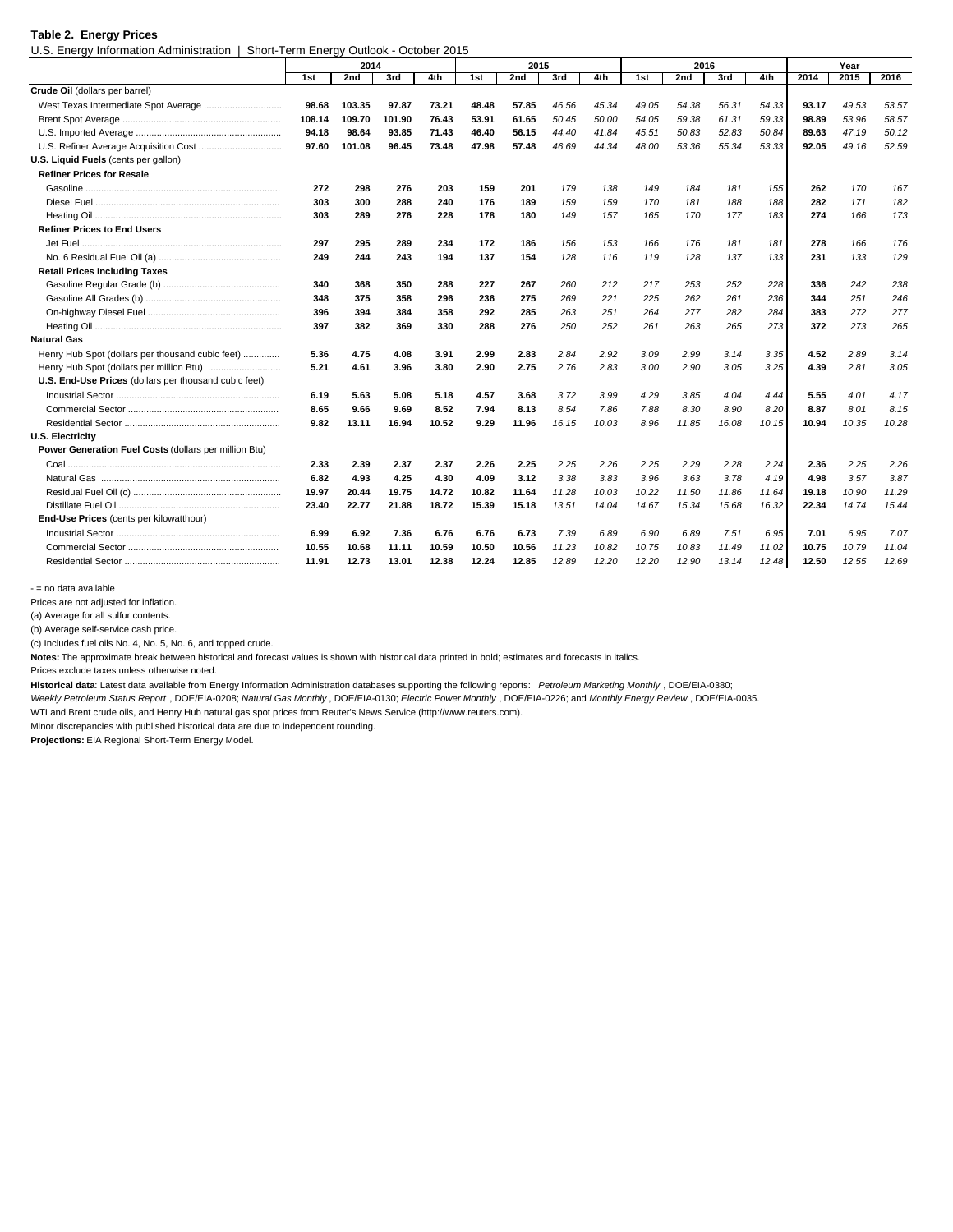U.S. Energy Information Administration | Short-Term Energy Outlook - October 2015

| 2014<br>2nd<br>3rd<br>4th<br>1st<br>2nd<br>3rd<br>4th<br>2nd<br>4th<br>2015<br>2016<br>1st<br>1st<br>3rd<br>Supply (million barrels per day) (a)<br>25.04<br>25.48<br>25.79<br>26.69<br>26.59<br>26.39<br>26.55<br>26.47<br>26.47<br>26.46<br>26.55<br>27.02<br>25.75<br>26.50<br>26.63<br>13.15<br>14.37<br>14.71<br>15.02<br>14.08<br>14.86<br>14.85<br>13.96<br>14.82<br>14.91<br>14.80<br>14.67<br>14.75<br>14.80<br>15.18<br>4.35<br>4.25<br>4.33<br>4.51<br>4.69<br>4.22<br>4.49<br>4.64<br>4.74<br>4.80<br>4.90<br>4.97<br>4.36<br>4.51<br>4.85<br>2.89<br>2.86<br>2.79<br>2.75<br>2.68<br>2.58<br>2.64<br>2.63<br>2.82<br>2.64<br>2.62<br>2.66<br>2.66<br>2.62<br>2.60<br>3.07<br>2.77<br>2.81<br>2.71<br>3.02<br>3.02<br>3.08<br>2.92<br>2.89<br>2.75<br>2.74<br>2.90<br>2.96<br>2.81<br>2.69<br>1.57<br>1.59<br>1.60<br>1.58<br>1.49<br>1.49<br>1.57<br>1.53<br>1.54<br>1.59<br>1.53<br>1.54<br>1.56<br>1.53<br>1.55<br>67.55<br>69.36<br>66.84<br>67.05<br>67.93<br>68.34<br>68.04<br>69.17<br>69.79<br>69.18<br>68.20<br>69.16<br>70.11<br>69.93<br>69.05<br>36.26<br>35.94<br>36.52<br>36.66<br>36.66<br>37.37<br>37.00<br>37.35<br>38.03<br>38.03<br>36.35<br>37.31<br>37.60<br>37.73<br>37.46<br>Crude Oil Portion<br>30.01<br>30.85<br>29.70<br>30.28<br>30.34<br>30.29<br>30.96<br>31.25<br>30.90<br>30.36<br>30.63<br>31.23<br>31.16<br>30.08<br>30.85<br>6.25<br>6.24<br>6.32<br>6.79<br>6.26<br>6.76<br>6.24<br>6.36<br>6.41<br>6.49<br>6.56<br>6.64<br>6.72<br>6.87<br>6.46<br>13.90<br>13.92<br>13.90<br>13.84<br>13.85<br>13.99<br>14.10<br>14.03<br>14.03<br>13.94<br>13.89<br>13.91<br>13.93<br>13.96<br>14.02<br>4.54<br>4.73<br>4.67<br>4.60<br>4.61<br>4.68<br>4.66<br>4.69<br>4.67<br>4.64<br>4.67<br>4.68<br>4.68<br>4.61<br>4.69<br>Other Non-OECD<br>12.70<br>12.09<br>12.67<br>13.02<br>13.00<br>12.62<br>13.03<br>13.34<br>13.11<br>12.67<br>13.23<br>13.48<br>13.26<br>13.03<br>13.16<br>Total World Supply<br>91.88<br>92.54<br>93.73<br>95.03<br>94.63<br>95.56<br>96.34<br>95.64<br>94.67<br>95.62<br>96.67<br>96.96<br>93.30<br>95.55<br>95.98<br>Non-OPEC Supply<br>55.62<br>56.60<br>57.21<br>58.36<br>57.97<br>58.19<br>58.60<br>58.19<br>58.27<br>58.64<br>58.92<br>56.95<br>58.24<br>58.38<br>57.67<br>Consumption (million barrels per day) (c)<br>45.75<br>44.84<br>45.97<br>46.44<br>46.53<br>45.33<br>46.28<br>46.73<br>46.73<br>45.63<br>46.47<br>46.95<br>45.75<br>46.22<br>46.45<br>19.59<br>U.S. (50 States)<br>18.82<br>18.77<br>19.31<br>19.51<br>19.29<br>19.25<br>19.67<br>19.56<br>19.33<br>19.49<br>19.80<br>19.73<br>19.11<br>19.44<br>0.35<br>0.40<br>U.S. Territories<br>0.35<br>0.35<br>0.35<br>0.37<br>0.37<br>0.37<br>0.37<br>0.40<br>0.40<br>0.40<br>0.40<br>0.35<br>0.37<br>2.38<br>2.43<br>2.34<br>2.46<br>2.42<br>2.36<br>2.32<br>2.43<br>2.41<br>2.38<br>2.32<br>2.43<br>2.41<br>2.41<br>2.38<br>12.98<br>13.38<br>13.86<br>13.52<br>13.55<br>13.30<br>13.75<br>13.71<br>13.58<br>13.30<br>13.75<br>13.70<br>13.44<br>13.58<br>13.58<br>5.02<br>3.88<br>3.88<br>4.43<br>4.74<br>3.85<br>3.88<br>4.25<br>4.55<br>3.82<br>3.85<br>4.22<br>4.30<br>4.18<br>4.11<br>6.14<br>6.11<br>6.21<br>6.21<br>6.23<br>6.30<br>6.25<br>6.14<br>6.26<br>6.38<br>6.11<br>6.18<br>6.42<br>6.50<br>6.49<br>45.63<br>46.96<br>47.35<br>46.81<br>46.35<br>47.93<br>48.27<br>49.13<br>48.89<br>47.57<br>48.75<br>47.71<br>47.50<br>49.47<br>46.69<br>4.82<br>4.76<br>4.81<br>4.98<br>4.96<br>4.71<br>4.65<br>4.92<br>4.90<br>4.73<br>4.66<br>4.93<br>4.92<br>4.88<br>4.80<br>0.70<br>0.71<br>0.73<br>0.73<br>0.71<br>0.73<br>0.72<br>0.74<br>0.74<br>0.72<br>0.73<br>0.75<br>0.75<br>0.72<br>0.73<br>10.45<br>11.03<br>10.98<br>10.94<br>10.77<br>11.36<br>11.32<br>11.27<br>11.06<br>11.67<br>11.62<br>11.57<br>10.85<br>11.18<br>11.48<br>11.80<br>12.01<br>11.56<br>11.88<br>12.11<br>12.33<br>12.19<br>12.46<br>12.21<br>12.54<br>11.81<br>12.13<br>12.48<br>11.87<br>12.69<br>Other Non-OECD<br>17.86<br>18.46<br>19.10<br>18.31<br>18.04<br>18.87<br>19.43<br>18.61<br>18.53<br>19.38<br>19.96<br>19.12<br>18.43<br>18.74<br>19.25<br>Total World Consumption<br>91.38<br>93.25<br>92.87<br>93.26<br>94.23<br>94.76<br>95.95<br>92.45<br>93.79<br>95.20<br>91.80<br>93.32<br>94.55<br>94.44<br>95.84<br>Total Crude Oil and Other Liquids Inventory Net Withdrawals (million barrels per day)<br>0.03<br>$-0.22$<br>-0.69<br>$-0.24$<br>$-0.27$<br>$-0.27$<br>$-0.21$<br>$-0.66$<br>$-0.22$<br>-0.54<br>0.64<br>0.04<br>$-0.06$<br>0.52<br>0.06<br>$-0.31$<br>$-0.02$<br>$-0.50$<br>0.33<br>$-0.19$<br>$-0.57$<br>$-0.55$<br>$-0.21$<br>$-0.23$<br>$-0.58$<br>$-0.12$<br>$-0.49$<br>$-0.30$<br>$-0.67$<br>$-0.18$<br>Other Stock Draws and Balance<br>$-0.21$<br>$-0.05$<br>0.32<br>$-1.90$<br>$-1.03$<br>$-1.04$<br>$-1.00$<br>$-1.17$<br>$-0.30$<br>$-0.39$<br>$-0.43$<br>$-1.05$<br>$-0.46$<br>$-1.06$<br>$-0.54$<br>$-0.49$<br>$-0.73$<br>$-0.41$<br>$-1.75$<br>$-0.86$<br>$-0.79$<br>Total Stock Draw<br>$-1.78$<br>$-2.30$<br>$-1.78$<br>$-1.21$<br>$-0.44$<br>$-0.86$<br>$-0.72$<br>$-1.12$<br>$-1.76$<br>End-of-period Commercial Crude Oil and Other Liquids Inventories<br>U.S. Commercial Inventory<br>1,063<br>1,128<br>1,149<br>1,169<br>1,217<br>1,277<br>1,298<br>1,240<br>1,236<br>1,260<br>1,266<br>1,218<br>1,169<br>1.240<br>1,218 |  | 2014 |  | 2015 |  | 2016 |  | Year |  |
|------------------------------------------------------------------------------------------------------------------------------------------------------------------------------------------------------------------------------------------------------------------------------------------------------------------------------------------------------------------------------------------------------------------------------------------------------------------------------------------------------------------------------------------------------------------------------------------------------------------------------------------------------------------------------------------------------------------------------------------------------------------------------------------------------------------------------------------------------------------------------------------------------------------------------------------------------------------------------------------------------------------------------------------------------------------------------------------------------------------------------------------------------------------------------------------------------------------------------------------------------------------------------------------------------------------------------------------------------------------------------------------------------------------------------------------------------------------------------------------------------------------------------------------------------------------------------------------------------------------------------------------------------------------------------------------------------------------------------------------------------------------------------------------------------------------------------------------------------------------------------------------------------------------------------------------------------------------------------------------------------------------------------------------------------------------------------------------------------------------------------------------------------------------------------------------------------------------------------------------------------------------------------------------------------------------------------------------------------------------------------------------------------------------------------------------------------------------------------------------------------------------------------------------------------------------------------------------------------------------------------------------------------------------------------------------------------------------------------------------------------------------------------------------------------------------------------------------------------------------------------------------------------------------------------------------------------------------------------------------------------------------------------------------------------------------------------------------------------------------------------------------------------------------------------------------------------------------------------------------------------------------------------------------------------------------------------------------------------------------------------------------------------------------------------------------------------------------------------------------------------------------------------------------------------------------------------------------------------------------------------------------------------------------------------------------------------------------------------------------------------------------------------------------------------------------------------------------------------------------------------------------------------------------------------------------------------------------------------------------------------------------------------------------------------------------------------------------------------------------------------------------------------------------------------------------------------------------------------------------------------------------------------------------------------------------------------------------------------------------------------------------------------------------------------------------------------------------------------------------------------------------------------------------------------------------------------------------------------------------------------------------------------------------------------------------------------------------------------------------------------------------------------------------------------------------------------------------------------------------------------------------------------------------------------------------------------------------------------------------------------------------------------------------------------------------------------------------------------------------------------------------------------------------------------------------------------------------------------------------------------------------------------------------------------------|--|------|--|------|--|------|--|------|--|
|                                                                                                                                                                                                                                                                                                                                                                                                                                                                                                                                                                                                                                                                                                                                                                                                                                                                                                                                                                                                                                                                                                                                                                                                                                                                                                                                                                                                                                                                                                                                                                                                                                                                                                                                                                                                                                                                                                                                                                                                                                                                                                                                                                                                                                                                                                                                                                                                                                                                                                                                                                                                                                                                                                                                                                                                                                                                                                                                                                                                                                                                                                                                                                                                                                                                                                                                                                                                                                                                                                                                                                                                                                                                                                                                                                                                                                                                                                                                                                                                                                                                                                                                                                                                                                                                                                                                                                                                                                                                                                                                                                                                                                                                                                                                                                                                                                                                                                                                                                                                                                                                                                                                                                                                                                                                                                            |  |      |  |      |  |      |  |      |  |
|                                                                                                                                                                                                                                                                                                                                                                                                                                                                                                                                                                                                                                                                                                                                                                                                                                                                                                                                                                                                                                                                                                                                                                                                                                                                                                                                                                                                                                                                                                                                                                                                                                                                                                                                                                                                                                                                                                                                                                                                                                                                                                                                                                                                                                                                                                                                                                                                                                                                                                                                                                                                                                                                                                                                                                                                                                                                                                                                                                                                                                                                                                                                                                                                                                                                                                                                                                                                                                                                                                                                                                                                                                                                                                                                                                                                                                                                                                                                                                                                                                                                                                                                                                                                                                                                                                                                                                                                                                                                                                                                                                                                                                                                                                                                                                                                                                                                                                                                                                                                                                                                                                                                                                                                                                                                                                            |  |      |  |      |  |      |  |      |  |
|                                                                                                                                                                                                                                                                                                                                                                                                                                                                                                                                                                                                                                                                                                                                                                                                                                                                                                                                                                                                                                                                                                                                                                                                                                                                                                                                                                                                                                                                                                                                                                                                                                                                                                                                                                                                                                                                                                                                                                                                                                                                                                                                                                                                                                                                                                                                                                                                                                                                                                                                                                                                                                                                                                                                                                                                                                                                                                                                                                                                                                                                                                                                                                                                                                                                                                                                                                                                                                                                                                                                                                                                                                                                                                                                                                                                                                                                                                                                                                                                                                                                                                                                                                                                                                                                                                                                                                                                                                                                                                                                                                                                                                                                                                                                                                                                                                                                                                                                                                                                                                                                                                                                                                                                                                                                                                            |  |      |  |      |  |      |  |      |  |
|                                                                                                                                                                                                                                                                                                                                                                                                                                                                                                                                                                                                                                                                                                                                                                                                                                                                                                                                                                                                                                                                                                                                                                                                                                                                                                                                                                                                                                                                                                                                                                                                                                                                                                                                                                                                                                                                                                                                                                                                                                                                                                                                                                                                                                                                                                                                                                                                                                                                                                                                                                                                                                                                                                                                                                                                                                                                                                                                                                                                                                                                                                                                                                                                                                                                                                                                                                                                                                                                                                                                                                                                                                                                                                                                                                                                                                                                                                                                                                                                                                                                                                                                                                                                                                                                                                                                                                                                                                                                                                                                                                                                                                                                                                                                                                                                                                                                                                                                                                                                                                                                                                                                                                                                                                                                                                            |  |      |  |      |  |      |  |      |  |
|                                                                                                                                                                                                                                                                                                                                                                                                                                                                                                                                                                                                                                                                                                                                                                                                                                                                                                                                                                                                                                                                                                                                                                                                                                                                                                                                                                                                                                                                                                                                                                                                                                                                                                                                                                                                                                                                                                                                                                                                                                                                                                                                                                                                                                                                                                                                                                                                                                                                                                                                                                                                                                                                                                                                                                                                                                                                                                                                                                                                                                                                                                                                                                                                                                                                                                                                                                                                                                                                                                                                                                                                                                                                                                                                                                                                                                                                                                                                                                                                                                                                                                                                                                                                                                                                                                                                                                                                                                                                                                                                                                                                                                                                                                                                                                                                                                                                                                                                                                                                                                                                                                                                                                                                                                                                                                            |  |      |  |      |  |      |  |      |  |
|                                                                                                                                                                                                                                                                                                                                                                                                                                                                                                                                                                                                                                                                                                                                                                                                                                                                                                                                                                                                                                                                                                                                                                                                                                                                                                                                                                                                                                                                                                                                                                                                                                                                                                                                                                                                                                                                                                                                                                                                                                                                                                                                                                                                                                                                                                                                                                                                                                                                                                                                                                                                                                                                                                                                                                                                                                                                                                                                                                                                                                                                                                                                                                                                                                                                                                                                                                                                                                                                                                                                                                                                                                                                                                                                                                                                                                                                                                                                                                                                                                                                                                                                                                                                                                                                                                                                                                                                                                                                                                                                                                                                                                                                                                                                                                                                                                                                                                                                                                                                                                                                                                                                                                                                                                                                                                            |  |      |  |      |  |      |  |      |  |
|                                                                                                                                                                                                                                                                                                                                                                                                                                                                                                                                                                                                                                                                                                                                                                                                                                                                                                                                                                                                                                                                                                                                                                                                                                                                                                                                                                                                                                                                                                                                                                                                                                                                                                                                                                                                                                                                                                                                                                                                                                                                                                                                                                                                                                                                                                                                                                                                                                                                                                                                                                                                                                                                                                                                                                                                                                                                                                                                                                                                                                                                                                                                                                                                                                                                                                                                                                                                                                                                                                                                                                                                                                                                                                                                                                                                                                                                                                                                                                                                                                                                                                                                                                                                                                                                                                                                                                                                                                                                                                                                                                                                                                                                                                                                                                                                                                                                                                                                                                                                                                                                                                                                                                                                                                                                                                            |  |      |  |      |  |      |  |      |  |
|                                                                                                                                                                                                                                                                                                                                                                                                                                                                                                                                                                                                                                                                                                                                                                                                                                                                                                                                                                                                                                                                                                                                                                                                                                                                                                                                                                                                                                                                                                                                                                                                                                                                                                                                                                                                                                                                                                                                                                                                                                                                                                                                                                                                                                                                                                                                                                                                                                                                                                                                                                                                                                                                                                                                                                                                                                                                                                                                                                                                                                                                                                                                                                                                                                                                                                                                                                                                                                                                                                                                                                                                                                                                                                                                                                                                                                                                                                                                                                                                                                                                                                                                                                                                                                                                                                                                                                                                                                                                                                                                                                                                                                                                                                                                                                                                                                                                                                                                                                                                                                                                                                                                                                                                                                                                                                            |  |      |  |      |  |      |  |      |  |
|                                                                                                                                                                                                                                                                                                                                                                                                                                                                                                                                                                                                                                                                                                                                                                                                                                                                                                                                                                                                                                                                                                                                                                                                                                                                                                                                                                                                                                                                                                                                                                                                                                                                                                                                                                                                                                                                                                                                                                                                                                                                                                                                                                                                                                                                                                                                                                                                                                                                                                                                                                                                                                                                                                                                                                                                                                                                                                                                                                                                                                                                                                                                                                                                                                                                                                                                                                                                                                                                                                                                                                                                                                                                                                                                                                                                                                                                                                                                                                                                                                                                                                                                                                                                                                                                                                                                                                                                                                                                                                                                                                                                                                                                                                                                                                                                                                                                                                                                                                                                                                                                                                                                                                                                                                                                                                            |  |      |  |      |  |      |  |      |  |
|                                                                                                                                                                                                                                                                                                                                                                                                                                                                                                                                                                                                                                                                                                                                                                                                                                                                                                                                                                                                                                                                                                                                                                                                                                                                                                                                                                                                                                                                                                                                                                                                                                                                                                                                                                                                                                                                                                                                                                                                                                                                                                                                                                                                                                                                                                                                                                                                                                                                                                                                                                                                                                                                                                                                                                                                                                                                                                                                                                                                                                                                                                                                                                                                                                                                                                                                                                                                                                                                                                                                                                                                                                                                                                                                                                                                                                                                                                                                                                                                                                                                                                                                                                                                                                                                                                                                                                                                                                                                                                                                                                                                                                                                                                                                                                                                                                                                                                                                                                                                                                                                                                                                                                                                                                                                                                            |  |      |  |      |  |      |  |      |  |
|                                                                                                                                                                                                                                                                                                                                                                                                                                                                                                                                                                                                                                                                                                                                                                                                                                                                                                                                                                                                                                                                                                                                                                                                                                                                                                                                                                                                                                                                                                                                                                                                                                                                                                                                                                                                                                                                                                                                                                                                                                                                                                                                                                                                                                                                                                                                                                                                                                                                                                                                                                                                                                                                                                                                                                                                                                                                                                                                                                                                                                                                                                                                                                                                                                                                                                                                                                                                                                                                                                                                                                                                                                                                                                                                                                                                                                                                                                                                                                                                                                                                                                                                                                                                                                                                                                                                                                                                                                                                                                                                                                                                                                                                                                                                                                                                                                                                                                                                                                                                                                                                                                                                                                                                                                                                                                            |  |      |  |      |  |      |  |      |  |
|                                                                                                                                                                                                                                                                                                                                                                                                                                                                                                                                                                                                                                                                                                                                                                                                                                                                                                                                                                                                                                                                                                                                                                                                                                                                                                                                                                                                                                                                                                                                                                                                                                                                                                                                                                                                                                                                                                                                                                                                                                                                                                                                                                                                                                                                                                                                                                                                                                                                                                                                                                                                                                                                                                                                                                                                                                                                                                                                                                                                                                                                                                                                                                                                                                                                                                                                                                                                                                                                                                                                                                                                                                                                                                                                                                                                                                                                                                                                                                                                                                                                                                                                                                                                                                                                                                                                                                                                                                                                                                                                                                                                                                                                                                                                                                                                                                                                                                                                                                                                                                                                                                                                                                                                                                                                                                            |  |      |  |      |  |      |  |      |  |
|                                                                                                                                                                                                                                                                                                                                                                                                                                                                                                                                                                                                                                                                                                                                                                                                                                                                                                                                                                                                                                                                                                                                                                                                                                                                                                                                                                                                                                                                                                                                                                                                                                                                                                                                                                                                                                                                                                                                                                                                                                                                                                                                                                                                                                                                                                                                                                                                                                                                                                                                                                                                                                                                                                                                                                                                                                                                                                                                                                                                                                                                                                                                                                                                                                                                                                                                                                                                                                                                                                                                                                                                                                                                                                                                                                                                                                                                                                                                                                                                                                                                                                                                                                                                                                                                                                                                                                                                                                                                                                                                                                                                                                                                                                                                                                                                                                                                                                                                                                                                                                                                                                                                                                                                                                                                                                            |  |      |  |      |  |      |  |      |  |
|                                                                                                                                                                                                                                                                                                                                                                                                                                                                                                                                                                                                                                                                                                                                                                                                                                                                                                                                                                                                                                                                                                                                                                                                                                                                                                                                                                                                                                                                                                                                                                                                                                                                                                                                                                                                                                                                                                                                                                                                                                                                                                                                                                                                                                                                                                                                                                                                                                                                                                                                                                                                                                                                                                                                                                                                                                                                                                                                                                                                                                                                                                                                                                                                                                                                                                                                                                                                                                                                                                                                                                                                                                                                                                                                                                                                                                                                                                                                                                                                                                                                                                                                                                                                                                                                                                                                                                                                                                                                                                                                                                                                                                                                                                                                                                                                                                                                                                                                                                                                                                                                                                                                                                                                                                                                                                            |  |      |  |      |  |      |  |      |  |
|                                                                                                                                                                                                                                                                                                                                                                                                                                                                                                                                                                                                                                                                                                                                                                                                                                                                                                                                                                                                                                                                                                                                                                                                                                                                                                                                                                                                                                                                                                                                                                                                                                                                                                                                                                                                                                                                                                                                                                                                                                                                                                                                                                                                                                                                                                                                                                                                                                                                                                                                                                                                                                                                                                                                                                                                                                                                                                                                                                                                                                                                                                                                                                                                                                                                                                                                                                                                                                                                                                                                                                                                                                                                                                                                                                                                                                                                                                                                                                                                                                                                                                                                                                                                                                                                                                                                                                                                                                                                                                                                                                                                                                                                                                                                                                                                                                                                                                                                                                                                                                                                                                                                                                                                                                                                                                            |  |      |  |      |  |      |  |      |  |
|                                                                                                                                                                                                                                                                                                                                                                                                                                                                                                                                                                                                                                                                                                                                                                                                                                                                                                                                                                                                                                                                                                                                                                                                                                                                                                                                                                                                                                                                                                                                                                                                                                                                                                                                                                                                                                                                                                                                                                                                                                                                                                                                                                                                                                                                                                                                                                                                                                                                                                                                                                                                                                                                                                                                                                                                                                                                                                                                                                                                                                                                                                                                                                                                                                                                                                                                                                                                                                                                                                                                                                                                                                                                                                                                                                                                                                                                                                                                                                                                                                                                                                                                                                                                                                                                                                                                                                                                                                                                                                                                                                                                                                                                                                                                                                                                                                                                                                                                                                                                                                                                                                                                                                                                                                                                                                            |  |      |  |      |  |      |  |      |  |
|                                                                                                                                                                                                                                                                                                                                                                                                                                                                                                                                                                                                                                                                                                                                                                                                                                                                                                                                                                                                                                                                                                                                                                                                                                                                                                                                                                                                                                                                                                                                                                                                                                                                                                                                                                                                                                                                                                                                                                                                                                                                                                                                                                                                                                                                                                                                                                                                                                                                                                                                                                                                                                                                                                                                                                                                                                                                                                                                                                                                                                                                                                                                                                                                                                                                                                                                                                                                                                                                                                                                                                                                                                                                                                                                                                                                                                                                                                                                                                                                                                                                                                                                                                                                                                                                                                                                                                                                                                                                                                                                                                                                                                                                                                                                                                                                                                                                                                                                                                                                                                                                                                                                                                                                                                                                                                            |  |      |  |      |  |      |  |      |  |
|                                                                                                                                                                                                                                                                                                                                                                                                                                                                                                                                                                                                                                                                                                                                                                                                                                                                                                                                                                                                                                                                                                                                                                                                                                                                                                                                                                                                                                                                                                                                                                                                                                                                                                                                                                                                                                                                                                                                                                                                                                                                                                                                                                                                                                                                                                                                                                                                                                                                                                                                                                                                                                                                                                                                                                                                                                                                                                                                                                                                                                                                                                                                                                                                                                                                                                                                                                                                                                                                                                                                                                                                                                                                                                                                                                                                                                                                                                                                                                                                                                                                                                                                                                                                                                                                                                                                                                                                                                                                                                                                                                                                                                                                                                                                                                                                                                                                                                                                                                                                                                                                                                                                                                                                                                                                                                            |  |      |  |      |  |      |  |      |  |
|                                                                                                                                                                                                                                                                                                                                                                                                                                                                                                                                                                                                                                                                                                                                                                                                                                                                                                                                                                                                                                                                                                                                                                                                                                                                                                                                                                                                                                                                                                                                                                                                                                                                                                                                                                                                                                                                                                                                                                                                                                                                                                                                                                                                                                                                                                                                                                                                                                                                                                                                                                                                                                                                                                                                                                                                                                                                                                                                                                                                                                                                                                                                                                                                                                                                                                                                                                                                                                                                                                                                                                                                                                                                                                                                                                                                                                                                                                                                                                                                                                                                                                                                                                                                                                                                                                                                                                                                                                                                                                                                                                                                                                                                                                                                                                                                                                                                                                                                                                                                                                                                                                                                                                                                                                                                                                            |  |      |  |      |  |      |  |      |  |
|                                                                                                                                                                                                                                                                                                                                                                                                                                                                                                                                                                                                                                                                                                                                                                                                                                                                                                                                                                                                                                                                                                                                                                                                                                                                                                                                                                                                                                                                                                                                                                                                                                                                                                                                                                                                                                                                                                                                                                                                                                                                                                                                                                                                                                                                                                                                                                                                                                                                                                                                                                                                                                                                                                                                                                                                                                                                                                                                                                                                                                                                                                                                                                                                                                                                                                                                                                                                                                                                                                                                                                                                                                                                                                                                                                                                                                                                                                                                                                                                                                                                                                                                                                                                                                                                                                                                                                                                                                                                                                                                                                                                                                                                                                                                                                                                                                                                                                                                                                                                                                                                                                                                                                                                                                                                                                            |  |      |  |      |  |      |  |      |  |
|                                                                                                                                                                                                                                                                                                                                                                                                                                                                                                                                                                                                                                                                                                                                                                                                                                                                                                                                                                                                                                                                                                                                                                                                                                                                                                                                                                                                                                                                                                                                                                                                                                                                                                                                                                                                                                                                                                                                                                                                                                                                                                                                                                                                                                                                                                                                                                                                                                                                                                                                                                                                                                                                                                                                                                                                                                                                                                                                                                                                                                                                                                                                                                                                                                                                                                                                                                                                                                                                                                                                                                                                                                                                                                                                                                                                                                                                                                                                                                                                                                                                                                                                                                                                                                                                                                                                                                                                                                                                                                                                                                                                                                                                                                                                                                                                                                                                                                                                                                                                                                                                                                                                                                                                                                                                                                            |  |      |  |      |  |      |  |      |  |
|                                                                                                                                                                                                                                                                                                                                                                                                                                                                                                                                                                                                                                                                                                                                                                                                                                                                                                                                                                                                                                                                                                                                                                                                                                                                                                                                                                                                                                                                                                                                                                                                                                                                                                                                                                                                                                                                                                                                                                                                                                                                                                                                                                                                                                                                                                                                                                                                                                                                                                                                                                                                                                                                                                                                                                                                                                                                                                                                                                                                                                                                                                                                                                                                                                                                                                                                                                                                                                                                                                                                                                                                                                                                                                                                                                                                                                                                                                                                                                                                                                                                                                                                                                                                                                                                                                                                                                                                                                                                                                                                                                                                                                                                                                                                                                                                                                                                                                                                                                                                                                                                                                                                                                                                                                                                                                            |  |      |  |      |  |      |  |      |  |
|                                                                                                                                                                                                                                                                                                                                                                                                                                                                                                                                                                                                                                                                                                                                                                                                                                                                                                                                                                                                                                                                                                                                                                                                                                                                                                                                                                                                                                                                                                                                                                                                                                                                                                                                                                                                                                                                                                                                                                                                                                                                                                                                                                                                                                                                                                                                                                                                                                                                                                                                                                                                                                                                                                                                                                                                                                                                                                                                                                                                                                                                                                                                                                                                                                                                                                                                                                                                                                                                                                                                                                                                                                                                                                                                                                                                                                                                                                                                                                                                                                                                                                                                                                                                                                                                                                                                                                                                                                                                                                                                                                                                                                                                                                                                                                                                                                                                                                                                                                                                                                                                                                                                                                                                                                                                                                            |  |      |  |      |  |      |  |      |  |
|                                                                                                                                                                                                                                                                                                                                                                                                                                                                                                                                                                                                                                                                                                                                                                                                                                                                                                                                                                                                                                                                                                                                                                                                                                                                                                                                                                                                                                                                                                                                                                                                                                                                                                                                                                                                                                                                                                                                                                                                                                                                                                                                                                                                                                                                                                                                                                                                                                                                                                                                                                                                                                                                                                                                                                                                                                                                                                                                                                                                                                                                                                                                                                                                                                                                                                                                                                                                                                                                                                                                                                                                                                                                                                                                                                                                                                                                                                                                                                                                                                                                                                                                                                                                                                                                                                                                                                                                                                                                                                                                                                                                                                                                                                                                                                                                                                                                                                                                                                                                                                                                                                                                                                                                                                                                                                            |  |      |  |      |  |      |  |      |  |
|                                                                                                                                                                                                                                                                                                                                                                                                                                                                                                                                                                                                                                                                                                                                                                                                                                                                                                                                                                                                                                                                                                                                                                                                                                                                                                                                                                                                                                                                                                                                                                                                                                                                                                                                                                                                                                                                                                                                                                                                                                                                                                                                                                                                                                                                                                                                                                                                                                                                                                                                                                                                                                                                                                                                                                                                                                                                                                                                                                                                                                                                                                                                                                                                                                                                                                                                                                                                                                                                                                                                                                                                                                                                                                                                                                                                                                                                                                                                                                                                                                                                                                                                                                                                                                                                                                                                                                                                                                                                                                                                                                                                                                                                                                                                                                                                                                                                                                                                                                                                                                                                                                                                                                                                                                                                                                            |  |      |  |      |  |      |  |      |  |
|                                                                                                                                                                                                                                                                                                                                                                                                                                                                                                                                                                                                                                                                                                                                                                                                                                                                                                                                                                                                                                                                                                                                                                                                                                                                                                                                                                                                                                                                                                                                                                                                                                                                                                                                                                                                                                                                                                                                                                                                                                                                                                                                                                                                                                                                                                                                                                                                                                                                                                                                                                                                                                                                                                                                                                                                                                                                                                                                                                                                                                                                                                                                                                                                                                                                                                                                                                                                                                                                                                                                                                                                                                                                                                                                                                                                                                                                                                                                                                                                                                                                                                                                                                                                                                                                                                                                                                                                                                                                                                                                                                                                                                                                                                                                                                                                                                                                                                                                                                                                                                                                                                                                                                                                                                                                                                            |  |      |  |      |  |      |  |      |  |
|                                                                                                                                                                                                                                                                                                                                                                                                                                                                                                                                                                                                                                                                                                                                                                                                                                                                                                                                                                                                                                                                                                                                                                                                                                                                                                                                                                                                                                                                                                                                                                                                                                                                                                                                                                                                                                                                                                                                                                                                                                                                                                                                                                                                                                                                                                                                                                                                                                                                                                                                                                                                                                                                                                                                                                                                                                                                                                                                                                                                                                                                                                                                                                                                                                                                                                                                                                                                                                                                                                                                                                                                                                                                                                                                                                                                                                                                                                                                                                                                                                                                                                                                                                                                                                                                                                                                                                                                                                                                                                                                                                                                                                                                                                                                                                                                                                                                                                                                                                                                                                                                                                                                                                                                                                                                                                            |  |      |  |      |  |      |  |      |  |
|                                                                                                                                                                                                                                                                                                                                                                                                                                                                                                                                                                                                                                                                                                                                                                                                                                                                                                                                                                                                                                                                                                                                                                                                                                                                                                                                                                                                                                                                                                                                                                                                                                                                                                                                                                                                                                                                                                                                                                                                                                                                                                                                                                                                                                                                                                                                                                                                                                                                                                                                                                                                                                                                                                                                                                                                                                                                                                                                                                                                                                                                                                                                                                                                                                                                                                                                                                                                                                                                                                                                                                                                                                                                                                                                                                                                                                                                                                                                                                                                                                                                                                                                                                                                                                                                                                                                                                                                                                                                                                                                                                                                                                                                                                                                                                                                                                                                                                                                                                                                                                                                                                                                                                                                                                                                                                            |  |      |  |      |  |      |  |      |  |
|                                                                                                                                                                                                                                                                                                                                                                                                                                                                                                                                                                                                                                                                                                                                                                                                                                                                                                                                                                                                                                                                                                                                                                                                                                                                                                                                                                                                                                                                                                                                                                                                                                                                                                                                                                                                                                                                                                                                                                                                                                                                                                                                                                                                                                                                                                                                                                                                                                                                                                                                                                                                                                                                                                                                                                                                                                                                                                                                                                                                                                                                                                                                                                                                                                                                                                                                                                                                                                                                                                                                                                                                                                                                                                                                                                                                                                                                                                                                                                                                                                                                                                                                                                                                                                                                                                                                                                                                                                                                                                                                                                                                                                                                                                                                                                                                                                                                                                                                                                                                                                                                                                                                                                                                                                                                                                            |  |      |  |      |  |      |  |      |  |
|                                                                                                                                                                                                                                                                                                                                                                                                                                                                                                                                                                                                                                                                                                                                                                                                                                                                                                                                                                                                                                                                                                                                                                                                                                                                                                                                                                                                                                                                                                                                                                                                                                                                                                                                                                                                                                                                                                                                                                                                                                                                                                                                                                                                                                                                                                                                                                                                                                                                                                                                                                                                                                                                                                                                                                                                                                                                                                                                                                                                                                                                                                                                                                                                                                                                                                                                                                                                                                                                                                                                                                                                                                                                                                                                                                                                                                                                                                                                                                                                                                                                                                                                                                                                                                                                                                                                                                                                                                                                                                                                                                                                                                                                                                                                                                                                                                                                                                                                                                                                                                                                                                                                                                                                                                                                                                            |  |      |  |      |  |      |  |      |  |
|                                                                                                                                                                                                                                                                                                                                                                                                                                                                                                                                                                                                                                                                                                                                                                                                                                                                                                                                                                                                                                                                                                                                                                                                                                                                                                                                                                                                                                                                                                                                                                                                                                                                                                                                                                                                                                                                                                                                                                                                                                                                                                                                                                                                                                                                                                                                                                                                                                                                                                                                                                                                                                                                                                                                                                                                                                                                                                                                                                                                                                                                                                                                                                                                                                                                                                                                                                                                                                                                                                                                                                                                                                                                                                                                                                                                                                                                                                                                                                                                                                                                                                                                                                                                                                                                                                                                                                                                                                                                                                                                                                                                                                                                                                                                                                                                                                                                                                                                                                                                                                                                                                                                                                                                                                                                                                            |  |      |  |      |  |      |  |      |  |
|                                                                                                                                                                                                                                                                                                                                                                                                                                                                                                                                                                                                                                                                                                                                                                                                                                                                                                                                                                                                                                                                                                                                                                                                                                                                                                                                                                                                                                                                                                                                                                                                                                                                                                                                                                                                                                                                                                                                                                                                                                                                                                                                                                                                                                                                                                                                                                                                                                                                                                                                                                                                                                                                                                                                                                                                                                                                                                                                                                                                                                                                                                                                                                                                                                                                                                                                                                                                                                                                                                                                                                                                                                                                                                                                                                                                                                                                                                                                                                                                                                                                                                                                                                                                                                                                                                                                                                                                                                                                                                                                                                                                                                                                                                                                                                                                                                                                                                                                                                                                                                                                                                                                                                                                                                                                                                            |  |      |  |      |  |      |  |      |  |
|                                                                                                                                                                                                                                                                                                                                                                                                                                                                                                                                                                                                                                                                                                                                                                                                                                                                                                                                                                                                                                                                                                                                                                                                                                                                                                                                                                                                                                                                                                                                                                                                                                                                                                                                                                                                                                                                                                                                                                                                                                                                                                                                                                                                                                                                                                                                                                                                                                                                                                                                                                                                                                                                                                                                                                                                                                                                                                                                                                                                                                                                                                                                                                                                                                                                                                                                                                                                                                                                                                                                                                                                                                                                                                                                                                                                                                                                                                                                                                                                                                                                                                                                                                                                                                                                                                                                                                                                                                                                                                                                                                                                                                                                                                                                                                                                                                                                                                                                                                                                                                                                                                                                                                                                                                                                                                            |  |      |  |      |  |      |  |      |  |
|                                                                                                                                                                                                                                                                                                                                                                                                                                                                                                                                                                                                                                                                                                                                                                                                                                                                                                                                                                                                                                                                                                                                                                                                                                                                                                                                                                                                                                                                                                                                                                                                                                                                                                                                                                                                                                                                                                                                                                                                                                                                                                                                                                                                                                                                                                                                                                                                                                                                                                                                                                                                                                                                                                                                                                                                                                                                                                                                                                                                                                                                                                                                                                                                                                                                                                                                                                                                                                                                                                                                                                                                                                                                                                                                                                                                                                                                                                                                                                                                                                                                                                                                                                                                                                                                                                                                                                                                                                                                                                                                                                                                                                                                                                                                                                                                                                                                                                                                                                                                                                                                                                                                                                                                                                                                                                            |  |      |  |      |  |      |  |      |  |
|                                                                                                                                                                                                                                                                                                                                                                                                                                                                                                                                                                                                                                                                                                                                                                                                                                                                                                                                                                                                                                                                                                                                                                                                                                                                                                                                                                                                                                                                                                                                                                                                                                                                                                                                                                                                                                                                                                                                                                                                                                                                                                                                                                                                                                                                                                                                                                                                                                                                                                                                                                                                                                                                                                                                                                                                                                                                                                                                                                                                                                                                                                                                                                                                                                                                                                                                                                                                                                                                                                                                                                                                                                                                                                                                                                                                                                                                                                                                                                                                                                                                                                                                                                                                                                                                                                                                                                                                                                                                                                                                                                                                                                                                                                                                                                                                                                                                                                                                                                                                                                                                                                                                                                                                                                                                                                            |  |      |  |      |  |      |  |      |  |
|                                                                                                                                                                                                                                                                                                                                                                                                                                                                                                                                                                                                                                                                                                                                                                                                                                                                                                                                                                                                                                                                                                                                                                                                                                                                                                                                                                                                                                                                                                                                                                                                                                                                                                                                                                                                                                                                                                                                                                                                                                                                                                                                                                                                                                                                                                                                                                                                                                                                                                                                                                                                                                                                                                                                                                                                                                                                                                                                                                                                                                                                                                                                                                                                                                                                                                                                                                                                                                                                                                                                                                                                                                                                                                                                                                                                                                                                                                                                                                                                                                                                                                                                                                                                                                                                                                                                                                                                                                                                                                                                                                                                                                                                                                                                                                                                                                                                                                                                                                                                                                                                                                                                                                                                                                                                                                            |  |      |  |      |  |      |  |      |  |
|                                                                                                                                                                                                                                                                                                                                                                                                                                                                                                                                                                                                                                                                                                                                                                                                                                                                                                                                                                                                                                                                                                                                                                                                                                                                                                                                                                                                                                                                                                                                                                                                                                                                                                                                                                                                                                                                                                                                                                                                                                                                                                                                                                                                                                                                                                                                                                                                                                                                                                                                                                                                                                                                                                                                                                                                                                                                                                                                                                                                                                                                                                                                                                                                                                                                                                                                                                                                                                                                                                                                                                                                                                                                                                                                                                                                                                                                                                                                                                                                                                                                                                                                                                                                                                                                                                                                                                                                                                                                                                                                                                                                                                                                                                                                                                                                                                                                                                                                                                                                                                                                                                                                                                                                                                                                                                            |  |      |  |      |  |      |  |      |  |
|                                                                                                                                                                                                                                                                                                                                                                                                                                                                                                                                                                                                                                                                                                                                                                                                                                                                                                                                                                                                                                                                                                                                                                                                                                                                                                                                                                                                                                                                                                                                                                                                                                                                                                                                                                                                                                                                                                                                                                                                                                                                                                                                                                                                                                                                                                                                                                                                                                                                                                                                                                                                                                                                                                                                                                                                                                                                                                                                                                                                                                                                                                                                                                                                                                                                                                                                                                                                                                                                                                                                                                                                                                                                                                                                                                                                                                                                                                                                                                                                                                                                                                                                                                                                                                                                                                                                                                                                                                                                                                                                                                                                                                                                                                                                                                                                                                                                                                                                                                                                                                                                                                                                                                                                                                                                                                            |  |      |  |      |  |      |  |      |  |
|                                                                                                                                                                                                                                                                                                                                                                                                                                                                                                                                                                                                                                                                                                                                                                                                                                                                                                                                                                                                                                                                                                                                                                                                                                                                                                                                                                                                                                                                                                                                                                                                                                                                                                                                                                                                                                                                                                                                                                                                                                                                                                                                                                                                                                                                                                                                                                                                                                                                                                                                                                                                                                                                                                                                                                                                                                                                                                                                                                                                                                                                                                                                                                                                                                                                                                                                                                                                                                                                                                                                                                                                                                                                                                                                                                                                                                                                                                                                                                                                                                                                                                                                                                                                                                                                                                                                                                                                                                                                                                                                                                                                                                                                                                                                                                                                                                                                                                                                                                                                                                                                                                                                                                                                                                                                                                            |  |      |  |      |  |      |  |      |  |
| OECD Commercial Inventory<br>2,575<br>2,711<br>2,698<br>2,763<br>2,874<br>2,946<br>2,948<br>2,961<br>3,004<br>3,031<br>3.037<br>2,698<br>2,948<br>3,037<br>2,642                                                                                                                                                                                                                                                                                                                                                                                                                                                                                                                                                                                                                                                                                                                                                                                                                                                                                                                                                                                                                                                                                                                                                                                                                                                                                                                                                                                                                                                                                                                                                                                                                                                                                                                                                                                                                                                                                                                                                                                                                                                                                                                                                                                                                                                                                                                                                                                                                                                                                                                                                                                                                                                                                                                                                                                                                                                                                                                                                                                                                                                                                                                                                                                                                                                                                                                                                                                                                                                                                                                                                                                                                                                                                                                                                                                                                                                                                                                                                                                                                                                                                                                                                                                                                                                                                                                                                                                                                                                                                                                                                                                                                                                                                                                                                                                                                                                                                                                                                                                                                                                                                                                                           |  |      |  |      |  |      |  |      |  |

- = no data available

OECD = Organization for Economic Cooperation and Development: Australia, Austria, Belgium, Canada, Chile, the Czech Republic, Denmark, Estonia, Finland,

France, Germany, Greece, Hungary, Iceland, Ireland, Israel, Italy, Japan, Luxembourg, Mexico, the Netherlands, New Zealand, Norway, Poland, Portugal,

Slovakia, Slovenia, South Korea, Spain, Sweden, Switzerland, Turkey, the United Kingdom, and the United States.

OPEC = Organization of Petroleum Exporting Countries: Algeria, Angola, Ecuador, Iran, Iraq, Kuwait, Libya, Nigeria, Qatar, Saudi Arabia, the United Arab Emirates, Venezuela.

(a) Supply includes production of crude oil (including lease condensates), natural gas plant liquids, biofuels, other liquids, and refinery processing gains.

(b) Includes offshore supply from Denmark, Germany, the Netherlands, Norway, and the United Kingdom.

(c) Consumption of petroleum by the OECD countries is synonymous with "petroleum product supplied," defined in the glossary of the EIA *Petroleum Supply Monthly*, DOE/EIA-0109.

Consumption of petroleum by the non-OECD countries is "apparent consumption," which includes internal consumption, refinery fuel and loss, and bunkering.

**Notes:** The approximate break between historical and forecast values is shown with historical data printed in bold; estimates and forecasts in italics.

**Historical data:** Latest data available from Energy Information Administration international energy statistics.

Minor discrepancies with published historical data are due to independent rounding.

**Table 3a. International Petroleum and Other Liquids Production, Consumption, and Inventories**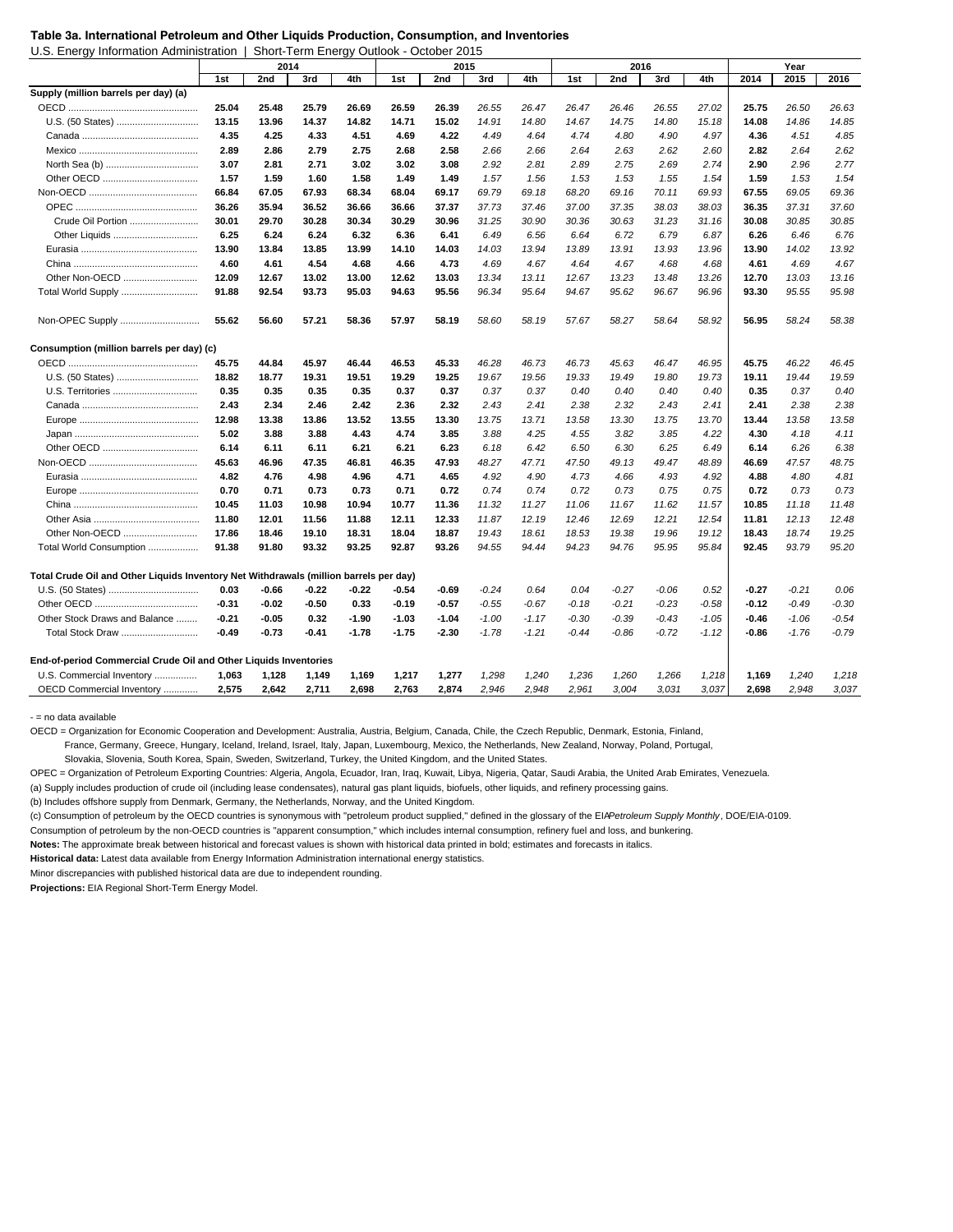#### **Table 3b. Non-OPEC Petroleum and Other Liquids Supply (million barrels per day)**

U.S. Energy Information Administration | Short-Term Energy Outlook - October 2015

|                                       |       | 2014  |       |       |       | 2015  |       |       |       | 2016  |       |       |       | Year  |       |
|---------------------------------------|-------|-------|-------|-------|-------|-------|-------|-------|-------|-------|-------|-------|-------|-------|-------|
|                                       | 1st   | 2nd   | 3rd   | 4th   | 1st   | 2nd   | 3rd   | 4th   | 1st   | 2nd   | 3rd   | 4th   | 2014  | 2015  | 2016  |
|                                       |       |       |       |       |       |       |       |       |       |       |       |       |       |       |       |
|                                       | 20.39 | 21.08 | 21.49 | 22.08 | 22.08 | 21.82 | 22.06 | 22.10 | 22.05 | 22.19 | 22.31 | 22.75 | 21.27 | 22.02 | 22.32 |
|                                       | 4.35  | 4.25  | 4.33  | 4.51  | 4.69  | 4.22  | 4.49  | 4.64  | 4.74  | 4.80  | 4.90  | 4.97  | 4.36  | 4.51  | 4.85  |
|                                       | 2.89  | 2.86  | 2.79  | 2.75  | 2.68  | 2.58  | 2.66  | 2.66  | 2.64  | 2.63  | 2.62  | 2.60  | 2.82  | 2.64  | 2.62  |
|                                       | 13.15 | 13.96 | 14.37 | 14.82 | 14.71 | 15.02 | 14.91 | 14.80 | 14.67 | 14.75 | 14.80 | 15.18 | 14.08 | 14.86 | 14.85 |
|                                       |       |       |       |       |       |       |       |       |       |       |       |       |       |       |       |
|                                       | 4.55  | 5.17  | 5.56  | 5.39  | 4.95  | 5.42  | 5.69  | 5.43  | 4.98  | 5.55  | 5.77  | 5.51  | 5.17  | 5.38  | 5.46  |
|                                       | 0.70  | 0.71  | 0.73  | 0.73  | 0.70  | 0.71  | 0.75  | 0.75  | 0.70  | 0.72  | 0.76  | 0.76  | 0.72  | 0.73  | 0.74  |
|                                       | 2.34  | 2.98  | 3.32  | 3.15  | 2.73  | 3.22  | 3.45  | 3.16  | 2.74  | 3.30  | 3.51  | 3.24  | 2.95  | 3.14  | 3.20  |
|                                       | 1.03  | 0.99  | 1.02  | 1.03  | 1.06  | 1.05  | 1.01  | 1.03  | 1.05  | 1.04  | 1.01  | 1.02  | 1.02  | 1.04  | 1.03  |
| Other Central and S. America          | 0.48  | 0.49  | 0.48  | 0.48  | 0.47  | 0.45  | 0.48  | 0.49  | 0.48  | 0.48  | 0.50  | 0.49  | 0.48  | 0.47  | 0.49  |
|                                       |       |       |       |       |       |       |       |       |       |       |       |       |       |       |       |
|                                       | 4.06  | 3.80  | 3.70  | 4.02  | 4.00  | 4.05  | 3.89  | 3.78  | 3.85  | 3.70  | 3.65  | 3.70  | 3.89  | 3.93  | 3.73  |
|                                       | 1.97  | 1.80  | 1.86  | 1.97  | 1.94  | 1.94  | 1.93  | 1.87  | 1.87  | 1.79  | 1.83  | 1.83  | 1.90  | 1.92  | 1.83  |
|                                       | 0.93  | 0.85  | 0.66  | 0.84  | 0.88  | 0.96  | 0.81  | 0.77  | 0.84  | 0.79  | 0.68  | 0.72  | 0.82  | 0.86  | 0.76  |
|                                       | 0.18  | 0.16  | 0.19  | 0.21  | 0.20  | 0.18  | 0.17  | 0.17  | 0.18  | 0.18  | 0.18  | 0.19  | 0.19  | 0.18  | 0.18  |
|                                       |       |       |       |       |       |       |       |       |       |       |       |       |       |       |       |
|                                       | 13.91 | 13.85 | 13.87 | 14.01 | 14.11 | 14.05 | 14.04 | 13.95 | 13.90 | 13.92 | 13.95 | 13.97 | 13.91 | 14.04 | 13.94 |
|                                       | 0.85  | 0.86  | 0.88  | 0.84  | 0.86  | 0.87  | 0.88  | 0.88  | 0.88  | 0.88  | 0.87  | 0.87  | 0.86  | 0.87  | 0.87  |
|                                       | 1.73  | 1.66  | 1.71  | 1.78  | 1.76  | 1.71  | 1.70  | 1.70  | 1.70  | 1.71  | 1.71  | 1.74  | 1.72  | 1.72  | 1.72  |
|                                       | 10.86 | 10.83 | 10.79 | 10.93 | 10.99 | 10.98 | 10.96 | 10.88 | 10.83 | 10.84 | 10.87 | 10.87 | 10.85 | 10.95 | 10.85 |
|                                       | 0.27  | 0.28  | 0.28  | 0.25  | 0.29  | 0.27  | 0.28  | 0.27  | 0.28  | 0.29  | 0.29  | 0.28  | 0.27  | 0.28  | 0.28  |
|                                       | 0.20  | 0.21  | 0.22  | 0.21  | 0.20  | 0.21  | 0.22  | 0.22  | 0.21  | 0.21  | 0.21  | 0.20  | 0.21  | 0.21  | 0.21  |
|                                       |       |       |       |       |       |       |       |       |       |       |       |       |       |       |       |
|                                       | 1.19  | 1.17  | 1.20  | 1.16  | 1.19  | 1.15  | 1.17  | 1.15  | 1.12  | 1.10  | 1.10  | 1.10  | 1.18  | 1.16  | 1.11  |
|                                       | 0.96  | 0.95  | 0.96  | 0.94  | 0.97  | 0.99  | 1.03  | 1.02  | 0.94  | 0.94  | 0.94  | 0.94  | 0.95  | 1.00  | 0.94  |
|                                       | 0.03  | 0.03  | 0.03  | 0.03  | 0.03  | 0.04  | 0.04  | 0.04  | 0.01  | 0.01  | 0.01  | 0.00  | 0.03  | 0.04  | 0.01  |
|                                       | 0.13  | 0.13  | 0.13  | 0.12  | 0.11  | 0.05  | 0.03  | 0.02  | 0.10  | 0.08  | 0.09  | 0.08  | 0.13  | 0.05  | 0.09  |
|                                       |       |       |       |       |       |       |       |       |       |       |       |       |       |       |       |
|                                       | 9.19  | 9.20  | 9.08  | 9.35  | 9.31  | 9.38  | 9.43  | 9.45  | 9.45  | 9.49  | 9.54  | 9.54  | 9.20  | 9.39  | 9.51  |
|                                       | 0.46  | 0.48  | 0.49  | 0.46  | 0.39  | 0.39  | 0.47  | 0.46  | 0.44  | 0.44  | 0.45  | 0.44  | 0.47  | 0.43  | 0.44  |
|                                       | 4.60  | 4.61  | 4.54  | 4.68  | 4.66  | 4.73  | 4.69  | 4.67  | 4.64  | 4.67  | 4.68  | 4.68  | 4.61  | 4.69  | 4.67  |
|                                       | 1.02  | 1.01  | 0.99  | 1.02  | 1.01  | 1.00  | 1.00  | 1.02  | 1.03  | 1.03  | 1.03  | 1.03  | 1.01  | 1.01  | 1.03  |
|                                       | 0.91  | 0.91  | 0.91  | 0.90  | 0.88  | 0.93  | 0.94  | 0.95  | 0.97  | 0.99  | 1.01  | 1.01  | 0.91  | 0.92  | 0.99  |
|                                       | 0.67  | 0.67  | 0.64  | 0.74  | 0.79  | 0.75  | 0.74  | 0.76  | 0.78  | 0.77  | 0.76  | 0.77  | 0.68  | 0.76  | 0.77  |
|                                       | 0.32  | 0.31  | 0.30  | 0.33  | 0.35  | 0.34  | 0.36  | 0.37  | 0.36  | 0.36  | 0.37  | 0.37  | 0.32  | 0.35  | 0.37  |
|                                       |       |       |       |       |       |       |       |       |       |       |       |       |       |       |       |
|                                       | 2.34  | 2.32  | 2.33  | 2.35  | 2.33  | 2.32  | 2.33  | 2.33  | 2.31  | 2.31  | 2.32  | 2.35  | 2.34  | 2.33  | 2.32  |
|                                       | 0.70  | 0.70  | 0.70  | 0.72  | 0.71  | 0.70  | 0.71  | 0.70  | 0.70  | 0.70  | 0.70  | 0.69  | 0.71  | 0.71  | 0.70  |
|                                       | 0.29  | 0.29  | 0.29  | 0.29  | 0.27  | 0.27  | 0.27  | 0.27  | 0.25  | 0.25  | 0.25  | 0.25  | 0.29  | 0.27  | 0.25  |
|                                       | 0.22  | 0.22  | 0.22  | 0.22  | 0.21  | 0.21  | 0.21  | 0.21  | 0.21  | 0.21  | 0.21  | 0.21  | 0.22  | 0.21  | 0.21  |
|                                       | 0.26  | 0.26  | 0.26  | 0.26  | 0.26  | 0.25  | 0.26  | 0.26  | 0.26  | 0.26  | 0.26  | 0.26  | 0.26  | 0.26  | 0.26  |
|                                       |       |       |       |       |       |       |       |       |       |       |       |       |       |       |       |
|                                       | 55.62 | 56.60 | 57.21 | 58.36 | 57.97 | 58.19 | 58.60 | 58.19 | 57.67 | 58.27 | 58.64 | 58.92 | 56.95 | 58.24 | 58.38 |
|                                       |       |       |       |       |       |       |       |       |       |       |       |       |       |       |       |
|                                       | 6.25  | 6.24  | 6.24  | 6.32  | 6.36  | 6.41  | 6.49  | 6.56  | 6.64  | 6.72  | 6.79  | 6.87  | 6.26  | 6.46  | 6.76  |
| Non-OPEC + OPEC non-crude             | 61.87 | 62.83 | 63.45 | 64.69 | 64.34 | 64.60 | 65.09 | 64.75 | 64.31 | 64.99 | 65.43 | 65.80 | 63.22 | 64.70 | 65.13 |
|                                       |       |       |       |       |       |       |       |       |       |       |       |       |       |       |       |
| Unplanned non-OPEC Production Outages | 0.66  | 0.67  | 0.60  | 0.57  | 0.62  | 0.83  | 0.76  | n/a   | n/a   | n/a   | n/a   | n/a   | 0.62  | n/a   | n/a   |

- = no data available

Sudan production represents total production from both north and south.

OPEC = Organization of Petroleum Exporting Countries: Algeria, Angola, Ecuador, Iran, Iraq, Kuwait, Libya, Nigeria, Qatar, Saudi Arabia, the United Arab Emirates, Venezuela.

**Notes:** The approximate break between historical and forecast values is shown with historical data printed in bold; estimates and forecasts in italics.

Supply includes production of crude oil (including lease condensates), natural gas plant liquids, biofuels, other liquids, and refinery processing gains.

Not all countries are shown in each region and sum of reported country volumes may not equal regional volumes.

**Historical data:** Latest data available from Energy Information Administration international energy statistics.

Minor discrepancies with published historical data are due to independent rounding.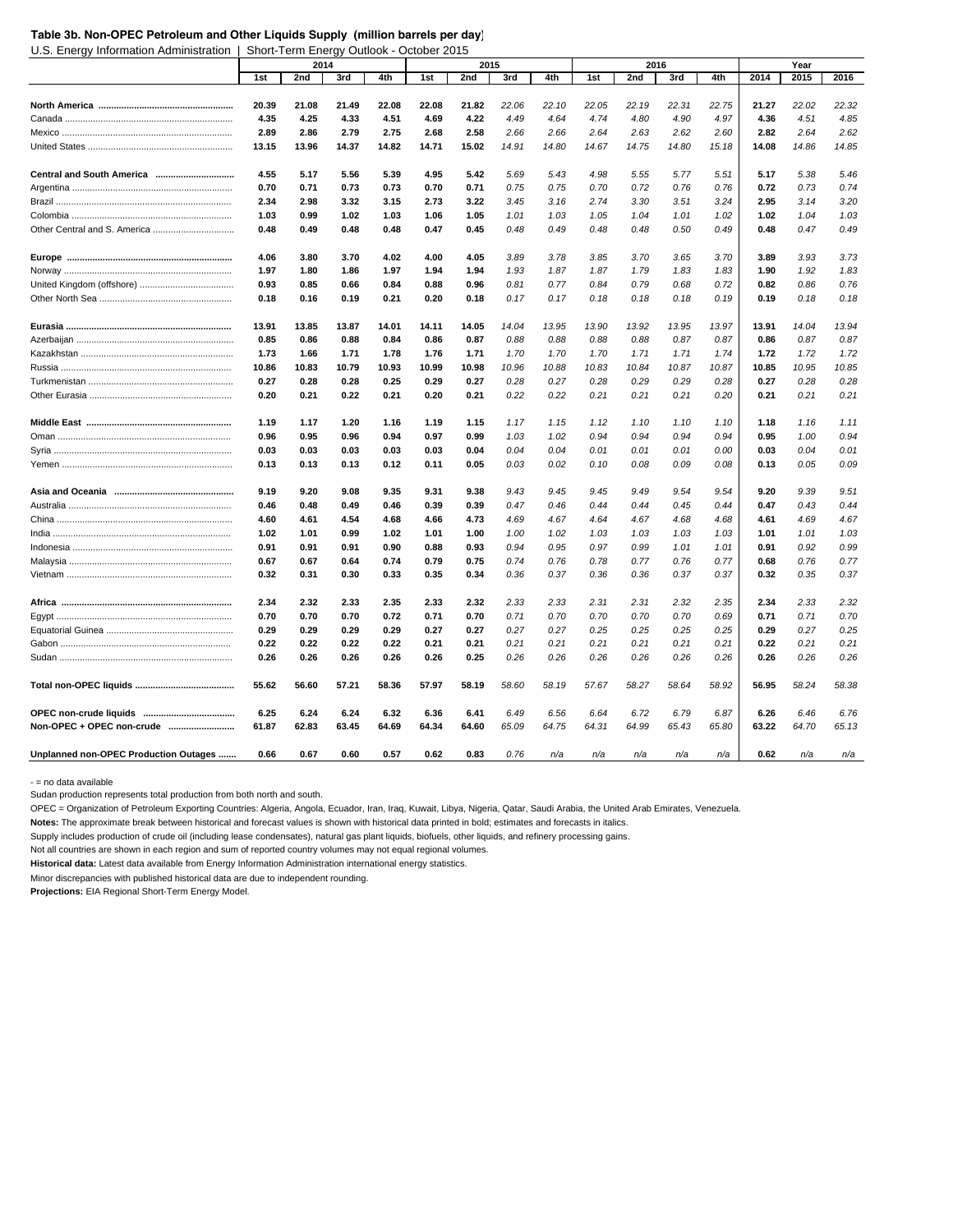U.S. Energy Information Administration | Short-Term Energy Outlook - October 2015

|                                              |       | 2014  |       |       |       |       | 2015  |                          |                | 2016                     |       |                          |       | Year                     |       |
|----------------------------------------------|-------|-------|-------|-------|-------|-------|-------|--------------------------|----------------|--------------------------|-------|--------------------------|-------|--------------------------|-------|
|                                              | 1st   | 2nd   | 3rd   | 4th   | 1st   | 2nd   | 3rd   | 4th                      | 1st            | 2nd                      | 3rd   | 4th                      | 2014  | 2015                     | 2016  |
| Crude Oil                                    |       |       |       |       |       |       |       |                          |                |                          |       |                          |       |                          |       |
|                                              | 1.15  | 1.15  | 1.15  | 1.15  | 1.10  | 1.10  | 1.10  |                          |                |                          |       | $\overline{\phantom{a}}$ | 1.15  |                          |       |
|                                              | 1.63  | 1.63  | 1.72  | 1.73  | 1.75  | 1.77  | 1.76  |                          |                |                          |       |                          | 1.68  |                          |       |
|                                              | 0.55  | 0.56  | 0.56  | 0.56  | 0.55  | 0.54  | 0.56  |                          |                |                          |       | $\overline{\phantom{a}}$ | 0.56  |                          |       |
|                                              | 2.80  | 2.80  | 2.80  | 2.80  | 2.80  | 2.80  | 2.80  |                          |                |                          |       | $\overline{\phantom{a}}$ | 2.80  | $\overline{a}$           |       |
|                                              | 3.26  | 3.29  | 3.28  | 3.53  | 3.57  | 4.03  | 4.21  |                          |                |                          |       | $\overline{\phantom{a}}$ | 3.34  |                          |       |
|                                              | 2.60  | 2.60  | 2.60  | 2.48  | 2.57  | 2.53  | 2.50  |                          |                |                          |       | $\overline{\phantom{a}}$ | 2.57  |                          |       |
|                                              | 0.38  | 0.23  | 0.58  | 0.69  | 0.40  | 0.45  | 0.37  |                          |                |                          |       | $\overline{a}$           | 0.47  | $\overline{\phantom{a}}$ |       |
|                                              | 2.00  | 1.97  | 2.07  | 1.98  | 2.03  | 1.88  | 1.92  |                          |                |                          |       | $\overline{a}$           | 2.00  | $\overline{a}$           |       |
|                                              | 0.74  | 0.73  | 0.72  | 0.68  | 0.68  | 0.68  | 0.68  |                          |                |                          |       | $\overline{\phantom{a}}$ | 0.72  |                          |       |
|                                              | 9.80  | 9.65  | 9.70  | 9.63  | 9.73  | 10.07 | 10.25 |                          |                |                          |       | $\overline{\phantom{a}}$ | 9.70  |                          |       |
|                                              | 2.70  | 2.70  | 2.70  | 2.70  | 2.70  | 2.70  | 2.70  | $\overline{\phantom{a}}$ |                |                          |       | $\overline{a}$           | 2.70  | $\overline{\phantom{a}}$ |       |
|                                              | 2.40  | 2.40  | 2.40  | 2.40  | 2.40  | 2.40  | 2.40  | $\overline{a}$           | $\overline{a}$ | $\overline{\phantom{a}}$ |       |                          | 2.40  | $\overline{a}$           |       |
|                                              | 30.01 | 29.70 | 30.28 | 30.34 | 30.29 | 30.96 | 31.25 | 30.90                    | 30.36          | 30.63                    | 31.23 | 31.16                    | 30.08 | 30.85                    | 30.85 |
|                                              | 6.25  | 6.24  | 6.24  | 6.32  | 6.36  | 6.41  | 6.49  | 6.56                     | 6.64           | 6.72                     | 6.79  | 6.87                     | 6.26  | 6.46                     | 6.76  |
|                                              | 36.26 | 35.94 | 36.52 | 36.66 | 36.66 | 37.37 | 37.73 | 37.46                    | 37.00          | 37.35                    | 38.03 | 38.03                    | 36.35 | 37.31                    | 37.60 |
| <b>Crude Oil Production Capacity</b>         |       |       |       |       |       |       |       |                          |                |                          |       |                          |       |                          |       |
|                                              | 5.15  | 4.97  | 5.51  | 5.54  | 5.29  | 5.18  | 5.14  | 5.20                     | 5.18           | 5.20                     | 5.21  | 5.22                     | 5.29  | 5.20                     | 5.20  |
|                                              | 2.95  | 2.95  | 2.95  | 2.95  | 2.95  | 2.93  | 2.95  | 2.97                     | 2.86           | 2.85                     | 2.86  | 2.88                     | 2.95  | 2.95                     | 2.86  |
|                                              | 23.93 | 23.88 | 23.86 | 23.79 | 23.90 | 24.24 | 24.40 | 24.41                    | 24.46          | 24.74                    | 25.35 | 25.38                    | 23.86 | 24.24                    | 24.98 |
|                                              | 32.02 | 31.80 | 32.32 | 32.28 | 32.14 | 32.36 | 32.49 | 32.57                    | 32.50          | 32.79                    | 33.42 | 33.49                    | 32.10 | 32.39                    | 33.05 |
| <b>Surplus Crude Oil Production Capacity</b> |       |       |       |       |       |       |       |                          |                |                          |       |                          |       |                          |       |
|                                              | 0.00  | 0.00  | 0.00  | 0.00  | 0.02  | 0.01  | 0.00  | 0.00                     | 0.00           | 0.00                     | 0.00  | 0.00                     | 0.00  | 0.01                     | 0.00  |
|                                              | 0.00  | 0.00  | 0.00  | 0.00  | 0.00  | 0.00  | 0.00  | 0.00                     | 0.00           | 0.00                     | 0.00  | 0.00                     | 0.00  | 0.00                     | 0.00  |
|                                              | 2.01  | 2.09  | 2.04  | 1.93  | 1.83  | 1.40  | 1.24  | 1.68                     | 2.13           | 2.16                     | 2.19  | 2.33                     | 2.02  | 1.54                     | 2.20  |
|                                              | 2.01  | 2.09  | 2.04  | 1.93  | 1.85  | 1.40  | 1.24  | 1.68                     | 2.13           | 2.16                     | 2.19  | 2.33                     | 2.02  | 1.54                     | 2.20  |
| Unplanned OPEC Production Outages            | 2.32  | 2.57  | 2.26  | 2.43  | 2.72  | 2.79  | 2.95  | n/a                      | n/a            | n/a                      | n/a   | n/a                      | 2.40  | n/a                      | n/a   |

- = no data available

OPEC = Organization of Petroleum Exporting Countries: Algeria, Angola, Libya, and Nigeria (Africa); Ecuador and Venezuela (South America); Iran, Iraq, Kuwait, Qatar, Saudi Arabia, and the United Arab Emirate (Middle East).

**Notes:** The approximate break between historical and forecast values is shown with historical data printed in bold; estimates and forecasts in italics.

**Historical data:** Latest data available from Energy Information Administration international energy statistics.

Minor discrepancies with published historical data are due to independent rounding.

**Table 3c. OPEC Crude Oil (excluding condensates) Supply (million barrels per day)**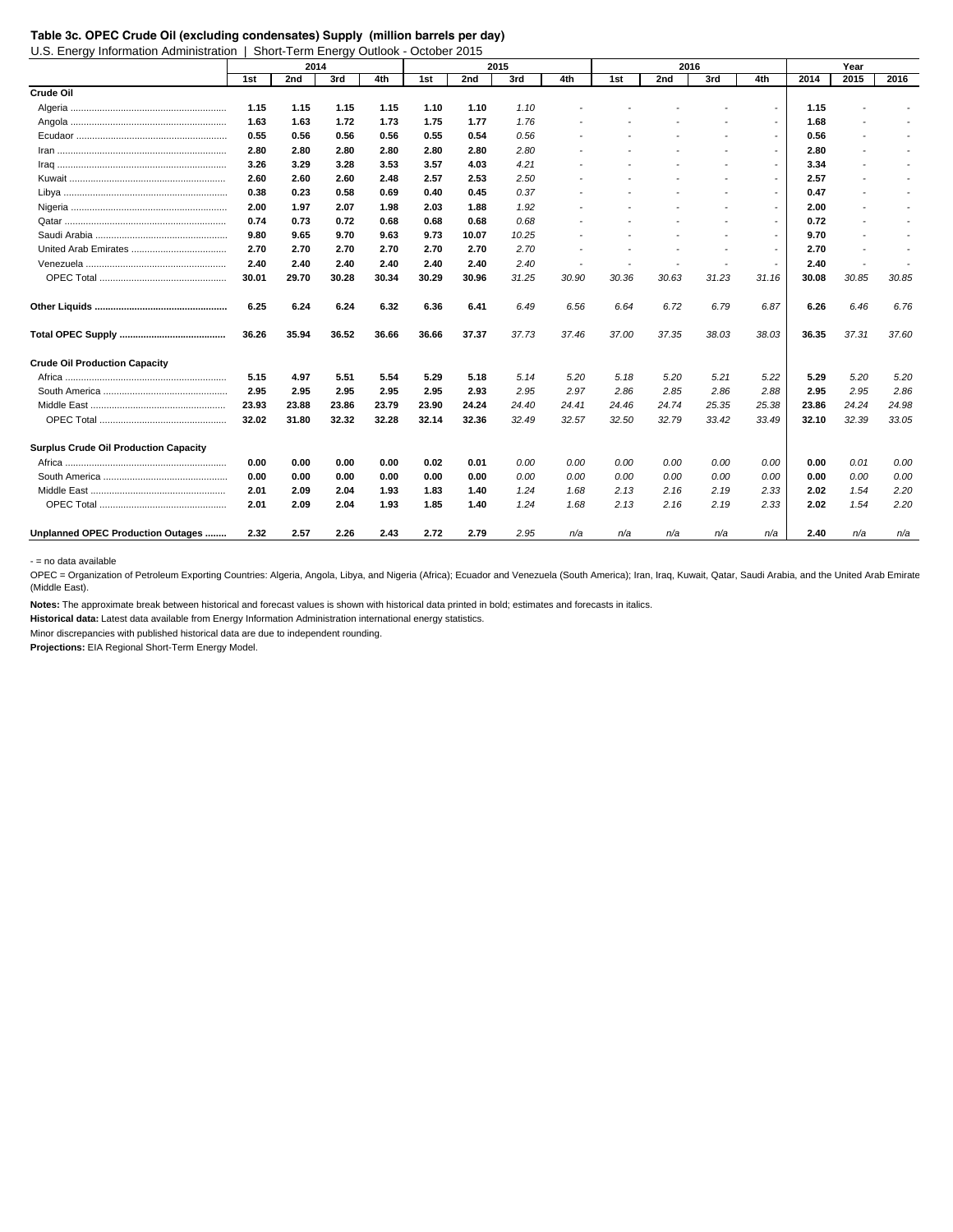#### **Table 3d. World Petrioleum and Other Liquids Consumption (million barrels per day)**

U.S. Energy Information Administration | Short-Term Energy Outlook - October 2015

|                                              |        | 2014   |        |        |        |        | 2015   |        |        |        | 2016   |        |        |        |        |
|----------------------------------------------|--------|--------|--------|--------|--------|--------|--------|--------|--------|--------|--------|--------|--------|--------|--------|
|                                              | Q1     | Q2     | Q3     | Q4     | Q1     | Q2     | Q3     | Q4     | Q1     | Q2     | Q3     | Q4     | 2014   | 2015   | 2016   |
|                                              |        |        |        |        |        |        |        |        |        |        |        |        |        |        |        |
|                                              | 23.21  | 23.09  | 23.74  | 23.92  | 23.53  | 23.52  | 24.03  | 23.92  | 23.66  | 23.77  | 24.16  | 24.08  | 23.49  | 23.75  | 23.92  |
|                                              | 2.43   | 2.34   | 2.46   | 2.42   | 2.36   | 2.32   | 2.43   | 2.41   | 2.38   | 2.32   | 2.43   | 2.41   | 2.41   | 2.38   | 2.38   |
|                                              | 1.95   | 1.97   | 1.96   | 1.98   | 1.87   | 1.95   | 1.92   | 1.93   | 1.93   | 1.95   | 1.92   | 1.93   | 1.97   | 1.92   | 1.93   |
|                                              | 18.82  | 18.77  | 19.31  | 19.51  | 19.29  | 19.25  | 19.67  | 19.56  | 19.33  | 19.49  | 19.80  | 19.73  | 19.11  | 19.44  | 19.59  |
|                                              | 7.05   | 7.30   | 7.33   | 7.31   | 7.05   | 7.37   | 7.41   | 7.38   | 7.17   | 7.44   | 7.47   | 7.45   | 7.25   | 7.30   | 7.38   |
|                                              | 3.03   | 3.14   | 3.21   | 3.20   | 3.03   | 3.14   | 3.21   | 3.20   | 3.06   | 3.18   | 3.24   | 3.23   | 3.15   | 3.15   | 3.18   |
|                                              | 13.68  | 14.09  | 14.59  | 14.25  | 14.26  | 14.02  | 14.49  | 14.45  | 14.30  | 14.03  | 14.49  | 14.45  | 14.16  | 14.31  | 14.32  |
|                                              | 4.85   | 4.79   | 5.01   | 4.99   | 4.74   | 4.67   | 4.95   | 4.93   | 4.76   | 4.69   | 4.97   | 4.95   | 4.91   | 4.83   | 4.84   |
|                                              | 3.49   | 3.45   | 3.65   | 3.63   | 3.39   | 3.34   | 3.54   | 3.53   | 3.35   | 3.30   | 3.50   | 3.48   | 3.56   | 3.45   | 3.41   |
|                                              | 7.97   | 8.33   | 8.98   | 8.17   | 8.01   | 8.64   | 9.22   | 8.37   | 8.36   | 8.96   | 9.56   | 8.68   | 8.36   | 8.56   | 8.89   |
|                                              | 30.88  | 30.48  | 29.99  | 30.91  | 31.39  | 31.15  | 30.62  | 31.53  | 31.95  | 31.84  | 31.30  | 32.22  | 30.56  | 31.17  | 31.83  |
|                                              | 10.45  | 11.03  | 10.98  | 10.94  | 10.77  | 11.36  | 11.32  | 11.27  | 11.06  | 11.67  | 11.62  | 11.57  | 10.85  | 11.18  | 11.48  |
|                                              | 5.02   | 3.88   | 3.88   | 4.43   | 4.74   | 3.85   | 3.88   | 4.25   | 4.55   | 3.82   | 3.85   | 4.22   | 4.30   | 4.18   | 4.11   |
|                                              | 3.88   | 3.86   | 3.54   | 3.83   | 4.08   | 4.06   | 3.72   | 4.02   | 4.25   | 4.23   | 3.88   | 4.19   | 3.78   | 3.97   | 4.14   |
|                                              | 3.73   | 3.73   | 3.68   | 3.70   | 3.89   | 3.88   | 3.84   | 3.86   | 4.04   | 4.03   | 3.99   | 4.01   | 3.71   | 3.86   | 4.02   |
| Total OECD Liquid Fuels Consumption          | 45.75  | 44.84  | 45.97  | 46.44  | 46.53  | 45.33  | 46.28  | 46.73  | 46.73  | 45.63  | 46.47  | 46.95  | 45.75  | 46.22  | 46.45  |
| Total non-OECD Liquid Fuels Consumption      | 45.63  | 46.96  | 47.35  | 46.81  | 46.35  | 47.93  | 48.27  | 47.71  | 47.50  | 49.13  | 49.47  | 48.89  | 46.69  | 47.57  | 48.75  |
| Total World Liquid Fuels Consumption         | 91.38  | 91.80  | 93.32  | 93.25  | 92.87  | 93.26  | 94.55  | 94.44  | 94.23  | 94.76  | 95.95  | 95.84  | 92.45  | 93.79  | 95.20  |
| Oil-weighted Real Gross Domestic Product (a) |        |        |        |        |        |        |        |        |        |        |        |        |        |        |        |
|                                              | 113.3  | 114.1  | 114.9  | 115.7  | 116.2  | 116.9  | 117.5  | 118.4  | 119.1  | 120.0  | 120.9  | 122.0  | 114.5  | 117.2  | 120.5  |
|                                              | 2.8    | 2.8    | 2.7    | 2.7    | 2.6    | 2.4    | 2.3    | 2.3    | 2.5    | 2.7    | 2.9    | 3.1    | 2.8    | 2.4    | 2.8    |
|                                              | 109.8  | 110.3  | 111.0  | 111.6  | 112.1  | 112.6  | 113.1  | 113.7  | 114.3  | 115.0  | 115.7  | 116.5  | 110.7  | 112.9  | 115.4  |
|                                              | 1.8    | 1.9    | 1.9    | 1.9    | 2.0    | 2.1    | 1.9    | 1.9    | 2.0    | 2.1    | 2.3    | 2.5    | 1.9    | 2.0    | 2.2    |
|                                              | 117.5  | 118.7  | 119.7  | 120.9  | 121.4  | 122.1  | 122.9  | 124.2  | 125.2  | 126.4  | 127.5  | 128.9  | 119.2  | 122.6  | 127.0  |
|                                              | 3.9    | 3.8    | 3.7    | 3.7    | 3.3    | 2.8    | 2.7    | 2.7    | 3.1    | 3.5    | 3.7    | 3.8    | 3.8    | 2.9    | 3.5    |
| Real U.S. Dollar Exchange Rate (a)           |        |        |        |        |        |        |        |        |        |        |        |        |        |        |        |
|                                              | 108.07 | 107.84 | 109.02 | 113.60 | 119.25 | 119.49 | 123.06 | 125.27 | 125.64 | 125.50 | 125.20 | 125.10 | 109.63 | 121.76 | 125.36 |
|                                              | 3.8    | 2.0    | 1.9    | 6.7    | 10.3   | 10.8   | 12.9   | 10.3   | 5.4    | 5.0    | 1.7    | $-0.1$ | 3.6    | 11.1   | 3.0    |

- = no data available

OECD = Organisation for Economic Co-operation and Development: Australia, Austria, Belgium, Canada, Chile, the Czech Republic, Denmark, Finland,

France, Germany, Greece, Hungary, Iceland, Ireland, Israel, Italy, Japan, Luxembourg, Mexico, the Netherlands, New Zealand, Norway, Poland, Portugal,

Slovakia, Slovenia, South Korea, Spain, Sweden, Switzerland, Turkey, the United Kingdom, and the United States.

(a) Weighted geometric mean of real indices for various countries with weights equal to each country's share of world oil consumption in the base period. Exchange rate is measured in foreign currency per U.S. dollar.

**Notes:** The approximate break between historical and forecast values is shown with historical data printed in bold; estimates and forecasts in italics.

**Historical data:** Latest data available from Energy Information Administration international energy statistics.

Minor discrepancies with published historical data are due to independent rounding.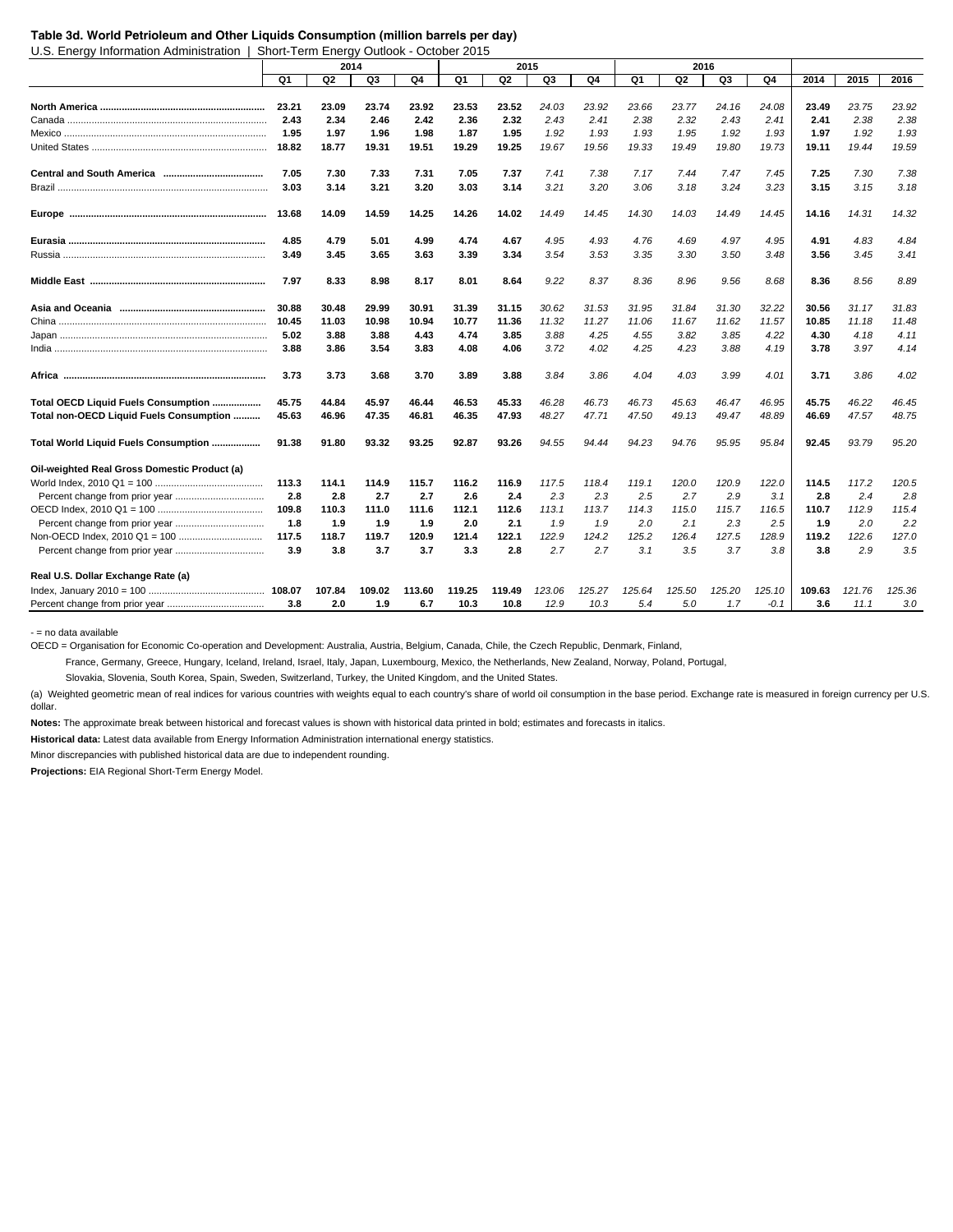U.S. Energy Information Administration | Short-Term Energy Outlook - October 2015

|                                               |         | 2014    |         |         |       | 2015    |         |         |         | 2016    |         |         |         | Year     |         |
|-----------------------------------------------|---------|---------|---------|---------|-------|---------|---------|---------|---------|---------|---------|---------|---------|----------|---------|
|                                               | 1st     | 2nd     | 3rd     | 4th     | 1st   | 2nd     | 3rd     | 4th     | 1st     | 2nd     | 3rd     | 4th     | 2014    | 2015     | 2016    |
| Supply (million barrels per day)              |         |         |         |         |       |         |         |         |         |         |         |         |         |          |         |
| Crude Oil Supply                              |         |         |         |         |       |         |         |         |         |         |         |         |         |          |         |
|                                               | 8.14    | 8.61    | 8.84    | 9.25    | 9.39  | 9.41    | 9.17    | 9.02    | 8.90    | 8.82    | 8.71    | 8.99    | 8.71    | 9.25     | 8.86    |
|                                               | 0.53    | 0.52    | 0.43    | 0.51    | 0.50  | 0.48    | 0.43    | 0.49    | 0.48    | 0.47    | 0.42    | 0.47    | 0.50    | 0.47     | 0.46    |
|                                               | 1.32    | 1.42    | 1.43    | 1.42    | 1.46  | 1.47    | 1.51    | 1.55    | 1.61    | 1.62    | 1.52    | 1.63    | 1.40    | 1.50     | 1.59    |
|                                               | 6.29    | 6.68    | 6.98    | 7.32    | 7.42  | 7.47    | 7.24    | 6.98    | 6.81    | 6.73    | 6.77    | 6.89    | 6.82    | 7.28     | 6.80    |
|                                               | 7.11    | 6.93    | 7.15    | 6.78    | 6.84  | 6.74    | 6.94    | 6.52    | 6.67    | 7.28    | 7.54    | 6.68    | 6.99    | 6.76     | 7.04    |
|                                               | 0.00    | 0.05    | 0.00    | 0.00    | 0.00  | $-0.03$ | -0.01   | 0.00    | 0.00    | 0.00    | 0.00    | 0.00    | 0.01    | $-0.01$  | 0.00    |
| Commercial Inventory Net Withdrawals          | -0.33   | 0.01    | 0.25    | -0.33   | -0.91 | 0.06    | 0.12    | 0.15    | $-0.27$ | 0.11    | 0.15    | 0.14    | $-0.10$ | $-0.14$  | 0.03    |
|                                               | 0.27    | 0.27    | 0.12    | 0.25    | 0.20  | 0.30    | 0.36    | 0.15    | 0.19    | 0.19    | 0.21    | 0.15    | 0.23    | 0.25     | 0.19    |
| Total Crude Oil Input to Refineries           | 15.19   | 15.88   | 16.36   | 15.96   | 15.53 | 16.48   | 16.58   | 15.84   | 15.50   | 16.38   | 16.62   | 15.96   | 15.85   | 16.11    | 16.12   |
| <b>Other Supply</b>                           |         |         |         |         |       |         |         |         |         |         |         |         |         |          |         |
|                                               | 1.05    | 1.07    | 1.10    | 1.10    | 0.99  | 1.02    | 1.08    | 1.08    | 1.05    | 1.08    | 1.11    | 1.09    | 1.08    | 1.04     | 1.08    |
| Natural Gas Plant Liquids Production          | 2.75    | 3.00    | 3.15    | 3.16    | 3.09  | 3.27    | 3.34    | 3.39    | 3.41    | 3.55    | 3.66    | 3.80    | 3.01    | 3.27     | 3.61    |
| Renewables and Oxygenate Production (e)       | 1.01    | 1.06    | 1.06    | 1.08    | 1.05  | 1.10    | 1.10    | 1.08    | 1.09    | 1.08    | 1.09    | 1.07    | 1.05    | 1.08     | 1.08    |
|                                               | 0.91    | 0.94    | 0.93    | 0.96    | 0.96  | 0.96    | 0.96    | 0.94    | 0.97    | 0.95    | 0.96    | 0.94    | 0.93    | 0.95     | 0.95    |
| Petroleum Products Adjustment (f)             | 0.20    | 0.23    | 0.22    | 0.24    | 0.20  | 0.21    | 0.22    | 0.22    | 0.21    | 0.23    | 0.23    | 0.23    | 0.22    | 0.21     | 0.22    |
|                                               | $-1.73$ | $-1.74$ | -2.11   | $-2.13$ | -1.89 | $-2.12$ | $-2.30$ | $-2.54$ | $-2.24$ | $-2.45$ | $-2.69$ | $-2.81$ | $-1.93$ | $-2.21$  | $-2.55$ |
|                                               | -0.36   | $-0.57$ | -0.66   | -0.64   | -0.68 | -0.80   | $-0.90$ | $-1.00$ | $-1.01$ | $-1.11$ | $-1.24$ | $-1.25$ | $-0.56$ | $-0.85$  | $-1.15$ |
|                                               | 0.34    | 0.43    | 0.34    | 0.37    | 0.26  | 0.28    | 0.38    | 0.38    | 0.39    | 0.44    | 0.44    | 0.38    | 0.37    | 0.33     | 0.41    |
|                                               | -0.09   | $-0.09$ | -0.08   | -0.09   |       | $-0.09$ |         |         |         |         |         | $-0.04$ |         | $-0.07$  | $-0.06$ |
| Motor Gasoline Blend Comp.                    |         |         |         |         | -0.08 |         | $-0.06$ | $-0.06$ | $-0.09$ | $-0.07$ | $-0.05$ |         | $-0.09$ | 0.47     |         |
|                                               | 0.30    | 0.58    | 0.46    | 0.39    | 0.41  | 0.52    | 0.55    | 0.40    | 0.41    | 0.61    | 0.44    | 0.40    | 0.44    |          | 0.46    |
|                                               | -0.40   | $-0.37$ | -0.33   | -0.47   | -0.44 | $-0.32$ | $-0.42$ | $-0.52$ | $-0.38$ | $-0.47$ | $-0.37$ | $-0.47$ | $-0.39$ | $-0.42$  | $-0.42$ |
|                                               | -0.07   | $-0.02$ | -0.09   | $-0.09$ | -0.06 | 0.01    | $-0.05$ | $-0.01$ | -0.03   | $-0.06$ | -0.01   | 0.00    | $-0.07$ | $-0.03$  | $-0.03$ |
|                                               | -0.67   | $-1.00$ | $-1.07$ | $-0.89$ | -0.67 | $-1.05$ | $-1.11$ | $-0.99$ | $-0.76$ | $-0.98$ | $-1.10$ | $-1.05$ | $-0.91$ | $-0.96$  | $-0.98$ |
|                                               | -0.23   | $-0.18$ | $-0.17$ | $-0.18$ | -0.13 | $-0.21$ | $-0.19$ | $-0.21$ | $-0.24$ | $-0.26$ | -0.26   | $-0.22$ | $-0.19$ | $-0.19$  | $-0.24$ |
|                                               | -0.55   | $-0.52$ | $-0.50$ | -0.53   | -0.50 | $-0.46$ | $-0.50$ | $-0.54$ | $-0.53$ | $-0.54$ | $-0.55$ | $-0.55$ | $-0.53$ | $-0.50$  | $-0.54$ |
| Product Inventory Net Withdrawals             | 0.35    | $-0.72$ | $-0.47$ | 0.11    | 0.36  | $-0.72$ | $-0.35$ | 0.48    | 0.31    | $-0.37$ | $-0.21$ | 0.38    | $-0.18$ | $-0.06$  | 0.03    |
|                                               | 18.82   | 18.77   | 19.31   | 19.51   | 19.32 | 19.25   | 19.67   | 19.56   | 19.33   | 19.49   | 19.80   | 19.73   | 19.11   | 19.45    | 19.59   |
|                                               |         |         |         |         |       |         |         |         |         |         |         |         |         |          |         |
| Consumption (million barrels per day)         |         |         |         |         |       |         |         |         |         |         |         |         |         |          |         |
|                                               | 2.70    | 2.12    | 2.32    | 2.66    | 2.72  | 2.27    | 2.39    | 2.71    | 2.77    | 2.38    | 2.46    | 2.80    | 2.45    | 2.52     | 2.60    |
|                                               | -0.07   | $-0.03$ | -0.03   | -0.02   | -0.05 | 0.05    | 0.04    | 0.04    | 0.00    | 0.00    | 0.01    | 0.02    | -0.04   | 0.02     | 0.01    |
|                                               | 8.54    | 9.01    | 9.13    | 9.00    | 8.81  | 9.26    | 9.32    | 9.05    | 8.87    | 9.24    | 9.31    | 9.07    | 8.92    | 9.11     | 9.12    |
| Fuel Ethanol blended into Motor Gasoline      | 0.84    | 0.89    | 0.89    | 0.90    | 0.87  | 0.92    | 0.92    | 0.89    | 0.87    | 0.91    | 0.93    | 0.90    | 0.88    | 0.90     | 0.90    |
|                                               | 1.39    | 1.47    | 1.52    | 1.50    | 1.45  | 1.54    | 1.60    | 1.51    | 1.45    | 1.53    | 1.58    | 1.54    | 1.47    | 1.53     | 1.52    |
|                                               | 4.19    | 3.95    | 3.89    | 4.12    | 4.27  | 3.88    | 3.84    | 4.05    | 4.15    | 4.03    | 3.97    | 4.10    | 4.04    | 4.01     | 4.06    |
|                                               | 0.25    | 0.25    | 0.25    | 0.28    | 0.24  | 0.19    | 0.24    | 0.22    | 0.22    | 0.20    | 0.19    | 0.20    | 0.26    | 0.22     | 0.20    |
|                                               | 1.83    | 2.01    | 2.24    | 1.96    | 1.85  | 2.06    | 2.24    | 1.99    | 1.89    | 2.11    | 2.27    | 2.00    | 2.01    | 2.03     | 2.07    |
|                                               | 18.82   | 18.77   | 19.31   | 19.51   | 19.29 | 19.25   | 19.67   | 19.56   | 19.33   | 19.49   | 19.80   | 19.73   | 19.11   | 19.44    | 19.59   |
|                                               |         |         |         |         |       |         |         |         |         |         |         |         |         |          |         |
| Total Petroleum and Other Liquids Net Imports | 5.38    | 5.20    | 5.04    | 4.65    | 4.95  | 4.61    | 4.64    | 3.98    | 4.43    | 4.82    | 4.85    | 3.88    | 5.07    | 4.54     | 4.50    |
|                                               |         |         |         |         |       |         |         |         |         |         |         |         |         |          |         |
| End-of-period Inventories (million barrels)   |         |         |         |         |       |         |         |         |         |         |         |         |         |          |         |
| Commercial Inventory                          |         |         |         |         |       |         |         |         |         |         |         |         |         |          |         |
|                                               | 386.7   | 386.0   | 363.3   | 393.3   | 474.8 | 469.5   | 458.4   | 444.3   | 468.9   | 459.3   | 445.3   | 432.5   | 393.3   | 444.3    | 432.5   |
|                                               | 99.5    | 166.1   | 211.7   | 175.4   | 138.8 | 196.3   | 226.0   | 179.1   | 147.3   | 186.9   | 209.8   | 167.9   | 175.4   | 179.1    | 167.9   |
|                                               | 91.9    | 87.6    | 84.3    | 78.3    | 84.7  | 86.0    | 88.5    | 82.2    | 92.1    | 89.2    | 87.0    | 81.7    | 78.3    | 82.2     | 81.7    |
|                                               | 22.7    | 23.3    | 22.4    | 23.3    | 26.7  | 25.0    | 24.7    | 25.0    | 27.1    | 25.9    | 25.2    | 25.4    | 23.3    | $25.0\,$ | 25.4    |
|                                               | 221.6   | 219.3   | 212.5   | 240.4   | 231.5 | 221.0   | 222.4   | 231.7   | 229.4   | 223.2   | 219.9   | 232.7   | 240.4   | 231.7    | 232.7   |
|                                               | 34.4    | 28.8    | 28.4    | 31.2    | 26.9  | 25.7    | 28.3    | 28.9    | 26.6    | 26.3    | 25.7    | 27.2    | 31.2    | 28.9     | 27.2    |
| Motor Gasoline Blend Comp.                    | 187.2   | 190.5   | 184.1   | 209.1   | 204.6 | 195.4   | 194.1   | 202.8   | 202.8   | 196.9   | 194.3   | 205.5   | 209.1   | 202.8    | 205.5   |
|                                               | 36.4    | 37.1    | 39.8    | 38.3    | 37.2  | 43.7    | 40.2    | 37.6    | 37.9    | 39.0    | 41.8    | 38.3    | 38.3    | 37.6     | 38.3    |
|                                               | 115.2   | 121.6   | 131.4   | 136.3   | 128.3 | 139.4   | 151.3   | 152.9   | 138.9   | 144.9   | 153.2   | 154.5   | 136.3   | 152.9    | 154.5   |
|                                               | 36.0    | 36.6    | 36.6    | 33.7    | 38.1  | 41.8    | 39.7    | 38.5    | 38.5    | 38.5    | 36.9    | 37.2    | 33.7    | 38.5     | 37.2    |
|                                               | 52.9    | 50.6    | 46.7    | 49.6    | 57.3  | 54.6    | 47.0    | 48.3    | 55.7    | 53.5    | 46.6    | 48.0    | 49.6    | 48.3     | 48.0    |
|                                               | 1,063   | 1,128   | 1,149   | 1,169   | 1,217 | 1,277   | 1,298   | 1,240   | 1,236   | 1,260   | 1,266   | 1,218   | 1,169   | 1,240    | 1,218   |
|                                               | 696     | 691     | 691     | 691     | 691   | 694     | 695     | 695     | 695     | 695     | 695     | 695     | 691     | 695      | 695     |

- = no data available

(a) Includes lease condensate.

(b) Crude oil production from U.S. Federal leases in the Gulf of Mexico (GOM).

(c) Net imports equals gross imports minus gross exports.

(d) Crude oil adjustment balances supply and consumption and was previously referred to as "Unaccounted for Crude Oil."

(e) Renewables and oxygenate production includes pentanes plus, oxygenates (excluding fuel ethanol), and renewable fuels.

(f) Petroleum products adjustment includes hydrogen/oxygenates/renewables/other hydrocarbons, motor gasoline blend components, and finished motor gasoline.

(g) "Other Oils" inludes aviation gasoline blend components, finished aviation gasoline, kerosene, petrochemical feedstocks, special naphthas, lubricants, waxes, petroleum coke, asphalt and road oil, still gas, and miscellaneous products.

**Notes:** The approximate break between historical and forecast values is shown with historical data printed in bold; estimates and forecasts in italics.

SPR: Strategic Petroleum Reserve

HC: Hydrocarbons

**Historical data**: Latest data available from Energy Information Administration databases supporting the following reports: *Petroleum Supply Monthly* , DOE/EIA-0109;

*Petroleum Supply Annual* , DOE/EIA-0340/2; and *Weekly Petroleum Status Report* , DOE/EIA-0208.

Minor discrepancies with published historical data are due to independent rounding.

**Table 4a. U.S. Petroleum and Other Liquids Supply, Consumption, and Inventories**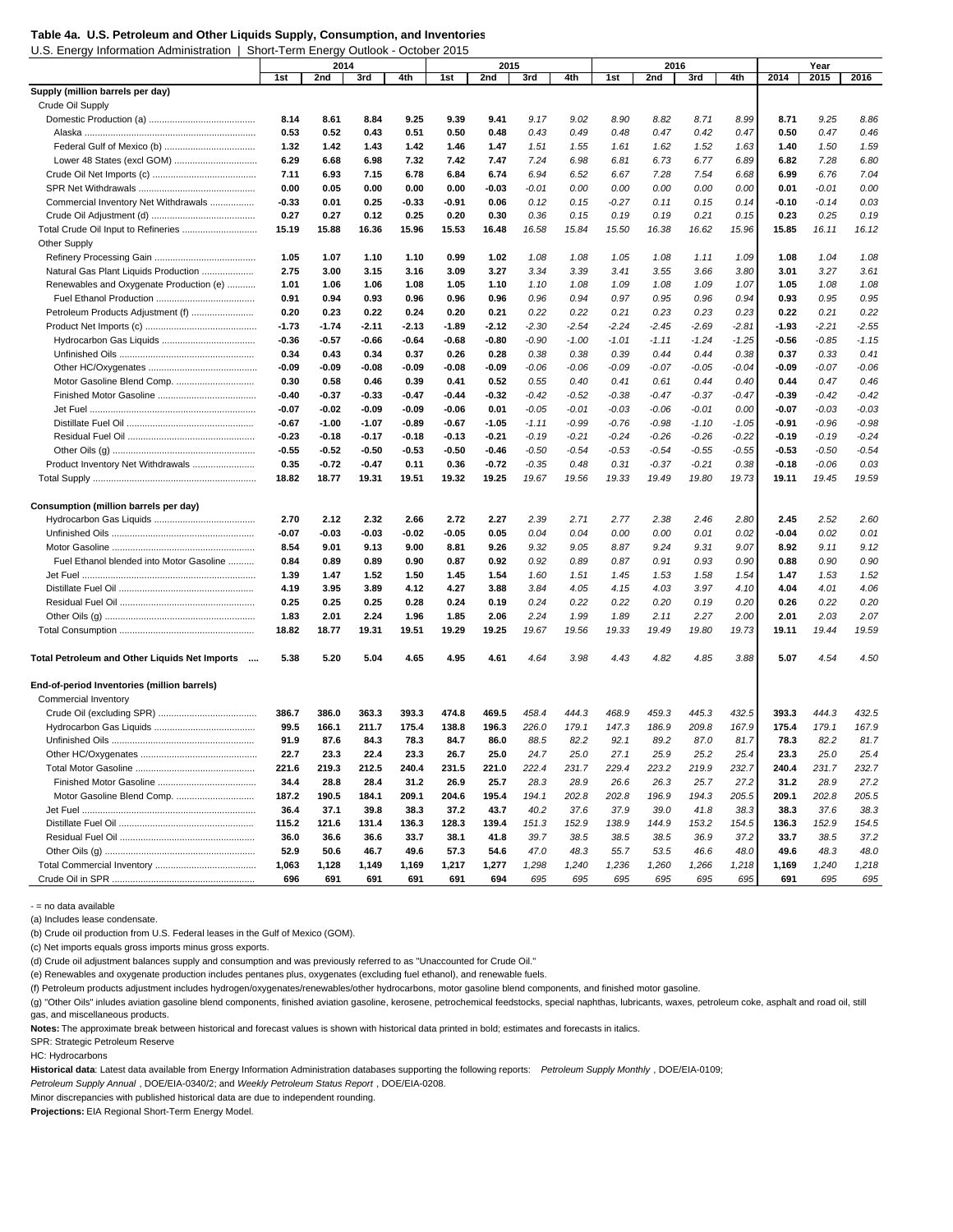#### **Table 4b. U.S. Hydrocarbon Gas Liquids (HGL) and Petroleum Refinery Balances (million barrels per day, except inventories and utilization factor)** U.S. Energy Information Administration | Short-Term Energy Outlook - October 2015

|                                                    |         | 2014    |       |         |         | 2015    |         |         |         | 2016    |         |         |         | Year    |         |
|----------------------------------------------------|---------|---------|-------|---------|---------|---------|---------|---------|---------|---------|---------|---------|---------|---------|---------|
|                                                    | 1st     | 2nd     | 3rd   | 4th     | 1st     | 2nd     | 3rd     | 4th     | 1st     | 2nd     | 3rd     | 4th     | 2014    | 2015    | 2016    |
| <b>HGL Production</b>                              |         |         |       |         |         |         |         |         |         |         |         |         |         |         |         |
| <b>Natural Gas Processing Plants</b>               |         |         |       |         |         |         |         |         |         |         |         |         |         |         |         |
|                                                    | 1.05    | 1.11    | 1.11  | 1.09    | 1.05    | 1.10    | 1.14    | 1.21    | 1.27    | 1.32    | 1.36    | 1.48    | 1.09    | 1.13    | 1.36    |
|                                                    | 0.88    | 0.96    | 1.03  | 1.06    | 1.07    | 1.12    | 1.12    | 1.13    | 1.12    | 1.15    | 1.18    | 1.22    | 0.98    | 1.11    | 1.17    |
|                                                    | 0.48    | 0.53    | 0.57  | 0.59    | 0.58    | 0.62    | 0.63    | 0.61    | 0.60    | 0.63    | 0.65    | 0.65    | 0.54    | 0.61    | 0.63    |
| Natural Gasoline (Pentanes Plus)                   | 0.34    | 0.39    | 0.43  | 0.42    | 0.39    | 0.44    | 0.45    | 0.43    | 0.42    | 0.45    | 0.47    | 0.45    | 0.39    | 0.43    | 0.45    |
| <b>Refinery and Blender Net Production</b>         |         |         |       |         |         |         |         |         |         |         |         |         |         |         |         |
|                                                    | 0.01    | 0.01    | 0.01  | 0.01    | 0.01    | 0.01    | 0.01    | 0.01    | 0.00    | 0.01    | 0.01    | 0.00    | 0.01    | 0.01    | 0.01    |
|                                                    | 0.57    | 0.60    | 0.59  | 0.59    | 0.54    | 0.58    | 0.58    | 0.59    | 0.58    | 0.61    | 0.60    | 0.59    | 0.59    | 0.57    | 0.59    |
|                                                    | $-0.05$ | 0.27    | 0.21  | $-0.18$ | $-0.08$ | 0.27    | 0.19    | $-0.17$ | $-0.03$ | 0.26    | 0.18    | $-0.17$ | 0.06    | 0.05    | 0.06    |
| Renewable Fuels and Oxygenate Plant Net Production |         |         |       |         |         |         |         |         |         |         |         |         |         |         |         |
| Natural Gasoline (Pentanes Plus)                   | $-0.02$ | -0.02   | -0.02 | -0.02   | $-0.02$ | $-0.02$ | $-0.02$ | $-0.02$ | $-0.02$ | $-0.02$ | $-0.02$ | $-0.02$ | $-0.02$ | $-0.02$ | $-0.02$ |
|                                                    |         |         |       |         |         |         |         |         |         |         |         |         |         |         |         |
| <b>HGL Net Imports</b>                             |         |         |       |         |         |         |         |         |         |         |         |         |         |         |         |
|                                                    | -0.02   | -0.02   | -0.05 | -0.06   | $-0.06$ | $-0.07$ | $-0.07$ | $-0.11$ | $-0.12$ | $-0.15$ | $-0.19$ | $-0.28$ | $-0.04$ | $-0.08$ | $-0.18$ |
|                                                    | $-0.17$ | $-0.34$ | -0.36 | $-0.39$ | $-0.40$ | $-0.49$ | $-0.52$ | $-0.61$ | $-0.55$ | $-0.62$ | $-0.66$ | $-0.69$ | $-0.32$ | $-0.51$ | $-0.63$ |
|                                                    | $-0.04$ | -0.06   | -0.09 | -0.03   | $-0.06$ | $-0.09$ | $-0.11$ | $-0.09$ | $-0.14$ | $-0.15$ | $-0.17$ | $-0.08$ | $-0.06$ | $-0.09$ | $-0.13$ |
| Natural Gasoline (Pentanes Plus)                   | $-0.13$ | $-0.16$ | -0.16 | $-0.15$ | -0.17   | $-0.15$ | $-0.19$ | $-0.19$ | $-0.21$ | $-0.19$ | $-0.21$ | $-0.20$ | $-0.15$ | $-0.17$ | $-0.20$ |
|                                                    |         |         |       |         |         |         |         |         |         |         |         |         |         |         |         |
| <b>HGL Refinery and Blender Net Inputs</b>         |         |         |       |         |         |         |         |         |         |         |         |         |         |         |         |
|                                                    | 0.37    | 0.28    | 0.30  | 0.48    | 0.40    | 0.27    | 0.31    | 0.42    | 0.35    | 0.29    | 0.30    | 0.42    | 0.36    | 0.35    | 0.34    |
| Natural Gasoline (Pentanes Plus)                   | 0.14    | 0.16    | 0.16  | 0.16    | 0.15    | 0.14    | 0.17    | 0.18    | 0.17    | 0.18    | 0.18    | 0.18    | 0.15    | 0.16    | 0.18    |
|                                                    |         |         |       |         |         |         |         |         |         |         |         |         |         |         |         |
| <b>HGL Consumption</b>                             |         |         |       |         |         |         |         |         |         |         |         |         |         |         |         |
|                                                    | 1.04    | 0.99    | 1.10  | 1.06    | 1.03    | 1.02    | 1.10    | 1.14    | 1.13    | 1.14    | 1.20    | 1.21    | 1.05    | 1.07    | 1.17    |
|                                                    | 1.46    | 0.91    | 1.01  | 1.30    | 1.43    | 0.92    | 1.01    | 1.29    | 1.40    | 0.97    | 0.99    | 1.28    | 1.17    | 1.16    | 1.16    |
|                                                    | 0.15    | 0.18    | 0.17  | 0.22    | 0.16    | 0.24    | 0.22    | 0.22    | 0.19    | 0.23    | 0.22    | 0.23    | 0.18    | 0.21    | 0.22    |
| Natural Gasoline (Pentanes Plus)                   | 0.05    | 0.04    | 0.04  | 0.08    | 0.10    | 0.09    | 0.06    | 0.06    | 0.04    | 0.05    | 0.05    | 0.06    | 0.05    | 0.08    | 0.05    |
|                                                    |         |         |       |         |         |         |         |         |         |         |         |         |         |         |         |
| <b>HGL Inventories (million barrels)</b>           |         |         |       |         |         |         |         |         |         |         |         |         |         |         |         |
|                                                    | 30.03   | 37.15   | 38.95 | 36.45   | 31.38   | 31.65   | 29.73   | 28.41   | 27.63   | 32.04   | 30.94   | 30.35   | 35.67   | 30.28   | 30.24   |
|                                                    | 28.81   | 57.90   | 81.41 | 77.95   | 58.10   | 84.20   | 99.19   | 82.01   | 59.59   | 74.47   | 86.25   | 70.59   | 77.95   | 82.01   | 70.59   |
|                                                    | 26.31   | 52.35   | 72.40 | 41.95   | 32.46   | 59.42   | 76.14   | 50.15   | 40.28   | 59.82   | 71.85   | 47.57   | 41.95   | 50.15   | 47.57   |
| Natural Gasoline (Pentanes Plus)                   | 13.99   | 15.77   | 20.39 | 20.61   | 17.16   | 20.51   | 21.40   | 20.06   | 18.62   | 19.92   | 21.11   | 20.33   | 20.61   | 20.06   | 20.33   |
|                                                    |         |         |       |         |         |         |         |         |         |         |         |         |         |         |         |
| <b>Refinery and Blender Net Inputs</b>             |         |         |       |         |         |         |         |         |         |         |         |         |         |         |         |
|                                                    | 15.19   | 15.88   | 16.36 | 15.96   | 15.53   | 16.48   | 16.58   | 15.84   | 15.50   | 16.38   | 16.62   | 15.96   | 15.85   | 16.11   | 16.12   |
|                                                    | 0.52    | 0.43    | 0.46  | 0.64    | 0.54    | 0.40    | 0.48    | 0.60    | 0.52    | 0.47    | 0.48    | 0.60    | 0.51    | 0.50    | 0.52    |
|                                                    |         |         |       |         |         |         |         |         |         |         |         |         |         |         |         |
| Other Hydrocarbons/Oxygenates                      | 1.09    | 1.16    | 1.16  | 1.14    | 1.12    | 1.18    | 1.21    | 1.20    | 1.16    | 1.20    | 1.24    | 1.21    | 1.14    | 1.18    | 1.20    |
|                                                    | 0.26    | 0.51    | 0.41  | 0.45    | 0.24    | 0.22    | 0.32    | 0.41    | 0.28    | 0.47    | 0.45    | 0.42    | 0.41    | 0.30    | 0.40    |
| Motor Gasoline Blend Components                    | 0.55    | 1.00    | 0.80  | 0.33    | 0.72    | 0.91    | 0.76    | 0.48    | 0.60    | 0.85    | 0.63    | 0.45    | 0.67    | 0.72    | 0.63    |
| Aviation Gasoline Blend Components                 | 0.00    | 0.00    | 0.00  | 0.00    | 0.00    | 0.00    | 0.00    | 0.00    | 0.00    | 0.00    | 0.00    | 0.00    | 0.00    | 0.00    | 0.00    |
| Total Refinery and Blender Net Inputs              | 17.60   | 18.98   | 19.18 | 18.51   | 18.14   | 19.18   | 19.35   | 18.52   | 18.06   | 19.37   | 19.43   | 18.64   | 18.57   | 18.80   | 18.88   |
|                                                    |         |         |       |         |         |         |         |         |         |         |         |         |         |         |         |
|                                                    | 1.05    | 1.07    | 1.10  | 1.10    | 0.99    | 1.02    | 1.08    | 1.08    | 1.05    | 1.08    | 1.11    | 1.09    | 1.08    | 1.04    | 1.08    |
|                                                    |         |         |       |         |         |         |         |         |         |         |         |         |         |         |         |
| Refinery and Blender Net Production                |         |         |       |         |         |         |         |         |         |         |         |         |         |         |         |
|                                                    |         |         |       |         |         |         |         |         |         |         |         |         |         |         |         |
|                                                    | 0.53    | 0.87    | 0.80  | 0.41    | 0.47    | 0.86    | 0.77    | 0.42    | 0.56    | 0.87    | 0.78    | 0.42    | 0.65    | 0.63    | 0.66    |
|                                                    | 9.11    | 9.77    | 9.71  | 9.69    | 9.48    | 9.83    | 9.94    | 9.73    | 9.40    | 9.87    | 9.83    | 9.71    | 9.57    | 9.74    | 9.71    |
|                                                    | 1.45    | 1.50    | 1.64  | 1.57    | 1.50    | 1.61    | 1.61    | 1.49    | 1.48    | 1.60    | 1.62    | 1.50    | 1.54    | 1.55    | 1.55    |
|                                                    | 4.69    | 4.97    | 5.00  | 5.00    | 4.82    | 4.99    | 5.03    | 5.01    | 4.71    | 5.03    | 5.11    | 5.12    | 4.92    | 4.96    | 4.99    |
|                                                    | 0.46    | 0.44    | 0.42  | 0.43    | 0.43    | 0.44    | 0.42    | 0.42    | 0.45    | 0.45    | 0.43    | 0.42    | 0.44    | 0.42    | 0.44    |
|                                                    | 2.42    | 2.50    | 2.70  | 2.52    | 2.44    | 2.48    | 2.65    | 2.54    | 2.50    | 2.63    | 2.75    | 2.56    | 2.54    | 2.53    | 2.61    |
| Total Refinery and Blender Net Production          | 18.65   | 20.05   | 20.28 | 19.62   | 19.13   | 20.20   | 20.42   | 19.61   | 19.11   | 20.46   | 20.53   | 19.73   | 19.65   | 19.85   | 19.96   |
|                                                    |         |         |       |         |         |         |         |         |         |         |         |         |         |         |         |
|                                                    |         |         |       |         |         |         |         |         |         |         |         |         |         |         |         |
|                                                    | 15.52   | 16.18   | 16.65 | 16.26   | 15.78   | 16.69   | 16.85   | 16.16   | 15.83   | 16.62   | 16.90   | 16.27   | 16.16   | 16.37   | 16.41   |
| Refinery Operable Distillation Capacity            | 17.93   | 17.91   | 17.83 | 17.82   | 17.88   | 17.98   | 18.01   | 18.02   | 18.05   | 18.05   | 18.21   | 18.30   | 17.87   | 17.97   | 18.16   |
| Refinery Distillation Utilization Factor           | 0.87    | 0.90    | 0.93  | 0.91    | 0.88    | 0.93    | 0.94    | 0.90    | 0.88    | 0.92    | 0.93    | 0.89    | 0.90    | 0.91    | 0.90    |

- = no data available

(a) "Other Oils" includes aviation gasoline blend components, finished aviation gasoline, kerosene, petrochemical feedstocks, special naphthas, lubricants, waxes, petroleum coke, asphalt and road oil, still gas, and miscellaneous products.

Notes: The approximate break between historical and forecast values is shown with historical data printed in bold; estimates and forecasts in italics.

**Historical data**: Latest data available from Energy Information Administration databases supporting the following reports: *Petroleum Supply Monthly* , DOE/EIA-0109;

*Petroleum Supply Annual* , DOE/EIA-0340/2; *Weekly Petroleum Status Report* , DOE/EIA-0208.

Minor discrepancies with published historical data are due to independent rounding.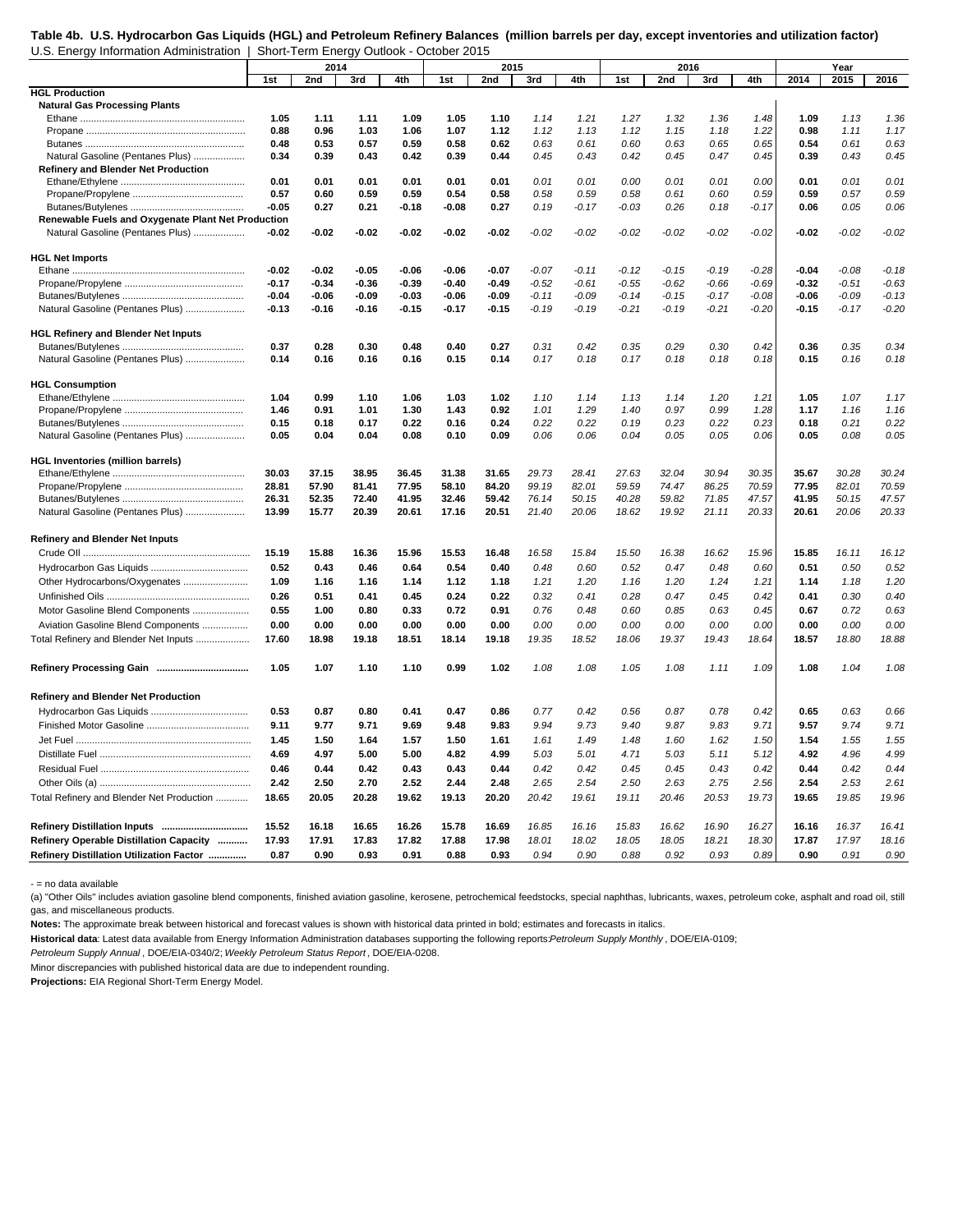#### **Table 4c. U.S. Regional Motor Gasoline Prices and Inventories**

U.S. Energy Information Administration | Short-Term Energy Outlook - October 2015

|                                                      |       | 2014  |       |       |       | 2015  |       |       |       | 2016  |       |       |       | Year  |       |
|------------------------------------------------------|-------|-------|-------|-------|-------|-------|-------|-------|-------|-------|-------|-------|-------|-------|-------|
|                                                      | 1st   | 2nd   | 3rd   | 4th   | 1st   | 2nd   | 3rd   | 4th   | 1st   | 2nd   | 3rd   | 4th   | 2014  | 2015  | 2016  |
| Prices (cents per gallon)                            |       |       |       |       |       |       |       |       |       |       |       |       |       |       |       |
| Refiner Wholesale Price                              | 272   | 298   | 276   | 203   | 159   | 201   | 179   | 138   | 149   | 184   | 181   | 155   | 262   | 170   | 167   |
| Gasoline Regular Grade Retail Prices Including Taxes |       |       |       |       |       |       |       |       |       |       |       |       |       |       |       |
|                                                      | 344   | 365   | 348   | 292   | 228   | 259   | 247   | 211   | 220   | 251   | 250   | 231   | 337   | 237   | 238   |
|                                                      | 337   | 365   | 343   | 279   | 216   | 256   | 253   | 206   | 212   | 252   | 249   | 220   | 331   | 233   | 234   |
|                                                      | 318   | 345   | 329   | 265   | 204   | 240   | 229   | 189   | 197   | 232   | 230   | 204   | 314   | 215   | 216   |
|                                                      | 326   | 351   | 363   | 297   | 207   | 261   | 277   | 216   | 201   | 242   | 252   | 226   | 335   | 241   | 230   |
|                                                      | 362   | 401   | 386   | 315   | 271   | 328   | 327   | 246   | 241   | 281   | 281   | 257   | 366   | 293   | 266   |
|                                                      | 340   | 368   | 350   | 288   | 227   | 267   | 260   | 212   | 217   | 253   | 252   | 228   | 336   | 242   | 238   |
| <b>Gasoline All Grades Including Taxes</b>           | 348   | 375   | 358   | 296   | 236   | 275   | 269   | 221   | 225   | 262   | 261   | 236   | 344   | 251   | 246   |
| End-of-period Inventories (million barrels)          |       |       |       |       |       |       |       |       |       |       |       |       |       |       |       |
| <b>Total Gasoline Inventories</b>                    |       |       |       |       |       |       |       |       |       |       |       |       |       |       |       |
|                                                      | 57.7  | 63.1  | 55.7  | 62.1  | 64.5  | 61.3  | 59.6  | 60.1  | 60.8  | 62.0  | 57.6  | 60.4  | 62.1  | 60.1  | 60.4  |
|                                                      | 49.1  | 49.7  | 47.1  | 52.4  | 52.9  | 50.4  | 48.0  | 50.2  | 51.2  | 48.8  | 49.3  | 50.5  | 52.4  | 50.2  | 50.5  |
|                                                      | 78.5  | 73.2  | 74.9  | 84.2  | 78.4  | 74.6  | 77.9  | 81.2  | 79.7  | 77.5  | 78.1  | 82.2  | 84.2  | 81.2  | 82.2  |
|                                                      | 6.4   | 6.1   | 7.4   | 7.9   | 6.5   | 6.8   | 7.1   | 7.7   | 7.2   | 6.9   | 6.9   | 7.7   | 7.9   | 7.7   | 7.7   |
|                                                      | 29.9  | 27.1  | 27.3  | 33.7  | 29.2  | 28.0  | 29.8  | 32.4  | 30.5  | 28.1  | 28.0  | 31.9  | 33.7  | 32.4  | 31.9  |
|                                                      | 221.6 | 219.3 | 212.5 | 240.4 | 231.5 | 221.0 | 222.4 | 231.7 | 229.4 | 223.2 | 219.9 | 232.7 | 240.4 | 231.7 | 232.7 |
| <b>Finished Gasoline Inventories</b>                 |       |       |       |       |       |       |       |       |       |       |       |       |       |       |       |
|                                                      | 34.4  | 28.8  | 28.4  | 31.2  | 26.9  | 25.7  | 28.3  | 28.9  | 26.6  | 26.3  | 25.7  | 27.2  | 31.2  | 28.9  | 27.2  |
| <b>Gasoline Blending Components Inventories</b>      |       |       |       |       |       |       |       |       |       |       |       |       |       |       |       |
|                                                      | 187.2 | 190.5 | 184.1 | 209.1 | 204.6 | 195.4 | 194.1 | 202.8 | 202.8 | 196.9 | 194.3 | 205.5 | 209.1 | 202.8 | 205.5 |

- = no data available

Prices are not adjusted for inflation.

**Notes:** The approximate break between historical and forecast values is shown with historical data printed in bold; estimates and forecasts in italics.

Regions refer to Petroleum Administration for Defense Districts (PADD).

See "Petroleum for Administration Defense District" in EIA's Energy Glossary (http://www.eia.doe.gov/glossary/index.html) for a list of States in each region.

**Historical data** : Latest data available from Energy Information Administration databases supporting the following reports: *Petroleum Marketing Monthly* , DOE/EIA-0380;

*Petroleum Supply Monthly* , DOE/EIA-0109; *Petroleum Supply Annual* , DOE/EIA-0340/2; and *Weekly Petroleum Status Report* , DOE/EIA-0208.

Minor discrepancies with published historical data are due to independent rounding.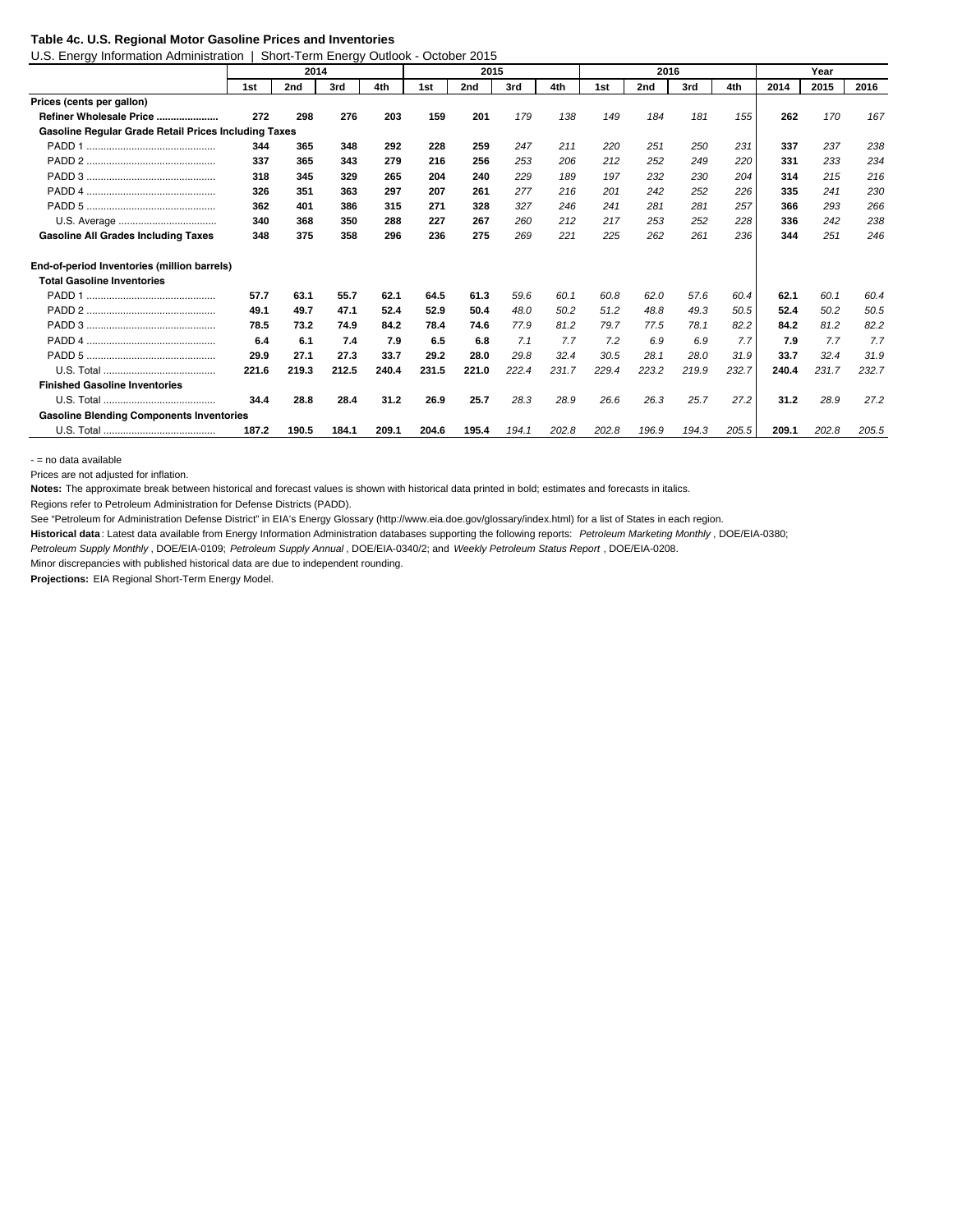|  |  | Table 5a. U.S. Natural Gas Supply, Consumption, and Inventories |  |  |
|--|--|-----------------------------------------------------------------|--|--|
|  |  |                                                                 |  |  |

U.S. Energy Information Administration | Short-Term Energy Outlook - October 2015

|                                                | 2014<br>1st<br>2nd<br>3rd<br>4th |          |          |         | 2015  |          |          |         | 2016    |          |         |         | Year    |         |         |
|------------------------------------------------|----------------------------------|----------|----------|---------|-------|----------|----------|---------|---------|----------|---------|---------|---------|---------|---------|
|                                                |                                  |          |          |         | 1st   | 2nd      | 3rd      | 4th     | 1st     | 2nd      | 3rd     | 4th     | 2014    | 2015    | 2016    |
| Supply (billion cubic feet per day)            |                                  |          |          |         |       |          |          |         |         |          |         |         |         |         |         |
| Total Marketed Production                      | 71.75                            | 74.09    | 76.06    | 77.60   | 78.12 | 79.12    | 79.37    | 79.61   | 80.19   | 80.41    | 80.52   | 81.20   | 74.89   | 79.06   | 80.58   |
|                                                | 0.99                             | 0.93     | 0.87     | 0.99    | 0.99  | 0.93     | 0.85     | 0.93    | 0.98    | 0.83     | 0.76    | 0.91    | 0.95    | 0.93    | 0.87    |
| Federal GOM (a)                                | 3.31                             | 3.52     | 3.51     | 3.43    | 3.37  | 3.69     | 3.60     | 3.20    | 3.25    | 3.20     | 3.03    | 2.99    | 3.44    | 3.46    | 3.12    |
| Lower 48 States (excl GOM)                     | 67.45                            | 69.64    | 71.68    | 73.19   | 73.76 | 74.50    | 74.93    | 75.48   | 75.96   | 76.37    | 76.74   | 77.29   | 70.51   | 74.67   | 76.59   |
| Total Dry Gas Production                       | 67.53                            | 69.73    | 71.59    | 73.04   | 73.68 | 74.42    | 74.68    | 74.90   | 75.45   | 75.65    | 75.76   | 76.40   | 70.49   | 74.42   | 75.82   |
| LNG Gross Imports                              | 0.17                             | 0.17     | 0.15     | 0.16    | 0.43  | 0.08     | 0.18     | 0.17    | 0.14    | 0.16     | 0.17    | 0.15    | 0.16    | 0.21    | 0.15    |
| LNG Gross Exports                              | 0.03                             | 0.02     | 0.09     | 0.03    | 0.06  | 0.06     | 0.03     | 0.09    | 0.68    | 0.69     | 0.72    | 1.07    | 0.04    | 0.06    | 0.79    |
| Pipeline Gross Imports                         | 8.44                             | 6.52     | 6.47     | 7.47    | 8.36  | 6.68     | 6.42     | 6.83    | 7.25    | 6.22     | 6.54    | 6.73    | 7.22    | 7.07    | 6.68    |
| Pipeline Gross Exports                         | 4.67                             | 3.89     | 3.85     | 4.02    | 4.86  | 4.37     | 4.63     | 4.94    | 5.14    | 4.95     | 5.13    | 5.29    | 4.10    | 4.70    | 5.13    |
| Supplemental Gaseous Fuels                     | 0.16                             | 0.16     | 0.17     | 0.17    | 0.17  | 0.16     | 0.16     | 0.17    | 0.17    | 0.17     | 0.17    | 0.17    | 0.16    | 0.16    | 0.17    |
| Net Inventory Withdrawals                      | 22.75                            | $-12.71$ | $-12.96$ | 0.54    | 18.48 | $-12.97$ | $-10.37$ | 2.24    | 16.57   | $-10.32$ | $-9.52$ | 3.43    | $-0.69$ | $-0.73$ | 0.02    |
|                                                | 94.35                            | 59.96    | 61.47    | 77.33   | 96.20 | 63.94    | 66.41    | 79.27   | 93.75   | 66.24    | 67.26   | 80.50   | 73.20   | 76.38   | 76.92   |
| Balancing Item (b)                             | 0.48                             | 0.93     | $-0.11$  | $-1.49$ | 0.54  | 0.08     | $-0.02$  | $-1.28$ | $-0.33$ | $-0.92$  | 0.01    | $-0.93$ | $-0.06$ | $-0.18$ | $-0.54$ |
| Total Primary Supply                           | 94.83                            | 60.89    | 61.36    | 75.84   | 96.74 | 64.01    | 66.39    | 77.99   | 93.42   | 65.32    | 67.28   | 79.57   | 73.15   | 76.20   | 76.38   |
| Consumption (billion cubic feet per day)       |                                  |          |          |         |       |          |          |         |         |          |         |         |         |         |         |
| Residential                                    | 28.78                            | 7.53     | 3.69     | 16.01   | 27.53 | 6.90     | 3.84     | 15.81   | 25.55   | 7.58     | 4.10    | 16.40   | 13.94   | 13.46   | 13.39   |
|                                                | 16.48                            | 6.26     | 4.61     | 10.77   | 16.01 | 5.85     | 4.43     | 10.39   | 14.53   | 5.96     | 4.60    | 10.70   | 9.50    | 9.14    | 8.94    |
|                                                | 22.85                            | 19.94    | 19.55    | 21.24   | 22.69 | 19.62    | 19.45    | 22.16   | 23.21   | 20.83    | 20.65   | 22.71   | 20.89   | 20.97   | 21.85   |
| Electric Power (c)                             | 19.68                            | 21.12    | 27.34    | 21.09   | 23.10 | 25.20    | 32.15    | 22.70   | 22.65   | 24.40    | 31.31   | 22.69   | 22.33   | 25.80   | 25.27   |
| Lease and Plant Fuel                           | 3.94                             | 4.07     | 4.17     | 4.26    | 4.29  | 4.34     | 4.36     | 4.37    | 4.40    | 4.41     | 4.42    | 4.46    | 4.11    | 4.34    | 4.42    |
| Pipeline and Distribution Use                  | 3.01                             | 1.88     | 1.90     | 2.37    | 3.03  | 2.00     | 2.08     | 2.47    | 2.98    | 2.04     | 2.10    | 2.52    | 2.29    | 2.39    | 2.41    |
|                                                | 0.10                             | 0.10     | 0.10     | 0.10    | 0.10  | 0.10     | 0.10     | 0.10    | 0.10    | 0.10     | 0.10    | 0.10    | 0.10    | 0.10    | 0.10    |
| Total Consumption                              | 94.83                            | 60.89    | 61.36    | 75.84   | 96.74 | 64.01    | 66.39    | 77.99   | 93.42   | 65.32    | 67.28   | 79.57   | 73.15   | 76.20   | 76.38   |
| End-of-period Inventories (billion cubic feet) |                                  |          |          |         |       |          |          |         |         |          |         |         |         |         |         |
| Working Gas Inventory                          | 857                              | 2,005    | 3,187    | 3,141   | 1,483 | 2,653    | 3,606    | 3,400   | 1,892   | 2,831    | 3,707   | 3,392   | 3,141   | 3,400   | 3,392   |
| Producing Region (d)                           | 358                              | 691      | 952      | 1,071   | 604   | 1,038    | 1,253    | 1,276   | 854     | 1,116    | 1,269   | 1,237   | 1,071   | 1,276   | 1,237   |
| East Consuming Region (d)                      | 316                              | 952      | 1,753    | 1,607   | 501   | 1,145    | 1,846    | 1,652   | 716     | 1,253    | 1,887   | 1,641   | 1,607   | 1,652   | 1,641   |
| West Consuming Region (d)                      | 184                              | 362      | 482      | 464     | 378   | 469      | 507      | 472     | 322     | 463      | 551     | 514     | 464     | 472     | 514     |

- = no data available

(a) Marketed production from U.S. Federal leases in the Gulf of Mexico.

(b) The balancing item represents the difference between the sum of the components of natural gas supply and the sum of components of natural gas demand.

(c) Natural gas used for electricity generation and (a limited amount of) useful thermal output by electric utilities and independent power producers.

(d) For a list of States in each inventory region refer to *Methodology for EIA Weekly Underground Natural Gas Storage Estimates* (http://tonto.eia.doe.gov/oog/info/ngs/methodology.html). **Notes:** The approximate break between historical and forecast values is shown with historical data printed in bold; estimates and forecasts in italics.

LNG: liquefied natural gas.

**Historical data**: Latest data available from Energy Information Administration databases supporting the following reports: *Natural Gas Monthly* , DOE/EIA-0130; and *Electric Power Monthly* , DOE/EIA-0226.

Minor discrepancies with published historical data are due to independent rounding.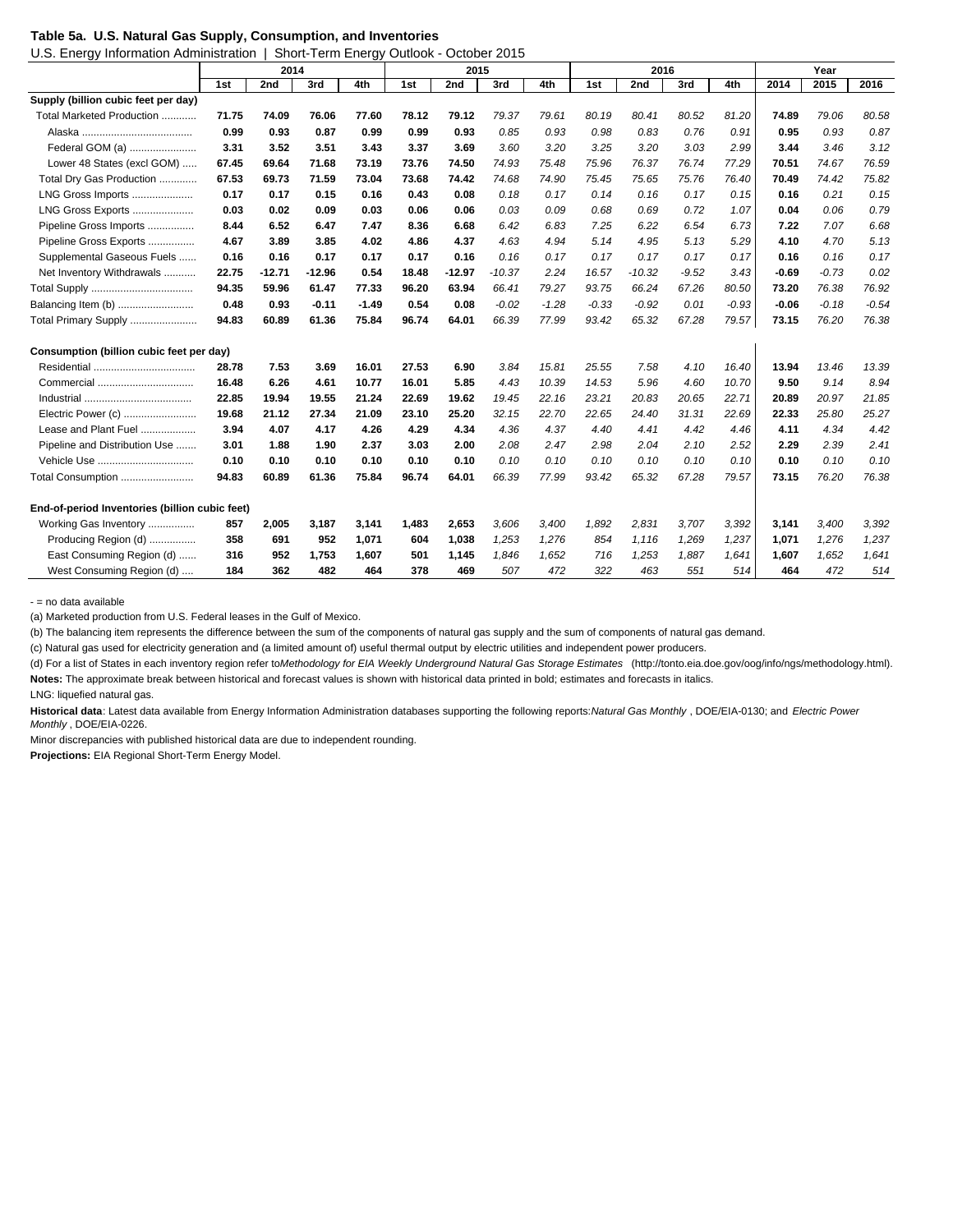**Table 5b. U.S. Regional Natural Gas Prices (dollars per thousand cubic feet**

| U.S. Energy Information Administration   Short-Term Energy Outlook - October 2015 |
|-----------------------------------------------------------------------------------|
|                                                                                   |

|                       |       | 2014  |       |       |       | 2015  |       |       |       | 2016  |       |       |       | Year  |       |
|-----------------------|-------|-------|-------|-------|-------|-------|-------|-------|-------|-------|-------|-------|-------|-------|-------|
|                       | 1st   | 2nd   | 3rd   | 4th   | 1st   | 2nd   | 3rd   | 4th   | 1st   | 2nd   | 3rd   | 4th   | 2014  | 2015  | 2016  |
| <b>Wholesale/Spot</b> |       |       |       |       |       |       |       |       |       |       |       |       |       |       |       |
| Henry Hub Spot Price  | 5.36  | 4.75  | 4.08  | 3.91  | 2.99  | 2.83  | 2.84  | 2.92  | 3.09  | 2.99  | 3.14  | 3.35  | 4.52  | 2.89  | 3.14  |
| <b>Residential</b>    |       |       |       |       |       |       |       |       |       |       |       |       |       |       |       |
| New England           | 13.65 | 15.98 | 18.01 | 14.41 | 13.09 | 13.33 | 15.98 | 12.88 | 12.33 | 14.03 | 16.75 | 13.25 | 14.52 | 13.27 | 13.16 |
| Middle Atlantic       | 10.71 | 13.04 | 17.25 | 11.15 | 9.53  | 11.20 | 16.59 | 11.83 | 10.64 | 13.11 | 17.48 | 11.98 | 11.58 | 10.76 | 11.82 |
| E. N. Central         | 8.67  | 12.96 | 16.85 | 8.96  | 7.78  | 10.58 | 16.34 | 8.50  | 7.63  | 11.04 | 16.66 | 8.54  | 9.70  | 8.81  | 8.86  |
| W. N. Central         | 9.10  | 11.75 | 18.16 | 9.83  | 8.66  | 11.85 | 16.96 | 8.60  | 7.49  | 10.33 | 16.90 | 9.05  | 10.10 | 9.45  | 8.84  |
| S. Atlantic           | 11.34 | 16.37 | 22.98 | 12.85 | 10.70 | 16.68 | 22.34 | 12.70 | 11.15 | 16.18 | 22.28 | 12.75 | 13.03 | 12.59 | 12.89 |
| E. S. Central         | 9.63  | 14.08 | 19.70 | 11.14 | 9.34  | 14.36 | 19.08 | 10.68 | 8.90  | 13.02 | 18.26 | 10.91 | 11.02 | 10.72 | 10.46 |
| W. S. Central         | 8.53  | 14.22 | 20.25 | 11.62 | 8.45  | 13.94 | 18.71 | 9.89  | 7.23  | 12.05 | 17.90 | 10.39 | 10.83 | 10.21 | 9.42  |
| Mountain              | 9.07  | 11.22 | 15.15 | 9.86  | 9.57  | 10.87 | 14.78 | 9.58  | 8.69  | 9.64  | 13.45 | 8.85  | 10.13 | 10.17 | 9.24  |
|                       | 10.97 | 11.66 | 12.41 | 11.25 | 11.46 | 11.40 | 11.47 | 9.55  | 9.47  | 10.15 | 10.77 | 9.77  | 11.37 | 10.82 | 9.85  |
| U.S. Average          | 9.82  | 13.11 | 16.94 | 10.52 | 9.29  | 11.96 | 16.15 | 10.03 | 8.96  | 11.85 | 16.08 | 10.15 | 10.94 | 10.35 | 10.28 |
| Commercial            |       |       |       |       |       |       |       |       |       |       |       |       |       |       |       |
| New England           | 11.35 | 12.82 | 11.77 | 11.36 | 10.77 | 10.11 | 9.36  | 9.86  | 10.35 | 10.12 | 10.17 | 10.41 | 11.64 | 10.32 | 10.31 |
| Middle Atlantic       | 9.30  | 9.06  | 8.04  | 8.05  | 7.91  | 7.48  | 7.03  | 7.80  | 8.17  | 7.88  | 7.80  | 8.51  | 8.78  | 7.72  | 8.17  |
| E. N. Central         | 8.02  | 9.96  | 10.18 | 7.71  | 6.95  | 7.51  | 8.86  | 7.12  | 7.15  | 8.30  | 9.17  | 7.38  | 8.33  | 7.21  | 7.53  |
| W. N. Central         | 8.35  | 9.10  | 10.19 | 8.22  | 7.65  | 7.98  | 8.84  | 7.16  | 7.26  | 7.60  | 8.76  | 7.39  | 8.54  | 7.62  | 7.46  |
| S. Atlantic           | 9.23  | 10.56 | 10.90 | 9.47  | 8.48  | 9.21  | 9.66  | 8.89  | 8.94  | 9.66  | 10.35 | 9.41  | 9.69  | 8.84  | 9.37  |
| E. S. Central         | 8.90  | 10.71 | 11.17 | 9.58  | 8.54  | 9.62  | 10.00 | 8.76  | 8.16  | 9.02  | 9.76  | 8.98  | 9.57  | 8.89  | 8.70  |
| W. S. Central         | 7.49  | 9.24  | 9.26  | 8.25  | 7.15  | 7.21  | 7.87  | 6.97  | 6.78  | 7.46  | 8.06  | 7.40  | 8.23  | 7.22  | 7.24  |
| Mountain              | 7.81  | 8.74  | 9.90  | 8.47  | 8.27  | 8.34  | 9.18  | 7.93  | 7.49  | 7.65  | 8.85  | 7.88  | 8.40  | 8.26  | 7.78  |
|                       | 9.29  | 9.26  | 9.56  | 9.28  | 9.20  | 8.43  | 8.63  | 8.61  | 8.75  | 8.61  | 8.94  | 8.69  | 9.32  | 8.76  | 8.73  |
| U.S. Average          | 8.65  | 9.66  | 9.69  | 8.52  | 7.94  | 8.13  | 8.54  | 7.86  | 7.88  | 8.30  | 8.90  | 8.20  | 8.87  | 8.01  | 8.15  |
| Industrial            |       |       |       |       |       |       |       |       |       |       |       |       |       |       |       |
| New England           | 10.03 | 9.97  | 8.04  | 9.09  | 9.10  | 7.61  | 6.64  | 8.20  | 8.67  | 8.12  | 7.98  | 8.98  | 9.45  | 8.21  | 8.52  |
| Middle Atlantic       | 9.28  | 8.78  | 8.15  | 7.98  | 8.31  | 7.56  | 7.56  | 7.91  | 7.96  | 7.23  | 7.58  | 8.22  | 8.77  | 8.01  | 7.85  |
| E. N. Central         | 8.03  | 8.87  | 7.89  | 6.94  | 6.41  | 5.65  | 5.63  | 5.77  | 6.28  | 5.94  | 6.13  | 6.24  | 7.84  | 6.03  | 6.20  |
| W. N. Central         | 7.34  | 6.28  | 5.91  | 6.38  | 5.81  | 4.59  | 4.67  | 5.13  | 5.32  | 4.64  | 4.70  | 5.17  | 6.57  | 5.12  | 5.00  |
| S. Atlantic           | 6.91  | 6.42  | 5.92  | 5.99  | 5.46  | 4.50  | 4.73  | 5.02  | 5.17  | 4.98  | 5.16  | 5.48  | 6.34  | 4.96  | 5.21  |
| E. S. Central         | 6.37  | 6.14  | 5.31  | 5.50  | 5.15  | 4.28  | 4.33  | 4.66  | 5.00  | 4.65  | 4.82  | 5.14  | 5.86  | 4.64  | 4.91  |
| W. S. Central         | 5.15  | 4.91  | 4.52  | 4.26  | 3.21  | 2.92  | 3.08  | 3.06  | 3.14  | 3.11  | 3.42  | 3.54  | 4.71  | 3.07  | 3.31  |
| Mountain              | 6.55  | 6.68  | 6.95  | 6.65  | 6.61  | 6.22  | 6.24  | 5.99  | 5.46  | 5.14  | 5.76  | 5.83  | 6.69  | 6.27  | 5.56  |
| Pacific               | 7.84  | 7.63  | 7.70  | 7.54  | 7.32  | 6.57  | 6.50  | 6.20  | 5.99  | 5.83  | 6.37  | 6.52  | 7.68  | 6.67  | 6.18  |
| U.S. Average          | 6.19  | 5.63  | 5.08  | 5.18  | 4.57  | 3.68  | 3.72  | 3.99  | 4.29  | 3.85  | 4.04  | 4.44  | 5.55  | 4.01  | 4.17  |

- = no data available

Prices are not adjusted for inflation.

**Notes:** The approximate break between historical and forecast values is shown with historical data printed in bold; estimates and forecasts in italics.

Regions refer to U.S. Census divisions.

See "Census division" in EIA's Energy Glossary (http://www.eia.doe.gov/glossary/index.html) for a list of States in each region.

**Historical data**: Latest data available from Energy Information Administration databases supporting the *Natural Gas Monthly* , DOE/EIA-0130.

Natural gas Henry Hub spot price from Reuter's News Service (http://www.reuters.com).

Minor discrepancies with published historical data are due to independent rounding.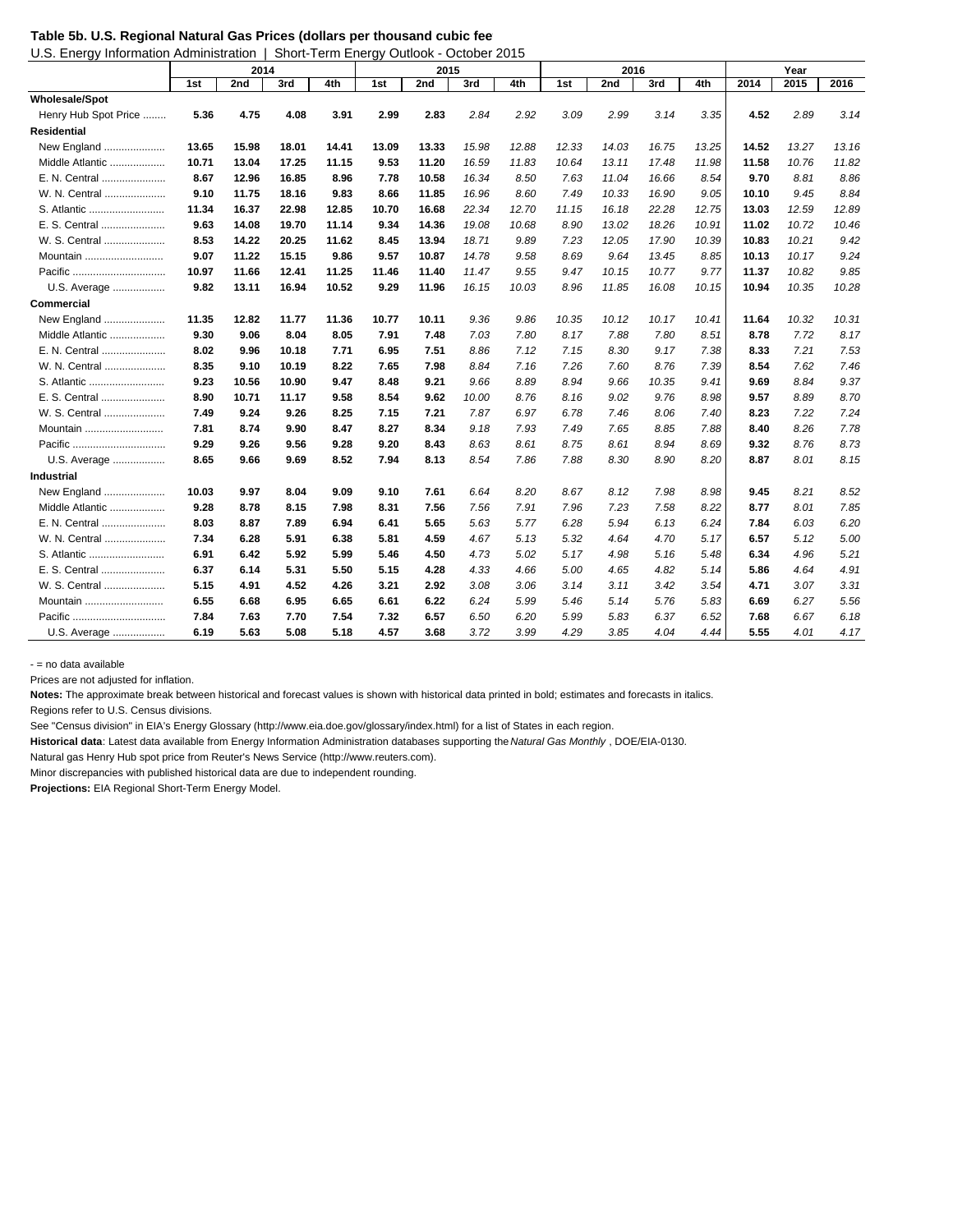#### **Table 6. U.S. Coal Supply, Consumption, and Inventories**

U.S. Energy Information Administration | Short-Term Energy Outlook - October 2015

|                                                | 2014   |         |       | 2015    |        |         |       |        | 2016   |        |       |        | Year   |        |       |
|------------------------------------------------|--------|---------|-------|---------|--------|---------|-------|--------|--------|--------|-------|--------|--------|--------|-------|
|                                                | 1st    | 2nd     | 3rd   | 4th     | 1st    | 2nd     | 3rd   | 4th    | 1st    | 2nd    | 3rd   | 4th    | 2014   | 2015   | 2016  |
| Supply (million short tons)                    |        |         |       |         |        |         |       |        |        |        |       |        |        |        |       |
|                                                | 245.2  | 245.8   | 255.3 | 253.3   | 240.2  | 210.7   | 232.1 | 227.6  | 225.0  | 213.3  | 226.1 | 218.6  | 999.7  | 910.6  | 882.9 |
|                                                | 67.5   | 69.7    | 67.5  | 63.5    | 62.3   | 57.7    | 60.3  | 56.8   | 59.8   | 58.3   | 54.3  | 52.9   | 268.2  | 237.1  | 225.4 |
|                                                | 46.3   | 44.8    | 49.3  | 48.3    | 45.2   | 39.7    | 44.8  | 45.6   | 43.9   | 43.7   | 46.0  | 44.3   | 188.7  | 175.4  | 177.9 |
|                                                | 131.4  | 131.4   | 138.5 | 141.5   | 132.7  | 113.2   | 127.0 | 125.2  | 121.3  | 111.2  | 125.8 | 121.3  | 542.8  | 498.1  | 479.6 |
| Primary Inventory Withdrawals                  | $-0.5$ | 0.6     | 2.4   | $-1.5$  | -0.7   | 0.3     | 3.1   | $-1.6$ | $-1.0$ | 0.7    | 2.9   | $-1.6$ | 0.9    | 1.1    | 1.0   |
|                                                | 2.4    | 3.6     | 3.2   | 2.2     | 3.0    | 2.6     | 3.0   | 2.8    | 2.2    | 2.4    | 3.3   | 2.9    | 11.3   | 11.5   | 10.8  |
|                                                | 27.7   | 24.6    | 22.7  | 22.3    | 22.0   | 19.8    | 16.4  | 19.0   | 15.2   | 18.7   | 16.3  | 17.8   | 97.3   | 77.2   | 68.2  |
| Metallurgical Coal                             | 16.9   | 15.8    | 15.2  | 15.2    | 13.5   | 12.7    | 9.6   | 10.9   | 10.7   | 11.3   | 9.4   | 10.6   | 63.0   | 46.7   | 42.0  |
|                                                | 10.9   | 8.8     | 7.5   | 7.1     | 8.5    | 7.0     | 6.8   | 8.1    | 4.5    | 7.4    | 6.9   | 7.2    | 34.3   | 30.4   | 26.1  |
| Total Primary Supply                           | 219.4  | 225.4   | 238.2 | 231.6   | 220.5  | 193.9   | 221.8 | 209.8  | 211.0  | 197.6  | 215.9 | 202.0  | 914.6  | 846.0  | 826.5 |
| Secondary Inventory Withdrawals                | 30.6   | $-14.8$ | 8.4   | $-28.0$ | $-3.3$ | $-13.2$ | 16.2  | $-3.8$ | 0.1    | $-6.0$ | 14.1  | $-4.8$ | $-3.8$ | $-4.1$ | 3.4   |
|                                                | 3.2    | 2.8     | 2.6   | 2.6     | 2.7    | 2.7     | 2.7   | 2.7    | 2.8    | 2.8    | 2.8   | 2.8    | 11.2   | 10.8   | 11.1  |
|                                                | 253.2  | 213.4   | 249.2 | 206.2   | 219.9  | 183.4   | 240.7 | 208.7  | 213.8  | 194.4  | 232.8 | 200.0  | 922.0  | 852.7  | 841.0 |
| <b>Consumption (million short tons)</b>        |        |         |       |         |        |         |       |        |        |        |       |        |        |        |       |
|                                                | 4.8    | 5.1     | 5.2   | 5.2     | 4.4    | 4.4     | 5.1   | 5.0    | 4.3    | 4.0    | 5.0   | 4.9    | 20.4   | 18.9   | 18.2  |
| Electric Power Sector (b)                      | 231.3  | 196.0   | 231.2 | 193.0   | 196.5  | 174.6   | 218.0 | 192.4  | 198.0  | 179.6  | 217.0 | 183.7  | 851.4  | 781.4  | 778.3 |
| Retail and Other Industry                      | 12.0   | 10.9    | 11.0  | 11.1    | 11.4   | 10.4    | 10.7  | 11.3   | 11.6   | 10.8   | 10.8  | 11.3   | 45.0   | 43.8   | 44.5  |
| Residential and Commercial                     | 0.7    | 0.4     | 0.4   | 0.7     | 0.8    | 0.6     | 0.6   | 0.8    | 0.9    | 0.6    | 0.5   | 0.7    | 2.2    | 2.7    | 2.6   |
|                                                | 11.3   | 10.5    | 10.6  | 10.4    | 10.6   | 9.8     | 10.1  | 10.5   | 10.7   | 10.2   | 10.3  | 10.7   | 42.8   | 41.0   | 41.9  |
|                                                | 248.2  | 212.0   | 247.4 | 209.3   | 212.3  | 189.4   | 233.7 | 208.7  | 213.8  | 194.4  | 232.8 | 200.0  | 916.9  | 844.0  | 841.0 |
| Discrepancy (c)                                | 5.0    | 1.3     | 1.8   | $-3.0$  | 7.7    | -6.0    | 7.0   | 0.0    | 0.0    | 0.0    | 0.0   | 0.0    | 5.1    | 8.7    | 0.0   |
| End-of-period Inventories (million short tons) |        |         |       |         |        |         |       |        |        |        |       |        |        |        |       |
|                                                | 46.2   | 45.6    | 43.2  | 44.7    | 45.5   | 45.2    | 42.1  | 43.7   | 44.7   | 44.0   | 41.1  | 42.7   | 44.7   | 43.7   | 42.7  |
| Secondary Inventories                          | 124.0  | 138.9   | 130.5 | 158.4   | 161.7  | 174.9   | 158.7 | 162.5  | 162.4  | 168.4  | 154.3 | 159.1  | 158.4  | 162.5  | 159.1 |
| Electric Power Sector                          | 118.3  | 132.9   | 123.8 | 151.4   | 155.6  | 168.0   | 151.2 | 154.7  | 155.6  | 161.0  | 146.3 | 150.9  | 151.4  | 154.7  | 150.9 |
| Retail and General Industry                    | 3.5    | 3.6     | 4.4   | 4.8     | 4.1    | 4.5     | 5.1   | 5.5    | 4.8    | 5.0    | 5.6   | 5.9    | 4.8    | 5.5    | 5.9   |
|                                                | 1.8    | 1.9     | 1.8   | 1.9     | 1.6    | 1.9     | 1.9   | 1.9    | 1.6    | 1.9    | 1.8   | 1.8    | 1.9    | 1.9    | 1.8   |
| <b>Coal Market Indicators</b>                  |        |         |       |         |        |         |       |        |        |        |       |        |        |        |       |
| <b>Coal Miner Productivity</b>                 |        |         |       |         |        |         |       |        |        |        |       |        |        |        |       |
|                                                | 5.47   | 5.47    | 5.47  | 5.47    | 5.61   | 5.61    | 5.61  | 5.61   | 5.46   | 5.46   | 5.46  | 5.46   | 5.47   | 5.61   | 5.46  |
| <b>Total Raw Steel Production</b>              |        |         |       |         |        |         |       |        |        |        |       |        |        |        |       |
| (Million short tons per day)<br>               | 0.262  | 0.263   | 0.271 | 0.262   | 0.247  | 0.242   | 0.248 | 0.228  | 0.240  | 0.235  | 0.240 | 0.221  | 0.264  | 0.241  | 0.234 |
| Cost of Coal to Electric Utilities             |        |         |       |         |        |         |       |        |        |        |       |        |        |        |       |
| (Dollars per million Btu)                      | 2.33   | 2.39    | 2.37  | 2.37    | 2.26   | 2.25    | 2.25  | 2.26   | 2.25   | 2.29   | 2.28  | 2.24   | 2.36   | 2.25   | 2.26  |

- = no data available

(a) Waste coal includes waste coal and cloal slurry reprocessed into briquettes.

(b) Coal used for electricity generation and (a limited amount of) useful thermal output by electric utilities and independent power producers.

(c) The discrepancy reflects an unaccounted-for shipper and receiver reporting difference, assumed to be zero in the forecast period.

(d) Primary stocks are held at the mines and distribution points.

**Notes:** The approximate break between historical and forecast values is shown with historical data printed in bold; estimates and forecasts in italics.

**Historical data**: Latest data available from Energy Information Administration databases supporting the following reports: *Quarterly Coal Report* , DOE/EIA-0121; and *Electric Power Monthly* , DOE/EIA-0226.

Minor discrepancies with published historical data are due to independent rounding.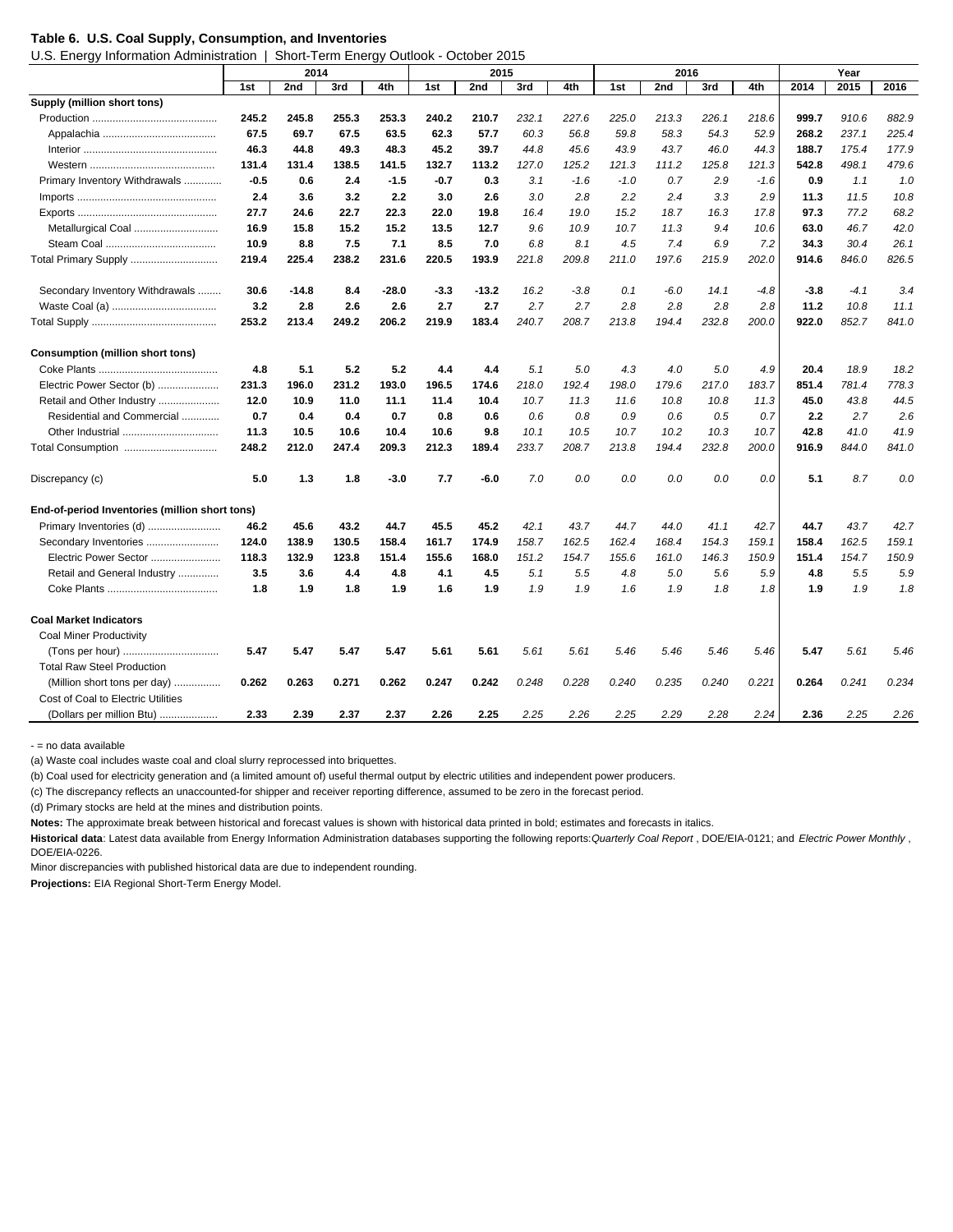#### **Table 7a. U.S. Electricity Industry Overview**

U.S. Energy Information Administration | Short-Term Energy Outlook - October 2015

|                                                                      | 2014  |       |       |       | 2015  |       |       | 2016  |       |       |       | Year  |        |        |        |
|----------------------------------------------------------------------|-------|-------|-------|-------|-------|-------|-------|-------|-------|-------|-------|-------|--------|--------|--------|
|                                                                      | 1st   | 2nd   | 3rd   | 4th   | 1st   | 2nd   | 3rd   | 4th   | 1st   | 2nd   | 3rd   | 4th   | 2014   | 2015   | 2016   |
| Electricity Supply (billion kilowatthours per day)                   |       |       |       |       |       |       |       |       |       |       |       |       |        |        |        |
| Electricity Generation                                               | 11.49 | 10.77 | 12.06 | 10.54 | 11.33 | 10.74 | 12.42 | 10.52 | 11.02 | 10.91 | 12.43 | 10.66 | 11.21  | 11.25  | 11.26  |
| Electric Power Sector (a)                                            | 11.04 | 10.36 | 11.62 | 10.11 | 10.91 | 10.33 | 11.97 | 10.10 | 10.61 | 10.50 | 11.98 | 10.23 | 10.78  | 10.83  | 10.83  |
| Comm. and Indus. Sectors (b)                                         | 0.44  | 0.41  | 0.44  | 0.42  | 0.42  | 0.41  | 0.45  | 0.43  | 0.41  | 0.40  | 0.45  | 0.44  | 0.43   | 0.43   | 0.42   |
|                                                                      | 0.11  | 0.12  | 0.16  | 0.14  | 0.17  | 0.20  | 0.18  | 0.11  | 0.11  | 0.11  | 0.14  | 0.09  | 0.13   | 0.16   | 0.11   |
|                                                                      | 11.59 | 10.89 | 12.22 | 10.68 | 11.50 | 10.94 | 12.59 | 10.63 | 11.13 | 11.02 | 12.57 | 10.75 | 11.35  | 11.42  | 11.37  |
| Losses and Unaccounted for (c)                                       | 0.72  | 0.86  | 0.76  | 0.73  | 0.77  | 0.90  | 0.83  | 0.67  | 0.59  | 0.90  | 0.78  | 0.71  | 0.77   | 0.79   | 0.75   |
| Electricity Consumption (billion kilowatthours per day unless noted) |       |       |       |       |       |       |       |       |       |       |       |       |        |        |        |
|                                                                      | 10.48 | 9.67  | 11.07 | 9.58  | 10.36 | 9.68  | 11.37 | 9.59  | 10.18 | 9.76  | 11.40 | 9.66  | 10.20  | 10.25  | 10.25  |
| Residential Sector                                                   | 4.31  | 3.36  | 4.26  | 3.45  | 4.19  | 3.35  | 4.50  | 3.44  | 3.98  | 3.38  | 4.45  | 3.45  | 3.84   | 3.87   | 3.81   |
| Commercial Sector                                                    | 3.62  | 3.65  | 4.06  | 3.54  | 3.61  | 3.67  | 4.13  | 3.57  | 3.62  | 3.70  | 4.18  | 3.61  | 3.72   | 3.75   | 3.78   |
| Industrial Sector                                                    | 2.52  | 2.65  | 2.73  | 2.57  | 2.53  | 2.64  | 2.71  | 2.56  | 2.55  | 2.66  | 2.75  | 2.58  | 2.62   | 2.61   | 2.63   |
| Transportation Sector                                                | 0.02  | 0.02  | 0.02  | 0.02  | 0.02  | 0.02  | 0.02  | 0.02  | 0.02  | 0.02  | 0.02  | 0.02  | 0.02   | 0.02   | 0.02   |
|                                                                      | 0.39  | 0.36  | 0.39  | 0.37  | 0.37  | 0.36  | 0.39  | 0.37  | 0.36  | 0.35  | 0.39  | 0.38  | 0.38   | 0.37   | 0.37   |
| Total Consumption                                                    | 10.87 | 10.04 | 11.46 | 9.95  | 10.73 | 10.04 | 11.76 | 9.96  | 10.54 | 10.11 | 11.79 | 10.04 | 10.58  | 10.62  | 10.62  |
| Average residential electricity                                      |       |       |       |       |       |       |       |       |       |       |       |       |        |        |        |
| usage per customer (kWh)                                             | 3,022 | 2,371 | 3,038 | 2,454 | 2,914 | 2,347 | 3,183 | 2,424 | 2,767 | 2,344 | 3,113 | 2,405 | 10,885 | 10,867 | 10,629 |
| <b>Prices</b>                                                        |       |       |       |       |       |       |       |       |       |       |       |       |        |        |        |
| Power Generation Fuel Costs (dollars per million Btu)                |       |       |       |       |       |       |       |       |       |       |       |       |        |        |        |
|                                                                      | 2.33  | 2.39  | 2.37  | 2.37  | 2.26  | 2.25  | 2.25  | 2.26  | 2.25  | 2.29  | 2.28  | 2.24  | 2.36   | 2.25   | 2.26   |
|                                                                      | 6.82  | 4.93  | 4.25  | 4.30  | 4.09  | 3.12  | 3.38  | 3.83  | 3.96  | 3.63  | 3.78  | 4.19  | 4.98   | 3.57   | 3.87   |
|                                                                      | 19.97 | 20.44 | 19.75 | 14.72 | 10.82 | 11.64 | 11.28 | 10.03 | 10.22 | 11.50 | 11.86 | 11.64 | 19.18  | 10.90  | 11.29  |
| Distillate Fuel Oil                                                  | 23.40 | 22.77 | 21.88 | 18.72 | 15.39 | 15.18 | 13.51 | 14.04 | 14.67 | 15.34 | 15.68 | 16.32 | 22.34  | 14.74  | 15.44  |
| End-Use Prices (cents per kilowatthour)                              |       |       |       |       |       |       |       |       |       |       |       |       |        |        |        |
| Residential Sector                                                   | 11.91 | 12.73 | 13.01 | 12.38 | 12.24 | 12.85 | 12.89 | 12.20 | 12.20 | 12.90 | 13.14 | 12.48 | 12.50  | 12.55  | 12.69  |
| Commercial Sector                                                    | 10.55 | 10.68 | 11.11 | 10.59 | 10.50 | 10.56 | 11.23 | 10.82 | 10.75 | 10.83 | 11.49 | 11.02 | 10.75  | 10.79  | 11.04  |
| Industrial Sector                                                    | 6.99  | 6.92  | 7.36  | 6.76  | 6.76  | 6.73  | 7.39  | 6.89  | 6.90  | 6.89  | 7.51  | 6.95  | 7.01   | 6.95   | 7.07   |

 $-$  = no data available.  $kWh = kilowatthours$ . Btu = British thermal units.

Prices are not adjusted for inflation.

(a) Generation supplied by electricity-only and combined-heat-and-power (CHP) plants operated by electric utilities and independent power producers.

(b) Generation supplied by CHP and electricity-only plants operated by businesses in the commercial and industrial sectors, primarily for onsite use.

(c) Includes transmission and distribution losses, data collection time-frame differences, and estimation error.

(d) Direct Use represents commercial and industrial facility use of onsite net electricity generation; and electrical sales or transfers to adjacent or colocated facilities

for which revenue information is not available. See Table 7.6 of the EIA *Monthly Energy Review* .

**Notes:** The approximate break between historical and forecast values is shown with historical data printed in bold; estimates and forecasts in italics.

**Historical data:** Latest data available from Energy Information Administration databases supporting the following reports: *Electric Power Monthly* , DOE/EIA-0226; and *Electric Power Annual* , DOE/EIA-0348.

Minor discrepancies with published historical data are due to independent rounding.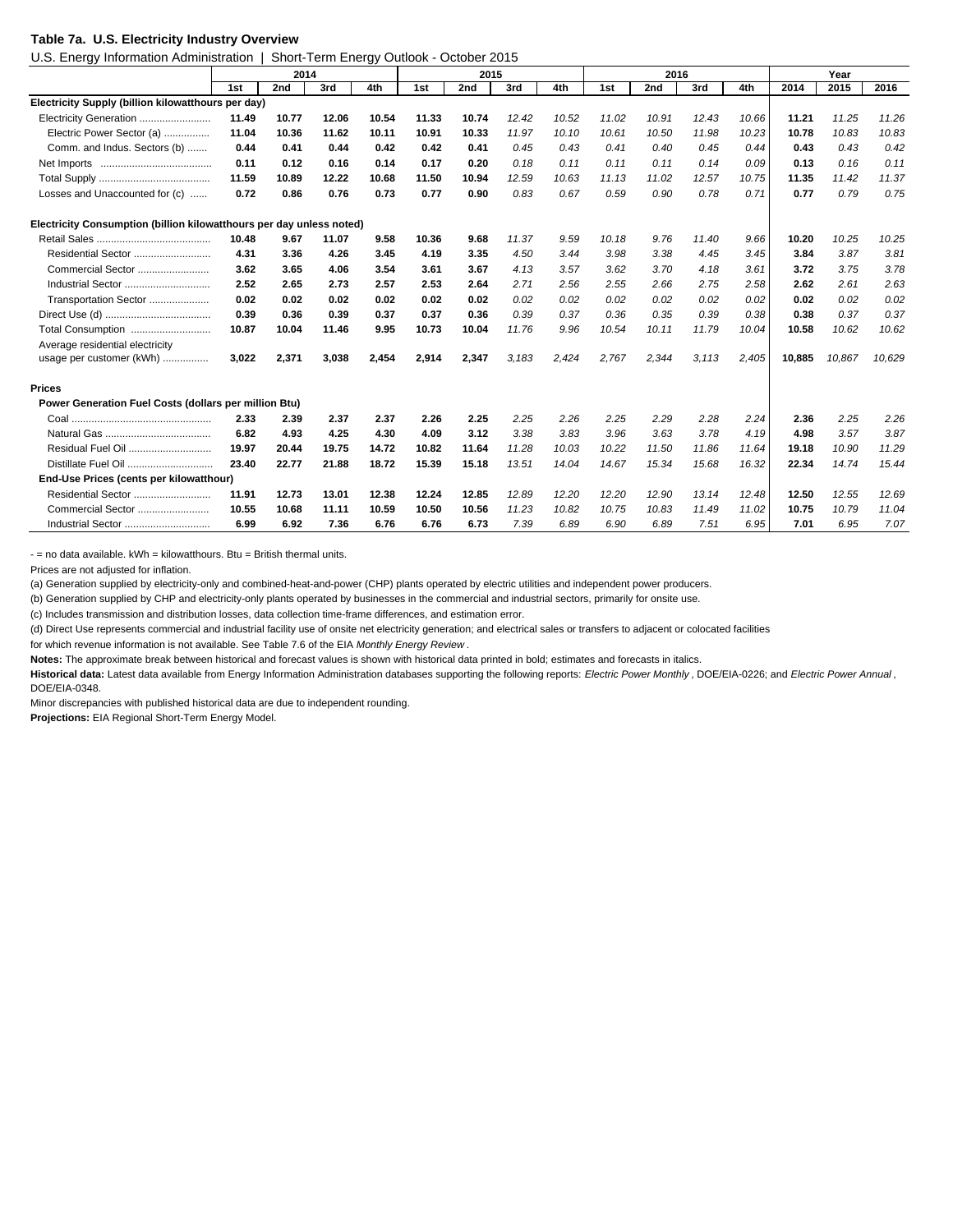| Table 7b. U.S. Regional Electricity Retail Sales (Million Kilowatthours per Day) |  |  |  |
|----------------------------------------------------------------------------------|--|--|--|
|                                                                                  |  |  |  |

| U.S. Energy Information Administration   Short-Term Energy Outlook - October 2015 |
|-----------------------------------------------------------------------------------|
|                                                                                   |

|                           |        | 2014  |        |       |        | 2015  |        |       |        | 2016  |        |       |        | Year   |        |
|---------------------------|--------|-------|--------|-------|--------|-------|--------|-------|--------|-------|--------|-------|--------|--------|--------|
|                           | 1st    | 2nd   | 3rd    | 4th   | 1st    | 2nd   | 3rd    | 4th   | 1st    | 2nd   | 3rd    | 4th   | 2014   | 2015   | 2016   |
| <b>Residential Sector</b> |        |       |        |       |        |       |        |       |        |       |        |       |        |        |        |
| New England               | 153    | 111   | 136    | 118   | 152    | 111   | 142    | 121   | 141    | 113   | 137    | 121   | 129    | 131    | 128    |
| Middle Atlantic           | 423    | 315   | 383    | 323   | 423    | 321   | 415    | 324   | 386    | 316   | 407    | 321   | 361    | 371    | 357    |
| E. N. Central             | 616    | 446   | 513    | 479   | 588    | 428   | 550    | 473   | 545    | 435   | 554    | 474   | 513    | 510    | 502    |
| W. N. Central             | 352    | 246   | 293    | 265   | 325    | 232   | 309    | 262   | 316    | 239   | 309    | 264   | 289    | 282    | 282    |
| S. Atlantic               | 1,080  | 858   | 1,088  | 861   | 1,072  | 889   | 1,151  | 862   | 1,000  | 869   | 1,138  | 862   | 971    | 993    | 967    |
| E. S. Central             | 404    | 278   | 363    | 288   | 390    | 276   | 389    | 283   | 356    | 280   | 380    | 281   | 333    | 334    | 324    |
| W. S. Central             | 617    | 501   | 731    | 498   | 602    | 503   | 778    | 500   | 573    | 534   | 754    | 504   | 587    | 596    | 591    |
| Mountain                  | 238    | 242   | 321    | 226   | 234    | 240   | 332    | 231   | 245    | 246   | 348    | 238   | 257    | 259    | 269    |
| Pacific contiguous        | 419    | 347   | 422    | 378   | 394    | 336   | 423    | 368   | 404    | 336   | 410    | 371   | 391    | 380    | 380    |
| AK and HI                 | 14     | 11    | 12     | 13    | 13     | 11    | 12     | 13    | 13     | 12    | 12     | 13    | 13     | 13     | 13     |
| Total                     | 4,315  | 3,355 | 4,260  | 3,449 | 4,194  | 3,348 | 4,502  | 3,437 | 3,978  | 3,379 | 4,450  | 3,448 | 3,844  | 3,870  | 3,815  |
| <b>Commercial Sector</b>  |        |       |        |       |        |       |        |       |        |       |        |       |        |        |        |
| New England               | 148    | 138   | 154    | 139   | 148    | 139   | 158    | 139   | 144    | 140   | 155    | 139   | 145    | 146    | 145    |
| Middle Atlantic           | 442    | 413   | 461    | 409   | 444    | 416   | 469    | 407   | 439    | 415   | 468    | 407   | 431    | 434    | 432    |
| E. N. Central             | 511    | 490   | 526    | 480   | 510    | 490   | 540    | 485   | 508    | 497   | 552    | 493   | 502    | 506    | 513    |
| W. N. Central             | 287    | 273   | 298    | 272   | 281    | 269   | 305    | 273   | 283    | 274   | 312    | 278   | 282    | 282    | 287    |
| S. Atlantic               | 803    | 842   | 920    | 793   | 805    | 859   | 934    | 808   | 809    | 855   | 943    | 822   | 840    | 852    | 857    |
| E. S. Central             | 239    | 237   | 271    | 226   | 235    | 239   | 282    | 228   | 236    | 239   | 285    | 230   | 243    | 246    | 248    |
| W. S. Central             | 494    | 521   | 610    | 504   | 496    | 529   | 629    | 510   | 503    | 538   | 635    | 519   | 532    | 541    | 549    |
| Mountain                  | 239    | 259   | 287    | 243   | 239    | 256   | 285    | 244   | 245    | 261   | 297    | 250   | 257    | 256    | 263    |
| Pacific contiguous        | 442    | 463   | 514    | 461   | 434    | 458   | 515    | 456   | 437    | 465   | 513    | 459   | 470    | 466    | 469    |
| AK and HI                 | 17     | 16    | 17     | 17    | 16     | 16    | 17     | 17    | 16     | 16    | 17     | 17    | 16     | 16     | 17     |
| Total                     | 3,621  | 3,652 | 4,056  | 3,544 | 3,609  | 3,671 | 4,133  | 3,566 | 3,621  | 3,701 | 4,176  | 3,613 | 3,719  | 3,746  | 3,778  |
| <b>Industrial Sector</b>  |        |       |        |       |        |       |        |       |        |       |        |       |        |        |        |
| New England               | 49     | 50    | 52     | 50    | 49     | 51    | 51     | 50    | 49     | 50    | 53     | 49    | 50     | 50     | 50     |
| Middle Atlantic           | 201    | 198   | 205    | 194   | 198    | 196   | 204    | 197   | 202    | 202   | 208    | 197   | 199    | 199    | 202    |
| E. N. Central             | 525    | 532   | 544    | 519   | 520    | 525   | 530    | 503   | 512    | 520   | 529    | 502   | 530    | 519    | 516    |
| W. N. Central             | 231    | 240   | 253    | 238   | 237    | 242   | 254    | 247   | 242    | 252   | 267    | 249   | 241    | 245    | 252    |
| S. Atlantic               | 372    | 397   | 404    | 383   | 376    | 407   | 396    | 376   | 373    | 399   | 404    | 381   | 389    | 389    | 389    |
| E. S. Central             | 279    | 287   | 296    | 283   | 279    | 287   | 288    | 279   | 294    | 290   | 288    | 283   | 286    | 283    | 289    |
| W. S. Central             | 431    | 465   | 471    | 444   | 428    | 457   | 485    | 451   | 440    | 469   | 487    | 453   | 453    | 455    | 462    |
| Mountain                  | 210    | 235   | 250    | 220   | 217    | 235   | 248    | 224   | 219    | 241   | 258    | 229   | 229    | 231    | 237    |
| Pacific contiguous        | 213    | 228   | 244    | 223   | 216    | 226   | 239    | 220   | 210    | 223   | 239    | 221   | 227    | 225    | 223    |
| AK and HI                 | 13     | 14    | 14     | 14    | 13     | 13    | 14     | 14    | 13     | 13    | 14     | 14    | 14     | 14     | 14     |
| Total                     | 2,522  | 2,646 | 2,734  | 2,567 | 2,531  | 2,641 | 2,709  | 2,562 | 2,553  | 2,660 | 2,749  | 2,577 | 2,618  | 2,611  | 2,635  |
| Total All Sectors (a)     |        |       |        |       |        |       |        |       |        |       |        |       |        |        |        |
| New England               | 352    | 300   | 344    | 308   | 350    | 304   | 353    | 311   | 336    | 304   | 347    | 310   | 326    | 329    | 324    |
| Middle Atlantic           | 1,078  | 936   | 1,059  | 936   | 1,077  | 944   | 1,099  | 940   | 1,038  | 943   | 1,095  | 936   | 1,002  | 1,015  | 1,003  |
| E. N. Central             | 1,654  | 1,469 | 1,584  | 1,480 | 1,620  | 1,445 | 1,622  | 1,464 | 1,567  | 1,453 | 1,638  | 1,471 | 1,547  | 1,537  | 1,532  |
| W. N. Central             | 870    | 760   | 843    | 776   | 843    | 744   | 868    | 783   | 841    | 766   | 887    | 791   | 812    | 810    | 821    |
| S. Atlantic               | 2,259  | 2,100 | 2,415  | 2,041 | 2,256  | 2,159 | 2,485  | 2,050 | 2,186  | 2,127 | 2,489  | 2,068 | 2,204  | 2,238  | 2,218  |
| E. S. Central             | 922    | 803   | 931    | 797   | 904    | 802   | 958    | 789   | 885    | 809   | 954    | 794   | 863    | 863    | 861    |
| W. S. Central             | 1,542  | 1,487 | 1,812  | 1,446 | 1,527  | 1,489 | 1,893  | 1,460 | 1,516  | 1,542 | 1,877  | 1,476 | 1,572  | 1,593  | 1,603  |
| Mountain                  | 687    | 737   | 858    | 689   | 690    | 731   | 865    | 699   | 710    | 748   | 904    | 717   | 743    | 747    | 770    |
| Pacific contiguous        | 1,076  | 1,040 | 1,182  | 1,064 | 1,046  | 1,022 | 1,178  | 1,047 | 1,054  | 1,027 | 1,165  | 1,053 | 1,091  | 1,074  | 1,075  |
| AK and HI                 | 44     | 41    | 43     | 43    | 42     | 41    | 44     | 44    | 43     | 41    | 43     | 44    | 43     | 43     | 43     |
| Total                     | 10.481 | 9.674 | 11.072 | 9.581 | 10.356 | 9.681 | 11,365 | 9.586 | 10,176 | 9.762 | 11,397 | 9.659 | 10.202 | 10.248 | 10,250 |

- = no data available

(a) Total retail sales to all sectors includes residential, commercial, industrial, and transportation sector sales.

**Notes:** The approximate break between historical and forecast values is shown with historical data printed in bold; estimates and forecasts in italics.

Retail Sales represents total retail electricity sales by electric utilities and power marketers.

Regions refer to U.S. Census divisions.

See "Census division" in EIA's Energy Glossary (http://www.eia.doe.gov/glossary/index.html) for a list of States in each region.

**Historical data:** Latest data available from Energy Information Administration databases supporting the following reports: *Electric Power Monthly* , DOE/EIA-0226; and *Electric Power Annual* , DOE/EIA-0348.

Minor discrepancies with published historical data are due to independent rounding.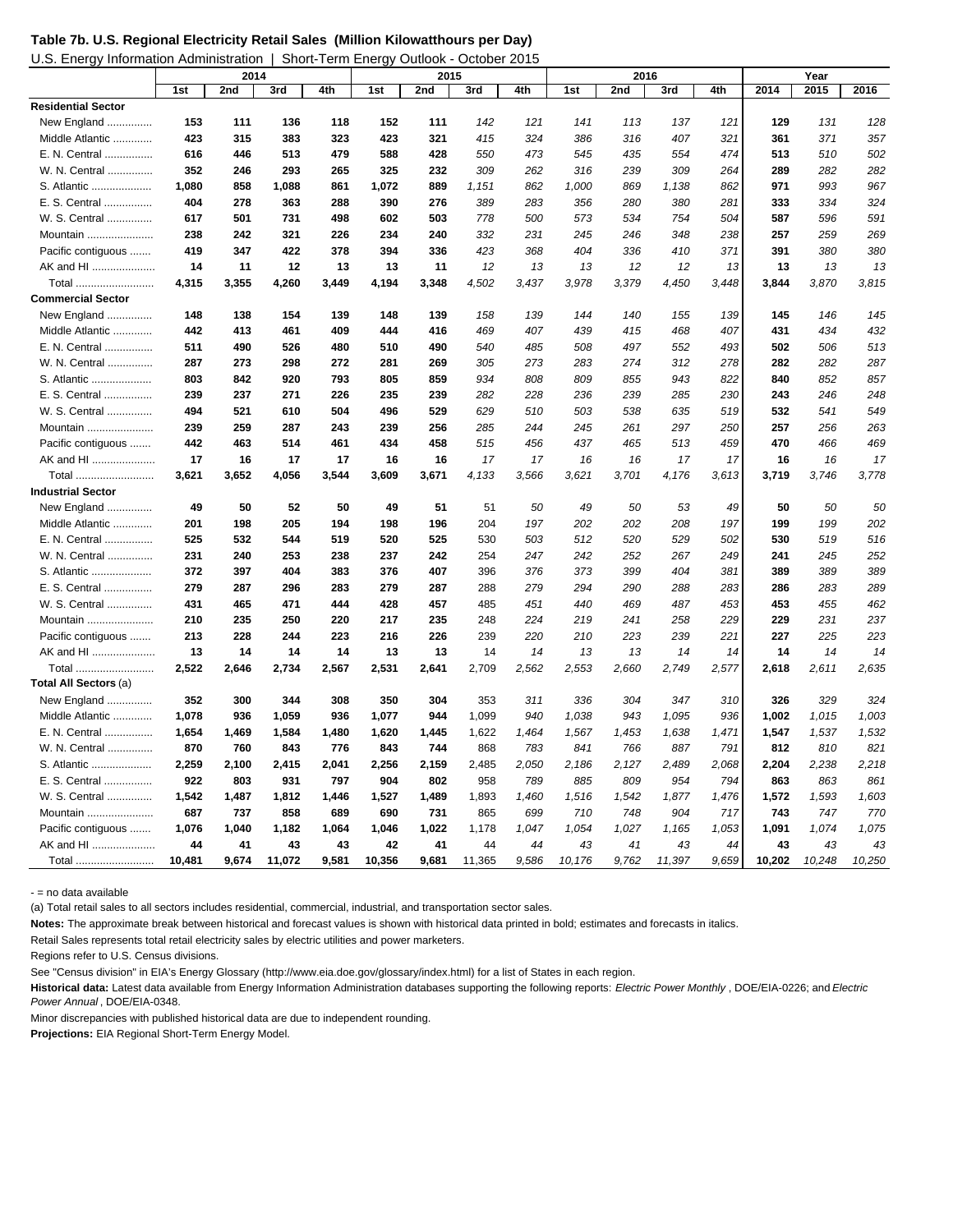| Table 7c. U.S. Regional Electricity Prices (Cents per Kilowatthour) |  |  |
|---------------------------------------------------------------------|--|--|
|---------------------------------------------------------------------|--|--|

U.S. Energy Information Administration | Short-Term Energy Outlook - October 2015

|                           |       | 2014  |       |       |       | 2015  |       |       |       | 2016  |       |       |       | Year  |       |
|---------------------------|-------|-------|-------|-------|-------|-------|-------|-------|-------|-------|-------|-------|-------|-------|-------|
|                           | 1st   | 2nd   | 3rd   | 4th   | 1st   | 2nd   | 3rd   | 4th   | 1st   | 2nd   | 3rd   | 4th   | 2014  | 2015  | 2016  |
| <b>Residential Sector</b> |       |       |       |       |       |       |       |       |       |       |       |       |       |       |       |
| New England               | 17.53 | 18.03 | 17.60 | 18.24 | 20.42 | 20.31 | 18.08 | 18.36 | 19.20 | 19.17 | 18.79 | 19.34 | 17.82 | 19.28 | 19.12 |
| Middle Atlantic           | 16.26 | 16.58 | 16.66 | 16.02 | 15.76 | 16.07 | 16.25 | 15.99 | 16.16 | 16.51 | 16.79 | 16.54 | 16.38 | 16.01 | 16.50 |
| E. N. Central             | 11.56 | 12.96 | 12.98 | 12.73 | 12.22 | 13.19 | 13.08 | 12.82 | 12.48 | 13.51 | 13.54 | 13.34 | 12.50 | 12.80 | 13.20 |
| W. N. Central             | 10.04 | 11.80 | 12.31 | 10.65 | 10.25 | 12.16 | 12.46 | 10.82 | 10.50 | 12.41 | 12.82 | 11.13 | 11.14 | 11.38 | 11.69 |
| S. Atlantic               | 11.31 | 11.98 | 12.13 | 11.61 | 11.39 | 11.91 | 12.13 | 11.35 | 11.17 | 11.76 | 12.15 | 11.49 | 11.75 | 11.71 | 11.66 |
| E. S. Central             | 10.30 | 11.21 | 10.97 | 10.66 | 10.34 | 11.16 | 10.68 | 10.44 | 10.56 | 11.48 | 11.21 | 11.02 | 10.75 | 10.63 | 11.05 |
| W. S. Central             | 10.40 | 11.43 | 11.39 | 11.06 | 10.67 | 11.36 | 10.84 | 10.44 | 10.39 | 11.22 | 11.06 | 10.76 | 11.07 | 10.82 | 10.87 |
| Mountain                  | 10.93 | 12.02 | 12.33 | 11.31 | 11.31 | 12.21 | 12.36 | 11.47 | 11.56 | 12.53 | 12.72 | 11.82 | 11.71 | 11.89 | 12.21 |
| Pacific                   | 12.93 | 12.78 | 15.53 | 13.15 | 13.68 | 13.46 | 15.83 | 12.81 | 13.55 | 13.62 | 15.73 | 12.36 | 13.65 | 14.02 | 13.86 |
| U.S. Average              | 11.91 | 12.73 | 13.01 | 12.38 | 12.24 | 12.85 | 12.89 | 12.20 | 12.20 | 12.90 | 13.14 | 12.48 | 12.50 | 12.55 | 12.69 |
| <b>Commercial Sector</b>  |       |       |       |       |       |       |       |       |       |       |       |       |       |       |       |
| New England               | 15.62 | 14.32 | 14.43 | 14.33 | 16.93 | 15.17 | 14.49 | 14.66 | 17.58 | 16.07 | 15.51 | 15.54 | 14.68 | 15.30 | 16.17 |
| Middle Atlantic           | 14.29 | 13.32 | 13.94 | 12.94 | 13.18 | 12.98 | 14.15 | 13.37 | 13.35 | 13.31 | 14.45 | 13.58 | 13.64 | 13.44 | 13.69 |
| E. N. Central             | 9.69  | 9.96  | 10.00 | 9.88  | 9.75  | 9.94  | 10.07 | 9.91  | 9.86  | 10.04 | 10.17 | 9.94  | 9.88  | 9.92  | 10.01 |
| W. N. Central             | 8.60  | 9.39  | 9.86  | 8.69  | 8.57  | 9.51  | 10.11 | 8.94  | 8.80  | 9.79  | 10.41 | 9.18  | 9.15  | 9.31  | 9.57  |
| S. Atlantic               | 9.83  | 9.68  | 9.70  | 9.65  | 9.68  | 9.44  | 9.88  | 9.97  | 9.94  | 9.71  | 10.14 | 10.16 | 9.72  | 9.75  | 9.99  |
| Central<br>E. S.          | 10.26 | 10.51 | 10.40 | 10.22 | 10.22 | 10.35 | 10.33 | 10.68 | 10.59 | 10.64 | 10.57 | 10.85 | 10.35 | 10.39 | 10.66 |
| W. S. Central             | 8.13  | 8.34  | 8.30  | 8.15  | 8.05  | 7.90  | 8.17  | 8.17  | 8.24  | 8.16  | 8.39  | 8.27  | 8.24  | 8.08  | 8.27  |
| Mountain                  | 9.12  | 9.89  | 10.19 | 9.42  | 9.39  | 9.95  | 10.33 | 9.61  | 9.62  | 10.22 | 10.59 | 9.85  | 9.69  | 9.85  | 10.10 |
| Pacific                   | 11.73 | 13.21 | 15.67 | 13.79 | 12.30 | 13.40 | 16.17 | 14.04 | 12.85 | 13.70 | 16.60 | 14.49 | 13.68 | 14.08 | 14.49 |
| U.S. Average              | 10.55 | 10.68 | 11.11 | 10.59 | 10.50 | 10.56 | 11.23 | 10.82 | 10.75 | 10.83 | 11.49 | 11.02 | 10.75 | 10.79 | 11.04 |
| <b>Industrial Sector</b>  |       |       |       |       |       |       |       |       |       |       |       |       |       |       |       |
| New England               | 12.97 | 11.47 | 11.43 | 11.18 | 13.18 | 11.72 | 11.96 | 12.39 | 14.34 | 12.48 | 12.60 | 12.95 | 11.74 | 12.30 | 13.08 |
| Middle Atlantic           | 8.74  | 7.36  | 7.28  | 7.07  | 7.87  | 7.19  | 7.68  | 7.38  | 7.92  | 7.29  | 7.74  | 7.46  | 7.61  | 7.53  | 7.60  |
| E. N. Central             | 7.01  | 6.84  | 7.01  | 6.85  | 6.87  | 6.78  | 7.25  | 7.10  | 7.08  | 6.98  | 7.42  | 7.21  | 6.93  | 7.00  | 7.17  |
| W. N. Central             | 6.52  | 6.68  | 7.32  | 6.32  | 6.49  | 6.88  | 7.63  | 6.57  | 6.68  | 7.04  | 7.79  | 6.68  | 6.72  | 6.90  | 7.06  |
| S. Atlantic               | 6.80  | 6.68  | 6.96  | 6.49  | 6.56  | 6.38  | 7.12  | 6.52  | 6.67  | 6.57  | 7.21  | 6.52  | 6.73  | 6.65  | 6.75  |
| E. S. Central             | 6.16  | 6.23  | 6.76  | 5.68  | 5.78  | 5.95  | 6.68  | 5.82  | 5.80  | 6.03  | 6.75  | 5.80  | 6.22  | 6.06  | 6.09  |
| W. S. Central             | 5.87  | 6.04  | 6.34  | 5.92  | 5.65  | 5.50  | 5.88  | 5.62  | 5.64  | 5.61  | 5.97  | 5.63  | 6.05  | 5.67  | 5.72  |
| Mountain                  | 6.15  | 6.73  | 7.38  | 6.25  | 6.18  | 6.65  | 7.36  | 6.42  | 6.39  | 6.84  | 7.56  | 6.57  | 6.66  | 6.68  | 6.87  |
| Pacific                   | 7.70  | 8.11  | 9.59  | 8.63  | 7.83  | 8.28  | 9.59  | 8.92  | 8.17  | 8.46  | 9.70  | 9.04  | 8.54  | 8.68  | 8.87  |
| U.S. Average              | 6.99  | 6.92  | 7.36  | 6.76  | 6.76  | 6.73  | 7.39  | 6.89  | 6.90  | 6.89  | 7.51  | 6.95  | 7.01  | 6.95  | 7.07  |
| All Sectors (a)           |       |       |       |       |       |       |       |       |       |       |       |       |       |       |       |
| New England               | 16.05 | 15.19 | 15.20 | 15.29 | 17.90 | 16.46 | 15.54 | 15.70 | 17.74 | 16.60 | 16.34 | 16.57 | 15.45 | 16.41 | 16.82 |
| Middle Atlantic           | 14.00 | 13.15 | 13.63 | 12.78 | 13.20 | 12.82 | 13.72 | 12.99 | 13.32 | 13.07 | 14.02 | 13.28 | 13.42 | 13.21 | 13.44 |
| E. N. Central             | 9.53  | 9.73  | 9.93  | 9.74  | 9.72  | 9.75  | 10.17 | 9.88  | 9.86  | 9.98  | 10.42 | 10.10 | 9.73  | 9.89  | 10.10 |
| W. N. Central             | 8.63  | 9.31  | 9.95  | 8.64  | 8.64  | 9.49  | 10.23 | 8.82  | 8.83  | 9.70  | 10.46 | 9.04  | 9.14  | 9.31  | 9.52  |
| S. Atlantic               | 10.04 | 10.05 | 10.34 | 9.88  | 9.97  | 9.88  | 10.48 | 9.92  | 9.94  | 9.96  | 10.58 | 10.04 | 10.09 | 10.08 | 10.15 |
| E. S. Central             | 9.04  | 9.22  | 9.47  | 8.77  | 8.90  | 9.05  | 9.38  | 8.88  | 8.99  | 9.28  | 9.67  | 9.11  | 9.13  | 9.07  | 9.27  |
| W. S. Central             | 8.41  | 8.66  | 9.04  | 8.47  | 8.41  | 8.33  | 8.68  | 8.16  | 8.30  | 8.44  | 8.83  | 8.31  | 8.66  | 8.41  | 8.49  |
| Mountain                  | 8.84  | 9.58  | 10.17 | 9.03  | 9.03  | 9.63  | 10.26 | 9.20  | 9.29  | 9.89  | 10.54 | 9.45  | 9.46  | 9.58  | 9.84  |
| Pacific                   | 11.39 | 11.93 | 14.35 | 12.47 | 11.89 | 12.28 | 14.70 | 12.52 | 12.18 | 12.52 | 14.86 | 12.58 | 12.59 | 12.91 | 13.09 |
| U.S. Average              | 10.25 | 10.36 | 10.92 | 10.21 | 10.29 | 10.31 | 10.97 | 10.26 | 10.35 | 10.47 | 11.18 | 10.46 | 10.45 | 10.48 | 10.64 |

- = no data available

Prices are not adjusted for inflation.

(a) Volume-weighted average of retail prices to residential, commercial, industrial, and transportation sectors.

**Notes:** The approximate break between historical and forecast values is shown with historical data printed in bold; estimates and forecasts in italics.

Regions refer to U.S. Census divisions.

See "Census division" in EIA's Energy Glossary (http://www.eia.doe.gov/glossary/index.html) for a list of States in each region.

**Historical data:** Latest data available from Energy Information Administration databases supporting the following reports: *Electric Power Monthly* , DOE/EIA-0226; and *Electric Power Annual* , DOE/EIA-0348.

Minor discrepancies with published historical data are due to independent rounding.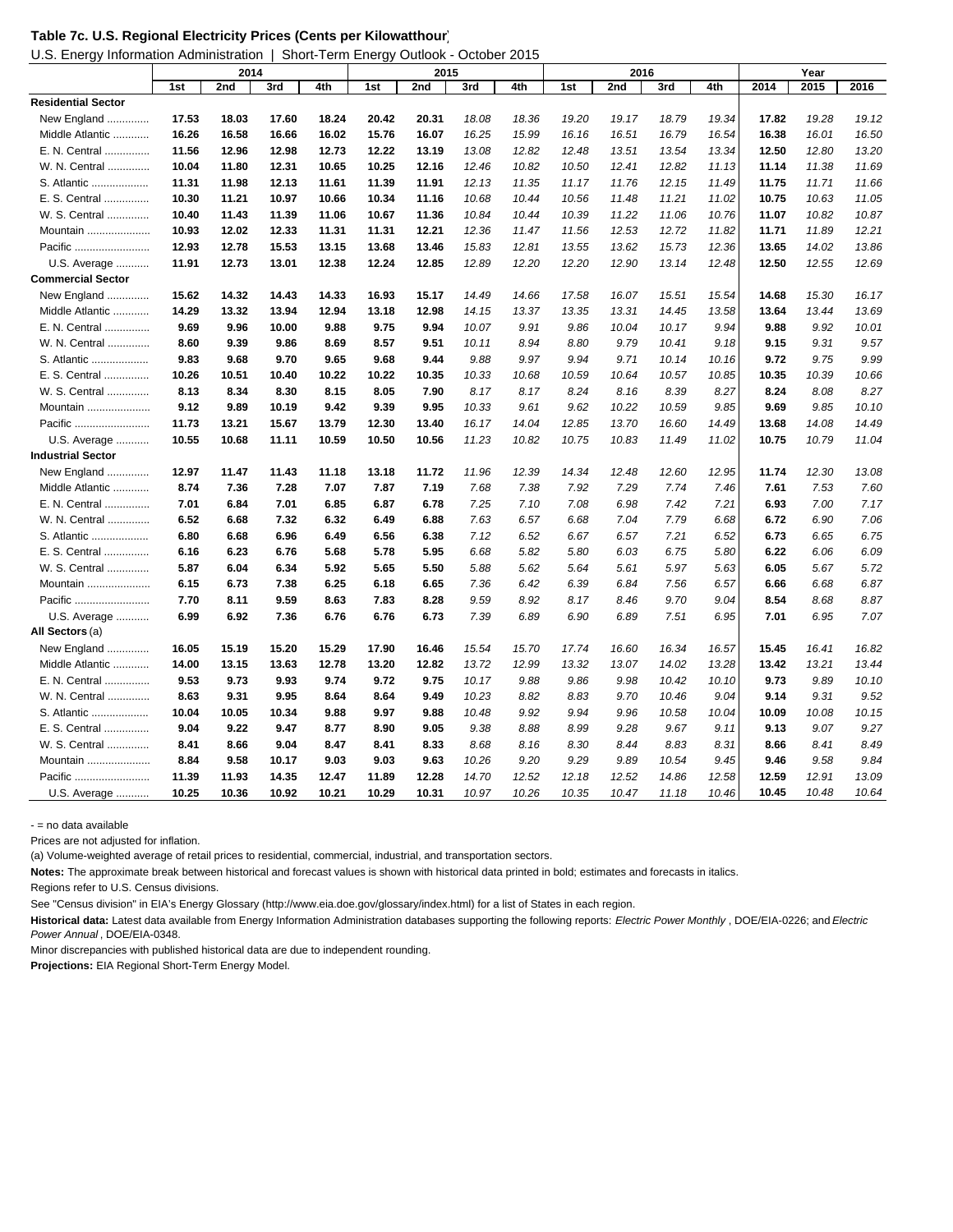**Table 7d. U.S. Regional Electricity Generation, All Sectors (Thousand megawatthours per day)**  U.S. Energy Information Administration | Short-Term Energy Outlook - October 2015

|                                |              | 2014         |              |              |              | 2015         |        |                  |                  | 2016           |        |                |        | Year       |                |
|--------------------------------|--------------|--------------|--------------|--------------|--------------|--------------|--------|------------------|------------------|----------------|--------|----------------|--------|------------|----------------|
|                                | 1st          | 2nd          | 3rd          | 4th          | 1st          | 2nd          | 3rd    | 4th              | 1st              | 2nd            | 3rd    | 4th            | 2014   | 2015       | 2016           |
| <b>United States</b>           |              |              |              |              |              |              |        |                  |                  |                |        |                |        |            |                |
|                                | 4,864        | 4,029        | 4,624        | 3,869        | 4,094        | 3,516        | 4,326  | 3,817            | 4,036            | 3,653          | 4,326  | 3,644          | 4,344  | 3,939      | 3,915          |
|                                | 2,715        | 2,898        | 3,725        | 2,948        | 3,236        | 3,452        | 4,343  | 3,205            | 3,180            | 3,327          | 4,227  | 3,211          | 3,074  | 3,561      | 3,488          |
|                                | 148          | 64           | 66           | 58           | 124          | 61           | 74     | 69               | 83               | 71             | 77     | 67             | 84     | 82         | 74             |
|                                | 28           | 29           | 35           | 34           | 34           | 33           | 36     | 34               | 33               | 33             | 37     | 35             | 32     | 34         | 35             |
|                                | 2,201        | 2,060        | 2,289        | 2,184        | 2,248        | 2,133        | 2,291  | 2,041            | 2,144            | 2,005          | 2,261  | 2,129          | 2,184  | 2,178      | 2,135          |
| Renewable Energy Sources:      |              |              |              |              |              |              |        |                  |                  |                |        |                |        |            |                |
| Conventional Hydropower        | 703          | 849          | 652          | 633          | 797          | 688          | 575    | 507              | 642              | 818            | 656    | 631            | 709    | 641        | 686            |
|                                | 553          | 549          | 367          | 525          | 506          | 531          | 435    | 558              | 606              | 649            | 474    | 614            | 498    | 507        | 585            |
| Wood Biomass                   | 119          | 114          | 121          | 118          | 117          | 109          | 123    | 116              | 115              | 109            | 125    | 120            | 118    | 116        | 117            |
| Waste Biomass                  | 56           | 59           | 60           | 59           | 55           | 57           | 60     | 60               | 58               | 59             | 61     | 60             | 58     | 58         | 60             |
| Geothermal                     | 45           | 45           | 45           | 46           | 47           | 46           | 47     | 48               | 49               | 48             | 48     | 49             | 46     | 47         | 48             |
|                                | 35           | 61           | 61           | 44           | 56           | 88           | 84     | 49               | 53               | 108            | 117    | 79             | 50     | 69         | 89             |
| Pumped Storage Hydropower      | $-13$        | -18          | $-21$        | $-16$        | $-14$        | -10          | -16    | -14              | $-13$            | $-12$          | $-15$  | $-13$          | -17    | $-14$      | $-13$          |
| Other Nonrenewable Fuels (b)   | 32           | 34           | 36           | 35           | 33           | 36           | 37     | 35               | 34               | 37             | 38     | 35             | 34     | 35         | 36             |
| Total Generation               | 11,486       | 10,773       | 12,060       | 10,536       | 11,333       | 10,739       | 12,416 | 10,525           | 11,020           | 10,906         | 12,431 | 10,661         | 11,214 | 11,254     | 11,256         |
| <b>Northeast Census Region</b> |              |              |              |              |              |              |        |                  |                  |                |        |                |        |            |                |
|                                | 353          | 244          | 210          | 207          | 293          | 177          | 188    | 217              | 275              | 174            | 178    | 179            | 253    | 219        | 201            |
|                                | 413          | 485          | 632          | 493          | 479          | 533          | 702    | 542              | 506              | 571            | 708    | 540            | 506    | 565        | 581            |
|                                | 55           | $\mathbf{2}$ | 3            | 3            | 47           | $\mathbf{2}$ | 5      | 5                | 9                | $\overline{4}$ | 6      | 5              | 16     | 15         | 6              |
|                                | $\mathbf{2}$ | $\mathbf{2}$ | $\mathbf{2}$ | $\mathbf{2}$ | $\mathbf{2}$ | $\mathbf{2}$ | 2      | $\overline{c}$   | $\overline{c}$   | $\overline{c}$ | 2      | $\overline{c}$ | 2      | 2          | $\overline{c}$ |
|                                | 542          | 471          | 539          | 531          | 545          | 499          | 544    | 481              | 505              | 470            | 527    | 496            | 521    | 517        | 500            |
| Hydropower (c)                 | 94           | 100          | 84           | 91           | 91           | 97           | 92     | 74               | 93               | 107            | 98     | 92             | 92     | 88         | 98             |
| Other Renewables (d)           | 73           | 64           | 60           | 72           | 76           | 65           | 60     | 69               | 73               | 64             | 61     | 73             | 67     | 67         | 68             |
| Other Nonrenewable Fuels (b)   | 11           | 12           | 13           | 12           | 11           | 12           | 12     | 12               | 11               | 12             | 12     | 12             | 12     | 12         | 12             |
| Total Generation               | 1,542        | 1,381        | 1,543        | 1,411        | 1,543        | 1,387        | 1,605  | 1,402            | 1,474            | 1,405          | 1,591  | 1,399          | 1,469  | 1,484      | 1,468          |
| South Census Region            |              |              |              |              |              |              |        |                  |                  |                |        |                |        |            |                |
|                                | 2,122        | 1,849        | 2,100        | 1,614        | 1,713        | 1,539        | 1,918  | 1,528            | 1,653            | 1,593          | 1,895  | 1,485          | 1,920  | 1,675      | 1,657          |
|                                | 1,544        | 1,729        | 2,088        | 1,637        | 1,976        | 2,060        | 2,448  | 1,796            | 1,834            | 2,033          | 2,399  | 1,786          | 1,751  | 2,070      | 2,013          |
|                                | 53           | 28           | 26           | 24           | 42           | 25           | 31     | 26               | 34               | 29             | 31     | 24             | 33     | 31         | 30             |
|                                | 11           | 11           | 14           | 14           | 13           | 12           | 13     | 14               | 13               | 12             | 14     | 14             | 13     | 13         | 13             |
|                                | 966          | 882          | 994          | 977          | 974          | 956          | 1,005  | 896              | 941              | 884            | 1,006  | 948            | 955    | 958        | 945            |
| Hydropower (c)                 | 150          | 107          | 80           | 107          | 127          | 113          | 91     | 82               | 129              | 124            | 100    | 103            | 111    | 103        | 114            |
| Other Renewables (d)           | 241          | 257          | 204          | 240          | 228          | 262          | 249    | 283              | 298              | 321            | 268    | 322            | 235    | 256        | 302            |
| Other Nonrenewable Fuels (b)   | 13           | 13           | 14           | 14           | 14           | 15           | 15     | 14               | 14               | 15             | 15     | 14             | 13     | 14         | 14             |
| Total Generation               | 5,100        | 4,875        | 5,520        | 4,627        | 5,089        | 4,981        | 5,770  | 4,638            | 4,916            | 5,012          | 5,728  | 4,697          | 5,031  | 5,120      | 5,089          |
| <b>Midwest Census Region</b>   |              |              |              |              |              |              |        |                  |                  |                |        |                |        |            |                |
|                                | 1,801        | 1,439        | 1,682        | 1,492        | 1,581        | 1,305        | 1,603  | 1,458            | 1,533            | 1,363          | 1,620  | 1,426          | 1,603  | 1,487      | 1,486          |
|                                | 194          | 184          | 203          | 189          | 295          | 254          | 335    | 230              | 274              | 236            | 336    | 252            | 193    | 278        | 275            |
|                                | 14           | 13           | 12           | 9            | 12           | 11           | 13     | 11               | 12               | 11             | 12     | 11             | 12     | 12         | 11             |
|                                | 11           | 12           | 14           | 12           | 13           | 13           | 15     | 12               | 12               | 13             | 15     | 12             | 12     | 13         | 13             |
|                                | 533          | 543          | 586          | 525          | 553          | 529          | 569    | 513              | 539              | 502            | 562    | 530            | 547    | 541        | 533            |
| Hydropower (c)                 | 33           | 45           | 44           | 41           | 42           | 46           | 43     | 31               | 42               | 49             | 45     | 39             | 41     | 41         | 44             |
| Other Renewables (d)           | 253          | 214          | 148          | 244          | 250          | 217          | 161    | 246              | 259              | 247            | 178    | 265            | 214    | 218        | 237            |
| Other Nonrenewable Fuels (b)   | 4            | 5            | 5            | 4            | 4            | 5            | 5      | 5                | $\boldsymbol{4}$ | 5              | 5      | 5              | 4      | 5          | 5              |
| Total Generation               | 2,843        | 2,454        | 2,693        | 2,516        | 2,749        | 2,379        | 2,743  | 2,507            | 2,675            | 2,426          | 2,774  | 2,540          | 2,626  | 2,594      | 2,604          |
| West Census Region             |              |              |              |              |              |              |        |                  |                  |                |        |                |        |            |                |
|                                | 588          | 497          | 632          | 556          | 506          | 496          | 617    | 613              | 576              | 523            | 633    | 554            | 568    | 558        | 572            |
|                                | 564          | 500          | 802          | 628          | 486          | 605          | 858    | 637              | 566              | 486            | 784    | 633            | 624    | 648        | 618            |
| Petroleum (a)                  | 25           | 21           | 24           | 23           | 23           | 23           | 25     | 26               | 27               | 27             | 28     | 27             | 23     | 25         | 27             |
|                                | ${\bf 5}$    | 5            | 6            | 6            | 6            | 6            | 6      | 6                | $\overline{7}$   | 6              | 6      | 6              | 5      | 6          | 6              |
|                                | 160          | 164          | 170          | 150          | 176          | 149          | 173    | 151              | 159              | 148            | 165    | 156            | 161    | 162        | 157            |
| Hydropower (c)                 | 414          | 579          | 423          | 378          | 522          | 422          | 332    | 306              | 364              | 526            | 398    | 384            | 448    | 395        | 418            |
| Other Renewables (d)           | 240          | 293          | 243          | 236          | 228          | 287          | 279    | 233              | 251              | 342            | 318    | 261            | 253    | 257        | 293            |
| Other Nonrenewable Fuels (b)   | 5            | 5            | 5            | 4            | 4            | 4            | 5      | $\boldsymbol{4}$ | $\boldsymbol{4}$ | 5              | 5      | 5              | 5      | $\sqrt{5}$ | 5              |
| Total Generation               | 2,001        | 2,063        | 2,304        | 1,982        | 1,953        | 1,992        | 2,297  | 1,977            | 1,954            | 2,062          | 2,339  | 2,026          | 2,088  | 2,055      | 2,096          |

(a) Residual fuel oil, distillate fuel oil, petroleum coke, and other petroleum liquids.

(b) Batteries, chemicals, hydrogen, pitch, purchased steam, sulfur, nonrenewable waste, and miscellaneous technologies.

(c) Conventional hydroelectric and pumped storage generation.

(d) Wind, biomass, geothermal, and solar generation.

**Notes:** Data reflect generation supplied by electricity-only and combined-heat-and-power (CHP) plants operated by electric utilities, independent power producers, and

the commercial and industrial sectors. The approximate break between historical and forecast values is shown with historical data printed in bold; estimates and forecasts in italics.

**Historical data**: Latest data available from U.S. Energy Information Administration *Electric Power Monthly* and *Electric Power Annual.*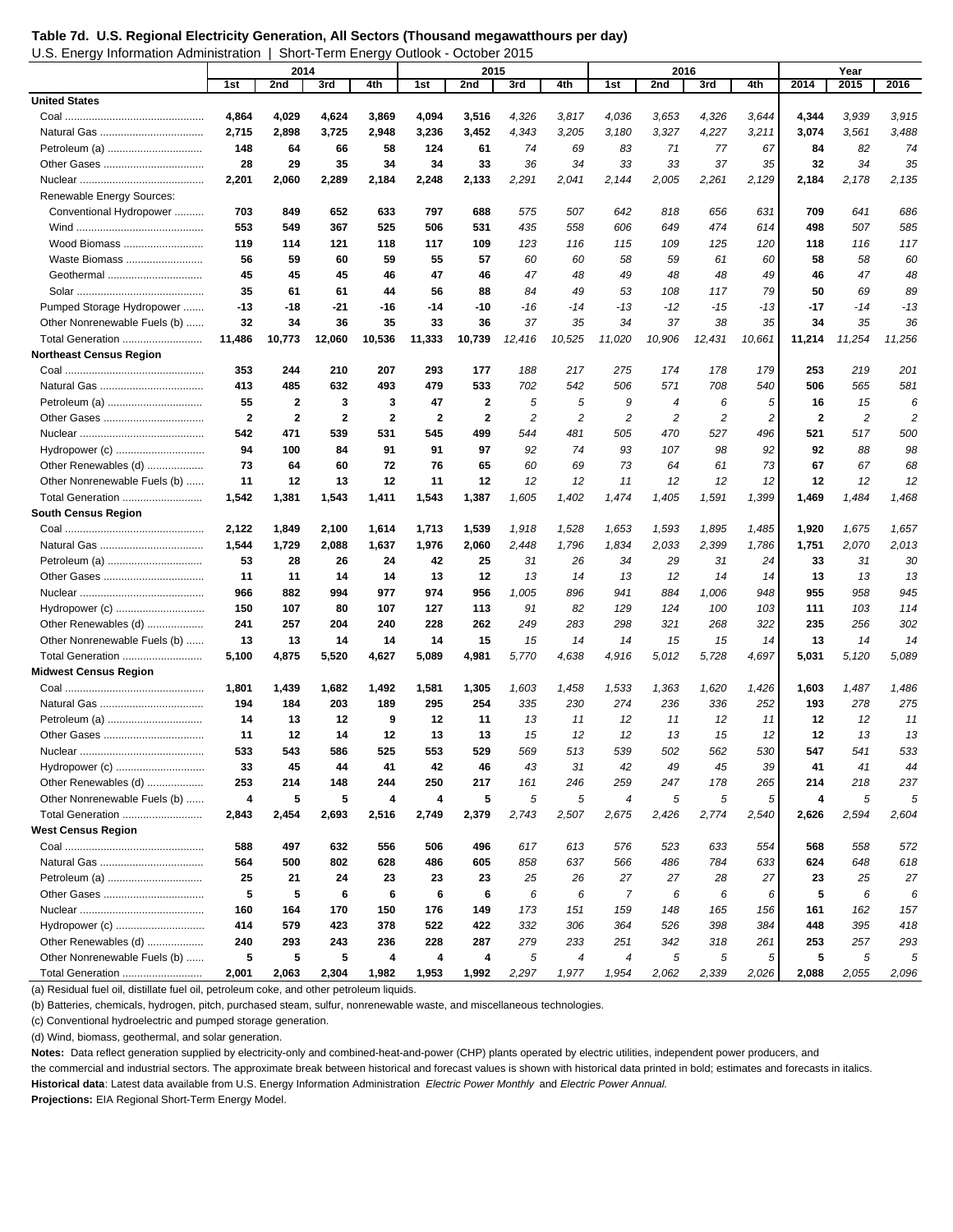| U.S. Energy Information Administration                            |        |        | Short-Term Energy Outlook - October 2015 |        |        |        |                |        |        |        |        |        |                |                |        |
|-------------------------------------------------------------------|--------|--------|------------------------------------------|--------|--------|--------|----------------|--------|--------|--------|--------|--------|----------------|----------------|--------|
|                                                                   | 2014   |        |                                          |        |        | 2015   |                |        |        | 2016   |        |        | Year           |                |        |
|                                                                   | 1st    | 2nd    | 3rd                                      | 4th    | 1st    | 2nd    | 3rd            | 4th    | 1st    | 2nd    | 3rd    | 4th    | 2014           | 2015           | 2016   |
| Fuel Consumption for Electricity Generation, All Sectors          |        |        |                                          |        |        |        |                |        |        |        |        |        |                |                |        |
| <b>United States</b>                                              |        |        |                                          |        |        |        |                |        |        |        |        |        |                |                |        |
| Coal (thousand st/d)                                              | 2,579  | 2,161  | 2,522                                    | 2,105  | 2,190  | 1,927  | 2,378          | 2.098  | 2,181  | 1,979  | 2,366  | 2,004  | 2,341          | 2,148          | 2,133  |
| Natural Gas (million cf/d)                                        | 20,666 | 22,042 | 28,356                                   | 22,049 | 23,991 | 26,114 | 33,187         | 23,702 | 23,548 | 25,268 | 32,297 | 23,700 | 23,296         | 26,765         | 26,213 |
| Petroleum (thousand b/d)                                          | 262    | 111    | 115                                      | 103    | 216    | 108    | 130            | 123    | 147    | 125    | 135    | 120    | 147            | 144            | 132    |
| Residual Fuel Oil                                                 | 86     | 24     | 29                                       | 24     | 77     | 26     | 32             | 30     | 34     | 30     | 33     | 29     | 41             | 41             | 32     |
| Distillate Fuel Oil                                               | 87     | 24     | 24                                       | 25     | 66     | 26     | 27             | 29     | 37     | 28     | 29     | 28     | 40             | 37             | 30     |
| Petroleum Coke (a)                                                | 69     | 60     | 59                                       | 50     | 59     | 52     | 66             | 59     | 68     | 62     | 68     | 58     | 59             | 59             | 64     |
| Other Petroleum Liquids (b)                                       | 20     | 3      | 3                                        | 4      | 13     | 4      | $\overline{4}$ | 5      | 8      | 5      | 6      | 5      | $\overline{7}$ | $\overline{7}$ | 6      |
| <b>Northeast Census Region</b>                                    |        |        |                                          |        |        |        |                |        |        |        |        |        |                |                |        |
| Coal (thousand st/d)                                              | 161    | 113    | 102                                      | 96     | 132    | 82     | 90             | 101    | 125    | 79     | 82     | 82     | 118            | 101            | 92     |
| Natural Gas (million cf/d)                                        | 3.191  | 3,701  | 4,921                                    | 3,729  | 3,614  | 4,077  | 5,435          | 4,065  | 3,799  | 4,321  | 5,449  | 4,015  | 3.890          | 4,302          | 4,398  |
| Petroleum (thousand b/d)                                          | 92     | 4      | 6                                        | 5      | 76     | 4      | 10             | 9      | 17     | 8      | 11     | 9      | 26             | 25             | 11     |
| <b>South Census Region</b>                                        |        |        |                                          |        |        |        |                |        |        |        |        |        |                |                |        |
| Coal (thousand st/d)                                              | 1.084  | 963    | 1,116                                    | 855    | 889    | 820    | 1,026          | 822    | 869    | 845    | 1,012  | 800    | 1,004          | 889            | 882    |
| Natural Gas (million cf/d)                                        | 11.736 | 13.138 | 15.819                                   | 12,131 | 14.453 | 15.565 | 18.636         | 13,198 | 13.489 | 15.400 | 18.227 | 13,100 | 13,214         | 15.468         | 15,057 |
| Petroleum (thousand b/d)                                          | 101    | 51     | 49                                       | 45     | 79     | 45     | 56             | 50     | 65     | 54     | 58     | 46     | 61             | 57             | 56     |
| <b>Midwest Census Region</b>                                      |        |        |                                          |        |        |        |                |        |        |        |        |        |                |                |        |
| Coal (thousand st/d)                                              | 1,005  | 811    | 952                                      | 842    | 884    | 745    | 912            | 823    | 860    | 764    | 915    | 805    | 902            | 841            | 836    |
| Natural Gas (million cf/d)                                        | 1.574  | 1,436  | 1,638                                    | 1,513  | 2,275  | 1,977  | 2,695          | 1,757  | 2,092  | 1,857  | 2,727  | 1,920  | 1,540          | 2,176          | 2,150  |
| Petroleum (thousand b/d)                                          | 28     | 23     | 22                                       | 17     | 23     | 22     | 23             | 22     | 22     | 20     | 21     | 21     | 23             | 22             | 21     |
| <b>West Census Region</b>                                         |        |        |                                          |        |        |        |                |        |        |        |        |        |                |                |        |
| Coal (thousand st/d)                                              | 329    | 274    | 351                                      | 313    | 286    | 280    | 350            | 352    | 327    | 292    | 357    | 316    | 317            | 317            | 323    |
| Natural Gas (million cf/d)                                        | 4.165  | 3,767  | 5,979                                    | 4,675  | 3,649  | 4.494  | 6,421          | 4,682  | 4,168  | 3,691  | 5,895  | 4.664  | 4,651          | 4,819          | 4,608  |
| Petroleum (thousand b/d)                                          | 41     | 33     | 38                                       | 36     | 38     | 36     | 40             | 42     | 44     | 43     | 45     | 44     | 37             | 39             | 44     |
| End-of-period U.S. Fuel Inventories Held by Electric Power Sector |        |        |                                          |        |        |        |                |        |        |        |        |        |                |                |        |
| Coal (million short tons)                                         | 118.3  | 132.9  | 123.8                                    | 151.4  | 155.6  | 168.0  | 151.2          | 154.7  | 155.6  | 161.0  | 146.3  | 150.9  | 151.4          | 154.7          | 150.9  |
| Residual Fuel Oil (mmb)                                           | 10.5   | 10.6   | 10.4                                     | 12.7   | 10.2   | 10.5   | 10.9           | 11.6   | 11.7   | 11.5   | 11.2   | 11.4   | 12.7           | 11.6           | 11.4   |
| Distillate Fuel Oil (mmb)                                         | 15.5   | 15.5   | 15.5                                     | 16.9   | 15.8   | 15.9   | 15.9           | 16.2   | 16.3   | 16.1   | 16.0   | 16.3   | 16.9           | 16.2           | 16.3   |
| Petroleum Coke (mmb)                                              | 1.7    | 2.0    | 1.9                                      | 4.2    | 4.1    | 5.2    | 5.3            | 5.2    | 5.1    | 5.0    | 4.9    | 4.9    | 4.2            | 5.2            | 4.9    |

(a) Petroleum coke consumption converted from short tons to barrels by multiplying by five.

(b) Other petroleum liquids include jet fuel, kerosene, and waste oil.

**Notes:** Data reflect generation supplied by electricity-only and combined-heat-and-power (CHP) plants operated by electric utilities, independent power producers, and

the commercial and industrial sectors. Data include fuel consumed only for generation of electricity. Values do not include consumption by CHP plants for useful thermal output.

The approximate break between historical and forecast values is shown with historical data printed in bold; estimates and forecasts in italics.

Physical Units: st/d = short tons per day; b/d = barrels per day; cf/d = cubic feet per day; mmb = million barrels.

**Historical data**: Latest data available from U.S. Energy Information Administration *Electric Power Monthly* and *Electric Power Annual.* **Projections:** EIA Regional Short-Term Energy Model.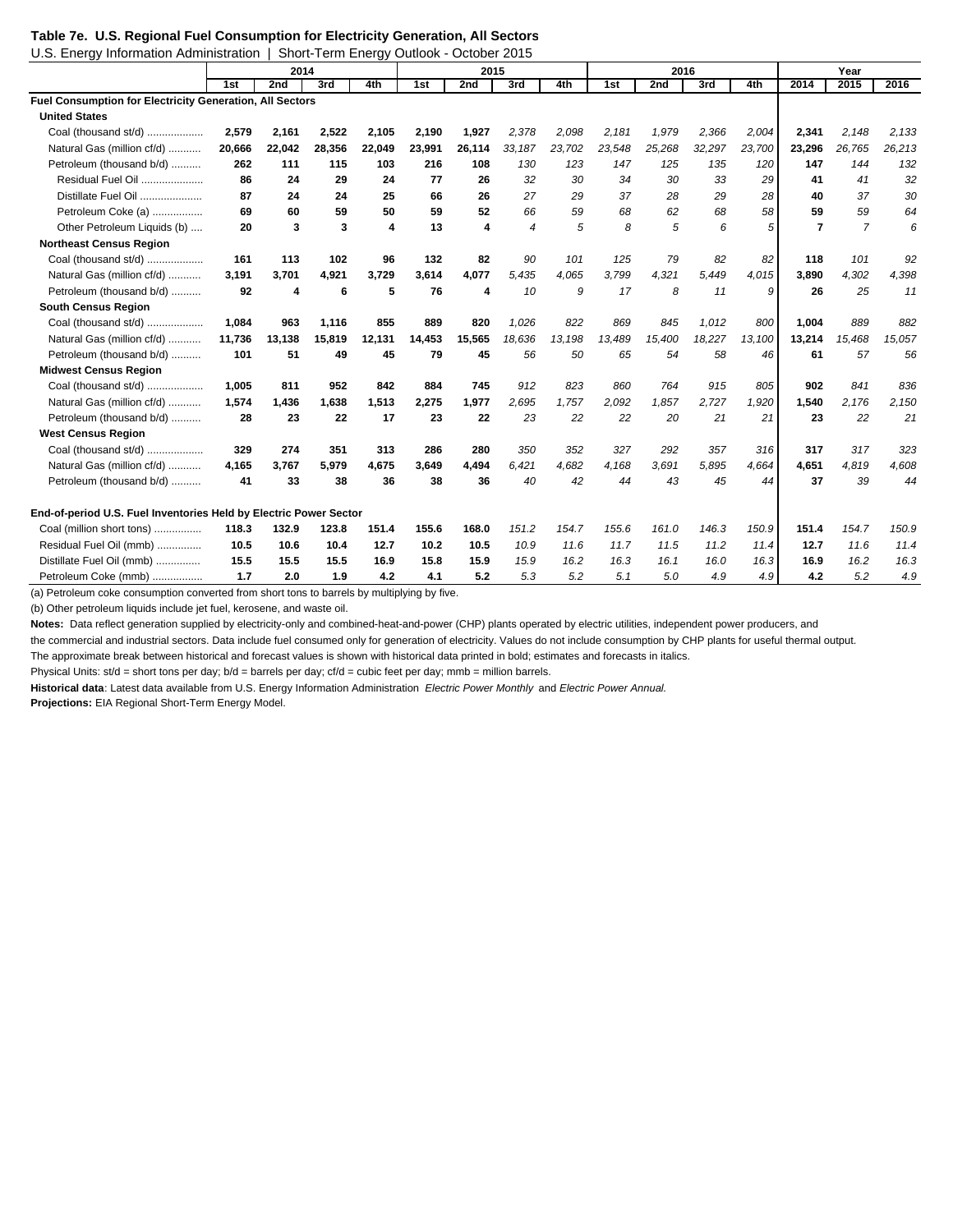|  |  | Table 8. U.S. Renewable Energy Consumption (Quadrillion Btu) |  |  |  |
|--|--|--------------------------------------------------------------|--|--|--|
|--|--|--------------------------------------------------------------|--|--|--|

U.S. Energy Information Administration | Short-Term Energy Outlook - October 2015

|                                    | 2014  |       |       |       | 2015  |       |       |       | 2016  |       |       |       | Year  |       |       |
|------------------------------------|-------|-------|-------|-------|-------|-------|-------|-------|-------|-------|-------|-------|-------|-------|-------|
|                                    | 1st   | 2nd   | 3rd   | 4th   | 1st   | 2nd   | 3rd   | 4th   | 1st   | 2nd   | 3rd   | 4th   | 2014  | 2015  | 2016  |
| <b>Electric Power Sector</b>       |       |       |       |       |       |       |       |       |       |       |       |       |       |       |       |
| Hydroelectric Power (a)            | 0.596 | 0.731 | 0.566 | 0.549 | 0.677 | 0.593 | 0.499 | 0.437 | 0.549 | 0.704 | 0.569 | 0.546 | 2.443 | 2.205 | 2.367 |
| Wood Biomass (b)                   | 0.063 | 0.056 | 0.064 | 0.063 | 0.063 | 0.056 | 0.067 | 0.060 | 0.063 | 0.057 | 0.070 | 0.063 | 0.247 | 0.245 | 0.254 |
| Waste Biomass (c)                  | 0.063 | 0.065 | 0.066 | 0.066 | 0.063 | 0.062 | 0.068 | 0.068 | 0.066 | 0.067 | 0.070 | 0.068 | 0.260 | 0.261 | 0.271 |
| Wind                               | 0.473 | 0.475 | 0.321 | 0.459 | 0.433 | 0.459 | 0.380 | 0.488 | 0.524 | 0.562 | 0.414 | 0.537 | 1.729 | 1.760 | 2.038 |
|                                    | 0.039 | 0.039 | 0.039 | 0.041 | 0.040 | 0.040 | 0.041 | 0.042 | 0.042 | 0.041 | 0.042 | 0.043 | 0.158 | 0.163 | 0.169 |
|                                    | 0.029 | 0.051 | 0.052 | 0.037 | 0.047 | 0.074 | 0.072 | 0.042 | 0.045 | 0.092 | 0.101 | 0.068 | 0.170 | 0.236 | 0.306 |
|                                    | 1.263 | 1.418 | 1.109 | 1.215 | 1.323 | 1.284 | 1.127 | 1.137 | 1.288 | 1.523 | 1.267 | 1.325 | 5.006 | 4.871 | 5.403 |
| <b>Industrial Sector</b>           |       |       |       |       |       |       |       |       |       |       |       |       |       |       |       |
| Hydroelectric Power (a)            | 0.008 | 0.006 | 0.006 | 0.007 | 0.007 | 0.004 | 0.006 | 0.006 | 0.005 | 0.005 | 0.006 | 0.006 | 0.026 | 0.023 | 0.021 |
| Wood Biomass (b)                   | 0.318 | 0.327 | 0.335 | 0.336 | 0.321 | 0.316 | 0.319 | 0.318 | 0.307 | 0.304 | 0.315 | 0.317 | 1.317 | 1.274 | 1.243 |
| Waste Biomass (c)                  | 0.044 | 0.046 | 0.046 | 0.046 | 0.045 | 0.047 | 0.048 | 0.047 | 0.046 | 0.046 | 0.048 | 0.048 | 0.183 | 0.187 | 0.188 |
|                                    | 0.001 | 0.001 | 0.001 | 0.001 | 0.001 | 0.001 | 0.001 | 0.001 | 0.001 | 0.001 | 0.001 | 0.001 | 0.004 | 0.004 | 0.004 |
| Biofuel Losses and Co-products (f) | 0.181 | 0.189 | 0.191 | 0.196 | 0.189 | 0.192 | 0.192 | 0.192 | 0.195 | 0.191 | 0.195 | 0.191 | 0.757 | 0.765 | 0.772 |
|                                    | 0.557 | 0.574 | 0.583 | 0.591 | 0.567 | 0.565 | 0.571 | 0.568 | 0.559 | 0.552 | 0.569 | 0.568 | 2.304 | 2.271 | 2.248 |
| <b>Commercial Sector</b>           |       |       |       |       |       |       |       |       |       |       |       |       |       |       |       |
| Wood Biomass (b)                   | 0.018 | 0.018 | 0.018 | 0.018 | 0.018 | 0.020 | 0.019 | 0.019 | 0.019 | 0.019 | 0.019 | 0.019 | 0.071 | 0.076 | 0.077 |
| Waste Biomass (c)                  | 0.012 | 0.011 | 0.011 | 0.012 | 0.012 | 0.010 | 0.012 | 0.012 | 0.011 | 0.010 | 0.012 | 0.011 | 0.046 | 0.046 | 0.044 |
|                                    | 0.005 | 0.005 | 0.005 | 0.005 | 0.005 | 0.005 | 0.005 | 0.005 | 0.005 | 0.005 | 0.005 | 0.005 | 0.020 | 0.020 | 0.020 |
|                                    | 0.036 | 0.036 | 0.036 | 0.036 | 0.037 | 0.037 | 0.037 | 0.036 | 0.035 | 0.035 | 0.037 | 0.037 | 0.144 | 0.148 | 0.144 |
| <b>Residential Sector</b>          |       |       |       |       |       |       |       |       |       |       |       |       |       |       |       |
|                                    | 0.143 | 0.145 | 0.146 | 0.146 | 0.110 | 0.111 | 0.113 | 0.113 | 0.103 | 0.104 | 0.105 | 0.105 | 0.580 | 0.447 | 0.418 |
|                                    | 0.010 | 0.010 | 0.010 | 0.010 | 0.010 | 0.010 | 0.010 | 0.010 | 0.011 | 0.011 | 0.011 | 0.011 | 0.040 | 0.040 | 0.044 |
|                                    | 0.062 | 0.063 | 0.063 | 0.063 | 0.069 | 0.070 | 0.071 | 0.071 | 0.077 | 0.077 | 0.078 | 0.078 | 0.252 | 0.281 | 0.311 |
|                                    | 0.215 | 0.217 | 0.220 | 0.220 | 0.189 | 0.191 | 0.194 | 0.194 | 0.191 | 0.193 | 0.195 | 0.195 | 0.871 | 0.768 | 0.773 |
| <b>Transportation Sector</b>       |       |       |       |       |       |       |       |       |       |       |       |       |       |       |       |
|                                    | 0.255 | 0.274 | 0.278 | 0.280 | 0.266 | 0.284 | 0.283 | 0.280 | 0.270 | 0.282 | 0.290 | 0.281 | 1.087 | 1.113 | 1.123 |
|                                    | 0.038 | 0.048 | 0.058 | 0.054 | 0.034 | 0.058 | 0.063 | 0.070 | 0.059 | 0.063 | 0.069 | 0.071 | 0.198 | 0.225 | 0.261 |
|                                    | 0.293 | 0.321 | 0.336 | 0.334 | 0.300 | 0.341 | 0.348 | 0.350 | 0.329 | 0.345 | 0.359 | 0.352 | 1.285 | 1.339 | 1.384 |
| <b>All Sectors Total</b>           |       |       |       |       |       |       |       |       |       |       |       |       |       |       |       |
| Hydroelectric Power (a)            | 0.604 | 0.737 | 0.572 | 0.555 | 0.685 | 0.597 | 0.505 | 0.443 | 0.554 | 0.709 | 0.575 | 0.551 | 2.469 | 2.229 | 2.389 |
| Wood Biomass (b)                   | 0.542 | 0.546 | 0.563 | 0.563 | 0.512 | 0.503 | 0.517 | 0.510 | 0.492 | 0.484 | 0.510 | 0.505 | 2.214 | 2.042 | 1.992 |
|                                    | 0.119 | 0.121 | 0.124 | 0.124 | 0.120 | 0.119 | 0.129 | 0.127 | 0.123 | 0.123 | 0.130 | 0.127 | 0.488 | 0.494 | 0.503 |
| Wind                               | 0.473 | 0.475 | 0.321 | 0.459 | 0.433 | 0.459 | 0.380 | 0.488 | 0.524 | 0.562 | 0.414 | 0.537 | 1.729 | 1.760 | 2.038 |
|                                    | 0.055 | 0.055 | 0.055 | 0.057 | 0.056 | 0.056 | 0.058 | 0.058 | 0.059 | 0.058 | 0.059 | 0.060 | 0.222 | 0.228 | 0.237 |
|                                    | 0.092 | 0.116 | 0.117 | 0.102 | 0.117 | 0.146 | 0.142 | 0.114 | 0.123 | 0.171 | 0.180 | 0.148 | 0.427 | 0.520 | 0.622 |
|                                    | 0.260 | 0.279 | 0.283 | 0.285 | 0.271 | 0.289 | 0.295 | 0.285 | 0.275 | 0.287 | 0.295 | 0.286 | 1.107 | 1.139 | 1.144 |
|                                    | 0.038 | 0.048 | 0.058 | 0.054 | 0.034 | 0.058 | 0.063 | 0.070 | 0.059 | 0.063 | 0.069 | 0.071 | 0.198 | 0.225 | 0.261 |
| Biofuel Losses and Co-products (f) | 0.181 | 0.189 | 0.191 | 0.196 | 0.189 | 0.192 | 0.192 | 0.192 | 0.195 | 0.191 | 0.195 | 0.191 | 0.757 | 0.765 | 0.772 |
| Total Consumption                  | 2.364 | 2.566 | 2.284 | 2.396 | 2.417 | 2.419 | 2.262 | 2.285 | 2.402 | 2.647 | 2.426 | 2.476 | 9.610 | 9.383 | 9.951 |
| - = no data available              |       |       |       |       |       |       |       |       |       |       |       |       |       |       |       |

(a) Conventional hydroelectric power only. Hydroelectricity generated by pumped storage is not included in renewable energy.

(b) Wood and wood-derived fuels.

(c) Municipal solid waste from biogenic sources, landfill gas, sludge waste, agricultural byproducts, and other biomass.

(d) Includes small-scale solar thermal and photovoltaic energy used in the commercial, industrial, and electric power sectors.

(e) Fuel ethanol and biodiesel consumption in the transportation sector includes production, stock change, and imports less exports. Some biodiesel may be consumed in the residential sector in heating oil.

(f) Losses and co-products from the production of fuel ethanol and biodiesel

**Notes:** The approximate break between historical and forecast values is shown with historical data printed in bold; estimates and forecasts in italics.

**Historical data**: Latest data available from EIA databases supporting the following reports: *Electric Power Monthly,* DOE/EIA-0226 and *Renewable Energy Annual,* DOE/EIA-0603; *Petroleum Supply Monthly,* DOE/EIA-0109.

Minor discrepancies with published historical data are due to independent rounding.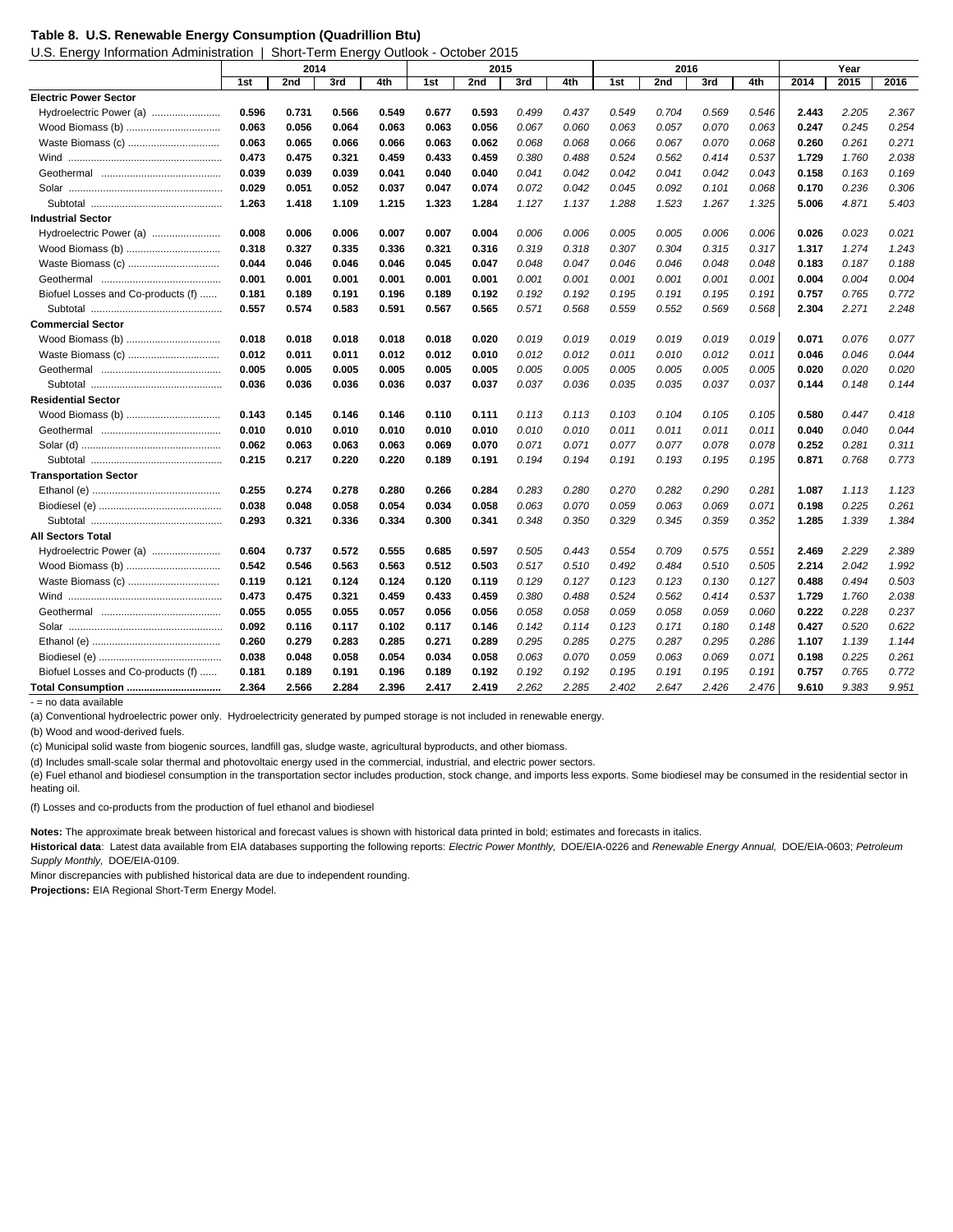#### Table 9a. U.S. Macroeconomic Indicators and CO<sub>2</sub> Emissions

U.S. Energy Information Administration | Short-Term Energy Outlook - October 2015

|                                                                       | 2014           |                |                |                |                | 2016           |                |                |                | Year           |                |                |                |                |                |
|-----------------------------------------------------------------------|----------------|----------------|----------------|----------------|----------------|----------------|----------------|----------------|----------------|----------------|----------------|----------------|----------------|----------------|----------------|
|                                                                       | 1st            | 2nd            | 3rd            | 4th            | 1st            | 2015<br>2nd    | 3rd            | 4th            | 1st            | 2nd            | 3rd            | 4th            | 2014           | 2015           | 2016           |
| Macroeconomic                                                         |                |                |                |                |                |                |                |                |                |                |                |                |                |                |                |
| <b>Real Gross Domestic Product</b>                                    |                |                |                |                |                |                |                |                |                |                |                |                |                |                |                |
| (billion chained 2009 dollars - SAAR)                                 | 15,725         | 15,902         | 16,069         | 16,151         | 16,177         | 16,324         | 16,415         | 16,503         | 16,595         | 16,705         | 16,827         | 16,956         | 15,962         | 16,355         | 16,771         |
| Real Personal Consumption Expend.                                     |                |                |                |                |                |                |                |                |                |                |                |                |                |                |                |
| (billion chained 2009 dollars - SAAR)<br><b>Real Fixed Investment</b> | 10,725         | 10,826         | 10,919         | 11,033         | 11,081         | 11,166         | 11,244         | 11,333         | 11,406         | 11,497         | 11,586         | 11,668         | 10,876         | 11,206         | 11,539         |
| (billion chained 2009 dollars - SAAR)                                 | 2,578          | 2,613          | 2,664          | 2,680          | 2,701          | 2,729          | 2,783          | 2,828          | 2,877          | 2,920          | 2,959          | 3,004          | 2,634          | 2,760          | 2,940          |
| <b>Business Inventory Change</b>                                      |                |                |                |                |                |                |                |                |                |                |                |                |                |                |                |
| (billion chained 2009 dollars - SAAR)                                 | 43             | 89             | 88             | 89             | 127            | 136            | 106            | 70             | 51             | 39             | 43             | 52             | 77             | 110            | 46             |
| Real Government Expenditures                                          |                |                |                |                |                |                |                |                |                |                |                |                |                |                |                |
| (billion chained 2009 dollars - SAAR)                                 | 2,828          | 2,837          | 2,849          | 2,839          | 2,839          | 2,857          | 2,865          | 2,867          | 2,868          | 2,871          | 2,876          | 2,882          | 2,838          | 2,857          | 2,874          |
| Real Exports of Goods & Services                                      |                |                |                |                |                |                |                |                |                |                |                |                |                |                |                |
| (billion chained 2009 dollars - SAAR)                                 | 2,039          | 2,087          | 2,096          | 2,124          | 2,091          | 2,118          | 2,130          | 2,150          | 2,170          | 2,189          | 2,210          | 2,234          | 2,086          | 2,123          | 2,201          |
| Real Imports of Goods & Services                                      |                |                |                |                |                |                |                |                |                |                |                |                |                |                |                |
| (billion chained 2009 dollars - SAAR)                                 | 2,473          | 2,530          | 2,525          | 2,588          | 2,633          | 2,651          | 2,686          | 2,719          | 2,752          | 2,787          | 2,824          | 2,860          | 2,529          | 2,672          | 2,806          |
| Real Disposable Personal Income                                       |                |                |                |                |                |                |                |                |                |                |                |                |                |                |                |
| (billion chained 2009 dollars - SAAR)<br>Non-Farm Employment          | 11,699         | 11,785         | 11,863         | 11,999         | 12,115         | 12,154         | 12,260         | 12,368         | 12,468         | 12,540         | 12,643         | 12,735         | 11,836         | 12,224         | 12,596         |
|                                                                       | 137.8          | 138.6          | 139.4          | 140.2          | 141.0          | 141.6          | 142.3          | 142.8          | 143.4          | 143.8          | 144.3          | 144.9          | 139.0          | 141.9          | 144.1          |
| Civilian Unemployment Rate                                            |                |                |                |                |                |                |                |                |                |                |                |                |                |                |                |
|                                                                       | 6.6            | 6.2            | 6.1            | 5.7            | 5.6            | 5.4            | 5.2            | 5.3            | 5.3            | 5.3            | 5.3            | 5.3            | 6.2            | 5.4            | 5.3            |
| <b>Housing Starts</b>                                                 |                |                |                |                |                |                |                |                |                |                |                |                |                |                |                |
|                                                                       | 0.93           | 0.98           | 1.03           | 1.06           | 0.98           | 1.16           | 1.16           | 1.21           | 1.24           | 1.25           | 1.30           | 1.37           | 1.00           | 1.13           | 1.29           |
|                                                                       |                |                |                |                |                |                |                |                |                |                |                |                |                |                |                |
| Industrial Production Indices (Index, 2012=100)                       |                |                |                |                |                |                |                |                |                |                |                |                |                |                |                |
|                                                                       | 103.8          | 105.3          | 106.3          | 107.5          | 107.4          | 106.7          | 107.1          | 106.7          | 106.9          | 107.6          | 108.6          | 109.7          | 105.7          | 107.0          | 108.2          |
|                                                                       | 101.9<br>102.6 | 103.5<br>103.1 | 104.6<br>102.2 | 105.6<br>103.9 | 105.5<br>104.7 | 105.8<br>104.7 | 106.3<br>105.3 | 106.1<br>105.4 | 106.3<br>105.7 | 107.1<br>106.3 | 108.2<br>107.0 | 109.4<br>107.6 | 103.9<br>103.0 | 105.9<br>105.0 | 107.7<br>106.7 |
|                                                                       | 97.3           | 98.1           | 97.5           | 97.9           | 97.2           | 97.1           | 96.4           | 96.9           | 96.7           | 96.7           | 96.9           | 97.3           | 97.7           | 96.9           | 96.9           |
| Petroleum and Coal Products                                           | 107.1          | 107.3          | 107.2          | 106.7          | 107.9          | 108.9          | 108.4          | 109.2          | 109.6          | 110.1          | 110.7          | 111.0          | 107.1          | 108.6          | 110.4          |
|                                                                       | 97.9           | 99.0           | 101.0          | 102.0          | 102.8          | 102.8          | 103.8          | 104.3          | 104.6          | 105.3          | 106.3          | 107.5          | 100.0          | 103.4          | 105.9          |
| Nonmetallic Mineral Products                                          | 105.1          | 107.8          | 110.6          | 110.6          | 111.3          | 111.1          | 112.4          | 112.5          | 113.8          | 115.4          | 117.2          | 119.0          | 108.5          | 111.8          | 116.4          |
|                                                                       | 103.4          | 105.6          | 107.1          | 105.7          | 100.7          | 100.5          | 102.2          | 100.6          | 99.6           | 100.0          | 101.0          | 102.0          | 105.4          | 101.0          | 100.7          |
| Coal-weighted Manufacturing (a)                                       | 102.6          | 103.9          | 104.7          | 104.6          | 103.6          | 103.9          | 104.8          | 104.6          | 104.6          | 105.2          | 106.2          | 107.2          | 103.9          | 104.2          | 105.8          |
| Distillate-weighted Manufacturing (a)                                 | 103.9          | 105.5          | 106.6          | 107.1          | 106.6          | 106.4          | 107.1          | 107.2          | 107.7          | 108.6          | 109.8          | 110.9          | 105.8          | 106.8          | 109.2          |
| Electricity-weighted Manufacturing (a)                                | 102.5          | 104.0          | 104.9          | 105.4          | 104.7          | 105.0          | 105.9          | 105.9          | 105.9          | 106.6          | 107.8          | 108.9          | 104.2          | 105.4          | 107.3          |
| Natural Gas-weighted Manufacturing (a)                                | 103.2          | 103.7          | 104.5          | 104.9          | 104.5          | 105.1          | 105.9          | 106.2          | 106.2          | 106.9          | 108.2          | 109.5          | 104.1          | 105.4          | 107.7          |
| <b>Price Indexes</b>                                                  |                |                |                |                |                |                |                |                |                |                |                |                |                |                |                |
| Consumer Price Index (all urban consumers)                            |                |                |                |                |                |                |                |                |                |                |                |                |                |                |                |
|                                                                       | 2.35           | 2.37           | 2.38           | 2.37           | 2.35           | 2.37           | 2.38           | 2.38           | 2.40           | 2.41           | 2.42           | 2.44           | 2.37           | 2.37           | 2.42           |
| Producer Price Index: All Commodities                                 |                |                |                |                |                |                |                |                |                |                |                |                |                |                |                |
|                                                                       | 2.06           | 2.07           | 2.06           | 2.02           | 1.92           | 1.92           | 1.92           | 1.91           | 1.92           | 1.93           | 1.94           | 1.95           | 2.05           | 1.92           | 1.94           |
| Producer Price Index: Petroleum                                       |                |                |                |                |                |                |                |                |                |                |                |                |                |                |                |
|                                                                       | 2.88           | 2.99           | 2.90           | 2.35           | 1.71           | 1.95           | 1.81           | 1.62           | 1.70           | 1.91           | 1.94           | 1.81           | 2.78           | 1.77           | 1.84           |
| <b>GDP Implicit Price Deflator</b>                                    |                |                |                |                |                |                |                |                |                |                |                |                |                |                |                |
|                                                                       | 108.0          | 108.6          | 109.0          | 109.1          | 109.1          | 109.7          | 110.4          | 110.8          | 111.4          | 111.8          | 112.2          | 112.8          | 108.7          | 110.0          | 112.1          |
| <b>Miscellaneous</b>                                                  |                |                |                |                |                |                |                |                |                |                |                |                |                |                |                |
| Vehicle Miles Traveled (b)                                            |                |                |                |                |                |                |                |                |                |                |                |                |                |                |                |
|                                                                       | 7,708          | 8,691          | 8,614          | 8,300          | 7,991          | 8,982          | 8,892          | 8,463          | 8,141          | 8,990          | 8,907          | 8,560          | 8,331          | 8,584          | 8,650          |
| Air Travel Capacity                                                   |                |                |                |                |                |                |                |                |                |                |                |                |                |                |                |
| (Available ton-miles/day, thousands)                                  | 503            | 548            | 561            | 535            | 517            | 575            | 578            | 552            | 513            | 554            | 579            | 556            | 537            | 556            | 550            |
| <b>Aircraft Utilization</b>                                           |                |                |                |                |                |                |                |                |                |                |                |                |                |                |                |
| (Revenue ton-miles/day, thousands)                                    | 310            | 347            | 353            | 332            | 322            | 357            | 371            | 350            | 318            | 346            | 376            | 354            | 336            | 350            | 349            |
| Airline Ticket Price Index                                            |                |                |                |                |                |                |                |                |                |                |                |                |                |                |                |
|                                                                       | 297.3          | 334.3          | 301.0          | 298.2          | 286.4          | 313.0          | 284.9          | 291.9          | 295.6          | 317.7          | 304.9          | 311.9          | 307.7          | 294.1          | 307.5          |
| Raw Steel Production                                                  |                |                |                |                |                |                |                |                |                |                |                |                |                |                |                |
|                                                                       | 0.262          | 0.263          | 0.271          | 0.262          | 0.247          | 0.242          | 0.248          | 0.228          | 0.240          | 0.235          | 0.240          | 0.221          | 0.264          | 0.241          | 0.234          |
| Carbon Dioxide (CO <sub>2</sub> ) Emissions (million metric tons)     |                |                |                |                |                |                |                |                |                |                |                |                |                |                |                |
|                                                                       | 546            | 557            | 572            | 578            | 562            | 568            | 579            | 574            | 564            | 570            | 581            | 578            | 2,252          | 2,282          | 2,293          |
|                                                                       | 461            | 299            | 305            | 377            | 471            | 314            | 327            | 387            | 460            | 320            | 334            | 395            | 1,441          | 1,499          | 1,509          |
|                                                                       | 463            | 397            | 461            | 391            | 397            | 354            | 446            | 391            | 401            | 365            | 436            | 375            | 1,713          | 1,587          | 1,577          |
|                                                                       | 1,473          | 1,255          | 1,341          | 1,349          | 1,432          | 1,238          | 1,355          | 1,356          | 1,427          | 1,259          | 1,354          | 1,351          | 5,417          | 5,380          | 5,391          |

- = no data available

SAAR = Seasonally-adjusted annual rate

(a) Fuel share weights of individual sector indices based on EIA *Manufacturing Energy Consumption Survey*.

(b) Total highway travel includes gasoline and diesel fuel vehicles.

(c) Includes electric power sector use of geothermal energy and non-biomass waste.

**Notes:** The approximate break between historical and forecast values is shown with historical data printed in bold; estimates and forecasts in italics.

and Federal Aviation Administration. Minor discrepancies with published historical data are due to independent rounding. **Historical data**: Latest data available from U.S. Department of Commerce, Bureau of Economic Analysis; Federal Reserve System, Statistical release G17; Federal Highway Administration;

**Projections:** EIA Regional Short-Term Energy Model. Macroeconomic projections are based on Global Insight Model of the U.S. Economy.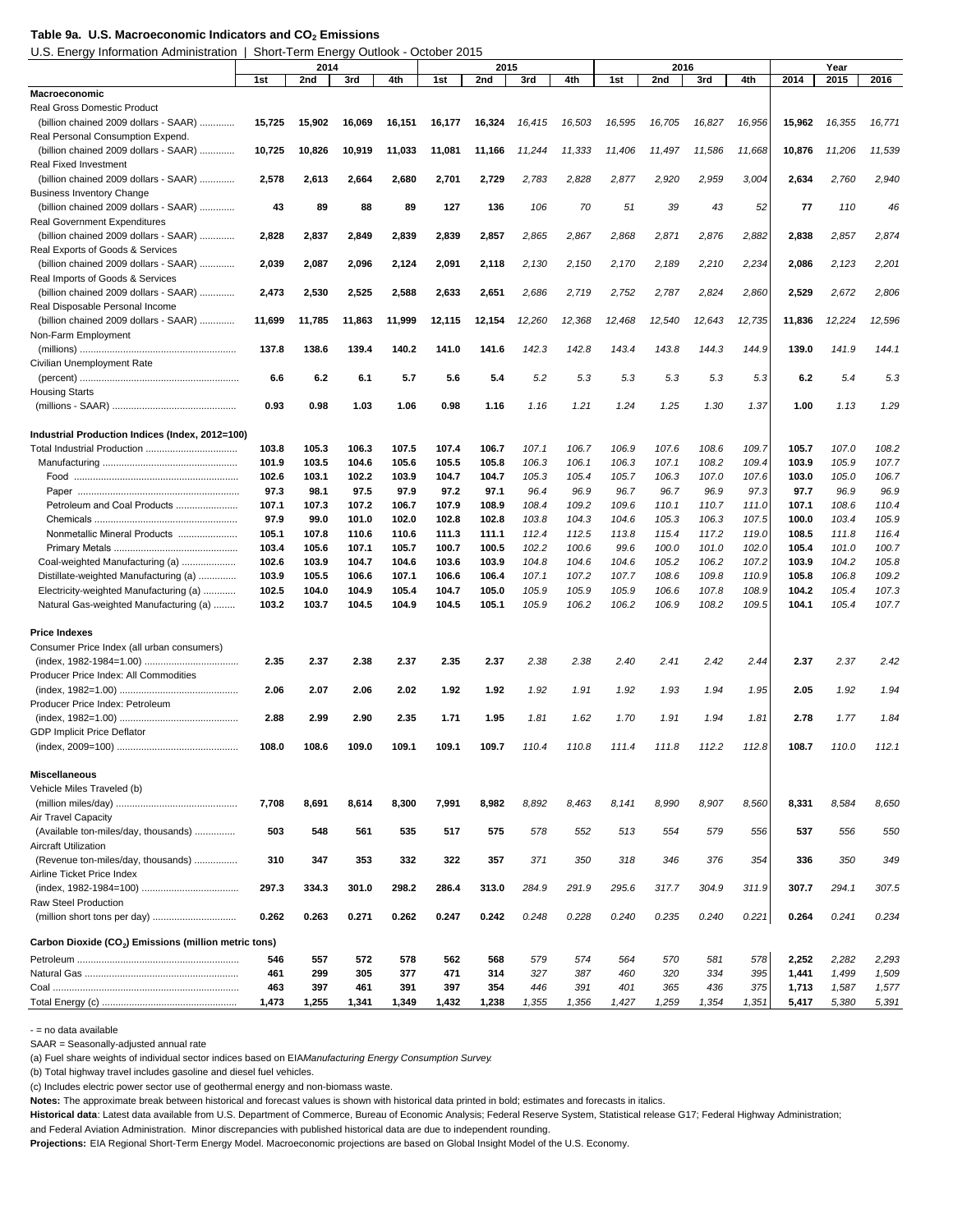U.S. Energy Information Administration | Short-Term Energy Outlook - October 2015

|                                                         | 2014   |        |        |        |        |             |        |        |        |             | Year         |        |        |        |        |
|---------------------------------------------------------|--------|--------|--------|--------|--------|-------------|--------|--------|--------|-------------|--------------|--------|--------|--------|--------|
|                                                         | 1st    | 2nd    | 3rd    | 4th    | 1st    | 2015<br>2nd | 3rd    | 4th    | 1st    | 2016<br>2nd | 3rd          | 4th    | 2014   | 2015   | 2016   |
| Real Gross State Product (Billion \$2009)               |        |        |        |        |        |             |        |        |        |             |              |        |        |        |        |
| New England                                             | 853    | 857    | 860    | 864    | 864    | 873         | 877    | 882    | 886    | 891         | 897          | 903    | 858    | 874    | 894    |
| Middle Atlantic                                         | 2,387  | 2,401  | 2,424  | 2,425  | 2,422  | 2,447       | 2,461  | 2,474  | 2,487  | 2,501       | 2,515        | 2,530  | 2,409  | 2,451  | 2,508  |
| E. N. Central                                           | 2,174  | 2,198  | 2,215  | 2,223  | 2,225  | 2,245       | 2,256  | 2,266  | 2,276  | 2,288       | 2,303        | 2,317  | 2,202  | 2,248  | 2,296  |
| W. N. Central                                           | 1,007  | 1,025  | 1,036  | 1,041  | 1,047  | 1,055       | 1,060  | 1,066  | 1,072  | 1,079       | 1,086        | 1,094  | 1,027  | 1,057  | 1,083  |
| S. Atlantic                                             | 2,781  | 2,813  | 2,830  | 2,846  | 2,852  | 2,885       | 2,903  | 2,921  | 2,940  | 2,960       | 2,983        | 3,008  | 2,817  | 2,890  | 2,973  |
|                                                         | 720    | 729    | 732    | 736    |        | 744         | 748    | 752    | 755    | 760         |              |        | 729    | 745    | 763    |
| E. S. Central<br>W. S. Central                          | 1,918  | 1,952  |        |        | 738    | 2,026       | 2,035  | 2,047  | 2,058  | 2,073       | 765<br>2,091 | 770    | 1,969  | 2,032  | 2,083  |
|                                                         |        |        | 1,992  | 2,014  | 2,018  |             |        |        |        |             |              | 2,110  |        |        |        |
| Mountain                                                | 1,000  | 1,007  | 1,021  | 1,028  | 1,033  | 1,042       | 1,048  | 1,055  | 1,062  | 1,070       | 1,079        | 1,090  | 1,014  | 1,044  | 1,075  |
| Pacific                                                 | 2,798  | 2,831  | 2,869  | 2,884  | 2,888  | 2,917       | 2,934  | 2,949  | 2,967  | 2,990       | 3,013        | 3,038  | 2,845  | 2,922  | 3,002  |
| Industrial Output, Manufacturing (Index, Year 2007=100) |        |        |        |        |        |             |        |        |        |             |              |        |        |        |        |
| New England                                             | 116.0  | 117.2  | 118.0  | 118.7  | 118.3  | 119.1       | 120.1  | 119.9  | 120.0  | 120.9       | 122.1        | 123.3  | 117.5  | 119.3  | 121.6  |
| Middle Atlantic                                         | 116.2  | 117.5  | 118.3  | 119.1  | 118.8  | 119.5       | 120.5  | 120.2  | 120.3  | 121.0       | 122.2        | 123.4  | 117.8  | 119.7  | 121.7  |
| E. N. Central                                           | 119.9  | 121.9  | 123.3  | 124.9  | 125.3  | 126.2       | 126.7  | 126.5  | 126.6  | 127.5       | 128.8        | 130.2  | 122.5  | 126.2  | 128.3  |
| W. N. Central                                           | 118.7  | 120.7  | 121.9  | 123.3  | 122.8  | 122.9       | 123.5  | 123.3  | 123.5  | 124.5       | 125.9        | 127.2  | 121.1  | 123.1  | 125.3  |
| S. Atlantic                                             | 118.6  | 120.8  | 122.3  | 123.7  | 123.7  | 124.2       | 125.0  | 124.8  | 125.0  | 125.9       | 127.2        | 128.4  | 121.3  | 124.4  | 126.7  |
| E. S.<br>Central                                        | 120.5  | 122.4  | 124.2  | 125.5  | 125.6  | 125.8       | 126.3  | 126.2  | 126.3  | 127.2       | 128.5        | 129.7  | 123.2  | 126.0  | 127.9  |
| W. S. Central                                           | 118.0  | 120.2  | 121.6  | 123.0  | 121.8  | 120.5       | 120.0  | 119.6  | 119.7  | 120.4       | 121.7        | 123.1  | 120.7  | 120.5  | 121.2  |
| Mountain                                                | 120.0  | 121.7  | 123.0  | 124.1  | 124.7  | 125.5       | 126.5  | 126.6  | 127.1  | 128.4       | 130.2        | 131.7  | 122.2  | 125.8  | 129.4  |
| Pacific                                                 | 118.7  | 120.5  | 121.6  | 122.7  | 122.5  | 123.3       | 123.8  | 123.4  | 123.6  | 124.6       | 126.0        | 127.4  | 120.9  | 123.2  | 125.4  |
| Real Personal Income (Billion \$2009)                   |        |        |        |        |        |             |        |        |        |             |              |        |        |        |        |
| New England                                             | 712    | 714    | 719    | 732    | 741    | 743         | 749    | 755    | 761    | 764         | 770          | 775    | 719    | 747    | 767    |
| Middle Atlantic                                         | 1,837  | 1,841  | 1,856  | 1,883  | 1,911  | 1,915       | 1,930  | 1,944  | 1,959  | 1,965       | 1,977        | 1,989  | 1,854  | 1,925  | 1,972  |
| E. N. Central                                           | 1,951  | 1,962  | 1,971  | 1,997  | 2,023  | 2,031       | 2,046  | 2,061  | 2,075  | 2,084       | 2,097        | 2,109  | 1,970  | 2,040  | 2,091  |
| W. N. Central                                           | 941    | 951    | 956    | 967    | 973    | 977         | 987    | 999    | 1,008  | 1,013       | 1,019        | 1,026  | 954    | 984    | 1,016  |
| S. Atlantic                                             | 2,508  | 2,530  | 2,548  | 2,581  | 2,619  | 2,634       | 2,659  | 2,685  | 2,709  | 2,727       | 2,749        | 2,772  | 2,542  | 2,649  | 2,739  |
| E. S. Central                                           | 730    | 735    | 739    | 748    | 759    | 761         | 767    | 773    | 779    | 783         | 788          | 793    | 738    | 765    | 786    |
| W. S. Central                                           | 1,617  | 1,632  | 1,649  | 1,670  | 1,689  | 1,690       | 1,703  | 1,717  | 1,731  | 1,743       | 1,757        | 1,773  | 1,642  | 1,699  | 1,751  |
| Mountain                                                | 881    | 887    | 894    | 909    | 921    | 924         | 934    | 942    | 951    | 958         | 966          | 974    | 893    | 930    | 962    |
| Pacific                                                 | 2,103  | 2,121  | 2,148  | 2,175  | 2,207  | 2,220       | 2,240  | 2,261  | 2,281  | 2,295       | 2,313        | 2,331  | 2,137  | 2,232  | 2,305  |
| <b>Households (Thousands)</b>                           |        |        |        |        |        |             |        |        |        |             |              |        |        |        |        |
| New England                                             | 5,764  | 5,765  | 5,762  | 5,767  | 5,771  | 5,770       | 5,770  | 5,776  | 5,779  | 5,783       | 5,787        | 5,792  | 5,767  | 5,776  | 5,792  |
| Middle Atlantic                                         | 15,836 | 15,838 | 15,829 | 15,843 | 15,850 | 15,854      | 15,849 | 15,860 | 15,863 | 15,873      | 15,880       | 15,884 | 15,843 | 15,860 | 15,884 |
| E. N. Central                                           | 18,576 | 18,587 | 18,582 | 18,596 | 18,598 | 18,593      | 18,586 | 18,600 | 18,608 | 18,620      | 18,633       | 18,647 | 18,596 | 18,600 | 18,647 |
| W. N. Central                                           | 8,410  | 8,423  | 8,429  | 8,447  | 8,460  | 8,469       | 8,475  | 8,490  | 8,501  | 8,515       | 8,530        | 8,547  | 8,447  | 8,490  | 8,547  |
| S. Atlantic                                             | 24,217 | 24,276 | 24,320 | 24,398 | 24,467 | 24,523      | 24,576 | 24,655 | 24,724 | 24,799      | 24,878       | 24,958 | 24,398 | 24,655 | 24,958 |
| E. S. Central                                           | 7,450  | 7,453  | 7,452  | 7,461  | 7,466  | 7,468       | 7,468  | 7,478  | 7,486  | 7,497       | 7,508        | 7,520  | 7,461  | 7,478  | 7,520  |
| W. S. Central                                           | 14,103 | 14,148 | 14,182 | 14,232 | 14,275 | 14,310      | 14,341 | 14,387 | 14,428 | 14,472      | 14,518       | 14,563 | 14,232 | 14,387 | 14,563 |
| Mountain                                                | 8,604  | 8,625  | 8,642  | 8,672  | 8,697  | 8,720       | 8,741  | 8,770  | 8,798  | 8,829       | 8,862        | 8,896  | 8,672  | 8,770  | 8,896  |
| Pacific                                                 | 18,186 | 18,232 | 18,267 | 18,324 | 18,372 | 18,409      | 18.440 | 18,488 | 18,537 | 18,588      | 18,635       | 18,685 | 18,324 | 18,488 | 18,685 |
| <b>Total Non-farm Employment (Millions)</b>             |        |        |        |        |        |             |        |        |        |             |              |        |        |        |        |
| New England                                             | 7.1    | 7.1    | 7.1    | 7.1    | 7.2    | 7.2         | 7.2    | 7.3    | 7.3    | 7.3         | 7.3          | 7.3    | 7.1    | 7.2    | 7.3    |
| Middle Atlantic                                         | 18.7   | 18.8   | 18.8   | 18.9   | 18.9   | 19.0        | 19.1   | 19.2   | 19.2   | 19.3        | 19.3         | 19.3   | 18.8   | 19.1   | 19.3   |
| E. N. Central                                           | 21.0   | 21.1   | 21.2   | 21.3   | 21.4   | 21.5        | 21.5   | 21.6   | 21.6   | 21.7        | 21.8         | 21.8   | 21.1   | 21.5   | 21.7   |
| W. N. Central                                           | 10.3   | 10.3   | 10.4   | 10.4   | 10.4   | 10.5        | 10.5   | 10.5   | 10.6   | 10.6        | 10.6         | 10.7   | 10.3   | 10.5   | 10.6   |
| S. Atlantic                                             | 26.1   | 26.2   | 26.4   | 26.6   | 26.7   | 26.9        | 27.1   | 27.2   | 27.3   | 27.5        | 27.6         | 27.7   | 26.3   | 27.0   | 27.5   |
| E. S. Central                                           | 7.6    | 7.7    | 7.7    | 7.8    | 7.8    | 7.8         | 7.8    | 7.9    | 7.9    | 7.9         | 7.9          | 8.0    | 7.7    | 7.8    | 7.9    |
| W. S. Central                                           | 16.1   | 16.2   | 16.4   | 16.5   | 16.6   | 16.6        | 16.7   | 16.7   | 16.8   | 16.8        | 16.9         | 17.0   | 16.3   | 16.7   | 16.9   |
| Mountain                                                | 9.7    | 9.7    | 9.8    | 9.9    | 9.9    | 10.0        | 10.0   | 10.1   | 10.2   | 10.2        | 10.3         | 10.3   | 9.8    | 10.0   | 10.2   |
| Pacific                                                 | 21.1   | 21.2   | 21.4   | 21.6   | 21.8   | 21.9        | 22.0   | 22.1   | 22.2   | 22.3        | 22.4         | 22.5   | 21.3   | 21.9   | 22.3   |

- = no data available

**Notes:** The approximate break between historical and forecast values is shown with historical data printed in bold; estimates and forecasts in italics.

Regions refer to U.S. Census divisions.

See "Census division" in EIA's Energy Glossary (http://www.eia.doe.gov/glossary/index.html) for a list of States in each region.

**Historical data**: Latest data available from U.S. Department of Commerce, Bureau of Economic Analysis; Federal Reserve System, Statistical release G17.

Minor discrepancies with published historical data are due to independent rounding.

**Projections:** Macroeconomic projections are based on the Global Insight Model of the U.S. Economy.